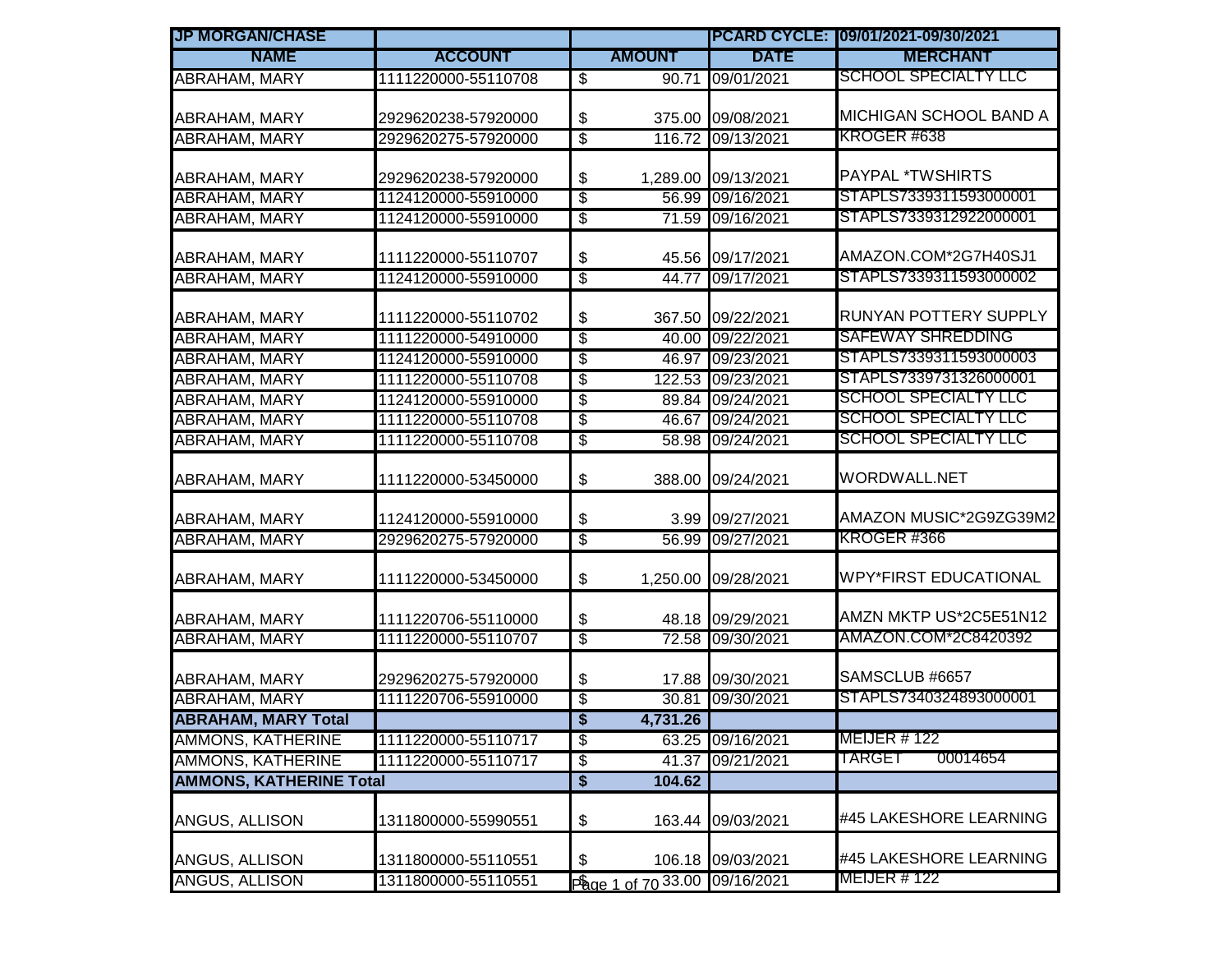| ANGUS, ALLISON                   | 1311800000-55110551 | $\overline{\boldsymbol{\theta}}$     |          | 13.47 09/28/2021    | <b>MEIJER # 122</b>                     |
|----------------------------------|---------------------|--------------------------------------|----------|---------------------|-----------------------------------------|
| <b>ANGUS, ALLISON Total</b>      |                     | $\overline{\$}$                      | 316.09   |                     |                                         |
| <b>BEDFORD, JULIE</b>            | 2929615275-57920000 | \$                                   |          | 11.01 09/02/2021    | POTBELLY #165                           |
| <b>BEDFORD, JULIE</b>            | 2929615275-57920000 | \$                                   | 68.83    | 09/02/2021          | <b>TARGET</b><br>00014654               |
| <b>BEDFORD, JULIE</b>            | 2929615275-57920000 | \$                                   | 83.45    | 09/03/2021          | PANERA BREAD #601153 O                  |
| <b>BEDFORD, JULIE</b>            | 1124115000-53450000 | \$                                   | 60.00    | 09/13/2021          | <b>GRAMMARLY COWOYAXHG</b>              |
| <b>BEDFORD, JULIE</b>            | 2929615275-57920000 | \$                                   |          | 62.34 09/13/2021    | <b>RED OLIVE XV</b>                     |
| <b>BEDFORD, JULIE Total</b>      |                     | $\overline{\boldsymbol{\mathsf{s}}}$ | 285.63   |                     |                                         |
| <b>BELANGER, KIMBERLY</b>        | 1311800000-55110551 | \$                                   | 19.96    | 09/02/2021          | <b>TARGET</b><br>00008722               |
| <b>BELANGER, KIMBERLY Total</b>  |                     | \$                                   | 19.96    |                     |                                         |
| <b>BENGLE, HOLLY</b>             | 1335100000-55110553 | $\overline{\mathbf{e}}$              | 10.00    | 09/06/2021          | <b>FIVE BELOW 568</b>                   |
| <b>BENGLE, HOLLY</b>             | 1335100000-55110553 | \$                                   | 27.77    | 09/06/2021          | OFFICE DEPOT #330                       |
| <b>BENGLE, HOLLY</b>             | 1335100000-55110553 | $\overline{\$}$                      | 25.97    | 09/29/2021          | WM SUPERCENTER #5844                    |
| <b>BENGLE, HOLLY Total</b>       |                     | \$                                   | 63.74    |                     |                                         |
| <b>BOBOIGE, JACQUELINE</b>       | 1124123000-55910000 | \$                                   | 157.00   | 09/06/2021          | <b>SCHOOL DATEBOOKS</b>                 |
| <b>BOBOIGE, JACQUELINE Total</b> |                     | \$                                   | 157.00   |                     |                                         |
| <b>BOOTZ, ASHLEY</b>             | 2929661195-57920000 | \$                                   | 877.68   | 09/03/2021          | APPLE.COM/US                            |
| <b>BOOTZ, ASHLEY</b>             | 2929661188-57920000 | \$                                   |          | 2,366.30 09/09/2021 | <b>US COACHWAYS</b>                     |
| <b>BOOTZ, ASHLEY</b>             | 2929661195-57920000 | $\overline{\$}$                      |          | (56.70) 09/10/2021  | <b>HAMPTON INN HOTELS</b>               |
| <b>BOOTZ, ASHLEY</b>             | 2929661116-57920000 | \$                                   | 372.30   | 09/13/2021          | AMZN MKTP US*254RH0UB2                  |
| <b>BOOTZ, ASHLEY</b>             | 2929699279-57920000 | $\overline{\$}$                      | 1,426.00 | 09/13/2021          | <b>FIRST FOR INSPIRATION</b>            |
| <b>BOOTZ, ASHLEY</b>             | 2929661188-57920000 | \$                                   | 270.90   | 09/13/2021          | WPY*VSN PHOTO                           |
| <b>BOOTZ, ASHLEY</b>             | 1427100000-53310000 | \$                                   | 675.00   | 09/14/2021          | <b>DREAM LIMOUSINE, INC</b>             |
| <b>BOOTZ, ASHLEY</b>             | 1427100000-53310000 | $\overline{\$}$                      | 900.00   | 09/14/2021          | <b>DREAM LIMOUSINE, INC</b>             |
| <b>BOOTZ, ASHLEY</b>             | 1427100000-53310000 | $\overline{\mathbf{e}}$              | 1,000.00 | 09/15/2021          | <b>DREAM LIMOUSINE, INC</b>             |
| <b>BOOTZ, ASHLEY</b>             | 1427100000-53310000 | $\overline{\$}$                      | 800.00   | 09/15/2021          | <b>DREAM LIMOUSINE, INC</b>             |
| <b>BOOTZ, ASHLEY</b>             | 1427100000-53310000 | \$                                   |          | (200.00) 09/15/2021 | <b>KETTERING ACCTS RECVAB</b>           |
| <b>BOOTZ, ASHLEY</b>             | 2929661116-57920000 | \$                                   |          | 634.36 09/16/2021   | <b>VARSITY SPIRIT CORP</b>              |
| <b>BOOTZ, ASHLEY</b>             | 1427100000-53310000 | $\overline{\mathcal{S}}$             |          | 900.00 09/17/2021   | DREAM LIMOUSINE, INC                    |
| <b>BOOTZ, ASHLEY</b>             | 1427100000-53310000 | \$                                   |          | 800.00 09/17/2021   | DREAM LIMOUSINE, INC                    |
| <b>BOOTZ, ASHLEY</b>             | 1427100000-53310000 | \$                                   | 1,000.00 | 09/17/2021          | <b>DREAM LIMOUSINE, INC</b>             |
| <b>BOOTZ, ASHLEY</b>             | 1427100000-53310000 | $\overline{\$}$                      | 775.00   | 09/17/2021          | <b>DREAM LIMOUSINE, INC</b>             |
| <b>BOOTZ, ASHLEY</b>             | 1427100000-53310000 | \$                                   | 1,025.00 | 09/17/2021          | <b>DREAM LIMOUSINE, INC</b>             |
| <b>BOOTZ, ASHLEY</b>             | 2929699099-57920000 | \$                                   | 1,806.13 | 09/17/2021          | <b>GARRETT AUTO AND</b><br><b>TRUCK</b> |
| <b>BOOTZ, ASHLEY</b>             | 1427100000-53310000 | $\sqrt{3}$                           |          | 303.00 09/17/2021   | MICHIGAN CAR & VAN REN                  |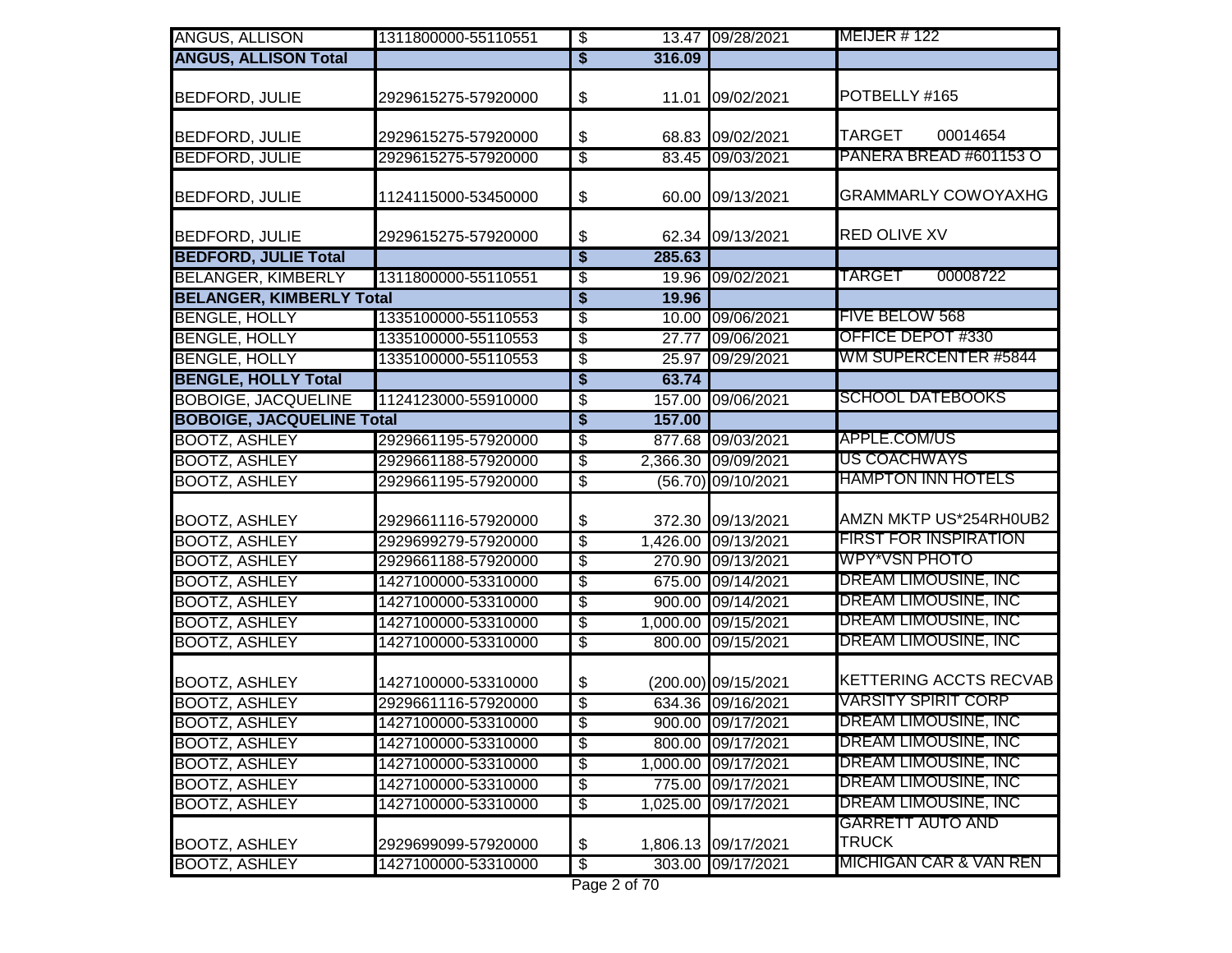| <b>BOOTZ, ASHLEY</b>          | 1427100000-53310000 | $\overline{\$}$                           |                                                        | 500.00 09/17/2021   | MICHIGAN CAR & VAN REN                  |
|-------------------------------|---------------------|-------------------------------------------|--------------------------------------------------------|---------------------|-----------------------------------------|
| <b>BOOTZ, ASHLEY</b>          | 1427100000-53310000 | $\overline{\$}$                           |                                                        | 803.00 09/17/2021   | MICHIGAN CAR & VAN REN                  |
| <b>BOOTZ, ASHLEY</b>          | 2929699279-57920000 | \$                                        |                                                        | 1,217.00 09/20/2021 | <b>FIRST FOR INSPIRATION</b>            |
| <b>BOOTZ, ASHLEY</b>          | 2929699274-57920000 | $\overline{\mathbb{S}}$                   |                                                        | 117.00 09/20/2021   | <b>FIRST FOR INSPIRATION</b>            |
| <b>BOOTZ, ASHLEY</b>          | 2929699091-57920000 | \$                                        |                                                        | 204.19 09/20/2021   | <b>GOBILDA</b>                          |
| <b>BOOTZ, ASHLEY</b>          | 1427100000-53310000 | \$                                        |                                                        | (560.00) 09/20/2021 | <b>MICHIGAN CAR &amp; VAN REN</b>       |
| <b>BOOTZ, ASHLEY</b>          | 1427100000-53310000 | \$                                        |                                                        | (55.00) 09/20/2021  | <b>MICHIGAN CAR &amp; VAN REN</b>       |
| <b>BOOTZ, ASHLEY</b>          | 1427100000-53310000 | \$                                        |                                                        | (450.00) 09/20/2021 | <u>MICHIGAN CAR &amp; VAN REN</u>       |
| <b>BOOTZ, ASHLEY</b>          | 2929661104-57920000 | \$                                        |                                                        | (23.31) 09/21/2021  | AMZN MKTP US                            |
| <b>BOOTZ, ASHLEY</b>          | 2929661188-57920000 | $\overline{\$}$                           |                                                        | 325.00 09/21/2021   | <b>SQ *FOREST HILLS FIELD</b>           |
| <b>BOOTZ, ASHLEY</b>          | 2929699731-57920000 | \$                                        |                                                        | 83.98 09/22/2021    | <b>GOBILDA</b>                          |
| <b>BOOTZ, ASHLEY</b>          | 1427100000-53310000 | \$                                        |                                                        | 925.00 09/23/2021   | <b>DREAM LIMOUSINE, INC</b>             |
| <b>BOOTZ, ASHLEY</b>          | 1427100000-53310000 | \$                                        |                                                        | 925.00 09/23/2021   | DREAM LIMOUSINE, INC                    |
| <b>BOOTZ, ASHLEY</b>          | 2929661104-57920000 | \$                                        |                                                        | 9.54 09/23/2021     | SAMSCLUB #6657                          |
| <b>BOOTZ, ASHLEY</b>          | 2929699279-57920000 | \$                                        |                                                        | 1,394.26 09/29/2021 | <b>ANDY MARK INC</b>                    |
| <b>BOOTZ, ASHLEY</b>          | 2929699091-57920000 | \$                                        |                                                        | 205.91 09/30/2021   | <b>GOBILDA</b>                          |
| <b>BOOTZ, ASHLEY Total</b>    |                     | $\overline{\$}$                           | 21,296.54                                              |                     |                                         |
| <b>BRASIL, SANDRA</b>         | 1125200000-55910000 | \$                                        |                                                        | 54.84 09/14/2021    | AMAZON.COM*2G7A19M11                    |
| <b>BRASIL, SANDRA</b>         | 1125200000-53220000 | \$                                        |                                                        | 135.60 09/24/2021   | <b>KC FRONT OFFICE</b>                  |
| <b>BRASIL, SANDRA Total</b>   |                     | $\overline{\boldsymbol{\mathsf{s}}}$      | 190.44                                                 |                     |                                         |
| <b>BRATNEY, BETHANY</b>       | 1122222000-55310000 | \$                                        |                                                        | 263.68 09/01/2021   | FOLLETT SCHOOL SOLUTIO                  |
| <b>BRATNEY, BETHANY</b>       | 1122222000-53450000 | $\overline{\$}$                           |                                                        | 58.00 09/10/2021    | <b>SCREENCASTIFY UNLIMITE</b>           |
| <b>BRATNEY, BETHANY</b>       | 1122222000-57410000 | $\, \, \raisebox{12pt}{$\scriptstyle \$}$ |                                                        | 319.00 09/17/2021   | PAYPAL *MICHIGANASS                     |
| <b>BRATNEY, BETHANY</b>       | 1122222000-57410000 | \$                                        |                                                        | 274.00 09/24/2021   | <b>AMERLIBASSOC</b><br><b>ECOMMERCE</b> |
| <b>BRATNEY, BETHANY</b>       | 1122222000-55990000 | $\overline{\$}$                           |                                                        | 74.24 09/27/2021    | STAPLS7340079091000001                  |
| <b>BRATNEY, BETHANY</b>       | 1122222000-55310000 | \$                                        |                                                        | 135.06 09/29/2021   | BOOKSAMILLION.COM                       |
| <b>BRATNEY, BETHANY</b>       | 1122222000-55310000 | \$                                        |                                                        | 34.66 09/30/2021    | BOOKSAMILLION.COM                       |
| <b>BRATNEY, BETHANY Total</b> |                     | $\overline{\$}$                           | 1,158.64                                               |                     |                                         |
| <b>BROWN, ALAINA</b>          | 1722100000-53220614 | \$                                        |                                                        | 450.00 09/02/2021   | INT*BACCALAUREATE ORG                   |
| <b>BROWN, ALAINA</b>          | 2929622105-57920000 | \$                                        |                                                        | 118.80 09/06/2021   | THE WEEK MAGAZINE                       |
| <b>BROWN, ALAINA</b>          | 2929622105-57920000 |                                           | $\frac{6}{2000}$ and $\frac{7075.00}{2000}$ 09/13/2021 |                     | COLLEGEBOARD<br><b>WORKSHOPS</b>        |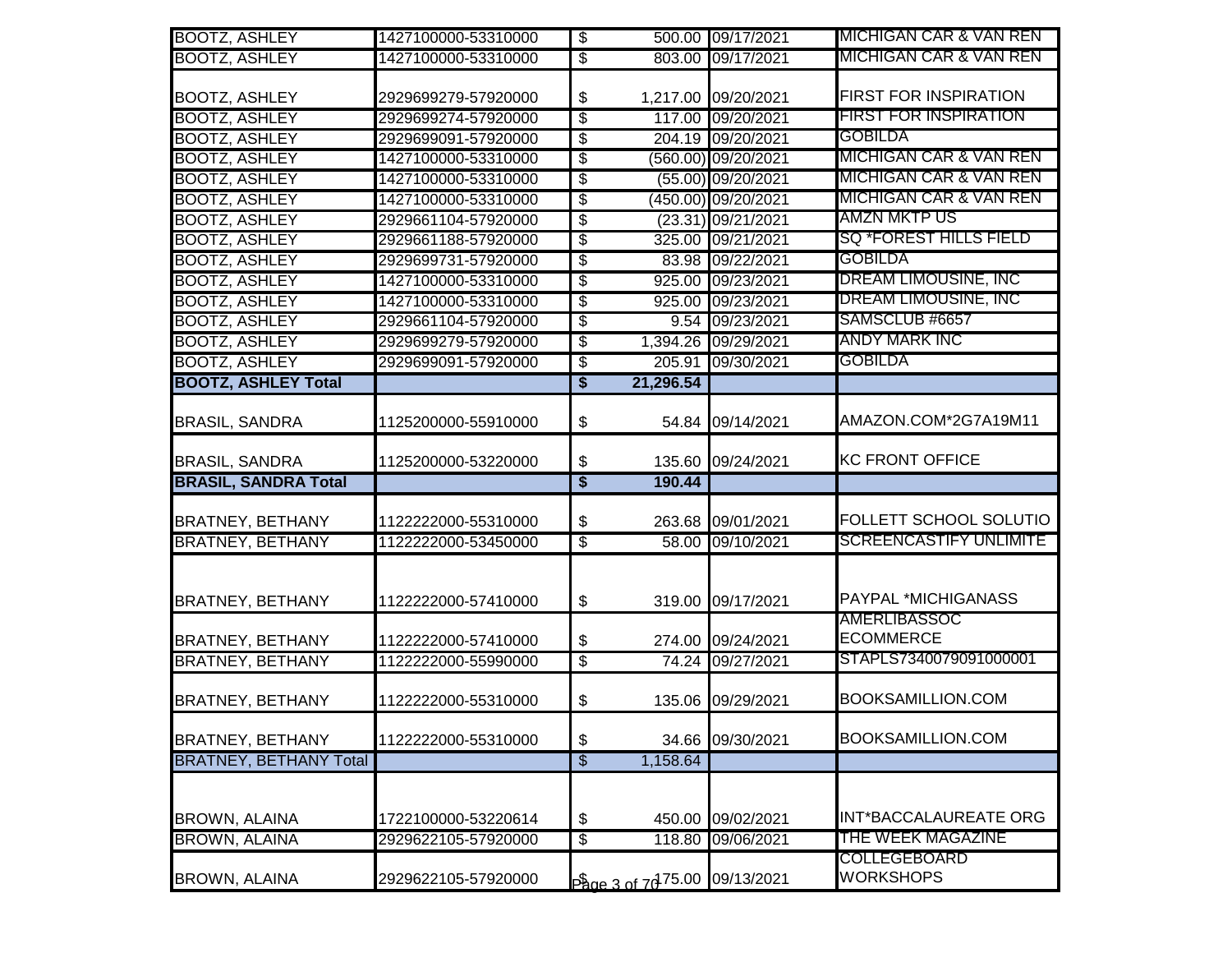| <b>BROWN, ALAINA</b>                     | 2929622105-57920000 | $\boldsymbol{\mathsf{S}}$            |        | (25.00) 09/13/2021 | <b>COLLEGEBOARD</b><br><b>WORKSHOPS</b> |
|------------------------------------------|---------------------|--------------------------------------|--------|--------------------|-----------------------------------------|
| <b>BROWN, ALAINA</b>                     | 1711322000-53450614 | $\frac{1}{2}$                        |        | 2.70 09/15/2021    |                                         |
|                                          |                     |                                      |        |                    |                                         |
| <b>BROWN, ALAINA</b>                     | 1711322000-53450614 | $\boldsymbol{\theta}$                |        | 269.92 09/15/2021  | <b>INTHINKING, SL</b>                   |
| <b>BROWN, ALAINA Total</b>               |                     | $\overline{\boldsymbol{\mathsf{s}}}$ | 991.42 |                    |                                         |
| <b>BUNKER, JEFFREY</b>                   | 1126160000-55993000 | $\overline{\mathcal{E}}$             |        | 50.05 09/16/2021   | NAPA AUTO M-2                           |
| <b>BUNKER, JEFFREY</b>                   | 1126160000-55993000 | $\boldsymbol{\mathsf{S}}$            | 115.56 | 09/20/2021         | MARKS OUTDOOR POWER<br>EQ               |
| <b>BUNKER, JEFFREY</b>                   | 1126118000-55993000 | $\boldsymbol{\$}$                    |        | 1.23 09/20/2021    | SITEONE LANDSCAPE SUPP                  |
| <b>BUNKER, JEFFREY</b>                   | 1126118000-55992000 | $\sqrt[6]{\frac{1}{2}}$              |        | 54.46 09/21/2021   | SITEONE LANDSCAPE SUPP                  |
| <b>BUNKER, JEFFREY Total</b>             |                     | $\overline{\boldsymbol{\mathsf{s}}}$ | 221.30 |                    |                                         |
| <b>CANALES, BETH</b>                     | 1111322000-55110718 | $\boldsymbol{\$}$                    |        | 77.28 09/03/2021   | MEIJER $#245$                           |
| <b>CANALES, BETH</b>                     | 1111322000-57410000 | \$                                   | 99.00  | 09/28/2021         | SHIPT ANNUAL MEMBERSH                   |
| <b>CANALES, BETH</b>                     | 1111322000-55110718 | \$                                   | 125.75 | 09/29/2021         | <b>SHIPT* ORDER</b>                     |
| <b>CANALES, BETH</b>                     | 1111322000-55110718 | \$                                   |        | 81.93 09/30/2021   | TARGET<br>00014654                      |
| <b>CANALES, BETH Total</b>               |                     | $\overline{\boldsymbol{\mathsf{s}}}$ | 383.96 |                    |                                         |
| <b>CARTER, NICOLE</b>                    | 2929622275-57920000 | $\boldsymbol{\$}$                    | 9.99   | 09/09/2021         | PRIME VIDEO*2G5HX2ZC0                   |
| <b>CARTER, NICOLE</b>                    | 2929622275-57920000 | \$                                   | 13.77  | 09/13/2021         | AMAZON PRIME*2G46U5AQ0                  |
| CARTER, NICOLE                           | 2929622275-57920000 | $\boldsymbol{\theta}$                |        | 99.00 09/15/2021   | SUBLIME HQ PTY LTD                      |
| <b>CARTER, NICOLE</b>                    | 2929622108-57920000 | \$                                   |        | (99.00) 09/21/2021 |                                         |
| <b>CARTER, NICOLE Total</b>              |                     | \$                                   | 23.76  |                    |                                         |
| CHARFI, HANA                             | 1522600331-53220000 | $\overline{\$}$                      |        | 180.00 09/10/2021  | NCYI.ORG                                |
| CHARFI, HANA                             | 2929625301-57920000 | $\overline{\$}$                      |        | 20.14 09/27/2021   | GFS STORE #1985                         |
| <b>CHARFI, HANA</b>                      | 2929625301-57920000 | $\overline{\mathcal{E}}$             |        | 45.00 09/30/2021   | <b>SQ *NORTHVILLE HISTORI</b>           |
| <b>CHARFI, HANA Total</b>                |                     | $\blacklozenge$                      | 245.14 |                    |                                         |
| CHRISTOPOULOS, COURT 1311800000-55110551 |                     | $\boldsymbol{\theta}$                |        | 4.60 09/01/2021    | TEACHERSPAYTEACHERS.C<br>O              |
| CHRISTOPOULOS, COURT 1311800000-55110551 |                     | $\overline{\$}$                      |        | 52.32 09/13/2021   | MICHAELS #9490                          |
| CHRISTOPOULOS, COURT 1311800000-55110551 |                     | _\$<br><del>Page 4 of 7</del>        |        | 11.86 09/17/2021   | MICHAELS #9490                          |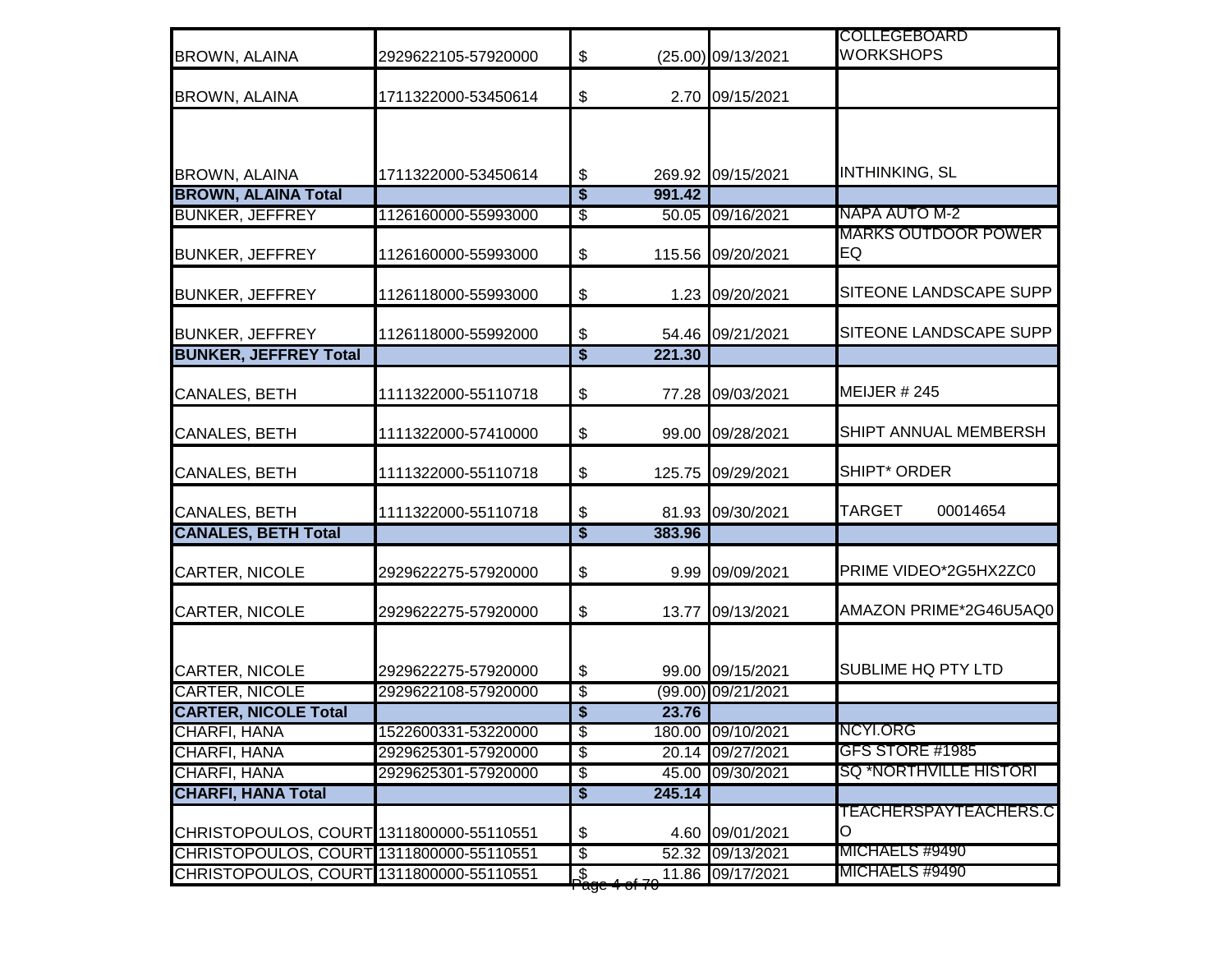|                                         |                     |                                      |          |                     | TEACHERSPAYTEACHERS.C         |
|-----------------------------------------|---------------------|--------------------------------------|----------|---------------------|-------------------------------|
| CHRISTOPOULOS, COURT1311800000-55110551 |                     | \$                                   |          | 2.25 09/21/2021     | O                             |
| <b>CHRISTOPOULOS, COURTNEY Total</b>    |                     | $\overline{\boldsymbol{\mathsf{s}}}$ | 71.03    |                     |                               |
| <b>CIANFERRA, LINDA</b>                 | 2929625301-57920000 | $\overline{\$}$                      |          | 13.00 09/06/2021    | <b>DOLLAR TREE</b>            |
| <b>CIANFERRA, LINDA</b>                 | 2929625301-57920000 | $\overline{\mathbf{e}}$              | 131.91   | 09/06/2021          | HOMEGOODS #0206               |
| <b>CIANFERRA, LINDA Total</b>           |                     | \$                                   | 144.91   |                     |                               |
| <b>COOLMAN, ROBERT</b>                  | 1126160000-55992000 | \$                                   |          | 59.60 09/03/2021    | <b>CONSERVA ELECTRIC SUPP</b> |
| <b>COOLMAN, ROBERT</b>                  | 1126122000-55992000 | \$                                   |          | 619.70 09/06/2021   | ALTA INDUSTRIAL EQUIPM        |
| <b>COOLMAN, ROBERT</b>                  | 1126111000-55992000 | \$                                   | 113.91   | 09/09/2021          | <b>CES 264</b>                |
| COOLMAN, ROBERT                         | 1126160000-55980000 | \$                                   |          | (16.55) 09/13/2021  | ADVANCEDAUTOPARTS#721         |
| <b>COOLMAN, ROBERT</b>                  | 1126160000-55980000 | \$                                   |          | 16.55 09/13/2021    | ADVANCEDAUTOPARTS#721         |
| <b>COOLMAN, ROBERT</b>                  | 1126122000-55992000 | \$                                   |          | 56.79 09/14/2021    | <b>MADISON ELECTRIC COMPA</b> |
| COOLMAN, ROBERT                         | 1126160000-55992000 | \$                                   |          | 1,546.50 09/20/2021 | <b>CONSERVA ELECTRIC SUPP</b> |
| <b>COOLMAN, ROBERT</b>                  | 1126118000-55992000 | \$                                   |          | 50.00 09/24/2021    | <b>CONSERVA ELECTRIC SUPP</b> |
| <b>COOLMAN, ROBERT Total</b>            |                     | $\overline{\boldsymbol{\mathsf{s}}}$ | 2,446.50 |                     |                               |
| <b>CORRION, KRISTIN</b>                 | 2929626745-57920000 | \$                                   |          | 50.84 09/20/2021    | THE HOME DEPOT #2762          |
| <b>CORRION, KRISTIN</b>                 | 2929626745-57920000 | $\overline{\mathcal{S}}$             |          | 10.99 09/21/2021    | <b>RVLOCKSANDMORECPG</b>      |
| <b>CORRION, KRISTIN Total</b>           |                     | $\overline{\$}$                      | 61.83    |                     |                               |
| <b>CROAD, LORI</b>                      | 1335100000-55110553 | $\overline{\mathbf{e}}$              |          | 18.85 09/06/2021    | <b>WAL-MART #5893</b>         |
| CROAD, LORI                             | 1335100000-55110553 | \$                                   |          | 38.00 09/20/2021    | FIVE BELOW 568                |
| <b>CROAD, LORI Total</b>                |                     | $\overline{\boldsymbol{\mathsf{s}}}$ | 56.85    |                     |                               |
| DAHRING, KAYLEY                         | 1311800000-55110551 | $\boldsymbol{\theta}$                |          | 68.78 09/21/2021    | AMZN MKTP US*2G8X78M22        |
| DAHRING, KAYLEY                         | 1311800000-55110551 | \$                                   |          | 113.44 09/23/2021   | AMZN MKTP US*2C4XG5O30        |
| DAHRING, KAYLEY                         | 1311800000-55990551 | $\overline{\mathbf{e}}$              |          | 120.00 09/23/2021   | <b>SAFEWAY SHREDDING</b>      |
| <b>DAHRING, KAYLEY</b>                  | 1331100000-55910000 | \$                                   |          | 27.73 09/27/2021    | AMAZON.COM*2G7908W92          |
| <b>DAHRING, KAYLEY Total</b>            |                     | $\bullet$                            | 329.95   |                     |                               |
| <b>DEPOTTER, MARY</b>                   | 1221400000-55110021 | $\frac{15}{200}$                     |          | 211.64 09/03/2021   | <b>AWL*PEARSON EDUCATION</b>  |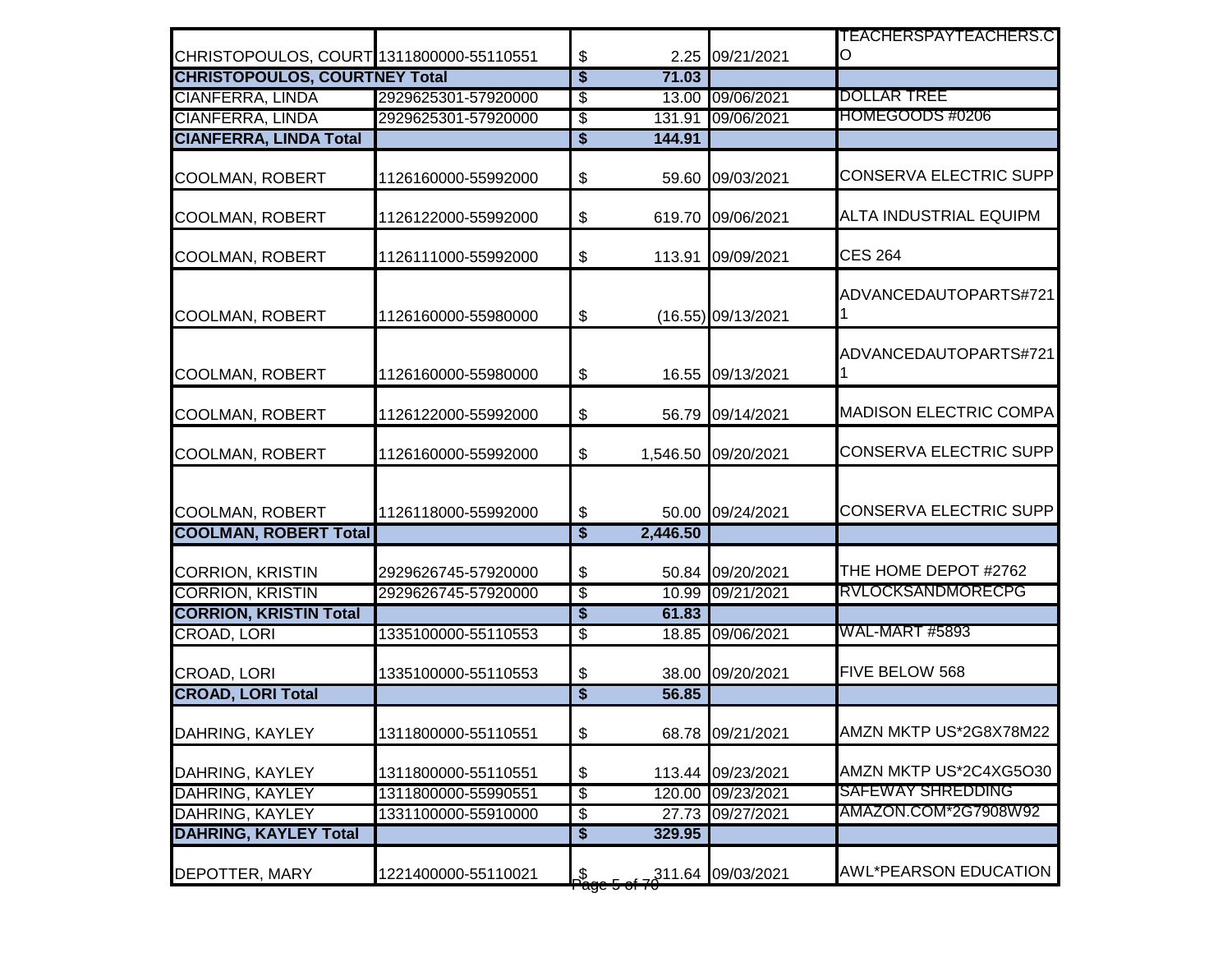| <b>DEPOTTER, MARY</b>        | 1221400000-55110021 | \$                                        |          | 140.20 09/03/2021 | <b>AWL*PEARSON EDUCATION</b> |
|------------------------------|---------------------|-------------------------------------------|----------|-------------------|------------------------------|
| <b>DEPOTTER, MARY</b>        | 1221400000-55110021 | \$                                        |          | 106.25 09/22/2021 | SP * MHS: MULTI-HEALTH       |
| <b>DEPOTTER, MARY</b>        | 1221400000-55110021 | $\overline{\$}$                           |          | 212.50 09/22/2021 | SP * MHS: MULTI-HEALTH       |
| <b>DEPOTTER, MARY</b>        | 1221400000-55110021 | $\overline{\mathcal{S}}$                  |          | 32.00 09/22/2021  | SP * MHS: MULTI-HEALTH       |
| DEPOTTER, MARY               | 1221400000-55110021 | \$                                        |          | 44.00 09/22/2021  | SP * MHS: MULTI-HEALTH       |
| <b>DEPOTTER, MARY</b>        | 1221400000-55110021 | \$                                        |          | 76.00 09/22/2021  | <b>WESTERN PSYCHOLOGICAL</b> |
|                              |                     |                                           |          |                   |                              |
| <b>DEPOTTER, MARY</b>        | 1221400000-55110021 | \$                                        |          | 160.00 09/23/2021 | <b>AWL*PEARSON EDUCATION</b> |
| <b>DEPOTTER, MARY</b>        | 1222600000-55910000 | \$                                        |          | 10.26 09/27/2021  | AMZN MKTP US*2C8VP8TT0       |
| <b>DEPOTTER, MARY Total</b>  |                     | $\overline{\mathbf{s}}$                   | 1,092.85 |                   |                              |
|                              |                     |                                           |          |                   |                              |
| <b>DIROFF, MATTHEW</b>       | 1111322000-53450723 | \$                                        |          | 200.00 09/03/2021 | <b>SIGHT READING FACTORY</b> |
| <b>DIROFF, MATTHEW Total</b> |                     | $\overline{\$}$                           | 200.00   |                   |                              |
| <b>DRAGOO, MICHAEL</b>       | 1126160000-55992000 | \$                                        |          | 119.16 09/13/2021 | AMAZON.COM*2G4AG2PO0         |
| DRAGOO, MICHAEL              | 1126111000-55992000 | \$                                        |          | 27.95 09/14/2021  | AMZN MKTP US*259G20YD2       |
| <b>DRAGOO, MICHAEL Total</b> |                     | s                                         | 147.11   |                   |                              |
| <b>DUQUETTE, EDWARD</b>      | 1126152000-55992000 | $\overline{\$}$                           |          | 8.30 09/01/2021   | THE HOME DEPOT #2737         |
| <b>DUQUETTE, EDWARD</b>      | 1126160000-55980000 | \$                                        |          | 314.39 09/02/2021 | <u>LAWSON PRODUCTS</u>       |
| <b>DUQUETTE, EDWARD</b>      | 1126103000-55992000 | \$                                        |          | 48.45 09/02/2021  | THE HOME DEPOT #2737         |
| <b>DUQUETTE, EDWARD</b>      | 1126120000-55992000 | $\overline{\mathcal{S}}$                  |          | 254.56 09/06/2021 | THE HOME DEPOT #2737         |
| <b>DUQUETTE, EDWARD</b>      | 1126122000-55992000 | \$                                        |          | 69.50 09/08/2021  | <b>JH CORPORATION</b>        |
|                              |                     |                                           |          |                   | <b>DECKER EQUIPMENT</b>      |
| DUQUETTE, EDWARD             | 1111111000-56420000 | \$                                        |          | 706.51 09/09/2021 |                              |
| <b>DUQUETTE, EDWARD</b>      | 1126160000-55980000 | \$                                        |          | 74.47 09/09/2021  | ROCKLER 008                  |
| DUQUETTE, EDWARD             | 1126112000-55992000 | \$                                        |          | 1.24 09/10/2021   | <b>GREAT LAKES ACE HDWE</b>  |
| <b>DUQUETTE, EDWARD</b>      | 1126120000-55992000 | $\overline{\mathcal{E}}$                  |          | 43.03 09/10/2021  | THE HOME DEPOT #2737         |
| <b>DUQUETTE, EDWARD</b>      | 1111111000-56420000 | $\overline{\mathcal{E}}$                  |          | 90.48 09/13/2021  | FEDEX 283540178775           |
| DUQUETTE, EDWARD             | 1111111000-56420000 | $\, \, \raisebox{12pt}{$\scriptstyle \$}$ |          | 706.51 09/15/2021 | <b>DECKER EQUIPMENT</b>      |
| <b>DUQUETTE, EDWARD</b>      | 1126120000-55992000 | $\overline{\mathcal{E}}$                  |          | 86.27 09/15/2021  | THE HOME DEPOT #2737         |
| DUQUETTE, EDWARD             | 1126160000-55980000 |                                           |          |                   | <b>LAWSON PRODUCTS</b>       |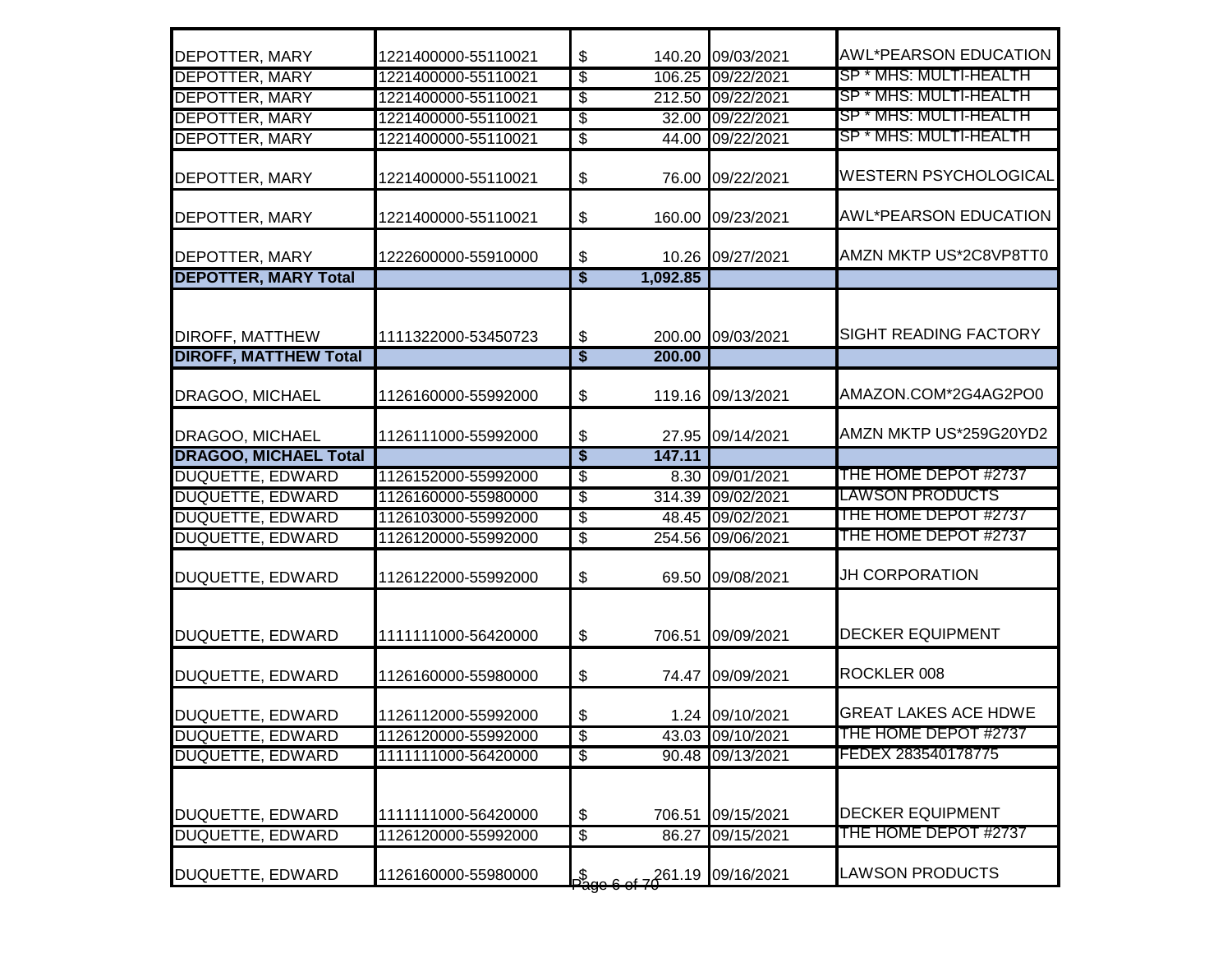| DUQUETTE, EDWARD              | 4126112951-54110000 | $\boldsymbol{\mathsf{\$}}$                  |          | 51.27 09/20/2021    | <b>GREAT LAKES ACE HDWE</b>      |
|-------------------------------|---------------------|---------------------------------------------|----------|---------------------|----------------------------------|
| DUQUETTE, EDWARD              | 1126114000-55992000 | \$                                          |          | 37.00 09/20/2021    | <b>REDFORD LOCK COMPANY I</b>    |
| DUQUETTE, EDWARD              | 1126122000-55992000 | \$                                          |          | 30.00 09/20/2021    | <b>REDFORD LOCK COMPANY I</b>    |
| DUQUETTE, EDWARD              | 4126114951-54110000 | \$                                          |          | 495.00 09/20/2021   | <b>REDFORD LOCK COMPANY I</b>    |
| DUQUETTE, EDWARD              | 1126160000-55980000 | \$                                          |          | 165.97 09/20/2021   | ROCKLER 008                      |
| <b>DUQUETTE, EDWARD</b>       | 1126120000-55992000 | $\overline{\$}$                             | 25.39    | 09/20/2021          | <b>SHERWIN WILLIAMS 70119</b>    |
| <b>DUQUETTE, EDWARD</b>       | 1126120000-55992000 | $\overline{\$}$                             | 25.39    | 09/20/2021          | <b>SHERWIN WILLIAMS 70119</b>    |
| <b>DUQUETTE, EDWARD</b>       | 1126111000-55992000 | \$                                          | 21.20    | 09/20/2021          | THE HOME DEPOT #2737             |
| <b>DUQUETTE, EDWARD</b>       | 1126112000-55992000 | $\overline{\$}$                             | 93.90    | 09/20/2021          | THE HOME DEPOT #2737             |
| <b>DUQUETTE, EDWARD</b>       | 1126111000-55992000 | $\overline{\$}$                             | 9.66     | 09/20/2021          | THE HOME DEPOT #2737             |
| DUQUETTE, EDWARD              | 1111111000-56420000 | \$                                          |          | (671.88) 09/21/2021 | <b>DECKER EQUIPMENT</b>          |
| DUQUETTE, EDWARD              | 1126120000-55992000 | \$                                          |          | 8.95 09/22/2021     | THE HOME DEPOT #2737             |
| DUQUETTE, EDWARD              | 1126112000-55992000 | \$                                          | 4.20     | 09/23/2021          | <b>GREAT LAKES ACE HDWE</b>      |
| DUQUETTE, EDWARD              | 1126120000-55992000 | \$                                          | 21.20    | 09/23/2021          | REDFORD LOCK COMPANY I           |
| <b>DUQUETTE, EDWARD</b>       | 1126118000-55992000 | $\overline{\$}$                             | 59.46    | 09/24/2021          | <b>BLAKELY PRODUCTS CO</b>       |
| DUQUETTE, EDWARD              | 4126122951-54110000 | \$                                          | 114.00   | 09/24/2021          | <b>REDFORD LOCK COMPANY I</b>    |
| DUQUETTE, EDWARD              | 1126160000-55980000 | \$                                          |          | 64.46 09/27/2021    | <b>REDFORD LOCK COMPANY I</b>    |
| DUQUETTE, EDWARD              | 1126120000-55992000 | \$                                          | 4.00     | 09/27/2021          | <b>REDFORD LOCK COMPANY I</b>    |
| <b>DUQUETTE, EDWARD</b>       | 1126122000-55992000 | $\overline{\$}$                             |          | 19.97 09/27/2021    | THE HOME DEPOT #2737             |
| DUQUETTE, EDWARD              | 1126160000-55980000 | \$                                          | 19.94    | 09/30/2021          | THE HOME DEPOT #2737             |
| <b>DUQUETTE, EDWARD Total</b> |                     | \$                                          | 3,263.98 |                     |                                  |
| <b>ERICKSON, TODD</b>         | 1122220000-55310000 | \$                                          | 59.99    | 09/01/2021          | AMZN MKTP US*254N09HN1           |
| <b>ERICKSON, TODD</b>         | 1122220000-55310000 | $\sqrt[6]{\frac{2}{5}}$                     | 125.78   | 09/02/2021          | AMZN MKTP US*254X23ZS2           |
| <b>ERICKSON, TODD</b>         | 1122218000-55310000 | \$                                          | 212.50   | 09/17/2021          | <b>INTERSTATE</b><br>BOOKS4SCHOO |
| <b>ERICKSON, TODD</b>         | 1122218000-55310000 | \$                                          | 50.97    | 09/24/2021          | AMZN MKTP US*2G0540K12           |
| <b>ERICKSON, TODD</b>         | 1122218000-55310000 | $\overline{\mathcal{S}}$<br><del>'ugo</del> | 861.50   | 09/27/2021          | JUNIOR LIBRARY GUILD             |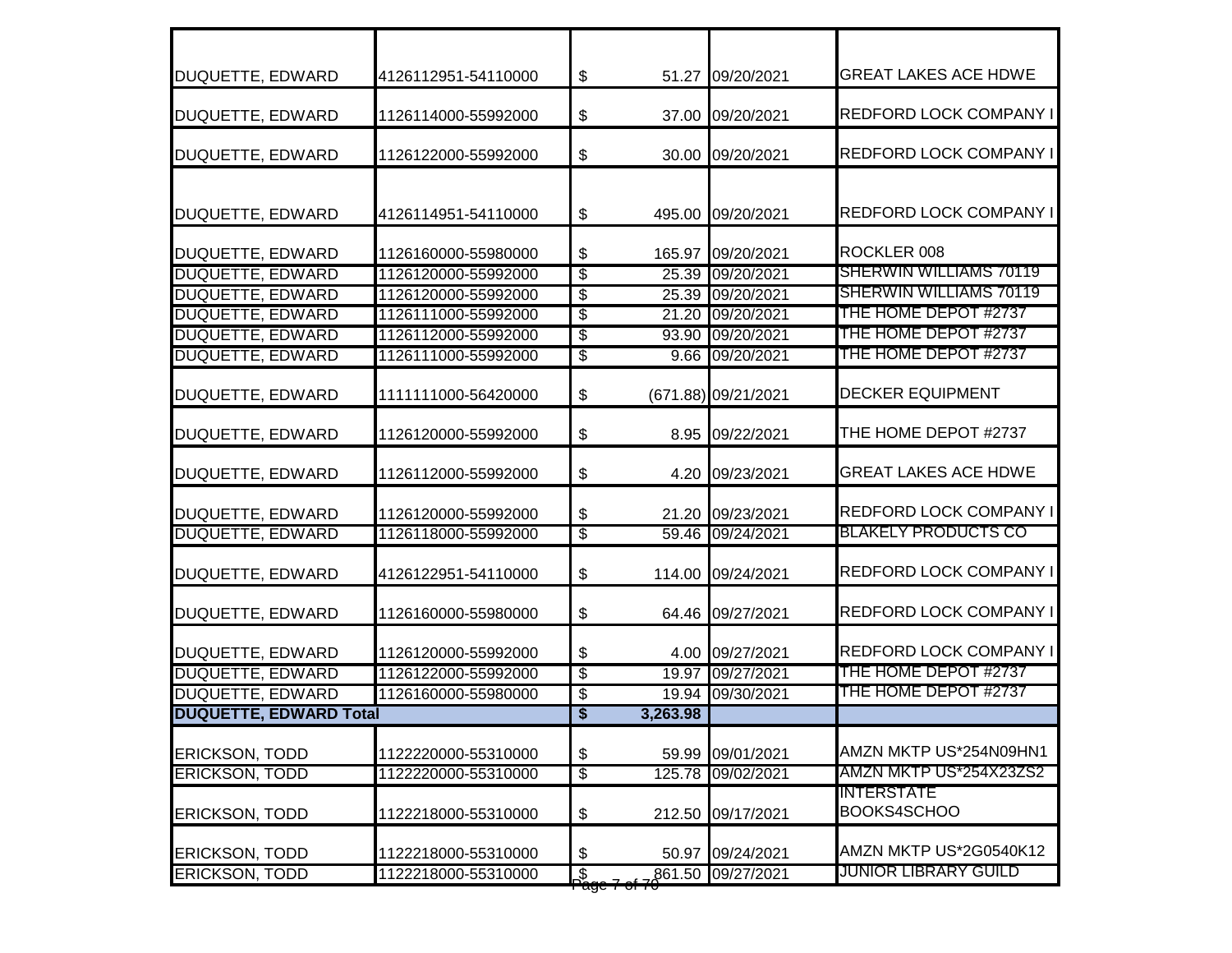| <b>ERICKSON, TODD Total</b>  |                     | $\bullet$                            | 1,310.74                             |                     |                                                  |
|------------------------------|---------------------|--------------------------------------|--------------------------------------|---------------------|--------------------------------------------------|
| <b>FULAR, JAMES</b>          | 1126160000-55993000 | \$                                   |                                      | 116.64 09/10/2021   | <b>MARKS OUTDOOR POWER</b><br>EQ                 |
| <b>FULAR, JAMES</b>          | 1126160000-55993000 | \$                                   |                                      | 88.20 09/10/2021    | <b>MARKS OUTDOOR POWER</b><br>EQ                 |
| FULAR, JAMES                 | 1126160000-55993000 | $\boldsymbol{\mathsf{\$}}$           |                                      | 58.45 09/10/2021    | <b>MARKS OUTDOOR POWER</b><br>EQ                 |
| FULAR, JAMES                 | 1126160000-55993000 | \$                                   |                                      | (79.38) 09/10/2021  | <b>MARKS OUTDOOR POWER</b><br>EQ                 |
| FULAR, JAMES                 | 1126120000-55993000 | $\boldsymbol{\mathsf{\$}}$           |                                      | 49.99 09/10/2021    | <b>MARKS OUTDOOR POWER</b><br>EQ                 |
| <b>FULAR, JAMES</b>          | 1126160000-55993000 | \$                                   |                                      | 203.39 09/17/2021   | <b>POWER EQUIPMENT</b><br><b>WAREHO</b>          |
| FULAR, JAMES                 | 1126160000-55993000 | $\boldsymbol{\$}$                    |                                      | 42.92 09/20/2021    | AMZN MKTP US*2G4SG5DH0                           |
| <b>FULAR, JAMES</b>          | 1126123000-55992000 | \$                                   |                                      | 54.99 09/23/2021    | AMZN MKTP US*2G8KT5QN2                           |
| <b>FULAR, JAMES</b>          | 1126160000-54130000 | $\overline{\mathcal{E}}$             | 281.69                               | 09/27/2021          | <b>HUTSON, INC - SOUTH LY</b>                    |
| <b>FULAR, JAMES</b>          | 1126160000-54120000 | $\boldsymbol{\mathsf{\$}}$           |                                      | 64.36 09/27/2021    | <b>MARKS OUTDOOR POWER</b><br>EQ                 |
| FULAR, JAMES                 | 1126160000-55993000 | \$                                   |                                      | 40.67 09/27/2021    | <b>SPRAYER DEPOT</b>                             |
| <b>FULAR, JAMES Total</b>    |                     | $\overline{\boldsymbol{\mathsf{s}}}$ | 921.92                               |                     |                                                  |
| <b>GILMORE, MEGAN</b>        | 1311800000-55110551 | $\boldsymbol{\mathsf{\$}}$           | 13.74                                | 09/13/2021          | AMZN MKTP US*253O10U92                           |
| <b>GILMORE, MEGAN Total</b>  |                     | $\overline{\boldsymbol{\mathsf{s}}}$ | 13.74                                |                     |                                                  |
| <b>GORNY, KIMBERLY</b>       | 2929613275-57920000 | $\boldsymbol{\$}$                    |                                      | 89.02 09/02/2021    | JIMMY JOHNS - 1659 - E<br><b>PRINTNOLOGY INC</b> |
| <b>GORNY, KIMBERLY</b>       | 2929613275-57920000 | $\overline{\$}$                      |                                      | 702.00 09/03/2021   |                                                  |
| <b>GORNY, KIMBERLY</b>       | 2929613275-57920000 | $\boldsymbol{\$}$                    |                                      | 591.50 09/03/2021   | SP * WATERMARK APPAREL                           |
| <b>GORNY, KIMBERLY</b>       | 2929613275-57920000 | \$                                   |                                      | 522.50 09/09/2021   | 4IMPRINT                                         |
| <b>GORNY, KIMBERLY</b>       | 1111113000-55110702 | \$                                   |                                      | 64.00 09/17/2021    | STAPLS7339454689000001                           |
| <b>GORNY, KIMBERLY</b>       | 1111113000-55110708 | $\overline{\$}$                      |                                      | 15.94 09/27/2021    | AMAZON.COM*2C06C1EC0                             |
| <b>GORNY, KIMBERLY</b>       | 1111113000-55110708 | $\overline{\mathcal{E}}$             |                                      | 15.88 09/27/2021    | STAPLS7340089551000001                           |
| <b>GORNY, KIMBERLY</b>       | 1111113000-55110708 | \$                                   |                                      | 50.00 09/29/2021    | AMZN MKTP US*2C4Q41ZY2                           |
| <b>GORNY, KIMBERLY</b>       | 2929613275-57920000 | \$                                   |                                      | 1,050.00 09/29/2021 | SUPERIOR GROUNDCOVER,                            |
| <b>GORNY, KIMBERLY Total</b> |                     | $\overline{\mathbf{s}}$              | 3,100.84<br><del>ı aye 0 ol 70</del> |                     |                                                  |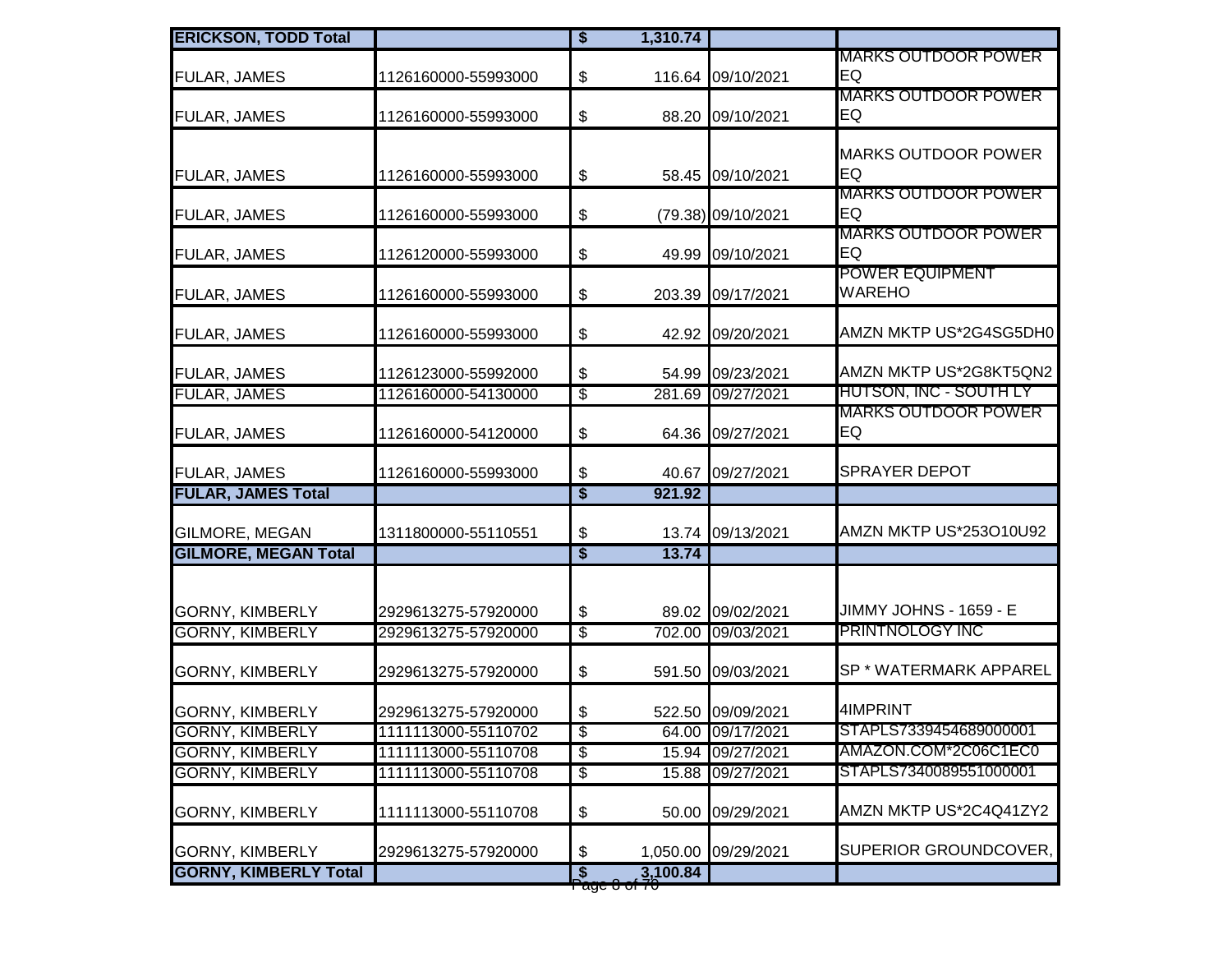| <b>GREAVES, JASON</b>       | 1126160000-55980000 | \$                       | 439.79   | 09/01/2021          | AMERICAN PRODUCERS<br><b>SUP</b>        |
|-----------------------------|---------------------|--------------------------|----------|---------------------|-----------------------------------------|
| <b>GREAVES, JASON</b>       | 1126160000-55992000 | $\overline{\$}$          |          | 23.92 09/01/2021    | LOWES #02570*                           |
| <b>GREAVES, JASON</b>       | 1126160000-55993000 | \$                       |          | 111.37 09/01/2021   | NAPA AUTO M-2                           |
| <b>GREAVES, JASON</b>       | 1126160000-55980000 | \$                       |          | (24.89) 09/02/2021  | <b>AMERICAN PRODUCERS</b><br><b>SUP</b> |
| <b>GREAVES, JASON</b>       | 1126160000-55980000 | \$                       | 162.29   | 09/03/2021          | <b>GRAINGER</b>                         |
| <b>GREAVES, JASON</b>       | 1126160000-55992000 | $\overline{\$}$          | 46.08    | 09/03/2021          | <b>GRAINGER</b>                         |
| <b>GREAVES, JASON</b>       | 1126120000-55992000 | $\overline{\$}$          |          | 101.32 09/03/2021   | <b>GRAINGER</b>                         |
| <b>GREAVES, JASON</b>       | 1126112000-55992000 | $\overline{\$}$          |          | 1.92 09/13/2021     | THE HOME DEPOT #2737                    |
| <b>GREAVES, JASON</b>       | 1126118000-55992000 | $\overline{\$}$          |          | 17.28 09/13/2021    | THE HOME DEPOT #2737                    |
| <b>GREAVES, JASON</b>       | 1126118000-55992000 | \$                       | 106.61   | 09/13/2021          | THE HOME DEPOT #2737                    |
| <b>GREAVES, JASON</b>       | 1126160000-54130000 | $\overline{\$}$          |          | 1,606.96 09/14/2021 | <b>HUTSON, INC - SOUTH LY</b>           |
| <b>GREAVES, JASON</b>       | 1126122000-55992000 | \$                       |          | 226.52 09/15/2021   | <b>CONTRACTORS</b><br>PIPE&SUPPL        |
| <b>GREAVES, JASON</b>       | 1126160000-54130000 | \$                       |          | 313.93 09/16/2021   | <b>HAROLDS FRAME SHOP</b>               |
| <b>GREAVES, JASON</b>       | 1126160000-55993000 | \$                       |          | 80.16 09/20/2021    | <b>MARKS OUTDOOR POWER</b><br>EQ        |
| <b>GREAVES, JASON</b>       | 1126122000-55992000 | \$                       | 26.61    | 09/24/2021          | <b>CONTRACTORS</b><br>PIPE&SUPPL        |
| <b>GREAVES, JASON</b>       | 1126160000-54130000 | \$                       | 400.02   | 09/27/2021          | <b>GREEN OAK TIRE</b>                   |
| <b>GREAVES, JASON</b>       | 1126160000-54120000 | $\overline{\$}$          |          | 115.50 09/27/2021   | <b>GREEN OAK TIRE</b>                   |
| <b>GREAVES, JASON</b>       | 1126160000-54220000 | \$                       | 247.50   | 09/28/2021          | A-1 RENTAL INC                          |
| <b>GREAVES, JASON</b>       | 1126123000-55992000 | \$                       |          | 11.43 09/29/2021    | <b>CONTRACTORS</b><br>PIPE&SUPPL        |
| <b>GREAVES, JASON</b>       | 1126123000-55992000 | \$                       |          | 125.69 09/29/2021   | <b>CONTRACTORS</b><br>PIPE&SUPPL        |
| <b>GREAVES, JASON Total</b> |                     | \$                       | 4,140.01 |                     |                                         |
| <b>HANSEN, ANN</b>          | 1311800000-55990551 | $\overline{\$}$          | 29.96    | 09/13/2021          | SAMSCLUB #6657                          |
| <b>HANSEN, ANN</b>          | 1335100000-53220553 | $\overline{\mathcal{E}}$ | 32.00    | 09/14/2021          | <b>APPELBAUM TRAINING INS</b>           |
| HANSEN, ANN                 | 1311800000-53450551 | \$                       | 36.00    | 09/14/2021          | <b>LESSONPIX INC</b>                    |
| HANSEN, ANN                 | 1335100000-53220553 | $\overline{\mathcal{E}}$ | 10.00    | 09/14/2021          | <b>MICHIGAN REGISTRY THE</b>            |
| HANSEN, ANN                 | 1331100000-55910000 | L                        | 67.75    | 09/17/2021          | PAYPAL *LANGUAGEART                     |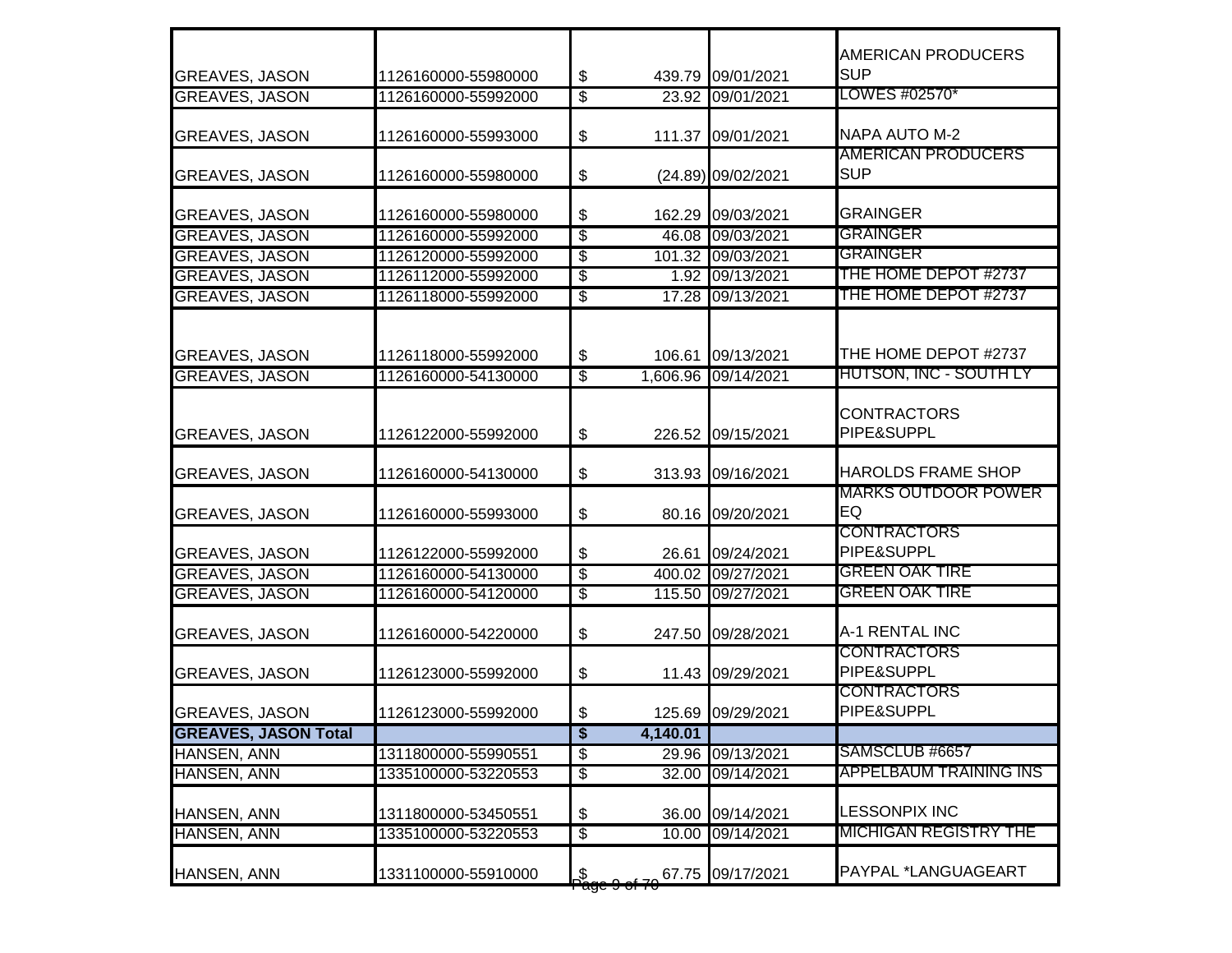| HARBAR, ERIN<br>HARBAR, ERIN<br>HARBAR, ERIN | 1111322000-55110702<br>1111322000-55110702<br>1111322000-55110702<br>1111322000-55110702 | $\, \, \raisebox{12pt}{$\scriptstyle \$}$<br>\$<br>\$<br>\$ | 46.07              | 09/01/2021<br>25.99 09/02/2021<br>107.56 09/03/2021<br>6.99 09/03/2021 | <b>TARGET</b><br>00014654<br>AMZN MKTP US*254RD0DC1<br>AMZN MKTP US*253BD7TD2 |
|----------------------------------------------|------------------------------------------------------------------------------------------|-------------------------------------------------------------|--------------------|------------------------------------------------------------------------|-------------------------------------------------------------------------------|
|                                              |                                                                                          |                                                             |                    |                                                                        |                                                                               |
|                                              |                                                                                          |                                                             |                    |                                                                        |                                                                               |
|                                              |                                                                                          |                                                             |                    |                                                                        |                                                                               |
| HARBAR, ERIN                                 |                                                                                          |                                                             |                    |                                                                        | AMZN MKTP US*257FQ6TF2                                                        |
|                                              |                                                                                          |                                                             |                    |                                                                        |                                                                               |
| HARBAR, ERIN                                 | 1111322000-55110702                                                                      | $\, \, \raisebox{12pt}{$\scriptstyle \$}$                   |                    | 15.00 09/06/2021                                                       | <b>DOLLAR TREE</b>                                                            |
| HARBAR, ERIN                                 | 1111322000-55110702                                                                      | \$                                                          |                    | 80.93 09/10/2021                                                       | AMZN MKTP US*2588V8QF2                                                        |
| HARBAR, ERIN                                 | 1111322000-55110702                                                                      | \$                                                          |                    | 34.44 09/10/2021                                                       | AMZN MKTP US*2G6YC33W0                                                        |
| HARBAR, ERIN                                 | 1111322000-55110702                                                                      | \$                                                          |                    | 29.86 09/16/2021                                                       | HARBOR FREIGHT TOOLS 6                                                        |
| HARBAR, ERIN                                 | 1111322000-55110702                                                                      | \$                                                          |                    | 8.99 09/17/2021                                                        | AMZN MKTP US*2G3122QL0                                                        |
| <b>HARBAR, ERIN</b>                          | 1111322000-55110702                                                                      | \$                                                          |                    | 18.52 09/20/2021                                                       | AMZN MKTP US*2G7S991P2                                                        |
| HARBAR, ERIN                                 | 1111322000-55110702                                                                      | \$                                                          |                    | 276.48 09/22/2021                                                      | <b>DBC*BLICK ART MATERIAL</b>                                                 |
| <b>HARBAR, ERIN</b>                          | 1111322000-55110702                                                                      | $\overline{\$}$                                             |                    | 7.90 09/22/2021                                                        | <b>DBC*BLICK ART MATERIAL</b>                                                 |
| <b>HARBAR, ERIN Total</b>                    |                                                                                          | $\overline{\boldsymbol{\mathsf{s}}}$                        | 658.73             |                                                                        |                                                                               |
| <b>HARRIS, CHRISTINE</b>                     | 2929622275-57920000                                                                      | \$                                                          |                    | 6.00 09/15/2021                                                        | <b>DOLLAR TREE</b>                                                            |
| <b>HARRIS, CHRISTINE</b>                     | 2929622275-57920000                                                                      | \$                                                          | 45.81              | 09/15/2021                                                             | SAMSCLUB #6657                                                                |
| <b>HARRIS, CHRISTINE Total</b>               |                                                                                          | \$                                                          | $\overline{51.81}$ |                                                                        |                                                                               |
| <b>HAWKINS, STEPHANIE</b>                    | 1311800000-55110551                                                                      | $\, \, \raisebox{12pt}{$\scriptstyle \$}$                   |                    | 6.99 09/02/2021                                                        | AMZN MKTP US*250RV86Q1                                                        |
| HAWKINS, STEPHANIE                           | 1311800000-55110551                                                                      | \$                                                          | 8.99               | 09/16/2021                                                             | AMZN MKTP US*2G7023LH2                                                        |
| <b>HAWKINS, STEPHANIE Total</b>              |                                                                                          | $\overline{\$}$                                             | 15.98              |                                                                        |                                                                               |
| <b>HENDERSON, BETH</b>                       | 1125200000-55910000                                                                      | $\overline{\mathcal{E}}$                                    | 1,197.50           | 09/01/2021                                                             | <b>MILLCRAFT PAPER</b>                                                        |
| <b>HENDERSON, BETH</b>                       | 1125200000-55910000                                                                      | \$                                                          | 37.22              | 09/02/2021                                                             | STAPLS7338424980000002                                                        |
| <b>HENDERSON, BETH</b>                       | 1125200000-55910000                                                                      | $\overline{\mathbb{S}}$<br>Page 10 of 70                    |                    | 95.76 09/06/2021                                                       | STAPLS7338125581000002                                                        |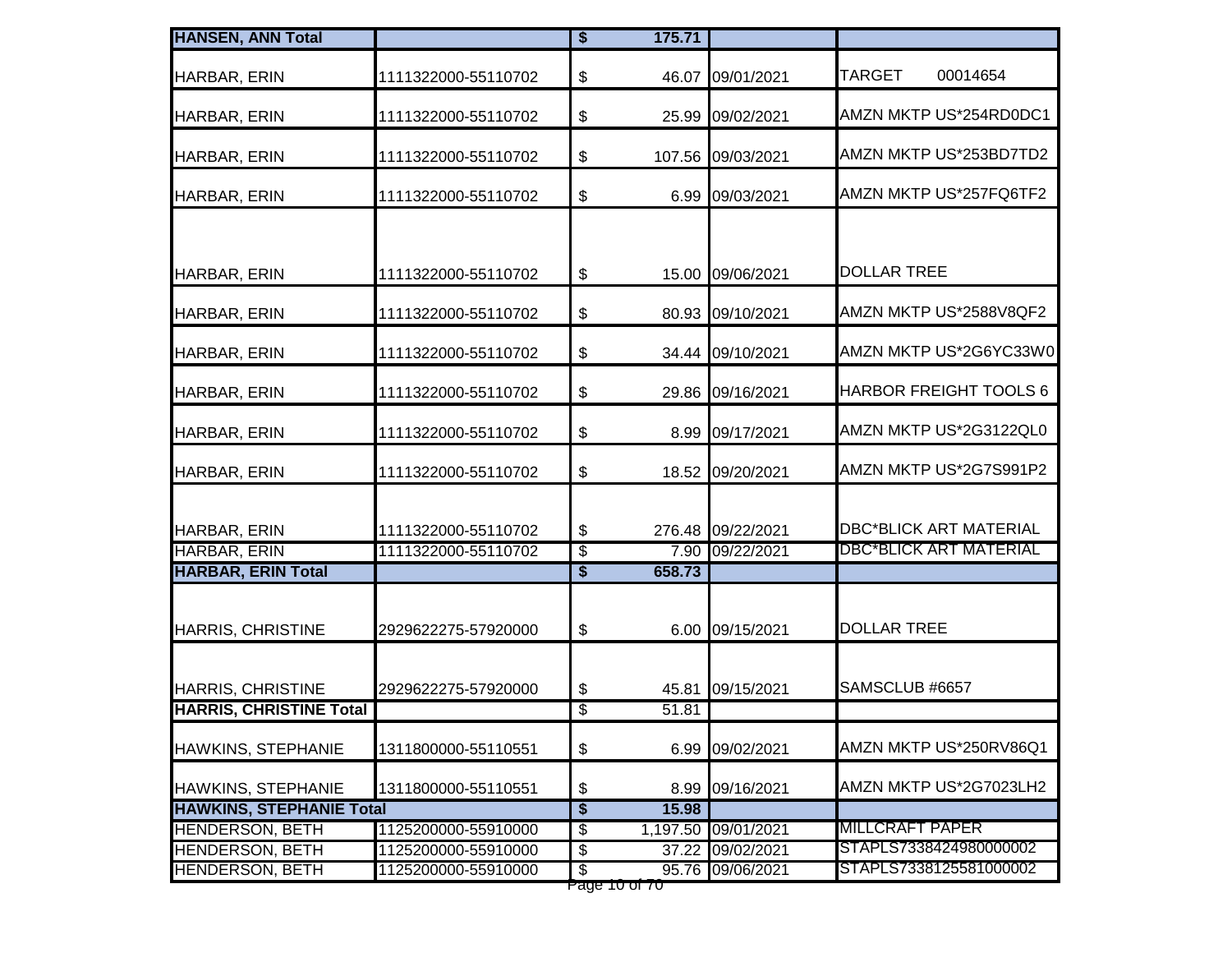| <b>HENDERSON, BETH</b>       | 1125200000-55910000 | $\overline{\$}$                      |                                                 | 40.34 09/06/2021   | STAPLS7338649819000001        |
|------------------------------|---------------------|--------------------------------------|-------------------------------------------------|--------------------|-------------------------------|
| <b>HENDERSON, BETH</b>       | 1125200000-55910000 | $\overline{\$}$                      |                                                 | 19.52 09/16/2021   | STAPLS7338424980000001        |
| <b>HENDERSON, BETH</b>       | 1125200000-55910000 | $\frac{1}{2}$                        | 498.79                                          | 09/17/2021         | <b>RR DONNELLEY</b>           |
| <b>HENDERSON, BETH</b>       | 1125200000-53220000 | \$                                   | 148.73                                          | 09/20/2021         | <b>KELLOGG CENTER ONLINE</b>  |
| <b>HENDERSON, BETH</b>       | 1125200000-53220000 | $\boldsymbol{\theta}$                |                                                 | 1.00 09/20/2021    | <b>KELLOGG CENTER ONLINE</b>  |
| <b>HENDERSON, BETH</b>       | 1128900000-55910000 | $\overline{\mathcal{E}}$             | 72.67                                           | 09/20/2021         | <b>PITNEY BOWES PI</b>        |
| <b>HENDERSON, BETH</b>       | 1125200000-55910000 | $\overline{\$}$                      |                                                 | 52.45 09/20/2021   | STAPLS7339587639000001        |
| <b>HENDERSON, BETH</b>       | 1125200000-53220000 | \$                                   | 170.00                                          | 09/28/2021         | <b>MICHIGANSCH</b>            |
| <b>HENDERSON, BETH Total</b> |                     | $\overline{\boldsymbol{\mathsf{s}}}$ | 2,333.98                                        |                    |                               |
| <b>HERTRICH, MARINA</b>      | 1111118000-55110708 | $\overline{\$}$                      |                                                 | 33.10 09/01/2021   | <b>SCHOOL SPECIALTY LLC</b>   |
| <b>HERTRICH, MARINA</b>      | 1111118000-55110731 | \$                                   |                                                 | 199.60 09/02/2021  | AMZN MKTP US*258WC3Z62        |
| <b>HERTRICH, MARINA</b>      | 1111118000-55110708 | $\overline{\$}$                      |                                                 | 76.78 09/03/2021   | <b>AMZN MKTP US*250G20200</b> |
| <b>HERTRICH, MARINA</b>      | 1111118000-55110708 | \$                                   | 25.07                                           | 09/03/2021         | STAPLS7338477988000001        |
| <b>HERTRICH, MARINA</b>      | 1111118000-55110708 | \$                                   | 43.88                                           | 09/03/2021         | STAPLS7338477988000002        |
| <b>HERTRICH, MARINA</b>      | 1111118000-55110708 | $\boldsymbol{\mathsf{S}}$            | 11.99                                           | 09/07/2021         | AMZN MKTP US*250BA3Y90        |
| <b>HERTRICH, MARINA</b>      | 1111118000-55110708 | $\boldsymbol{\$}$                    | 14.77                                           | 09/07/2021         | AMZN MKTP US*255BO0Y90        |
| <b>HERTRICH, MARINA</b>      | 1111118000-55110708 | \$                                   | 88.96                                           | 09/07/2021         | AMZN MKTP US*2G3UA8C11        |
| <b>HERTRICH, MARINA</b>      | 1111118000-53450000 | $\overline{\mathcal{S}}$             |                                                 | 15.89 09/08/2021   | ZOOM.US 888-799-9666          |
| <b>HERTRICH, MARINA</b>      | 1111118000-55110708 | $\overline{\mathcal{E}}$             |                                                 | 41.97 09/09/2021   | AMAZON.COM*2G0394NK1          |
| <b>HERTRICH, MARINA</b>      | 1111118000-55110719 | \$                                   |                                                 | 749.94 09/09/2021  | AMZN MKTP US*2G3W71361        |
| <b>HERTRICH, MARINA</b>      | 1111118000-55110708 | $\overline{\$}$                      |                                                 | 151.16 09/10/2021  | STAPLS7338085225000001        |
| <b>HERTRICH, MARINA</b>      | 1111118000-55110708 | $\boldsymbol{\mathsf{\$}}$           |                                                 | (76.78) 09/13/2021 | <b>AMZN MKTP US</b>           |
| <b>HERTRICH, MARINA</b>      | 1111118000-55110799 | $\boldsymbol{\theta}$                |                                                 | 62.09 09/13/2021   | <b>CREATIVE SAFETY SUPPLY</b> |
| <b>HERTRICH, MARINA</b>      | 1111118000-55110708 | $\overline{\mathcal{E}}$             |                                                 | 70.62 09/13/2021   | STAPLS7339071586000001        |
| <b>HERTRICH, MARINA</b>      | 1111118000-55110708 | $\boldsymbol{\$}$                    | 74.27                                           | 09/14/2021         | AMZN MKTP US*2G7GY6V91        |
| <b>HERTRICH, MARINA</b>      | 1111118000-55110708 | $\overline{\mathcal{E}}$             | 104.80                                          | 09/14/2021         | <b>SCHOOL SPECIALTY LLC</b>   |
| <b>HERTRICH, MARINA</b>      | 1111118000-55110708 | $\overline{\mathcal{E}}$             | 76.85                                           | 09/15/2021         | AMAZON.COM*2G6TQ5OK2          |
| <b>HERTRICH, MARINA</b>      | 1111118000-55110708 |                                      | $5\frac{11}{200}$ 11 of $70^{21.78}$ 09/15/2021 |                    | AMZN MKTP US*2G62X7O32        |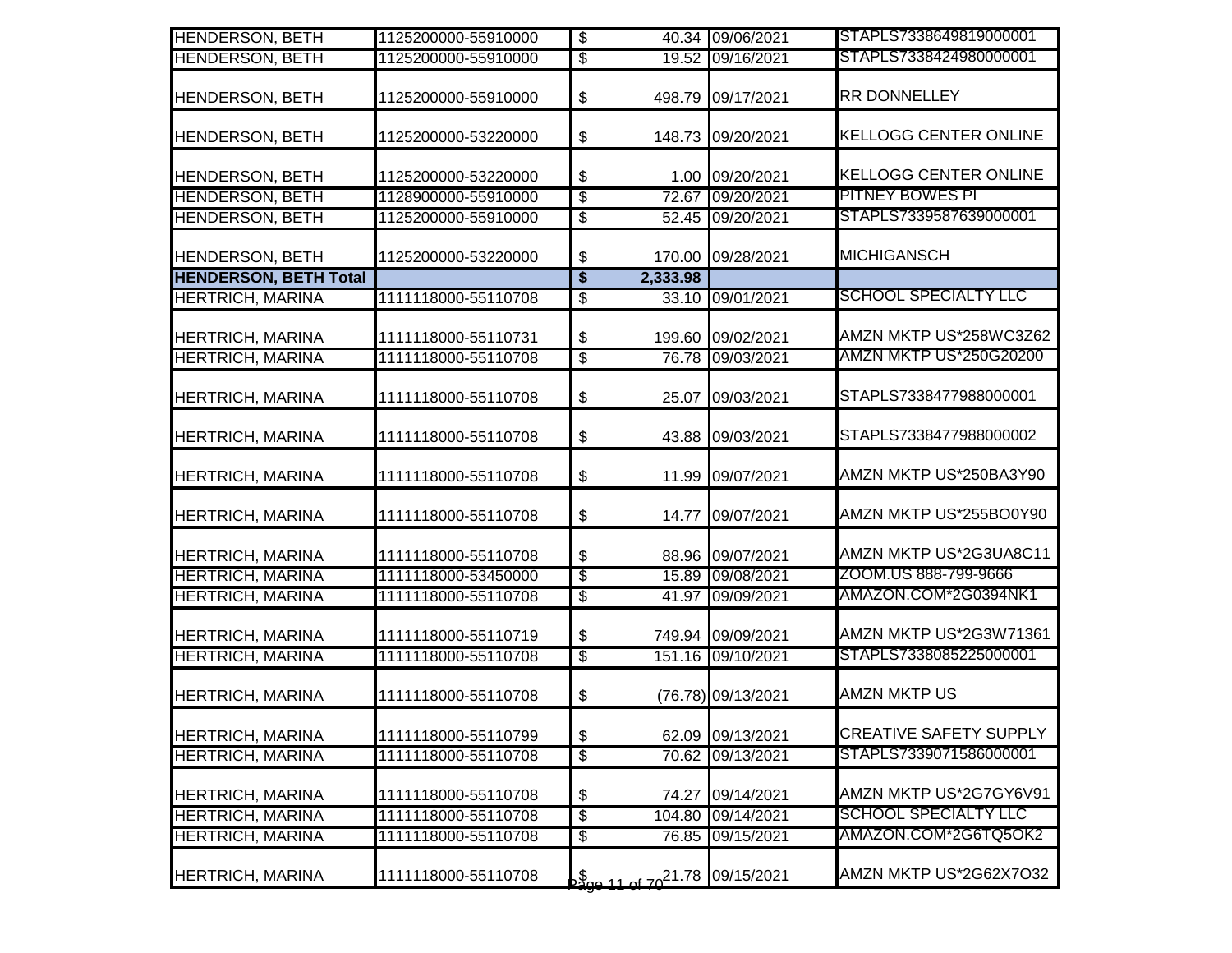| <b>HERTRICH, MARINA</b> | 1111118000-55110721 | $\overline{\$}$            |                                                | 2,077.95 09/15/2021 | <b>FLUTE WORLD INTERNET</b>   |
|-------------------------|---------------------|----------------------------|------------------------------------------------|---------------------|-------------------------------|
| <b>HERTRICH, MARINA</b> | 1111118000-55110708 | $\overline{\$}$            |                                                | 216.90 09/15/2021   | MICHAELS #9490                |
| <b>HERTRICH, MARINA</b> | 1111118000-55110799 | $\overline{\$}$            |                                                | 601.12 09/15/2021   | PAYPAL *YAHBOOM               |
| HERTRICH, MARINA        | 1111118000-55110727 | \$                         |                                                | 971.49 09/15/2021   | PHYSICAL EDUCATION EQU        |
| <b>HERTRICH, MARINA</b> | 1111118000-55110708 | $\sqrt[6]{3}$              |                                                | 31.30 09/15/2021    | STAPLS7339203467000001        |
| <b>HERTRICH, MARINA</b> | 1111118000-55110708 | $\sqrt[6]{\frac{2}{5}}$    |                                                | 15.99 09/16/2021    | AMAZON.COM*2G00W94U2          |
| <b>HERTRICH, MARINA</b> | 1111118000-55110708 | $\boldsymbol{\$}$          |                                                | 23.98 09/16/2021    | AMZN MKTP US*2G2733BF0        |
| <b>HERTRICH, MARINA</b> | 1111118000-55110708 | $\boldsymbol{\$}$          |                                                | 6.99 09/16/2021     | AMZN MKTP US*2G8094QL1        |
| <b>HERTRICH, MARINA</b> | 1111118000-55110723 | $\boldsymbol{\mathsf{S}}$  |                                                | 463.04 09/16/2021   | <b>GUITARCENTER.COM CALL</b>  |
| <b>HERTRICH, MARINA</b> | 1111118000-55110708 | $\overline{\$}$            |                                                | 15.26 09/16/2021    | STAPLS7339348540000001        |
| <b>HERTRICH, MARINA</b> | 1111118000-55110708 | $\boldsymbol{\mathsf{S}}$  |                                                | (8.29) 09/17/2021   | <b>AMZN MKTP US</b>           |
| <b>HERTRICH, MARINA</b> | 1111118000-55110708 | $\boldsymbol{\$}$          |                                                | (99.95) 09/17/2021  | <b>AMZN MKTP US</b>           |
| <b>HERTRICH, MARINA</b> | 1111118000-55110723 | $\boldsymbol{\$}$          |                                                | 166.96 09/17/2021   | <b>GUITARCENTER.COM CALL</b>  |
| <b>HERTRICH, MARINA</b> | 1111118000-55110708 | $\boldsymbol{\$}$          |                                                | 147.36 09/17/2021   | <b>SCHOOL SPECIALTY LLC</b>   |
| <b>HERTRICH, MARINA</b> | 1111118000-55110799 | $\boldsymbol{\mathsf{S}}$  |                                                | 119.00 09/20/2021   | AMAZON PRIME*2G9QI9DB0        |
| <b>HERTRICH, MARINA</b> | 1111118000-55110708 | $\boldsymbol{\mathsf{S}}$  |                                                | 27.98 09/20/2021    | AMAZON.COM*2G3M98240          |
| <b>HERTRICH, MARINA</b> | 1111118000-55110708 | $\overline{\mathcal{S}}$   |                                                | 11.79 09/20/2021    | AMAZON.COM*2G5P141O2          |
| <b>HERTRICH, MARINA</b> | 1111118000-55110708 | \$                         |                                                | 72.91 09/20/2021    | AMZN MKTP US*2G8LB62Z0        |
| <b>HERTRICH, MARINA</b> | 1111118000-55110702 | $\overline{\$}$            |                                                | 522.53 09/21/2021   | <b>DBC*BLICK ART MATERIAL</b> |
| <b>HERTRICH, MARINA</b> | 1111118000-55110708 | $\overline{\mathcal{E}}$   |                                                | 183.79 09/22/2021   | <b>SCHOOL SPECIALTY LLC</b>   |
| <b>HERTRICH, MARINA</b> | 1111118000-55110708 | $\overline{\$}$            |                                                | 371.14 09/22/2021   | <b>SSI*SCHOOL SPECIALTY</b>   |
| <b>HERTRICH, MARINA</b> | 1124118000-55910000 | $\overline{\$}$            |                                                | 85.10 09/22/2021    | STAPLS7339779367000001        |
| <b>HERTRICH, MARINA</b> | 1111118000-55110708 | $\overline{\mathcal{E}}$   |                                                | 6.37 09/23/2021     | AMZN MKTP US*2G10X7QI2        |
| <b>HERTRICH, MARINA</b> | 1124118000-55990000 | $\boldsymbol{\mathsf{\$}}$ |                                                | 11.89 09/23/2021    | AMZN MKTP US*2G10X7QI2        |
| <b>HERTRICH, MARINA</b> | 1111118000-55110708 | $\boldsymbol{\$}$          |                                                | 19.78 09/24/2021    | AMZN MKTP US*2C1CU8Z80        |
| <b>HERTRICH, MARINA</b> | 1111118000-55110708 | \$                         |                                                | 11.99 09/24/2021    | AMZN MKTP US*2C4SV9JK1        |
| <b>HERTRICH, MARINA</b> | 1111118000-55110708 | \$                         |                                                | 72.48 09/24/2021    | AMZN MKTP US*2C5OK5LX0        |
| <b>HERTRICH, MARINA</b> | 1111118000-55110708 |                            | $\frac{1}{2000}$ 12 of $70^{21.59}$ 09/24/2021 |                     | AMZN MKTP US*2C60X7ZA0        |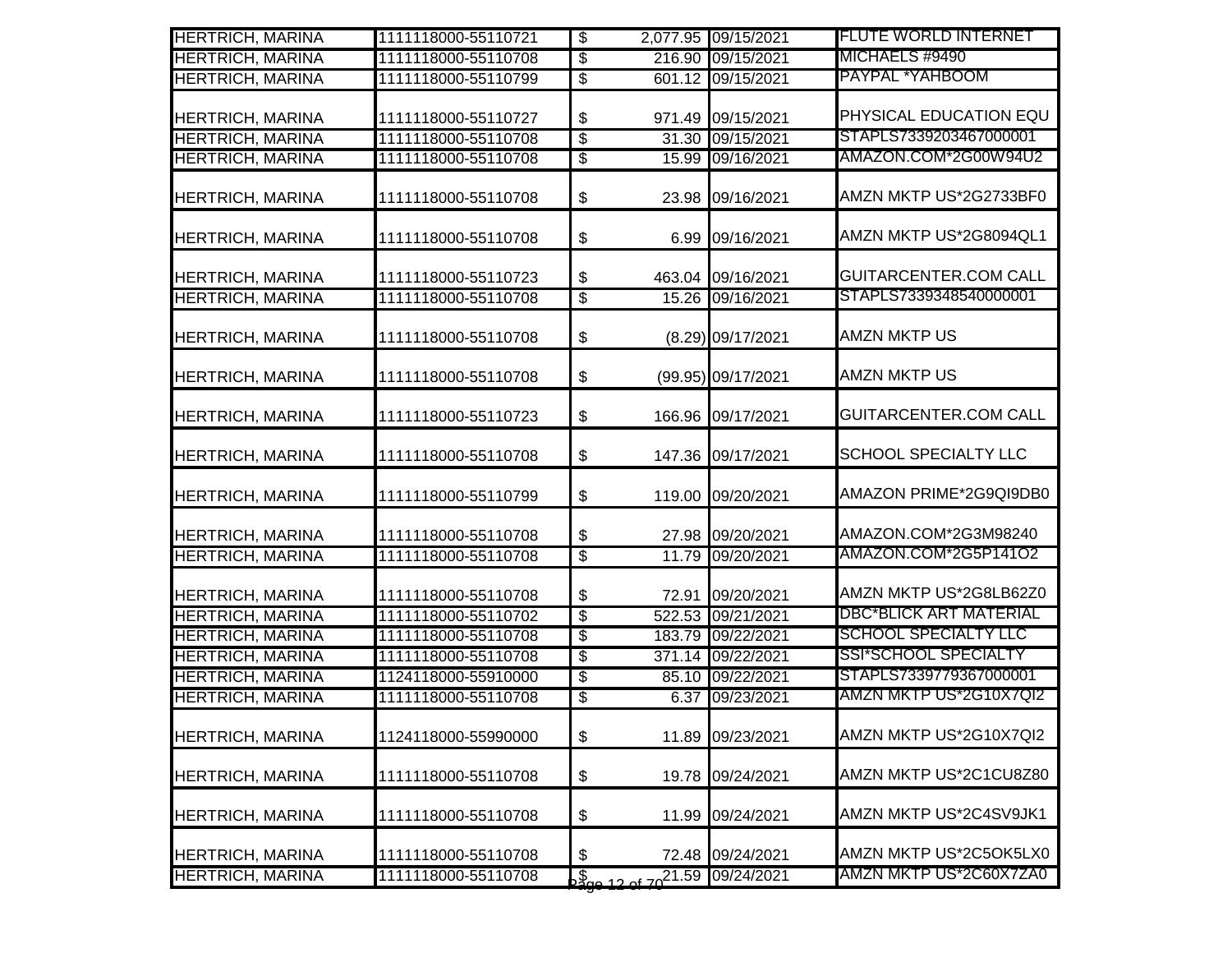| <b>HERTRICH, MARINA</b>         | 1111118000-55110708 | \$                                   |          | 15.36 09/27/2021    | AMZN MKTP US*2C56N9GD1           |
|---------------------------------|---------------------|--------------------------------------|----------|---------------------|----------------------------------|
| <b>HERTRICH, MARINA</b>         | 1111118000-55110708 | \$                                   | 9.94     | 09/27/2021          | AMZN MKTP US*2C75R0EO0           |
| <b>HERTRICH, MARINA</b>         | 1111118000-55110708 | $\overline{\$}$                      | 7.99     | 09/27/2021          | AMZN MKTP US*2C81Z0P31           |
| <b>HERTRICH, MARINA</b>         | 1111118000-55110708 | \$                                   | 6.99     | 09/27/2021          | <b>AMZN MKTP</b><br>US*2G4AH4YW2 |
| <b>HERTRICH, MARINA</b>         | 1111118000-55110708 | \$                                   | 34.99    | 09/27/2021          | AMZN MKTP US*2G7HR0702           |
| <b>HERTRICH, MARINA</b>         | 1111118000-55110708 | \$                                   | 17.89    | 09/27/2021          | AMZN MKTP US*2G8YT5YX2           |
| <b>HERTRICH, MARINA</b>         | 1111118000-55110708 | $\overline{\mathbb{S}}$              | 34.12    | 09/29/2021          | AMAZON.COM*2C0XF3NN2             |
| <b>HERTRICH, MARINA</b>         | 1111118000-55110708 | $\overline{\$}$                      |          | 12.48 09/29/2021    | AMAZON.COM*2C8IB6BZ1             |
| <b>HERTRICH, MARINA</b>         | 1111118000-55110731 | \$                                   |          | 37.38 09/30/2021    | AMAZON.COM*2C5EB35Q0             |
| <b>HERTRICH, MARINA Total</b>   |                     | \$                                   | 8,132.32 |                     |                                  |
| <b>HOLLY, SHEILA</b>            | 1123200000-54910000 | \$                                   |          | 3,249.70 09/06/2021 | ZOOM.US 888-799-9666             |
| <b>HOLLY, SHEILA</b>            | 1123200000-53220000 | \$                                   |          | 180.00 09/10/2021   | MI ASSOC SCH ADM                 |
| <b>HOLLY, SHEILA</b>            | 1128300000-53450000 | \$                                   | 384.00   | 09/27/2021          | SMK*SURVEYMONKEY.COM             |
| <b>HOLLY, SHEILA Total</b>      |                     | $\overline{\boldsymbol{\mathsf{s}}}$ | 3,813.70 |                     |                                  |
| <b>HOPPENSTEDT, DARBY</b>       | 1222600000-53220000 | \$                                   | 244.80   | 09/20/2021          | <b>DELTA</b>                     |
| <b>HOPPENSTEDT, DARBY</b>       | 1222600000-53220000 | $\overline{\mathbf{e}}$              | 4.99     | 09/20/2021          | <b>DELTA</b>                     |
| HOPPENSTEDT, DARBY              | 1222600000-53220000 | \$                                   | 468.31   | 09/20/2021          | EXPEDIA 72164263030827           |
| <b>HOPPENSTEDT, DARBY</b>       | 1222600000-53220000 | \$                                   | 42.81    | 09/22/2021          | <b>CURB SVC CHICAGO</b>          |
| <b>HOPPENSTEDT, DARBY</b>       | 1222600000-53220000 | \$                                   |          | 16.17 09/22/2021    | MDW LAPETITO TEMP 6909           |
| <b>HOPPENSTEDT, DARBY</b>       | 1222600000-53220000 | \$                                   |          | 63.89 09/22/2021    | TST* MERCADITO - CHICA           |
| <b>HOPPENSTEDT, DARBY</b>       | 1222600000-53220000 | \$                                   |          | (468.31) 09/27/2021 | EXPEDIA 72164263030827           |
| <b>HOPPENSTEDT, DARBY Total</b> |                     | \$                                   | 372.66   |                     |                                  |
| <b>HOSKINS, DIANE</b>           | 2929625301-57920000 | $\overline{\mathbf{e}}$              |          | 148.58 09/02/2021   | <b>BENITO S CAFE</b>             |
| <b>HOSKINS, DIANE</b>           | 2929625301-57920000 | \$                                   | 43.99    | 09/02/2021          | <b>BUSCH'S #1205</b>             |
| <b>HOSKINS, DIANE</b>           | 2929625301-57920000 | $\overline{\$}$                      |          | 434.10 09/07/2021   | SAMSCLUB.COM                     |
| <b>HOSKINS, DIANE</b>           | 2929625301-57920000 | \$                                   |          | 133.53 09/08/2021   | JIMMY JOHNS - 396 - E-           |
| <b>HOSKINS, DIANE</b>           | 2929625301-57920000 | $\overline{\mathbf{e}}$              |          | 90.20 09/08/2021    | <u> JIMMY JOHNS - 396 - E-</u>   |
| <b>HOSKINS, DIANE</b>           | 2929625301-57920000 | $\overline{\mathcal{E}}$             |          | 119.80 09/10/2021   | <b>BENITO S CAFE</b>             |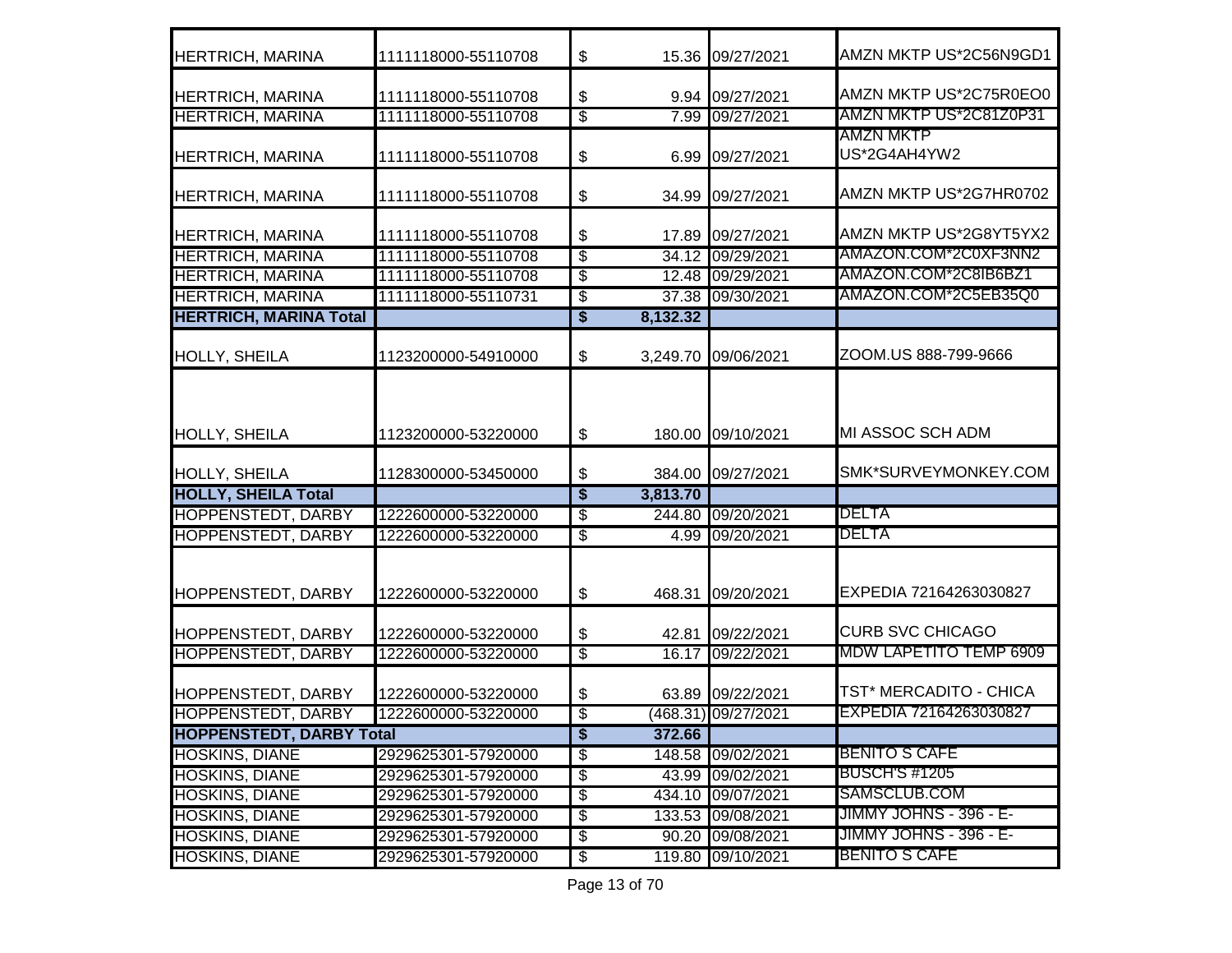| <b>HOSKINS, DIANE</b>       | 1522600332-55910000 | \$                      |          | 39.98 09/15/2021   | AMZN MKTP US*2G16R6MN0           |
|-----------------------------|---------------------|-------------------------|----------|--------------------|----------------------------------|
| HOSKINS, DIANE              | 1522600332-55910000 | \$                      |          | 107.37 09/15/2021  | AMZN MKTP US*2G1MS9FH2           |
| <b>HOSKINS, DIANE</b>       | 2929625301-57920000 | \$                      |          | 146.26 09/15/2021  | BENITO S CAFE                    |
| <b>HOSKINS, DIANE</b>       | 2929625301-57920000 | \$                      |          | 118.23 09/16/2021  | BENITO S CAFE                    |
| <b>HOSKINS, DIANE</b>       | 2929625301-57920000 | \$                      |          | 129.36 09/16/2021  | <b>JETS PIZZA - 150</b>          |
| <b>HOSKINS, DIANE</b>       | 1522600332-55910000 | \$                      |          | 100.48 09/17/2021  | AMZN MKTP US*2G23H9ZY2           |
| <b>HOSKINS, DIANE</b>       | 1528200332-53510000 | \$                      | 900.00   | 09/17/2021         | IN *BLUE OUTDOOR LLC             |
| <b>HOSKINS, DIANE</b>       | 2929625301-57920000 | \$                      | 255.90   | 09/20/2021         | SAMSCLUB.COM                     |
| <b>HOSKINS, DIANE</b>       | 2929625301-57920000 | $\overline{\$}$         | 149.90   | 09/21/2021         | PANERA BREAD #608009 O           |
| <b>HOSKINS, DIANE</b>       | 1513200331-55110000 | \$                      | 112.46   | 09/22/2021         | <b>AMZN MKTP</b><br>US*2G4RE3HW2 |
| <b>HOSKINS, DIANE</b>       | 2929625301-57920000 | $\overline{\mathbf{e}}$ |          | 156.84 09/22/2021  | <b>EZCATERPRIMANTI BROS</b>      |
| <b>HOSKINS, DIANE</b>       | 2929625301-57920000 | \$                      |          | 119.00 09/27/2021  | AMAZON PRIME*2C90B2JU0           |
| <b>HOSKINS, DIANE</b>       | 1522600332-55910000 | \$                      | 4.99     | 09/27/2021         | AMAZON.COM*2C0WL31P1             |
| <b>HOSKINS, DIANE</b>       | 1513200331-55110000 | \$                      |          | 95.99 09/27/2021   | AMAZON.COM*2C9OM2A61             |
| <b>HOSKINS, DIANE</b>       | 1513200331-55110000 | \$                      | 103.99   | 09/27/2021         | AMZN MKTP US*2C2FU7AK1           |
| <b>HOSKINS, DIANE</b>       | 1513200331-55110000 | \$                      |          | 46.93 09/27/2021   | AMZN MKTP US*2C2M80PC1           |
| <b>HOSKINS, DIANE</b>       | 2929625301-57920000 | \$                      |          | 70.42 09/28/2021   | AMZN MKTP US*2C7XC7MR1           |
| <b>HOSKINS, DIANE</b>       | 2929625301-57920000 | \$                      |          | 34.48 09/29/2021   | AMZN MKTP US*2C5W50NR2           |
| <b>HOSKINS, DIANE</b>       | 2929625301-57920000 | \$                      |          | 107.63 09/29/2021  | <b>BENITO S CAFE</b>             |
| <b>HOSKINS, DIANE</b>       | 2929625301-57920000 | \$                      |          | 200.00 09/30/2021  | AMAZON.COM*2C3JS1Q21             |
| <b>HOSKINS, DIANE</b>       | 2929625301-57920000 | \$                      |          | 145.18 09/30/2021  | <b>BENITO S CAFE</b>             |
| <b>HOSKINS, DIANE Total</b> |                     | \$                      | 4,115.59 |                    |                                  |
| JANTZ, ANGELA               | 1111115000-55110708 | \$                      |          | 342.06 09/01/2021  | STAPLS7338214135000001           |
| JANTZ, ANGELA               | 1124115000-55990000 | \$                      |          | (98.94) 09/01/2021 | THE HOME DEPOT #2737             |
| JANTZ, ANGELA               | 1124115000-55990000 | \$                      |          | 263.84 09/01/2021  | THE HOME DEPOT #2737             |
| JANTZ, ANGELA               | 1124115000-55990000 | \$                      | 127.89   | 09/10/2021         | AMZN MKTP US*2G0FV83W0           |
| <b>JANTZ, ANGELA</b>        | 1124115000-55990000 | a<br>sk                 | 389.66   | 09/13/2021         | AMZN MKTP US*2547622I2           |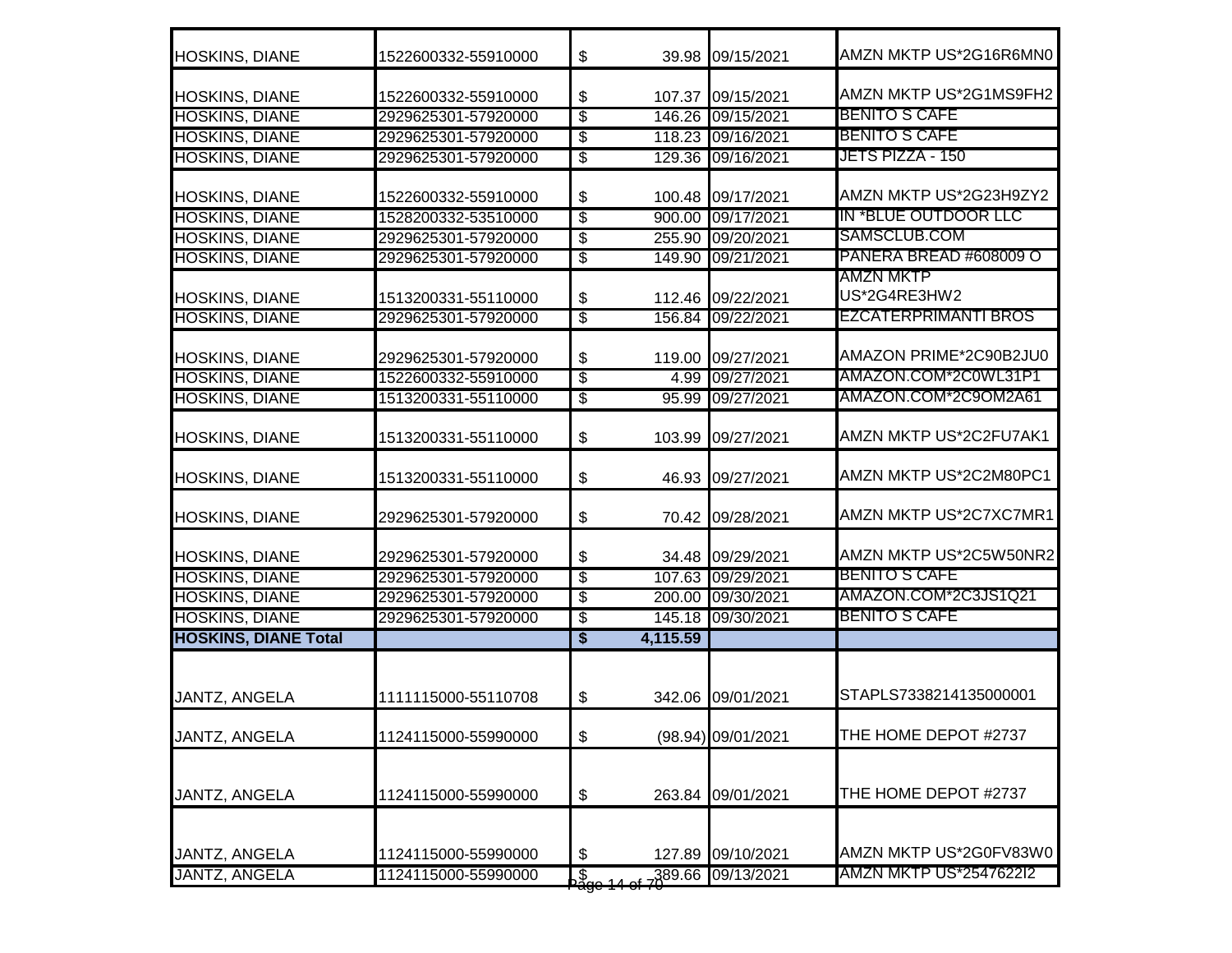| JANTZ, ANGELA              | 1124115000-55990000 | $\boldsymbol{\mathsf{S}}$     |          | 183.29 09/20/2021   | AMAZON.COM*2G7HM9KH0          |
|----------------------------|---------------------|-------------------------------|----------|---------------------|-------------------------------|
| <b>JANTZ, ANGELA</b>       | 1124115000-55990000 | \$                            |          | 45.74 09/20/2021    | AMZN MKTP US*2G63W7I11        |
| <b>JANTZ, ANGELA</b>       | 1111115000-55110708 | $\frac{1}{2}$                 |          | 87.26 09/24/2021    | <b>SCHOOL SPECIALTY LLC</b>   |
| JANTZ, ANGELA              | 1111115000-55110702 | \$                            | 82.48    | 09/27/2021          | AMZN MKTP US*2G6GP0YY2        |
| JANTZ, ANGELA              | 1111115000-55990000 | $\boldsymbol{\mathsf{\$}}$    | 26.95    | 09/27/2021          | AMZN MKTP US*2G7IX39R2        |
| JANTZ, ANGELA              | 1111115000-55110708 | $\boldsymbol{\$}$             | 58.77    | 09/27/2021          | STAPLS7339944548000001        |
| JANTZ, ANGELA              | 1111115000-55110708 | $\boldsymbol{\mathsf{S}}$     |          | 106.52 09/27/2021   | STAPLS7339959299000001        |
| <b>JANTZ, ANGELA</b>       | 1111115000-55110708 | $\overline{\mathcal{S}}$      |          | 2.40 09/27/2021     | STAPLS7339959299000004        |
| <b>JANTZ, ANGELA</b>       | 1111115000-55110702 | $\overline{\$}$               |          | 63.67 09/29/2021    | <b>SCHOOL SPECIALTY LLC</b>   |
| <b>JANTZ, ANGELA</b>       | 1111115000-55110708 | \$                            |          | 2.40 09/29/2021     | STAPLS7340248137000002        |
| JANTZ, ANGELA              | 1111115000-55110708 | \$                            |          | 106.52 09/29/2021   | STAPLS7340248137000003        |
| <b>JANTZ, ANGELA</b>       | 1111115000-55990000 | $\overline{\mathcal{E}}$      |          | 235.52 09/30/2021   | AMAZON.COM*2C2IV0HQ0          |
| <b>JANTZ, ANGELA Total</b> |                     | \$                            | 2,026.03 |                     |                               |
| <b>JOB, STACEY</b>         | 1331100000-55990000 | \$                            |          | 231.90 09/03/2021   | <b>TEAM SPORTS</b>            |
| <b>JOB, STACEY</b>         | 1311800000-55110551 | $\overline{\$}$               |          | 4,270.50 09/09/2021 | TEACHING STRATEGIES,LL        |
| <b>JOB, STACEY</b>         | 1311800000-55990551 | \$                            |          | 55.07 09/13/2021    | AMAZON.COM*2585H3932          |
| <b>JOB, STACEY</b>         | 1331100000-55990000 | $\overline{\$}$               |          | 33.88 09/13/2021    | SAMS CLUB #6657               |
| JOB, STACEY                | 1335100000-55990553 | $\boldsymbol{\mathsf{S}}$     | 48.00    | 09/16/2021          | AMZN MKTP US*2G4Q02HC0        |
| <b>JOB, STACEY</b>         | 1335100000-55990553 | \$                            | 49.99    | 09/17/2021          | AMZN MKTP US*2G19K3660        |
| JOB, STACEY                | 1212252191-55110000 | $\boldsymbol{\mathsf{S}}$     |          | 99.90 09/17/2021    | AMZN MKTP US*2G2M91JP2        |
| <b>JOB, STACEY</b>         | 1335100000-57410553 | $\boldsymbol{\mathsf{S}}$     |          | 100.00 09/22/2021   | STATE OF MICHIGAN OCAL        |
| <b>JOB, STACEY</b>         | 1335100000-57410553 | $\overline{\mathcal{E}}$      |          | 125.00 09/22/2021   | <b>STATE OF MICHIGAN OCAL</b> |
| <b>JOB, STACEY Total</b>   |                     | \$                            | 5,014.24 |                     |                               |
| JORDAN, CHRISTOPHER        | 1126122000-55992000 | $\overline{\$}$               |          | 622.41 09/10/2021   | <u>THE TRANE COMPANY</u>      |
| <b>JORDAN, CHRISTOPHER</b> | 1126122000-55992000 | $\overline{\mathcal{E}}$      |          | 1,075.00 09/10/2021 | THE TRANE COMPANY             |
| JORDAN, CHRISTOPHER        | 1126118000-55992000 | $\boldsymbol{\mathsf{S}}$     |          | 363.72 09/21/2021   | DOWNRIVER REFRIG SUP C        |
| JORDAN, CHRISTOPHER        | 1126118000-55992000 | \$                            | 98.91    | 09/24/2021          | DOWNRIVER REFRIG SUP C        |
| JORDAN, CHRISTOPHER        | 1126118000-55992000 | $\sqrt{\frac{2}{2}}$ ne 15 of | 252.90   | 09/24/2021          | <b>GRAINGER</b>               |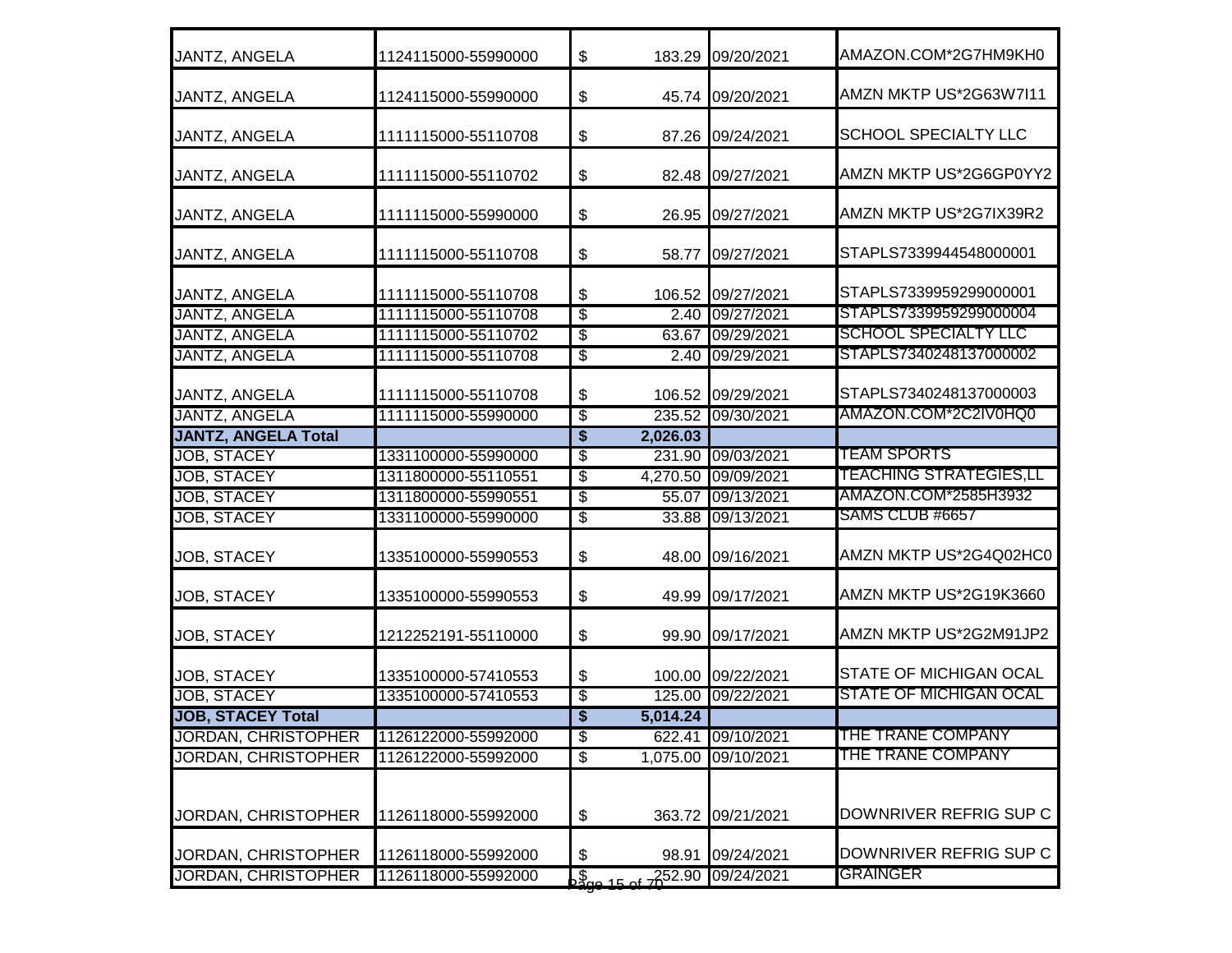| <b>JORDAN, CHRISTOPHER Total</b>  |                                            | \$                                   | 2,412.94      |                                        |                                                  |
|-----------------------------------|--------------------------------------------|--------------------------------------|---------------|----------------------------------------|--------------------------------------------------|
| KINZER, GARY                      | 1128300000-55990000                        | $\boldsymbol{\mathsf{\$}}$           |               | 23.74 09/21/2021                       | KROGER #632                                      |
| <b>KINZER, GARY Total</b>         |                                            | $\overline{\$}$                      | 23.74         |                                        |                                                  |
|                                   |                                            |                                      |               |                                        |                                                  |
|                                   |                                            |                                      |               |                                        |                                                  |
| KOBROSSY, THERESE                 | 1335100000-55110553                        | \$                                   |               | (50.30) 09/03/2021                     | MEIJER #122                                      |
|                                   |                                            |                                      |               |                                        |                                                  |
|                                   |                                            |                                      |               |                                        |                                                  |
|                                   |                                            |                                      |               |                                        |                                                  |
| KOBROSSY, THERESE                 | 1335100000-55110553                        | $\boldsymbol{\mathsf{\$}}$           |               | (36.04) 09/03/2021                     | <b>MEIJER #122</b>                               |
|                                   |                                            |                                      |               |                                        |                                                  |
|                                   |                                            |                                      |               |                                        |                                                  |
| <b>KOBROSSY, THERESE</b>          | 1335100000-55110553                        | \$                                   |               | (46.22) 09/03/2021                     | MEIJER $#$ 122                                   |
|                                   |                                            |                                      |               |                                        |                                                  |
|                                   |                                            |                                      |               |                                        |                                                  |
|                                   |                                            |                                      |               |                                        | MEIJER #122                                      |
| KOBROSSY, THERESE                 | 1335100000-55110553                        | $\boldsymbol{\mathsf{\$}}$           |               | (16.22) 09/03/2021                     |                                                  |
|                                   |                                            |                                      |               |                                        |                                                  |
|                                   |                                            |                                      |               |                                        |                                                  |
| KOBROSSY, THERESE                 | 1335100000-55110553                        | $\boldsymbol{\mathsf{\$}}$           |               | (22.55) 09/03/2021                     | MEIJER #122                                      |
|                                   |                                            |                                      |               |                                        |                                                  |
| <b>KOBROSSY, THERESE</b>          | 1335100000-55110553                        | \$                                   | 161.60        | 09/03/2021                             | MEIJER $#$ 122                                   |
| <b>KOBROSSY, THERESE</b>          | 1335100000-55110553                        | $\boldsymbol{\mathsf{\$}}$           | 147.51        | 09/03/2021                             | <b>MEIJER #122</b>                               |
|                                   |                                            |                                      |               |                                        |                                                  |
|                                   |                                            |                                      |               |                                        |                                                  |
|                                   |                                            |                                      |               |                                        |                                                  |
| KOBROSSY, THERESE                 | 1335100000-55110553                        | $\boldsymbol{\$}$                    |               | (16.20) 09/03/2021                     | <b>MEIJER #122</b>                               |
| <b>KOBROSSY, THERESE Total</b>    |                                            | $\overline{\boldsymbol{\mathsf{s}}}$ | 121.58        |                                        |                                                  |
| <b>LASH, NANCY</b>                | 1111114000-55110708                        | $\overline{\mathcal{E}}$             |               | 79.99 09/02/2021                       | AMZN MKTP US*256B346F1                           |
| <b>LASH, NANCY</b>                | 1111114000-55110708                        | \$                                   |               | 62.56 09/02/2021                       | STAPLS7338396812000001<br>AMZN MKTP US*2585L8HV2 |
| <b>LASH, NANCY</b>                | 1124114000-55910000                        | $\overline{\$}$                      |               | 17.98 09/08/2021                       | STAPLS7338953200000001                           |
| LASH, NANCY<br><b>LASH, NANCY</b> | 1111114000-55110708<br>1124114000-55910000 | $\overline{\$}$<br>$\sqrt[3]{2}$     |               | 28.68 09/10/2021<br>(17.98) 09/13/2021 | AMZN MKTP US                                     |
|                                   |                                            |                                      |               |                                        |                                                  |
| <b>LASH, NANCY</b>                | 1124114000-55910000                        | \$                                   | 11.89         | 09/13/2021                             | AMZN MKTP US*2G4NA1190                           |
| <b>LASH, NANCY</b>                | 1111114000-55110708                        | $\overline{\$}$                      |               | 1,180.00 09/13/2021                    | PAPER EXPRESS INC                                |
| <b>LASH, NANCY</b>                | 1111114000-55110708                        | $\overline{\mathbf{e}}$              |               | 1,042.15 09/14/2021                    | SUCCESS BY DESIGN INC                            |
| <b>LASH, NANCY</b>                | 1111114000-55110708                        | \$                                   |               | 30.91 09/15/2021                       | STAPLS7339239633000001                           |
|                                   |                                            |                                      | Page 16 of 70 |                                        |                                                  |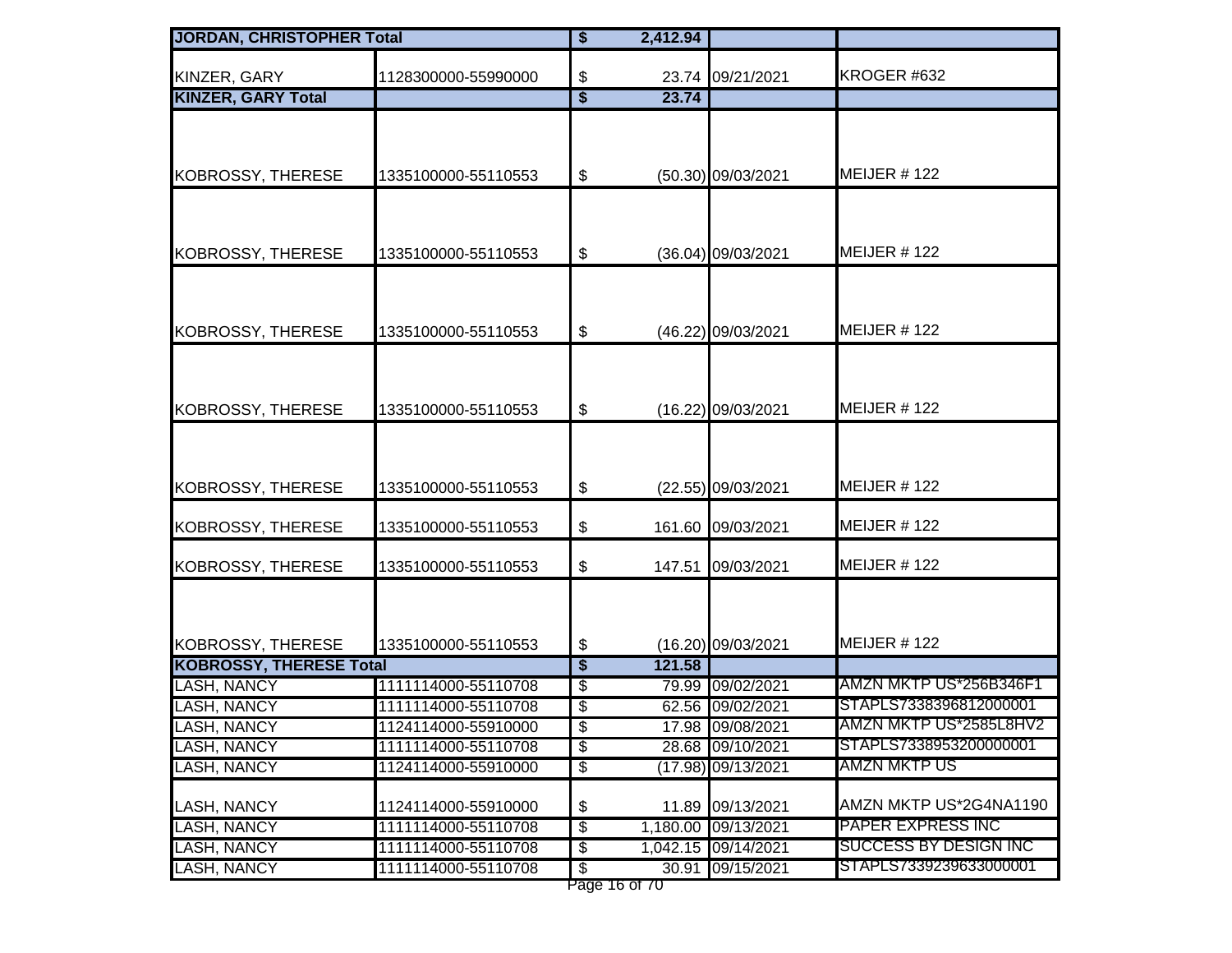| <b>LASH, NANCY</b>                            | 1124114000-55910000 | $\overline{\$}$          |                            | 71.20 09/17/2021    | AAA ACG FL0994 TRAFFIC        |
|-----------------------------------------------|---------------------|--------------------------|----------------------------|---------------------|-------------------------------|
| <b>LASH, NANCY</b>                            | 1124114000-55910000 | $\overline{\$}$          |                            | 224.44 09/27/2021   | <b>DECKER EQUIPMENT</b>       |
| <b>LASH, NANCY</b>                            | 1111114000-55110708 | $\overline{\$}$          | 30.91                      | 09/27/2021          | STAPLS7340083187000001        |
| <b>LASH, NANCY</b>                            | 1111114000-55110708 | \$                       |                            | 159.32 09/29/2021   | STAPLS7340236712000001        |
| <b>LASH, NANCY Total</b>                      |                     | \$                       | 2,922.05                   |                     |                               |
| LEPHART, SARAH                                | 1112722349-55110000 | \$                       | 34.49                      | 09/06/2021          | <b>STAPLES</b><br>00115659    |
| LEPHART, SARAH                                | 1112722997-53450000 | \$                       | 1,397.55                   | 09/09/2021          | <b>CENGAGE LEARNING, INC</b>  |
| LEPHART, SARAH<br><b>LEPHART, SARAH Total</b> | 1112722349-57410000 | \$<br>$\overline{\$}$    | 40.00<br>1,472.04          | 09/09/2021          | <b>CENTER FOR CREDENTIALI</b> |
|                                               |                     |                          |                            |                     |                               |
| LOCRICCHIO, ANTHONY                           | 1122500000-55990000 | \$                       |                            | 485.18 09/01/2021   | AMZN MKTP US*2538T3HM1        |
| <b>LOCRICCHIO, ANTHONY</b>                    | 1122500000-55990000 | $\overline{\$}$          |                            | $(0.39)$ 09/02/2021 | AMAZON.COM                    |
| LOCRICCHIO, ANTHONY                           | 1122500000-55990000 | \$                       |                            | 44.26 09/02/2021    | AMAZON.COM*258XT6N52          |
| LOCRICCHIO, ANTHONY                           | 1122500000-55990000 | $\overline{\mathcal{S}}$ | 28.61                      | 09/03/2021          | 00115659<br><b>STAPLES</b>    |
| LOCRICCHIO, ANTHONY                           | 1122500000-55990000 | \$                       |                            | 239.94 09/09/2021   | AMZN MKTP US*2G9XH6NN0        |
| LOCRICCHIO, ANTHONY                           | 1122500000-55990000 | \$                       | 68.97                      | 09/10/2021          | AMZN MKTP US*2G5US8JC1        |
| LOCRICCHIO, ANTHONY                           | 1122500000-55990000 | \$                       |                            | 109.22 09/10/2021   | AMZN MKTP US*2G84G7NZ0        |
| LOCRICCHIO, ANTHONY                           | 1122500000-55990000 | $\overline{\$}$          | 155.68                     | 09/14/2021          | AMZN MKTP US*2G1292VI1        |
| LOCRICCHIO, ANTHONY                           | 1122500000-55990000 | \$                       | 168.39                     | 09/14/2021          | AMZN MKTP US*2G62Y4VL1        |
| LOCRICCHIO, ANTHONY                           | 1122500000-55990000 | \$                       |                            | 30.98 09/15/2021    | AMAZON.COM*2G2AJ8CB2          |
| LOCRICCHIO, ANTHONY                           | 1122500000-54120000 | \$                       |                            | 36.35 09/15/2021    | TELZIO (128968)               |
| LOCRICCHIO, ANTHONY                           | 1122500000-55990000 | \$                       | 85.87                      | 09/17/2021          | THE UPS STORE 582             |
| LOCRICCHIO, ANTHONY                           | 1122500000-55990000 | \$                       |                            | (41.81) 09/23/2021  | <b>AMZN MKTP US</b>           |
| LOCRICCHIO, ANTHONY                           | 1122500000-55910000 | \$                       |                            | 40.18 09/24/2021    | AMZN MKTP<br>US*2G8UW32Q2     |
| LOCRICCHIO, ANTHONY                           | 1122500000-55990000 | \$                       | ag <del>e 17 of 70</del> - | 320.58 09/27/2021   | AMAZON.COM*2C60V0AK0          |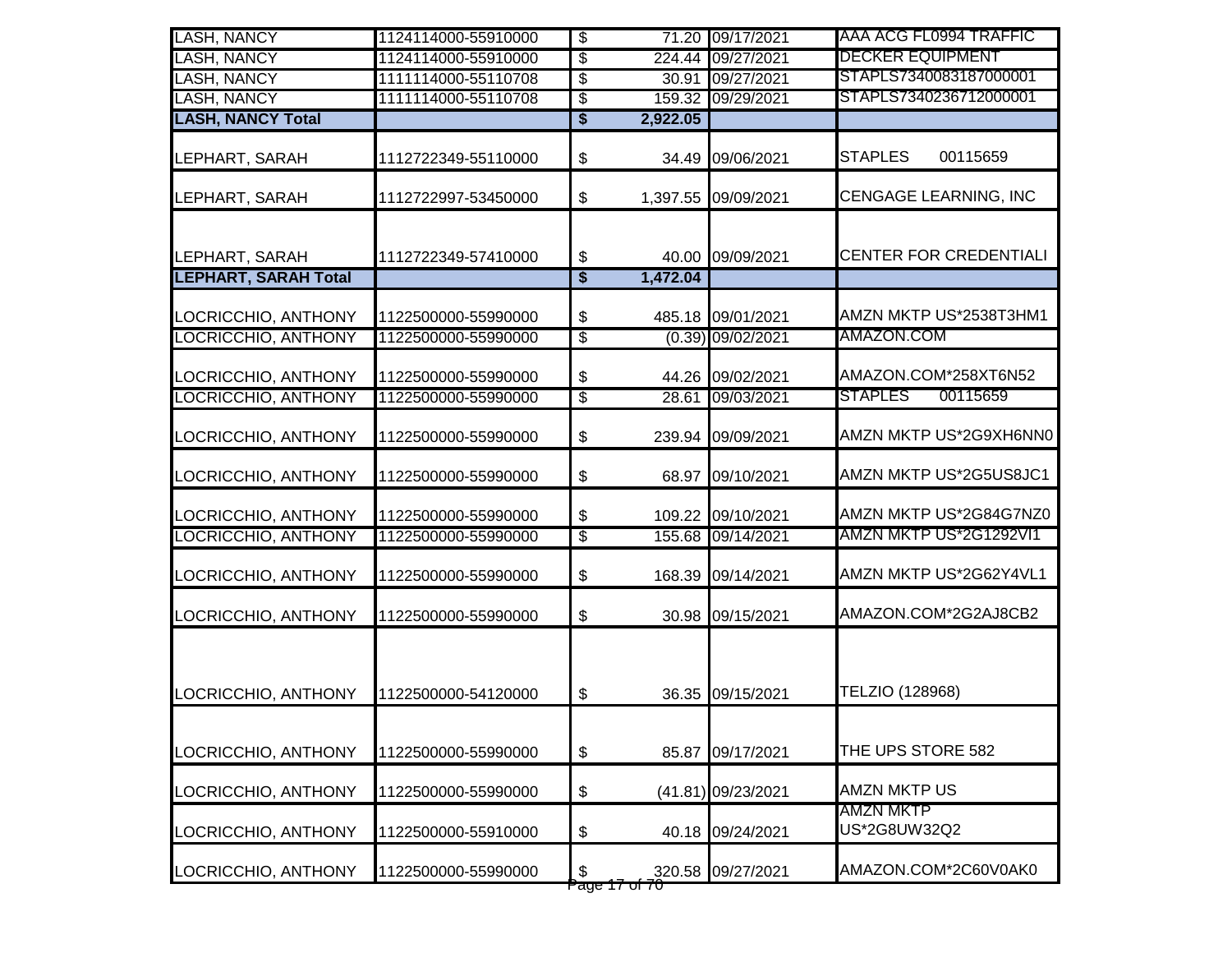| LOCRICCHIO, ANTHONY              | 1122500000-55990000 | $\boldsymbol{\$}$                    | 6.51     | 09/28/2021          | THE UPS STORE 582                       |
|----------------------------------|---------------------|--------------------------------------|----------|---------------------|-----------------------------------------|
|                                  |                     |                                      |          |                     |                                         |
| LOCRICCHIO, ANTHONY              | 1122500000-55990000 | \$                                   |          | 10.00 09/29/2021    | TARGET.COM *                            |
|                                  |                     |                                      |          |                     |                                         |
| LOCRICCHIO, ANTHONY              | 1122500000-55990000 | \$                                   |          | 36.87 09/30/2021    | AMZN MKTP US*2C01P4TC2                  |
|                                  |                     |                                      |          |                     |                                         |
| LOCRICCHIO, ANTHONY              | 1122500000-55990000 | \$                                   |          | 312.95 09/30/2021   | AMZN MKTP US*2C5P066A1                  |
| LOCRICCHIO, ANTHONY              | 1122500000-55910000 | \$                                   | 43.87    | 09/30/2021          | AMZN MKTP US*2C8P816A1                  |
| LOCRICCHIO, ANTHONY              | 1122500000-55910000 | \$                                   | 215.29   | 09/30/2021          | STAPLS7340373051000001                  |
| <b>LOCRICCHIO, ANTHONY Total</b> |                     | $\overline{\boldsymbol{\mathsf{s}}}$ | 2,397.50 |                     |                                         |
|                                  |                     |                                      |          |                     |                                         |
| MATTHEWS, STEVEN                 | 1123200000-53220000 | \$                                   | 1,060.61 | 09/27/2021          | <b>GRAND TRAV RESORT</b>                |
|                                  |                     |                                      |          |                     |                                         |
| <b>MATTHEWS, STEVEN</b>          | 1123200000-53220000 | \$                                   |          | 150.00 09/28/2021   | PAYPAL *MICHIGANVIR                     |
| <b>MATTHEWS, STEVEN Total</b>    |                     | $\overline{\boldsymbol{\mathsf{s}}}$ | 1,210.61 |                     |                                         |
| MCDOUGALL, BARBARA               | 1429300000-57410000 | \$                                   |          | 82.40 09/09/2021    | <b>BCAM</b>                             |
| MCDOUGALL, BARBARA               | 1429300000-55990000 | $\overline{\$}$                      |          | 1,271.36 09/15/2021 | <b>SP * MID AMERICAN POMP</b>           |
|                                  |                     |                                      |          |                     |                                         |
| MCDOUGALL, BARBARA               | 1429300000-55990000 | \$                                   |          | (64.76) 09/15/2021  | SP * MID AMERICAN POMP                  |
| MCDOUGALL, BARBARA               | 1429300000-55990000 | $\overline{\mathbf{e}}$              |          | 423.78 09/15/2021   | <b>SP * MID AMERICAN POMP</b>           |
| MCDOUGALL, BARBARA               | 1429300000-55990000 | \$                                   |          | (23.98) 09/15/2021  | SP * MID AMERICAN POMP                  |
| MCDOUGALL, BARBARA               | 1429300000-55990000 | \$                                   |          | (71.96) 09/15/2021  | SP * MID AMERICAN POMP                  |
| MCDOUGALL, BARBARA               | 2929661114-57920000 | $\overline{\$}$                      |          | 82.40 09/16/2021    | <b>BCAM</b>                             |
| <b>MCDOUGALL, BARBARA</b>        | 2929661114-57920000 | $\overline{\mathcal{E}}$             |          | 181.28 09/16/2021   | <b>BCAM</b>                             |
| MCDOUGALL, BARBARA               | 2929661126-57920000 | \$                                   |          | 65.92 09/16/2021    | <b>BCAM</b>                             |
| MCDOUGALL, BARBARA               | 1429300000-55910000 | $\overline{\$}$                      |          | 101.36 09/17/2021   | 00115659<br><b>STAPLES</b>              |
| MCDOUGALL, BARBARA               | 2929661104-57920000 | $\overline{\$}$                      |          | 1,097.49 09/20/2021 | SQ *RED WOOD GRILL                      |
| MCDOUGALL, BARBARA               | 2929661104-57920000 | \$                                   | 220.68   | 09/23/2021          | SAMSCLUB #6657                          |
| MCDOUGALL, BARBARA               | 1429300000-55990000 | \$                                   |          | 386.15 09/27/2021   | <b>CHEER ORDERS</b><br><b>WAREHOUSE</b> |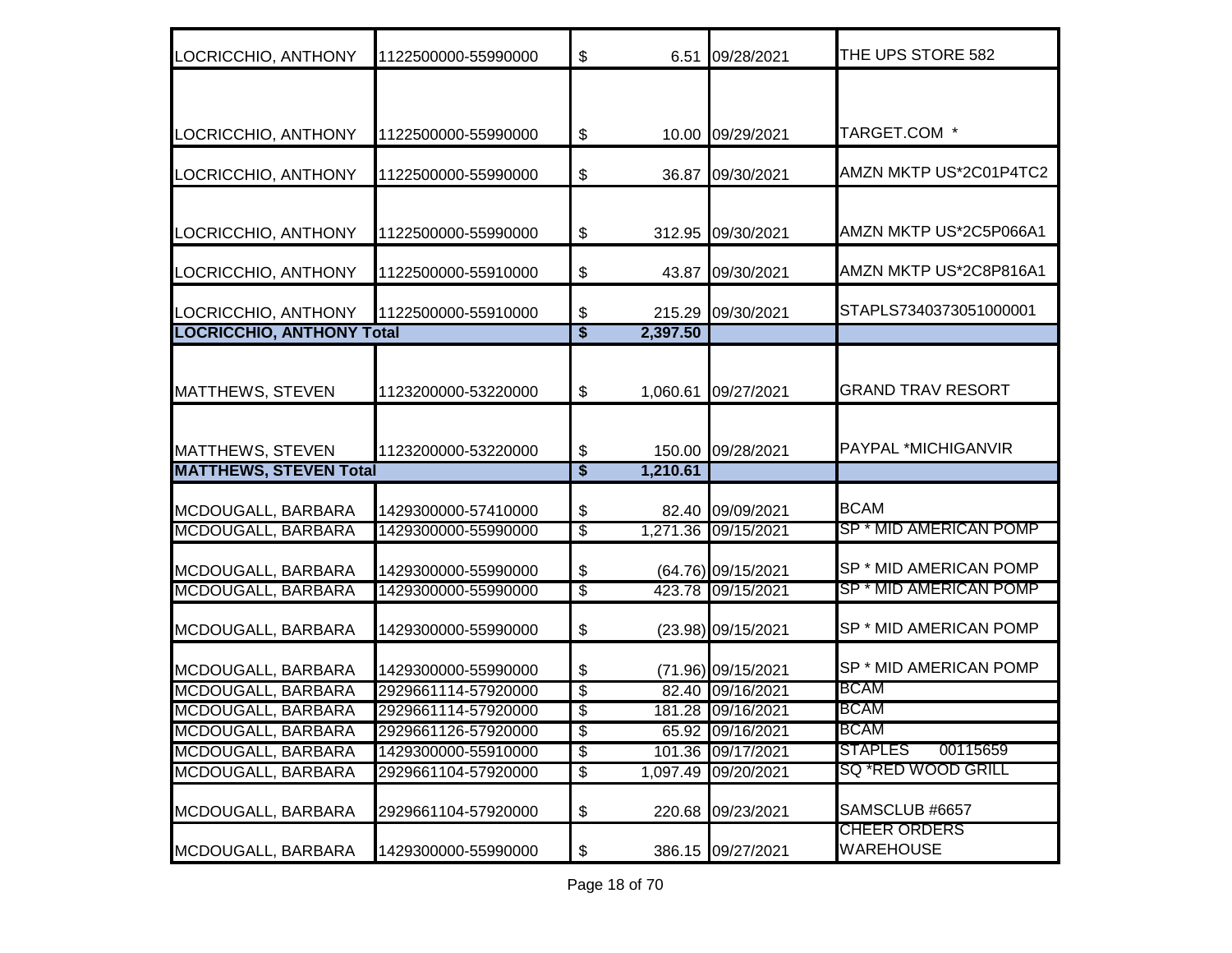|                                 |                     |                                      |          |                     | <b>CHEER ORDERS</b>           |
|---------------------------------|---------------------|--------------------------------------|----------|---------------------|-------------------------------|
| MCDOUGALL, BARBARA              | 2929661178-57920000 | \$                                   |          | 21.48 09/27/2021    | <b>WAREHOUSE</b>              |
| MCDOUGALL, BARBARA              | 1427100000-53310000 | $\overline{\mathbf{e}}$              |          | 600.00 09/27/2021   | DREAM LIMOUSINE, INC          |
| MCDOUGALL, BARBARA              | 1427100000-53310000 | $\overline{\mathcal{S}}$             |          | 775.00 09/28/2021   | <b>DREAM LIMOUSINE, INC</b>   |
| <b>MCDOUGALL, BARBARA</b>       | 2929661188-57920000 | $\overline{\$}$                      |          | 997.02 09/30/2021   | <b>CROWNE PLAZA HOTELS</b>    |
| <b>MCDOUGALL, BARBARA Total</b> |                     | $\overline{\boldsymbol{\mathsf{s}}}$ | 6,145.62 |                     |                               |
| <b>NESMITH, RUSSELL</b>         | 1126122000-55993000 | \$                                   |          | 709.86 09/13/2021   | PIONEER ATHLETICS             |
| <b>NESMITH, RUSSELL</b>         | 1126120000-55993000 | \$                                   |          | 709.86 09/13/2021   | PIONEER ATHLETICS             |
| <b>NESMITH, RUSSELL</b>         | 2326160000-55993000 | \$                                   |          | 473.23 09/13/2021   | PIONEER ATHLETICS             |
| <b>NESMITH, RUSSELL</b>         | 1126122000-55993000 | $\overline{\$}$                      |          | 884.53 09/15/2021   | PIONEER ATHLETICS             |
| <b>NESMITH, RUSSELL</b>         | 1126120000-55993000 | $\overline{\$}$                      |          | 884.53 09/15/2021   | PIONEER ATHLETICS             |
| <b>NESMITH, RUSSELL</b>         | 2326160000-55993000 | $\overline{\$}$                      |          | 589.69 09/15/2021   | PIONEER ATHLETICS             |
| <b>NESMITH, RUSSELL</b>         | 1126160000-55992000 | \$                                   |          | 286.68 09/16/2021   | <b>BEST PLUMBING SPECIALT</b> |
| <b>NESMITH, RUSSELL</b>         | 1126160000-55992000 | \$                                   |          | 213.48 09/17/2021   | <b>BEST PLUMBING SPECIALT</b> |
| NESMITH, RUSSELL                | 1126160000-55992000 | \$                                   |          | 430.21 09/22/2021   | <b>BEST PLUMBING SPECIALT</b> |
| <b>NESMITH, RUSSELL</b>         | 1126160000-55992000 | $\boldsymbol{\mathsf{\$}}$           |          | 396.91 09/24/2021   | BEST PLUMBING SPECIALT        |
| <b>NESMITH, RUSSELL</b>         | 1126160000-54120000 | \$                                   |          | 1,994.89 09/27/2021 | SE EQUIPMENT NOVI             |
| <b>NESMITH, RUSSELL</b>         | 1126101000-55992000 | $\overline{\mathcal{S}}$             |          | 159.00 09/27/2021   | THE HOME DEPOT #2737          |
| <b>NESMITH, RUSSELL</b>         | 1126160000-55980000 | \$                                   |          | 30.29 09/27/2021    | THE HOME DEPOT #2737          |
| <b>NESMITH, RUSSELL</b>         | 1126120000-55992000 | $\overline{\mathcal{E}}$             |          | 111.45 09/27/2021   | THE HOME DEPOT #2737          |
| <b>NESMITH, RUSSELL</b>         | 1126111000-55992000 | $\overline{\$}$                      |          | 111.44 09/27/2021   | THE HOME DEPOT #2737          |
| NESMITH, RUSSELL                | 1126160000-55992000 | \$                                   |          | 25.52 09/29/2021    | THE HOME DEPOT #2737          |
| <b>NESMITH, RUSSELL Total</b>   |                     | \$                                   | 8,011.57 |                     |                               |
| OAKES, ROBERT                   | 1126160000-55992000 | $\boldsymbol{\mathsf{\$}}$           |          | 4,062.00 09/06/2021 | IN *BOLHOUSE LLC              |
| <b>OAKES, ROBERT</b>            | 1126101000-55992000 | $\overline{\mathcal{E}}$             |          | 81.62 09/15/2021    | <b>MENARDS WIXOM MI</b>       |
| OAKES, ROBERT                   | 1126160000-55992000 | \$                                   |          | 172.90 09/16/2021   | <b>GRAINGER</b>               |
| <b>OAKES, ROBERT</b>            | 1126122000-55992000 | $\overline{\mathcal{S}}$<br>ʻugo     |          | 1,407.49 09/20/2021 | <b>GRAINGER</b>               |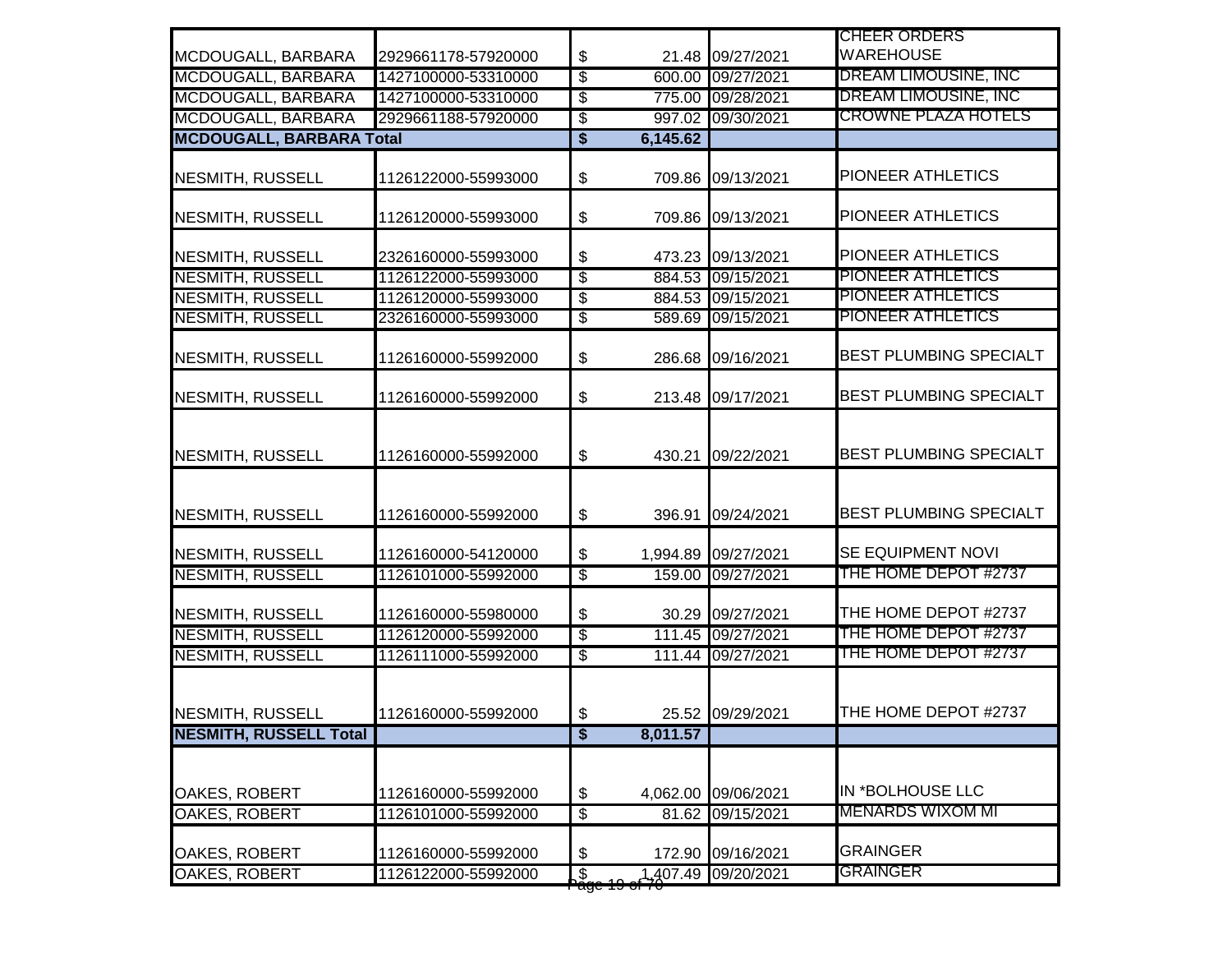| OAKES, ROBERT                 | 1126122000-55992000 | $\overline{\mathbf{e}}$                           |           | 35.26 09/22/2021     | <b>GRAINGER</b>               |
|-------------------------------|---------------------|---------------------------------------------------|-----------|----------------------|-------------------------------|
| <b>OAKES, ROBERT</b>          | 1126122000-55992000 | $\overline{\mathcal{S}}$                          |           | 133.71 09/29/2021    | <u>ETNA DISTRIBUTORS, LLC</u> |
| <b>OAKES, ROBERT Total</b>    |                     | $\overline{\boldsymbol{\mathsf{s}}}$              | 5,892.98  |                      |                               |
| <b>OFILI, ALEXANDER</b>       | 1124111000-53220000 | $\overline{\$}$                                   | 324.80    | 09/22/2021           | DELTA                         |
| <b>OFILI, ALEXANDER</b>       | 1124111000-53220000 | $\overline{\mathcal{E}}$                          | 12.00     | 09/29/2021           | DELTA                         |
| <b>OFILI, ALEXANDER</b>       | 1124111000-57410000 | $\overline{\mathcal{E}}$                          |           | 89.00 09/30/2021     | ASCD                          |
| <b>OFILI, ALEXANDER Total</b> |                     | \$                                                | 425.80    |                      |                               |
| PARK, CATHRYN                 | 1711322000-54910614 | $\overline{\$}$                                   |           | 11,650.00 09/02/2021 | <b>IB GLOBAL CENTER</b>       |
| PARK, CATHRYN                 | 1711118000-55110611 | $\overline{\mathcal{S}}$                          |           | 5,648.50 09/08/2021  | US MATH RECOVERY              |
| PARK, CATHRYN                 | 1711111000-55110611 | $\overline{\$}$                                   |           | 4,779.50 09/08/2021  | US MATH RECOVERY              |
| PARK, CATHRYN                 | 1711112000-55110611 | $\overline{\$}$                                   |           | 3,041.50 09/08/2021  | <u>US MATH RECOVERY</u>       |
| PARK, CATHRYN                 | 1711113000-55110611 | \$                                                |           | 2,172.50 09/08/2021  | <u>US MATH RECOVERY</u>       |
| PARK, CATHRYN                 | 1711114000-55110611 | $\overline{\$}$                                   |           | 2,667.50 09/08/2021  | <u>US MATH RECOVERY</u>       |
| PARK, CATHRYN                 | 1711115000-55110611 | $\overline{\mathcal{E}}$                          |           | 2,233.00 09/08/2021  | <u>US MATH RECOVERY</u>       |
| PARK, CATHRYN                 | 1711123000-55110611 | $\overline{\$}$                                   |           | 1,303.50 09/08/2021  | US MATH RECOVERY              |
| PARK, CATHRYN                 | 1712500000-55110712 | $\boldsymbol{\theta}$                             | 131.09    | 09/13/2021           | MHE*MCGRAW-HILL ECOMM         |
| PARK, CATHRYN                 | 1711223000-53450611 | $\boldsymbol{\mathsf{S}}$                         |           | 8,851.22 09/13/2021  | MHE*MCGRAW-HILL ECOMM         |
| PARK, CATHRYN                 | 1711112000-55110611 | $\frac{1}{2}$                                     | 11,832.11 | 09/13/2021           | MHE*MCGRAW-HILL ECOMM         |
| PARK, CATHRYN                 | 1722100000-53220611 | \$                                                |           | 374.85 09/16/2021    | <b>DOUBLETREE</b>             |
| PARK, CATHRYN                 | 1712500000-55110712 | $\boldsymbol{\mathsf{S}}$                         |           | 273.90 09/16/2021    | PIONEER VALLEY BOOKS          |
| PARK, CATHRYN                 | 1712500000-55110712 | $\overline{\mathcal{E}}$                          |           | 98.97 09/20/2021     | AMAZON.COM*2G1RI4KY1          |
| PARK, CATHRYN                 | 2929622190-57920000 | $\sqrt[6]{\frac{2}{5}}$                           |           | 79.00 09/21/2021     | ZOOM.US                       |
| PARK, CATHRYN                 | 1722111000-53220611 | $\boldsymbol{\$}$                                 |           | 520.00 09/22/2021    | OAKLAND SCHOOLS-RC INT        |
| PARK, CATHRYN                 | 1722112000-53220611 | $\boldsymbol{\mathsf{\$}}$                        | 520.00    | 09/22/2021           | OAKLAND SCHOOLS-RC INT        |
| PARK, CATHRYN                 | 1711123000-53450611 | $\boldsymbol{\mathsf{\$}}$                        |           | 2,180.00 09/24/2021  | PIONEER VALLEY BOOKS          |
| PARK, CATHRYN                 | 1711123000-53450611 | $\, \, \raisebox{-1.5pt}{\text{\circle*{1.5}}}\,$ |           | 770.00 09/24/2021    | PIONEER VALLEY BOOKS          |
| PARK, CATHRYN                 | 1711111000-55110611 | $\boldsymbol{\mathsf{\$}}$                        | 69.44     | 09/28/2021           | SQ *OAKLAND SCHOOLS           |
| PARK, CATHRYN                 | 1711112000-55110611 | $\boldsymbol{\$}$                                 | 69.44     | 09/28/2021           | SQ *OAKLAND SCHOOLS           |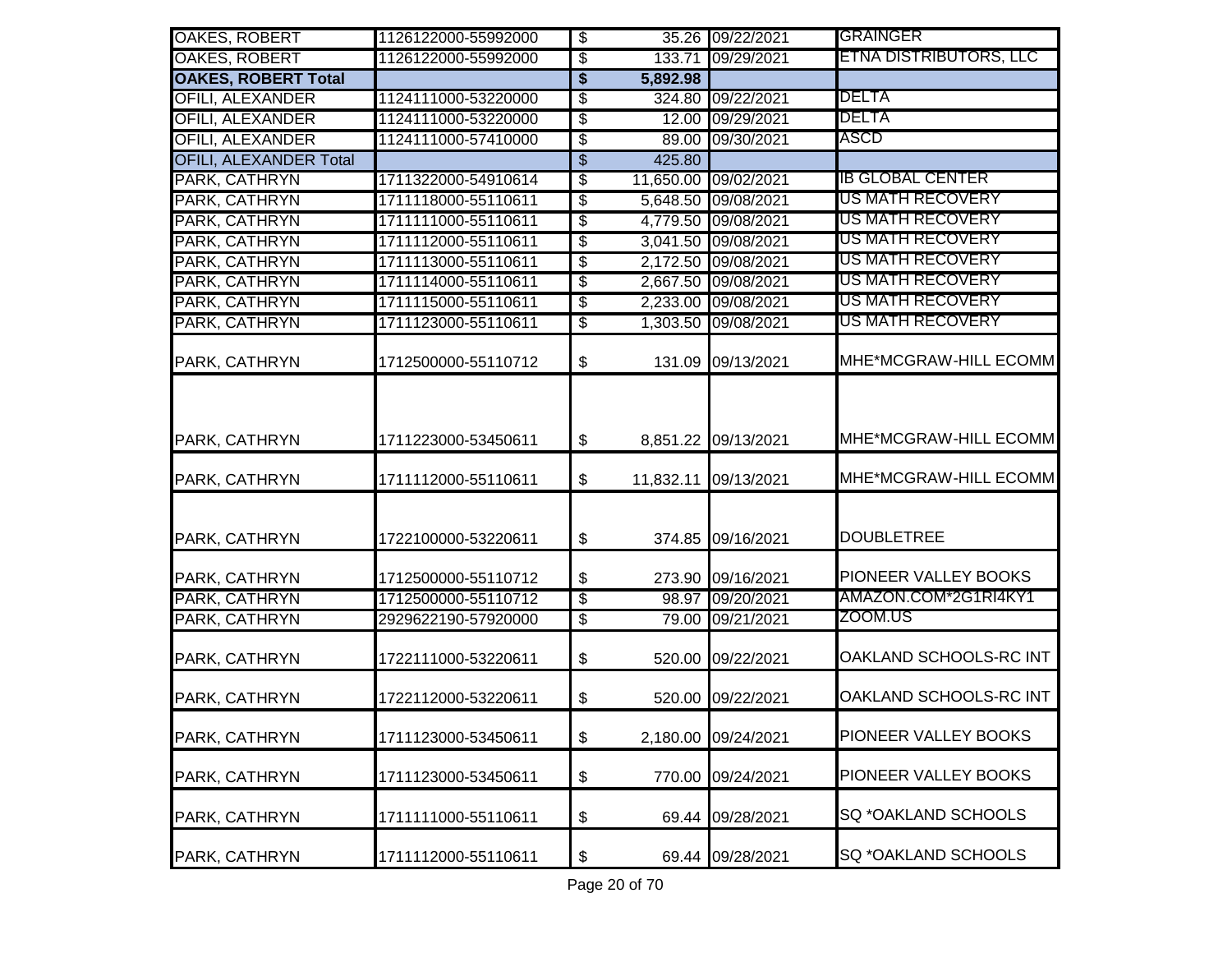| PARK, CATHRYN                | 1711113000-55110611 | \$                                   |           | 69.44 09/28/2021   | <b>SQ *OAKLAND SCHOOLS</b>   |
|------------------------------|---------------------|--------------------------------------|-----------|--------------------|------------------------------|
| PARK, CATHRYN                | 1711114000-55110611 | \$                                   |           | 69.44 09/28/2021   | SQ *OAKLAND SCHOOLS          |
| PARK, CATHRYN                | 1711115000-55110611 | \$                                   |           | 69.44 09/28/2021   | <b>SQ *OAKLAND SCHOOLS</b>   |
| PARK, CATHRYN                | 1711123000-55110611 | \$                                   |           | 23.13 09/28/2021   | SQ *OAKLAND SCHOOLS          |
| PARK, CATHRYN                | 1722100000-55110630 | \$                                   |           | 413.80 09/29/2021  | AMAZON.COM*2C7HW2BM1         |
| PARK, CATHRYN                | 1712500000-55110712 | \$                                   | 64.99     | 09/30/2021         | AMZN MKTP US*2C8LM05M0       |
| <b>PARK, CATHRYN Total</b>   |                     | $\overline{\boldsymbol{s}}$          | 59,976.26 |                    |                              |
| PETERSON, SARAH              | 1311800000-55110551 | \$                                   |           | 79.45 09/13/2021   | <b>TARGET</b><br>00003541    |
| PETERSON, SARAH              | 1311800000-55110551 | \$                                   |           | (25.47) 09/20/2021 | TARGET<br>00003541           |
| PETERSON, SARAH              | 1311800000-55110551 | \$                                   |           | 43.98 09/20/2021   | TARGET<br>00003541           |
| PETERSON, SARAH              | 1311800000-55110551 | \$                                   |           | 53.98 09/21/2021   | <b>TARGET</b><br>00003541    |
| <b>PETERSON, SARAH</b>       | 1311800000-55110551 | \$                                   |           | 3.77 09/30/2021    | WAL-MART #3476               |
| <b>PETERSON, SARAH Total</b> |                     | $\overline{\boldsymbol{\mathsf{s}}}$ | 155.71    |                    |                              |
| POHLONSKI, EMILY             | 1111223000-55110000 | \$                                   | 8.49      | 09/09/2021         | AMAZON.COM*254TX98B2         |
| POHLONSKI, EMILY             | 1111223000-55110000 | $\overline{\mathcal{E}}$             |           | 11.95 09/09/2021   | AMAZON.COM*2G50J1LR0         |
| POHLONSKI, EMILY             | 1124123000-55910000 | \$                                   |           | 89.99 09/10/2021   | AMAZON.COM*2G5NU4JH1         |
| POHLONSKI, EMILY             | 1111123000-55110000 | \$                                   |           | 303.12 09/15/2021  | AMZN MKTP US*257KN0YT2       |
| POHLONSKI, EMILY             | 1111123000-53450000 | \$                                   |           | 39.99 09/16/2021   | <b>HEGGERTY LITERACY RES</b> |
| POHLONSKI, EMILY             | 1111223000-55110000 | $\overline{\$}$                      |           | 199.50 09/16/2021  | MICHAELS #9490               |
| POHLONSKI, EMILY             | 1124123000-55910000 | \$                                   |           | 55.60 09/17/2021   | AMZN MKTP US*2G0IE5DU1       |
| POHLONSKI, EMILY             | 1124123000-55910000 | \$                                   |           | 52.94 09/17/2021   | AMZN MKTP US*2G2LO4382       |
| POHLONSKI, EMILY             | 1111123000-55110000 | \$                                   |           | 208.60 09/17/2021  | AMZN MKTP US*2G4SB1QQ0       |
| POHLONSKI, EMILY             | 1111223000-55110000 | \$                                   |           | 404.10 09/17/2021  | MICHAELS #9490               |
| POHLONSKI, EMILY             | 1111223000-55110000 | $\overline{\mathcal{E}}$             | 0.86      | 09/20/2021         | MICHAELS #9490               |
| POHLONSKI, EMILY             | 1111223000-55110000 | \$                                   | 52.15     | 09/27/2021         | AMZN MKTP US*2C6BP2E20       |
| POHLONSKI, EMILY             | 1124123000-57410000 | \$                                   | 555.00    | 09/27/2021         | <b>MEMSPA</b>                |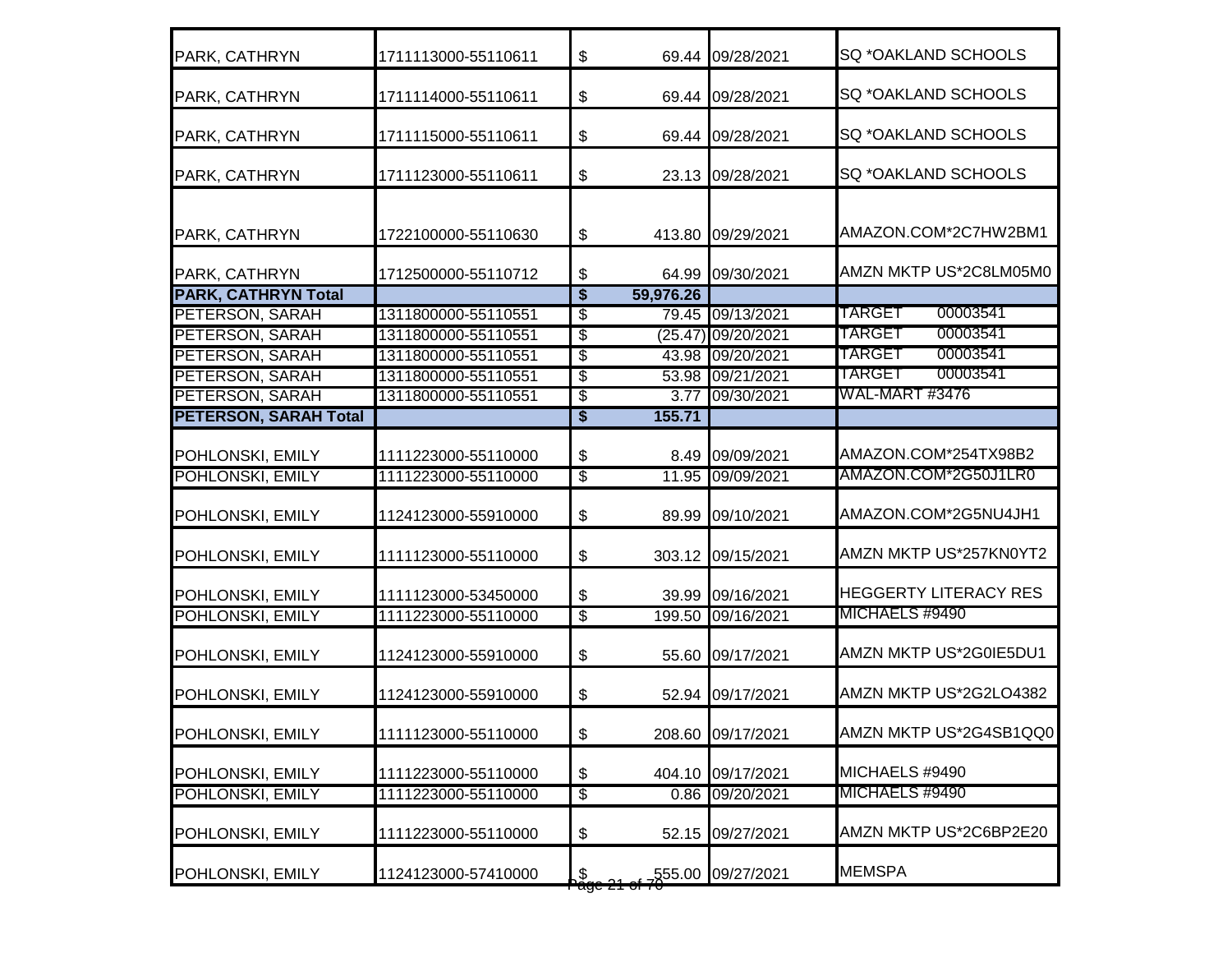| <b>POHLONSKI, EMILY Total</b>             |                     | $\overline{\boldsymbol{\mathsf{s}}}$ | 1,982.29  |                      |                                   |
|-------------------------------------------|---------------------|--------------------------------------|-----------|----------------------|-----------------------------------|
| RONNING, ADAM                             | 1111220000-55110723 | \$                                   |           | 20.13 09/10/2021     | AMZN MKTP US*2G3I71360            |
| RONNING, ADAM                             | 2929620239-57920000 | \$                                   |           | 51.60 09/10/2021     | OFFICEMAX/OFFICEDEPT#6            |
| RONNING, ADAM                             | 2929620239-57920000 | \$                                   |           | 10.04 09/13/2021     | OFFICEMAX/OFFICEDEPT#6            |
| RONNING, ADAM                             | 2929620239-57920000 | \$                                   |           | 24.36 09/22/2021     | OFFICEMAX/DEPOT 6204              |
| RONNING, ADAM                             | 1111220000-55110723 | \$                                   | 6.00      | 09/23/2021           | <b>TEACHERSPAYTEACHERS.C</b><br>O |
| RONNING, ADAM                             | 1111220000-55110723 | \$                                   | 32.00     | 09/23/2021           | TEACHERSPAYTEACHERS.C<br>O        |
| <b>RONNING, ADAM Total</b>                |                     | $\overline{\boldsymbol{\mathsf{s}}}$ | 144.13    |                      |                                   |
| ROQUE, EMILY                              | 1311800000-55110551 | \$                                   |           | 17.38 09/09/2021     | AMZN MKTP US*2G7S03ZA1            |
| <b>ROQUE, EMILY</b>                       | 1311800000-55110551 | $\overline{\$}$                      |           | 176.99 09/23/2021    | AMAZON.COM*2C9F53OQ0              |
| ROQUE, EMILY<br><b>ROQUE, EMILY Total</b> | 1311800000-55110551 | -\$<br>\$                            | 203.69    | 9.32 09/28/2021      | <b>MEIJER #109</b>                |
| RUDY, MICHELLE                            | 1311800000-55110551 | \$                                   |           | 15.96 09/09/2021     | AMZN MKTP US*2G0338ZG1            |
| RUDY, MICHELLE                            | 1311800000-55110551 | \$                                   | 11.69     | 09/10/2021           | AMZN MKTP US*2G4E84NC0            |
| RUDY, MICHELLE                            | 1311800000-55110551 | \$                                   | 13.94     | 09/14/2021           | AMZN MKTP US*258KQ6IS2            |
| <b>RUDY, MICHELLE Total</b>               |                     | $\overline{\$}$                      | 41.59     |                      |                                   |
| <b>RUTKOWSKI, MELANIE</b>                 | 1712500000-55110712 | \$                                   | 42.79     | 09/02/2021           | AMZN MKTP US*2599H63H2            |
| <b>RUTKOWSKI, MELANIE</b>                 | 1711322684-55110000 | \$                                   |           | 204.00 09/06/2021    | <b>ESL LIBRARY</b>                |
| <b>RUTKOWSKI, MELANIE</b>                 | 1711111000-55110611 | \$                                   |           | 15,190.86 09/13/2021 | MHE*MCGRAW-HILL ECOMM             |
| RUTKOWSKI, MELANIE                        | 1711113000-55110611 | \$                                   | 12,655.45 | 09/13/2021           | MHE*MCGRAW-HILL ECOMM             |
| <b>RUTKOWSKI, MELANIE</b>                 | 1711118000-55110611 | \$                                   |           | 12,101.32 09/13/2021 | MHE*MCGRAW-HILL ECOMM             |
| <b>RUTKOWSKI, MELANIE</b>                 | 1711115000-55110611 | \$                                   |           | 13,004.74 09/13/2021 | MHE*MCGRAW-HILL ECOMM             |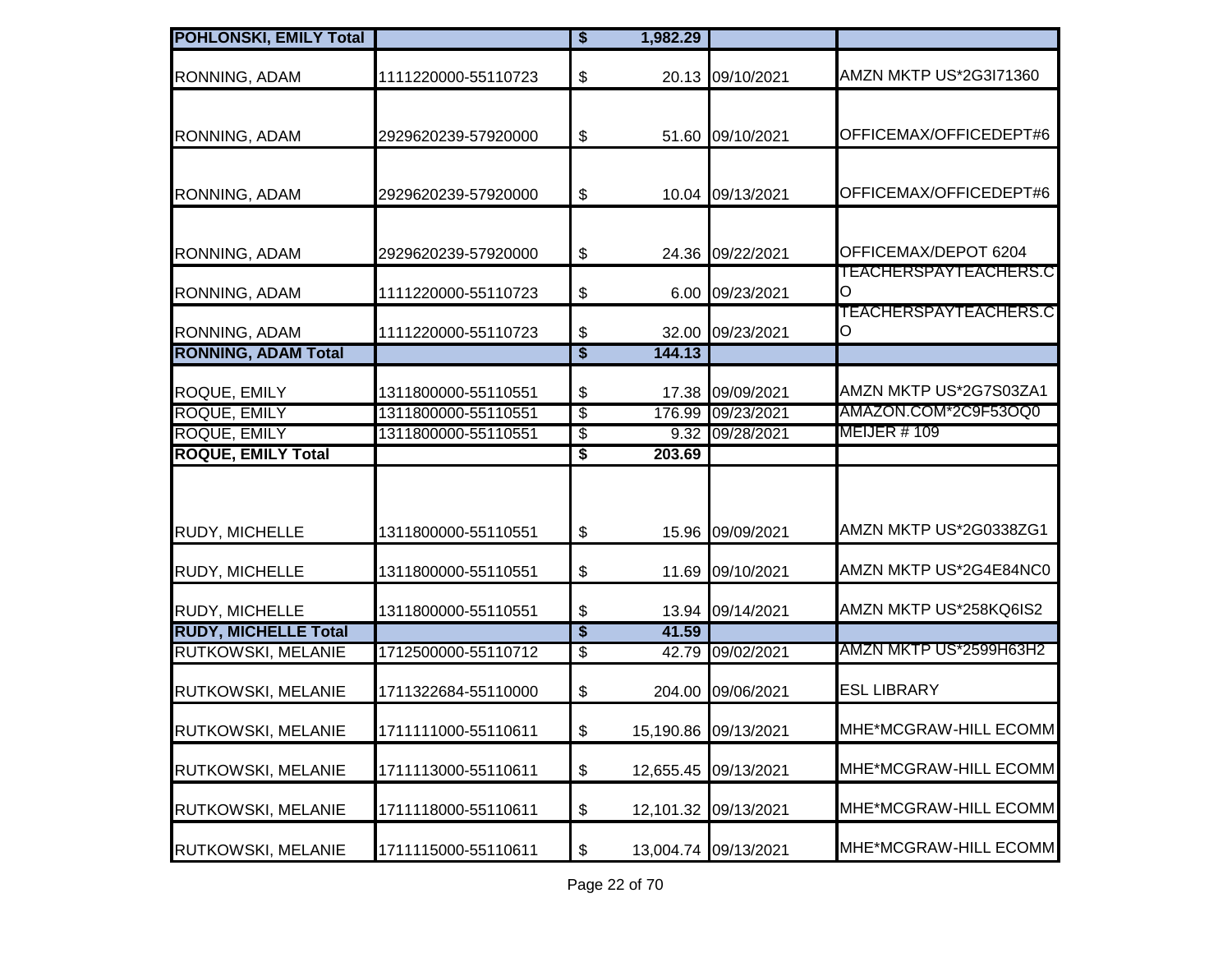| RUTKOWSKI, MELANIE              | 1711114000-55110611 | \$                                   |           | 14,235.28 09/13/2021 | MHE*MCGRAW-HILL ECOMM             |
|---------------------------------|---------------------|--------------------------------------|-----------|----------------------|-----------------------------------|
| <b>RUTKOWSKI, MELANIE Total</b> |                     | $\overline{\boldsymbol{\mathsf{s}}}$ | 67,434.44 |                      |                                   |
| <b>SATTERFIELD, EMILY</b>       | 1311800000-55110551 | $\overline{\$}$                      |           | 115.54 09/02/2021    | THE HOME DEPOT #2704              |
|                                 |                     |                                      |           |                      |                                   |
| SATTERFIELD, EMILY              | 1311800000-55110551 | \$                                   |           | 38.41 09/02/2021     | THE HOME DEPOT #2704              |
| <b>SATTERFIELD, EMILY</b>       | 1311800000-55110551 | $\sqrt[6]{\frac{2}{5}}$              |           | $(17.98)$ 09/06/2021 | AMZN MKTP US                      |
| <b>SATTERFIELD, EMILY</b>       | 1311800000-55110551 | $\sqrt[6]{\frac{2}{5}}$              |           | $(3.32)$ 09/06/2021  | <u>AMZN MKTP US</u>               |
| <b>SATTERFIELD, EMILY</b>       | 1311800000-55110551 | \$                                   |           | (2.99) 09/06/2021    | HOBBY-LOBBY #645                  |
| <b>SATTERFIELD, EMILY</b>       | 1311800000-55110551 | $\overline{\$}$                      |           | (20.00) 09/06/2021   | <b>TARGET</b><br>00014654         |
| SATTERFIELD, EMILY              | 1311800000-55110551 | $\frac{1}{2}$                        | 12.99     | 09/16/2021           | AMAZON PRIME*2G5UC08A0            |
|                                 |                     |                                      |           |                      | <b>TEACHERSPAYTEACHERS.C</b>      |
| SATTERFIELD, EMILY              | 1311800000-55110551 | $\boldsymbol{\mathsf{S}}$            |           | 4.85 09/17/2021      | lO                                |
| <b>SATTERFIELD, EMILY</b>       | 1311800000-55110551 | $\overline{\$}$                      | 10.71     | 09/20/2021           | <b>STARBUCKS STORE 26894</b>      |
| SATTERFIELD, EMILY              | 1311800000-55110551 | $\boldsymbol{\mathsf{\$}}$           |           | 1.00 09/22/2021      | <u>TEACHERSPAYTEACHERS.C</u><br>Ю |
| SATTERFIELD, EMILY              | 1311800000-55110551 | \$                                   | 9.99      | 09/29/2021           | AMZN MKTP US*2C1HZ0NG2            |
| SATTERFIELD, EMILY              | 1311800000-55110551 | $\boldsymbol{\mathsf{\$}}$           | 11.98     | 09/29/2021           | AMZN MKTP US*2C6YK1N02            |
| <b>SATTERFIELD, EMILY Total</b> |                     | $\overline{\boldsymbol{\mathsf{s}}}$ | 161.18    |                      |                                   |
| <b>SCHULZ, STEPHANIE</b>        | 1311800000-55110551 | $\overline{\$}$                      |           | 6.29 09/02/2021      | AMZN MKTP US*258H518A1            |
| <b>SCHULZ, STEPHANIE</b>        | 1311800000-55110551 | $\boldsymbol{\mathsf{\$}}$           | 15.98     | 09/06/2021           | AMZN MKTP<br>US*252QG4UW0         |
| <b>SCHULZ, STEPHANIE</b>        | 1311800000-55110551 | \$                                   | 41.88     | 09/14/2021           | AMZN MKTP US*2G2X55VQ1            |
| <b>SCHULZ, STEPHANIE Total</b>  |                     | $\overline{\boldsymbol{\mathsf{s}}}$ | 64.15     |                      |                                   |
| <b>SCHURIG, CLAIRE</b>          | 1111322724-55110000 | $\overline{\mathcal{E}}$             |           | 26.49 09/01/2021     | J.W. PEPPER                       |
| <b>SCHURIG, CLAIRE</b>          | 1111322724-55110000 | $\overline{\$}$                      |           | 3.25 09/01/2021      | J.W. PEPPER                       |
| <b>SCHURIG, CLAIRE</b>          | 1111322724-55110000 | $\sqrt[6]{\frac{2}{5}}$              |           | 7.70 09/02/2021      | J.W. PEPPER                       |
| <b>SCHURIG, CLAIRE</b>          | 1111322724-55110000 | \$                                   |           | 514.08 09/13/2021    | <b>FORMAL FASHIONS &amp; ACCE</b> |
| <b>SCHURIG, CLAIRE</b>          | 1111322724-55110000 | $\overline{\mathcal{S}}$             |           | 21.25 09/13/2021     | J.W. PEPPER                       |
| <b>SCHURIG, CLAIRE</b>          | 2929622244-57920000 | \$                                   | 513.38    | 09/17/2021           | <b>CUSTOMINK LLC</b>              |
| <b>SCHURIG, CLAIRE</b>          | 1111322724-55110000 | \$                                   |           | 66.19 09/23/2021     | J.W. PEPPER                       |
| <b>SCHURIG, CLAIRE</b>          | 1111322724-55110000 | $\overline{\$}$                      |           | 9.75 09/24/2021      | <u> J.W. PEPPER</u>               |
| <b>SCHURIG, CLAIRE</b>          | 1111322724-55110000 | $\overline{\$}$                      | 39.95     | 09/27/2021           | J.W. PEPPER                       |
| <b>SCHURIG, CLAIRE</b>          | 1111322724-55110000 | $\boldsymbol{\mathsf{\$}}$           | 19.95     | 09/27/2021           | NOTEFLIGHT* MARKETPLAC            |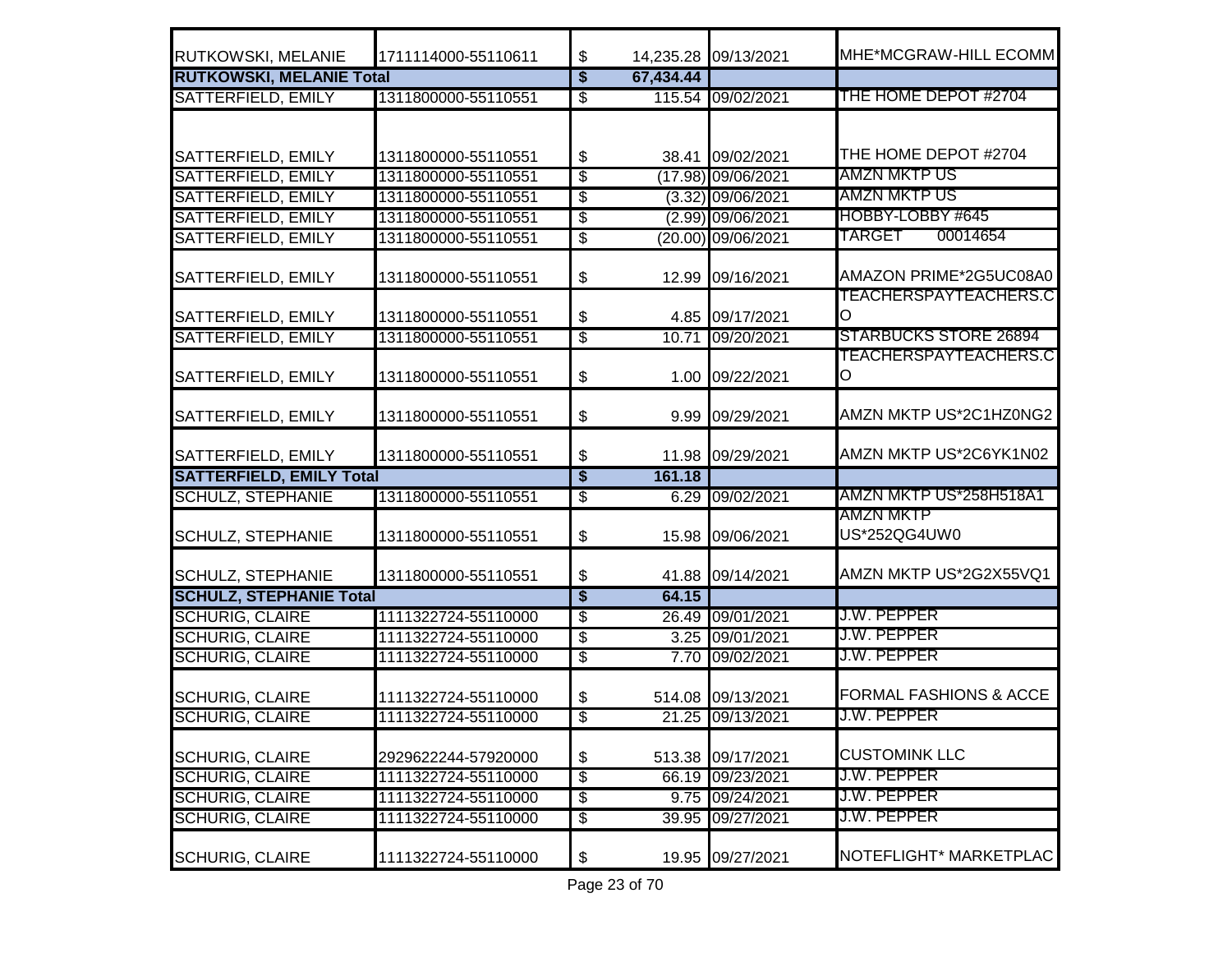| <b>SCHURIG, CLAIRE</b>                             | 2929622244-57920000                        | \$                       | 458.77                                       | 09/28/2021          | <b>CUSTOMINK LLC</b>          |
|----------------------------------------------------|--------------------------------------------|--------------------------|----------------------------------------------|---------------------|-------------------------------|
| <b>SCHURIG, CLAIRE Total</b>                       |                                            | $\overline{\$}$          | 1,680.76                                     |                     |                               |
| <b>SCHYPINSKI, RACHEL</b>                          | 2929622186-57920000                        | \$                       |                                              | 72.96 09/20/2021    | THE HOME DEPOT #2751          |
| <b>SCHYPINSKI, RACHEL</b>                          | 2929622186-57920000                        | \$                       |                                              | 9.99 09/21/2021     | AMZN MKTP US*2G39X6R20        |
| <b>SCHYPINSKI, RACHEL</b>                          | 2929622186-57920000                        | \$                       | 417.37                                       | 09/21/2021          | AMZN MKTP US*2G5C84VG2        |
| <b>SCHYPINSKI, RACHEL</b>                          | 2929622186-57920000                        | $\overline{\$}$          |                                              | 21.56 09/21/2021    | AMZN MKTP US*2G8415UI0        |
| <b>SCHYPINSKI, RACHEL</b>                          | 2929622186-57920000                        | \$                       |                                              | 73.93 09/22/2021    | AMZN MKTP US*2C65H0FO1        |
| <b>SCHYPINSKI, RACHEL</b>                          | 2929622186-57920000                        | \$                       |                                              | 263.40 09/22/2021   | AMZN MKTP US*2G9PD8W00        |
| <b>SCHYPINSKI, RACHEL</b>                          | 2929622186-57920000                        | S                        |                                              | 77.41 09/22/2021    | <b>MEIJER #172</b>            |
| <b>SCHYPINSKI, RACHEL</b>                          | 2929622186-57920000                        | $\overline{\$}$          |                                              | 517.94 09/22/2021   | <b>PARTY PARADISE</b>         |
| <b>SCHYPINSKI, RACHEL</b>                          | 2929622186-57920000                        | \$                       |                                              | 65.94 09/27/2021    | DD/BR #304009                 |
| <b>SCHYPINSKI, RACHEL</b>                          | 2929622186-57920000                        | \$                       |                                              | 49.53 09/27/2021    | JOANN STORES #1933            |
| <b>SCHYPINSKI, RACHEL</b>                          | 2929622186-57920000                        | S                        |                                              | 14.96 09/27/2021    | <b>MEIJER # 172</b>           |
| <b>SCHYPINSKI, RACHEL</b>                          | 2929622186-57920000                        | \$                       |                                              | 61.75 09/27/2021    | <b>TST* NOTHING BUNDT CAK</b> |
| <b>SCHYPINSKI, RACHEL</b>                          | 2929622186-57920000                        | \$                       |                                              | 24.99 09/28/2021    | AMZN MKTP US*2C27C9MG1        |
| <b>SCHYPINSKI, RACHEL</b>                          | 2929622186-57920000                        | $\overline{\$}$          |                                              | 553.52 09/28/2021   | SAMSCLUB.COM                  |
| <b>SCHYPINSKI, RACHEL</b>                          | 2929622186-57920000                        | \$                       |                                              | 188.00 09/30/2021   | <b>THE FLOWER ALLEY</b>       |
| <b>SCHYPINSKI, RACHEL Total</b>                    |                                            | $\overline{\mathbf{S}}$  | 2,413.25                                     |                     |                               |
| <b>SHAFER, RACHELLE</b>                            | 2929612275-57920000                        | \$                       |                                              | 60.77 09/01/2021    | PANERA BREAD #600667 O        |
| <b>SHAFER, RACHELLE</b>                            | 1124112000-55910000                        | S                        |                                              | 118.54 09/10/2021   | STAPLS7338952497000001        |
|                                                    | 1111112000-55110708                        | \$                       |                                              | 291.58 09/13/2021   | STAPLS7339130477000001        |
| <b>SHAFER, RACHELLE</b>                            |                                            | \$                       |                                              | 62.43 09/15/2021    | AMAZON.COM*2G76L5HH1          |
| <b>SHAFER, RACHELLE</b><br><b>SHAFER, RACHELLE</b> | 1111112000-55110708<br>1111112000-54910000 | $\overline{\mathcal{S}}$ |                                              |                     | <b>GFL ENVIRONMENTAL - NO</b> |
|                                                    |                                            |                          |                                              | 24.80 09/15/2021    | <b>MILLCRAFT PAPER</b>        |
| <b>SHAFER, RACHELLE</b>                            | 1111112000-55110708                        | \$                       |                                              | 1,572.50 09/15/2021 |                               |
| <b>SHAFER, RACHELLE</b>                            | 1111112000-57410000                        | \$                       |                                              | 555.00 09/28/2021   | <b>MEMSPA</b>                 |
| <b>SHAFER, RACHELLE</b>                            | 1111112000-55110799                        | $\boldsymbol{\$}$        |                                              | 32.00 09/30/2021    | AMZN MKTP US*2C2DF7QE1        |
| <b>SHAFER, RACHELLE</b>                            | 1111112000-55110708                        | \$                       |                                              | 54.26 09/30/2021    | AMZN MKTP US*2C7CM1TK2        |
| <b>SHAFER, RACHELLE</b>                            | 2929612275-57920000                        | \$                       |                                              | 33.84 09/30/2021    | CARSON DELLOSA EDUCATI        |
| <b>SHAFER, RACHELLE</b>                            | 1111112000-55110708                        | $\overline{\mathcal{E}}$ |                                              | 94.52 09/30/2021    | STAPLS7340281006000001        |
| <b>SHAFER, RACHELLE</b>                            | 1111112000-55110708                        | \$                       |                                              | 47.26 09/30/2021    | STAPLS7340281311000001        |
| <b>SHAFER, RACHELLE Total</b>                      |                                            |                          | $\frac{15}{20}$ e 24 of $\frac{2}{9}$ 947.50 |                     |                               |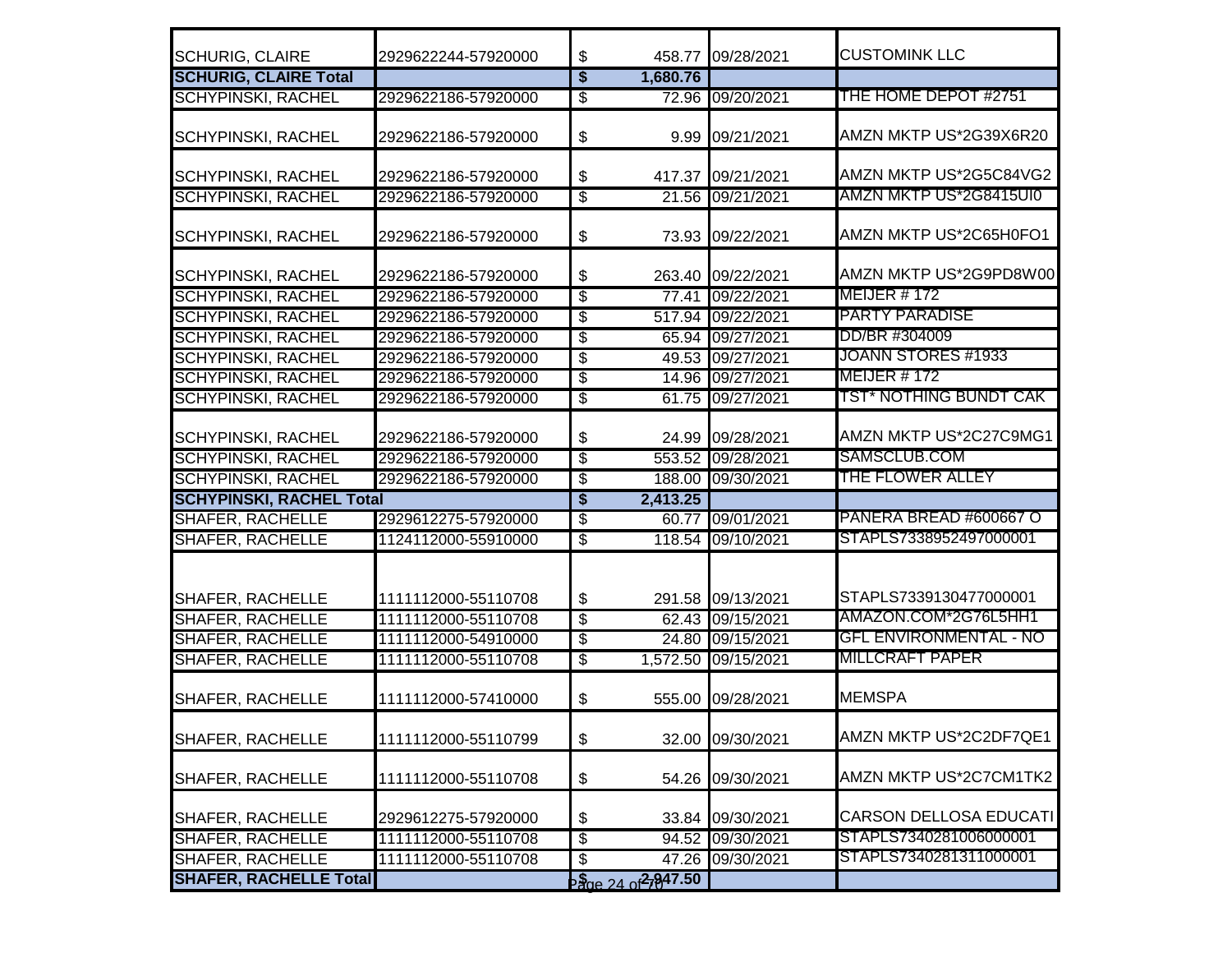| SHIELDS, SEBRINA                 | 1221926000-55110000 | \$                                   |                    | 11.75 09/29/2021   | KROGER #632                       |
|----------------------------------|---------------------|--------------------------------------|--------------------|--------------------|-----------------------------------|
| SHIELDS, SEBRINA                 | 1212226194-55110000 | \$                                   |                    | 22.94 09/29/2021   | KROGER #632                       |
| <b>SHIELDS, SEBRINA Total</b>    |                     | $\overline{\mathbf{s}}$              | 34.69              |                    |                                   |
| <b>SIPPLE, GEORGE</b>            | 1128200000-57410000 | े<br>अ                               |                    | 280.00 09/21/2021  | <b>NSPRA</b>                      |
| <b>SIPPLE, GEORGE Total</b>      |                     | $\overline{\boldsymbol{\mathsf{s}}}$ | 280.00             |                    |                                   |
| SOUTHWORTH, ANGELA               | 1111220000-53450000 | \$                                   |                    | 9.99 09/09/2021    | APPLE.COM/BILL                    |
| <b>SOUTHWORTH, ANGELA</b>        | 2929622175-57920000 | $\overline{\$}$                      | 90.52              | 09/27/2021         | BENITO S CAFE                     |
| <b>SOUTHWORTH, ANGELA</b>        | 2929622175-57920000 | $\overline{\$}$                      |                    | 71.59 09/27/2021   | <b>BENITO S CAFE</b>              |
| <b>SOUTHWORTH, ANGELA</b>        | 2929622175-57920000 | $\overline{\$}$                      |                    | 46.15 09/27/2021   | <b>BENITO S CAFE</b>              |
| <b>SOUTHWORTH, ANGELA Total</b>  |                     | \$                                   | 218.25             |                    |                                   |
| <b>SOWDERS, ERICA</b>            | 1111220000-55110715 | \$                                   | $\overline{52.56}$ | 09/02/2021         | AMAZON.COM*256MY9NH2              |
| <b>SOWDERS, ERICA</b>            | 1111220000-55110715 | \$                                   |                    | 56.20 09/03/2021   | AMZN MKTP US*2578G5DO1            |
| <b>SOWDERS, ERICA</b>            | 1111220000-55110715 | \$                                   |                    | 15.96 09/06/2021   | <b>AMZN MKTP US*2563A2950</b>     |
| <b>SOWDERS, ERICA</b>            | 1111220000-55110715 | $\overline{\mathcal{E}}$             |                    | 24.98 09/06/2021   | AMZN MKTP US*256O07UJ1            |
| <b>SOWDERS, ERICA</b>            | 1111220000-55110715 | \$                                   |                    | (24.98) 09/13/2021 | <b>AMZN MKTP US</b>               |
| <b>SOWDERS, ERICA</b>            | 1111220000-55110715 | \$                                   |                    | (15.96) 09/20/2021 | <b>AMZN MKTP US</b>               |
| <b>SOWDERS, ERICA</b>            | 1111220000-55110715 | $\overline{\$}$                      |                    | 55.64 09/27/2021   | THE HOME DEPOT #2737              |
| <b>SOWDERS, ERICA</b>            | 1111220000-55110715 | \$                                   | 469.98             | 09/29/2021         | <b>MIDWEST MODEL &amp; SUPPLY</b> |
| <b>SOWDERS, ERICA Total</b>      |                     | $\overline{\boldsymbol{\mathsf{s}}}$ | 634.38             |                    |                                   |
| <b>STORM, KERI</b>               | 1311800000-55110551 | \$                                   | 14.91              | 09/01/2021         | <b>MEIJER # 034</b>               |
| <b>STORM, KERI</b>               | 1311800000-55990551 | \$                                   |                    | 18.00 09/13/2021   | <b>PIONEER VALLEY BOOKS</b>       |
| <b>STORM, KERI</b>               | 1311800000-55110551 | \$                                   |                    | 3.99 09/30/2021    | TARGET<br>00013136                |
| <b>STORM, KERI Total</b>         |                     | \$                                   | 36.90              |                    |                                   |
| <b>STRICKER, CHRISTINE</b>       | 1335100000-55110553 | \$                                   |                    | 52.95 09/06/2021   | DISCOUNTSCH 8006272829            |
| <b>STRICKER, CHRISTINE</b>       | 1335100000-55110553 | \$                                   | 35.71              | 09/06/2021         | THE HOME DEPOT #2737              |
| <b>STRICKER, CHRISTINE</b>       | 1335100000-55110553 | \$                                   | 53.41              | 09/28/2021         | WM SUPERCENTER #5048              |
| <b>STRICKER, CHRISTINE Total</b> |                     | \$                                   | 142.07             |                    |                                   |
| <b>TURNER, NANCY</b>             | 1126111000-55992000 | $\overline{\mathcal{E}}$             | 57.98              | 09/01/2021         | AERO FILTER INC                   |
| <b>TURNER, NANCY</b>             | 1126120000-55992000 | \$                                   | 262.30             | 09/01/2021         | <b>AERO FILTER INC</b>            |
| <b>TURNER, NANCY</b>             | 1126160000-53450000 | \$                                   | 110.00             | 09/01/2021         | <b>ARC LAKESIDE BLUEPRINT</b>     |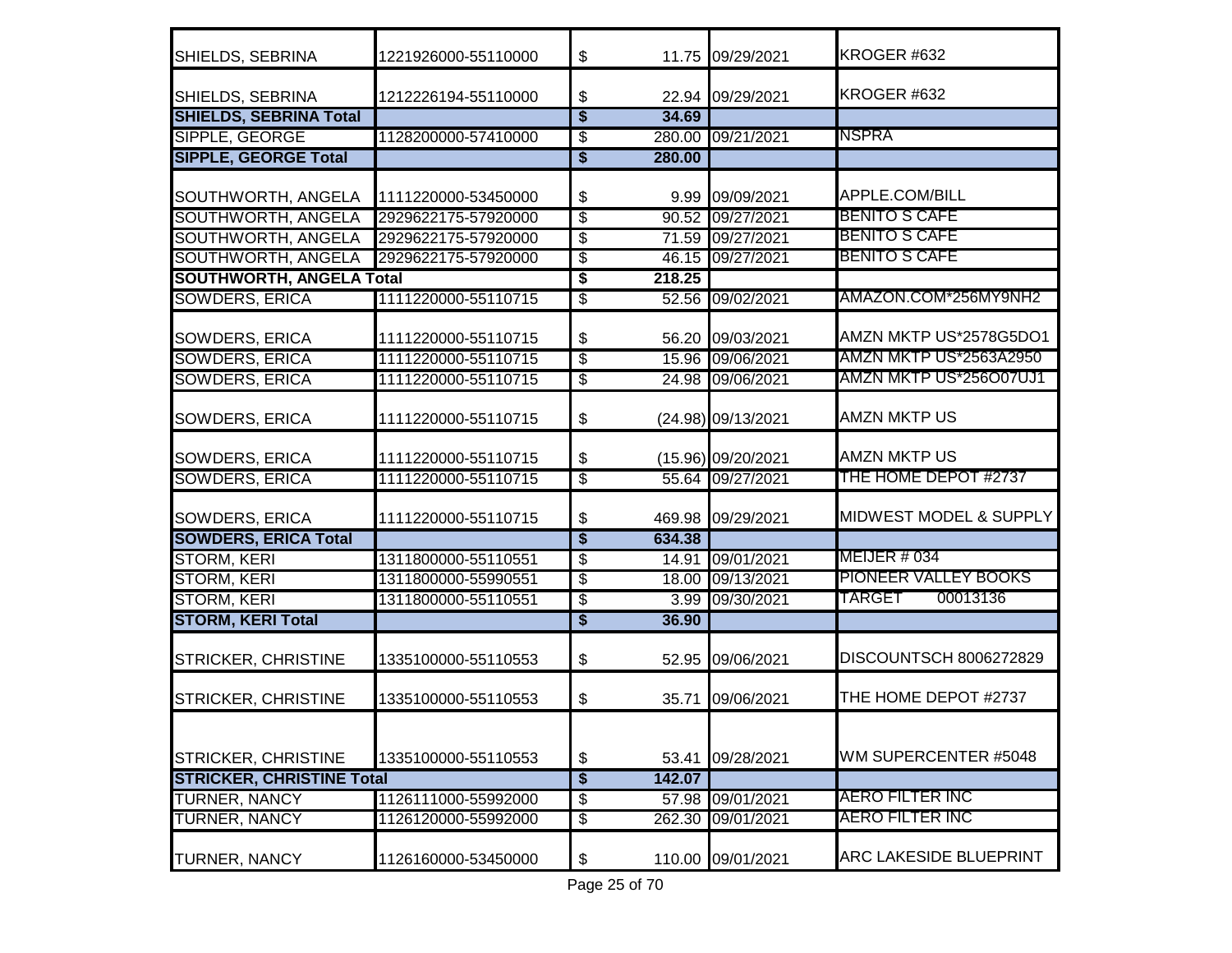|                      |                     |                            |                 |                     | <b>ARCH ENVIRONMENTAL</b>     |
|----------------------|---------------------|----------------------------|-----------------|---------------------|-------------------------------|
| <b>TURNER, NANCY</b> | 1126100000-54910829 | $\boldsymbol{\theta}$      |                 | 2,289.14 09/01/2021 | <b>GRO</b>                    |
| <b>TURNER, NANCY</b> | 1126160000-53840000 | $\overline{\$}$            |                 | 1,950.09 09/01/2021 | <b>WASTE MGMT WM EZPAY</b>    |
| <b>TURNER, NANCY</b> | 2326161000-53840000 | $\overline{\$}$            |                 | 650.03 09/01/2021   | <u>WASTE MGMT WM EZPAY</u>    |
| <b>TURNER, NANCY</b> | 1126118000-55992000 | $\overline{\mathcal{E}}$   |                 | 2,914.08 09/02/2021 | <b>AERO FILTER INC</b>        |
| <b>TURNER, NANCY</b> | 1126123000-55991000 | \$                         | 860.72          | 09/02/2021          | <b>NICHOLS</b>                |
| <b>TURNER, NANCY</b> | 1126122000-55991000 | $\boldsymbol{\mathsf{\$}}$ |                 | 1,733.33 09/02/2021 | <b>NICHOLS</b>                |
| <b>TURNER, NANCY</b> | 1126170000-54120000 | $\boldsymbol{\$}$          | 463.48          | 09/03/2021          | <b>HYDRO-CHEM SYSTEMS INC</b> |
| <b>TURNER, NANCY</b> | 1126122000-54120000 | $\boldsymbol{\mathsf{S}}$  | 155.00          | 09/03/2021          | IN *AQUATIC SOURCE, LL        |
| <b>TURNER, NANCY</b> | 1126122000-55990000 | \$                         | 1,019.00        | 09/03/2021          | IN *AQUATIC SOURCE, LL        |
| <b>TURNER, NANCY</b> | 1126122000-55990000 | $\overline{\$}$            |                 | 459.15 09/03/2021   | <u>LEONARDS SYRUPS</u>        |
| <b>TURNER, NANCY</b> | 1126101000-54110000 | $\overline{\$}$            |                 | 43.00 09/03/2021    | <b>PREMIER PEST MANAG</b>     |
| <b>TURNER, NANCY</b> | 1126105000-54110000 | $\overline{\$}$            | 31.00           | 09/03/2021          | PREMIER PEST MANAG            |
| <b>TURNER, NANCY</b> | 1126152000-54110000 | $\overline{\$}$            |                 | 37.00 09/03/2021    | PREMIER PEST MANAG            |
| <b>TURNER, NANCY</b> | 1126122000-54110000 | $\overline{\$}$            |                 | 33.00 09/03/2021    | <b>PREMIER PEST MANAG</b>     |
| <b>TURNER, NANCY</b> | 1126120000-54110000 | $\overline{\$}$            | 162.00          | 09/03/2021          | <b>PREMIER PEST MANAG</b>     |
| <b>TURNER, NANCY</b> | 1126118000-54110000 | $\overline{\$}$            | 56.00           | 09/03/2021          | <b>PREMIER PEST MANAG</b>     |
| <b>TURNER, NANCY</b> | 1126103000-54110000 | \$                         | 28.00           | 09/03/2021          | <b>PREMIER PEST MANAG</b>     |
| <b>TURNER, NANCY</b> | 1126114000-54110000 | $\overline{\$}$            |                 | 28.00 09/03/2021    | <b>PREMIER PEST MANAG</b>     |
| <b>TURNER, NANCY</b> | 1126112000-54110000 | $\overline{\$}$            | 28.00           | 09/03/2021          | <b>PREMIER PEST MANAG</b>     |
| <b>TURNER, NANCY</b> | 1126111000-54110000 | $\overline{\mathcal{S}}$   |                 | 35.00 09/03/2021    | <b>PREMIER PEST MANAG</b>     |
| <b>TURNER, NANCY</b> | 1126115000-54110000 | $\overline{\mathcal{E}}$   |                 | 28.00 09/03/2021    | <b>PREMIER PEST MANAG</b>     |
| <b>TURNER, NANCY</b> | 1126113000-54110000 | $\overline{\$}$            |                 | 28.00 09/03/2021    | <b>PREMIER PEST MANAG</b>     |
| <b>TURNER, NANCY</b> | 1126118000-54120000 | $\boldsymbol{\mathsf{\$}}$ |                 | 3,105.00 09/03/2021 | <b>VIKING SPRINKLER COMPA</b> |
| <b>TURNER, NANCY</b> | 1126152000-54110000 | $\boldsymbol{\$}$          | 540.00          | 09/06/2021          | SUPERIOR GROUNDCOVER,         |
| <b>TURNER, NANCY</b> | 1126112000-54110000 | $\boldsymbol{\theta}$      |                 | 4,860.00 09/06/2021 | SUPERIOR GROUNDCOVER,         |
| TURNER, NANCY        | 1126114000-54110000 | $\boldsymbol{\mathsf{\$}}$ | 4,050.00        | 09/06/2021          | SUPERIOR GROUNDCOVER,         |
| <b>TURNER, NANCY</b> | 1126118000-54110000 | \$                         | 3,240.00        | 09/06/2021          | SUPERIOR GROUNDCOVER,         |
| TURNER, NANCY        | 1126113000-54110000 | $\boldsymbol{\$}$          | 3,780.00        | 09/06/2021          | SUPERIOR GROUNDCOVER,         |
| TURNER, NANCY        | 1126160000-55710000 |                            | 28 rdd 15007.38 | 09/13/2021          | CORRIGAN OIL #2 - BRI         |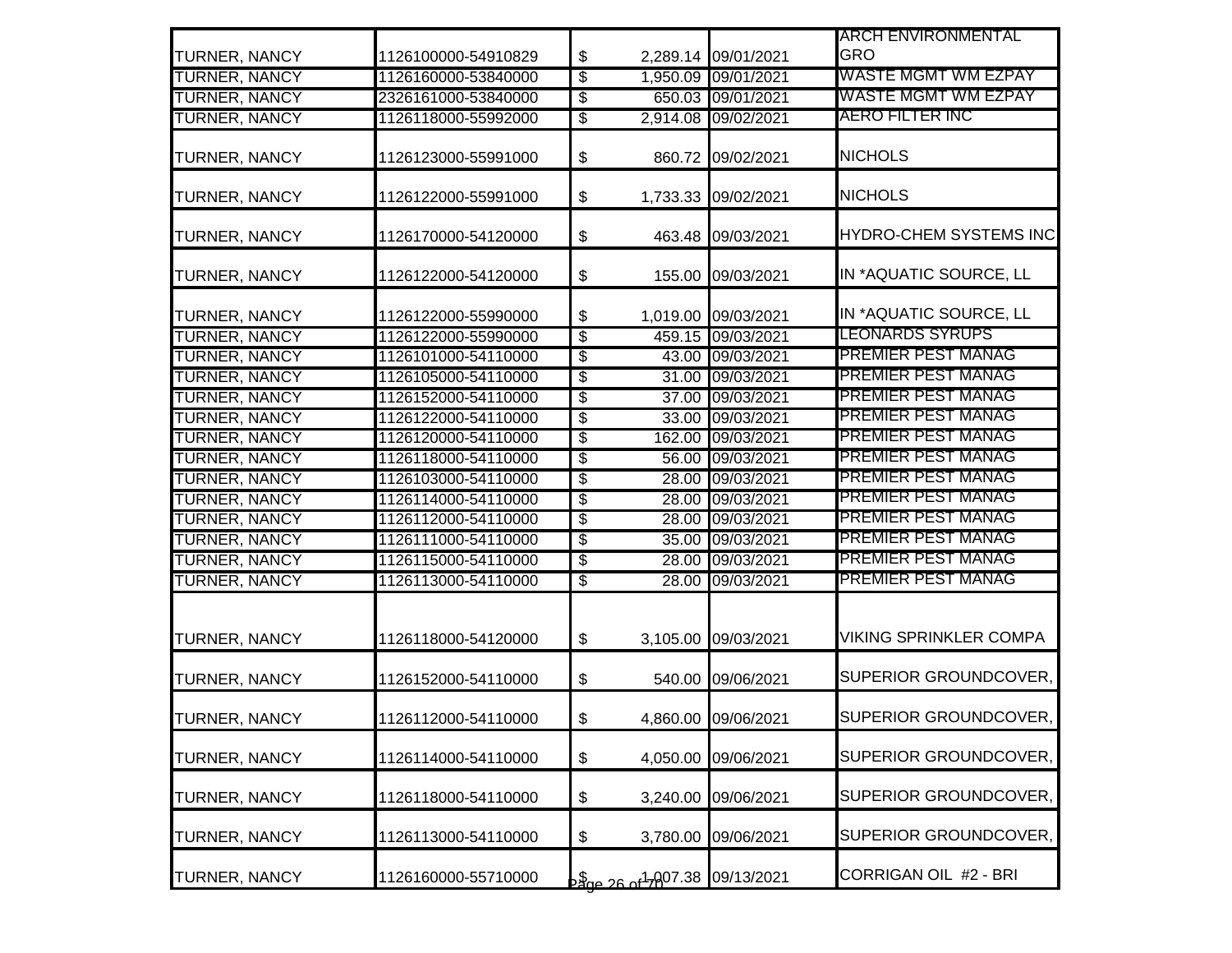| <b>TURNER, NANCY</b> | 1126111000-55991000 | $\overline{\$}$                                   | 122.52 09/13/2021   | <b>NICHOLS</b>                    |
|----------------------|---------------------|---------------------------------------------------|---------------------|-----------------------------------|
| <b>TURNER, NANCY</b> | 1126160000-55991000 | \$                                                | 122.52 09/13/2021   | <b>NICHOLS</b>                    |
|                      |                     |                                                   |                     |                                   |
| <b>TURNER, NANCY</b> | 1126123000-54110000 | \$                                                | 405.00 09/13/2021   | <b>POWERVAC</b>                   |
| <b>TURNER, NANCY</b> | 1126123000-55992000 | $\sqrt[6]{3}$                                     | 440.00 09/13/2021   | PRINTNOLOGY INC                   |
| TURNER, NANCY        | 1126122000-55992000 | \$                                                | 3,150.00 09/13/2021 | PRINTNOLOGY INC                   |
| <b>TURNER, NANCY</b> | 2326160000-53610000 | \$                                                | 1,050.00 09/13/2021 | PRINTNOLOGY INC                   |
| <b>TURNER, NANCY</b> | 1126118000-54120000 | \$                                                | 765.00 09/13/2021   | <b>URBAN'S PARTITION &amp; RE</b> |
| <b>TURNER, NANCY</b> | 1126122000-54120000 | \$                                                | 155.00 09/14/2021   | IN *AQUATIC SOURCE, LL            |
| <b>TURNER, NANCY</b> | 1126120000-54110000 | $\overline{\mathcal{E}}$                          | 483.50 09/14/2021   | IN *SECURE DOORS LLC              |
| <b>TURNER, NANCY</b> | 4126122951-54110000 | \$                                                | 794.80 09/14/2021   | <b>NATIONAL TIME</b>              |
| <b>TURNER, NANCY</b> | 1126115000-54110000 | \$                                                | 423.00 09/14/2021   | <b>NATIONAL TIME</b>              |
| <b>TURNER, NANCY</b> | 1126122000-54120000 | $\, \, \raisebox{12pt}{$\scriptstyle \$}$         | 155.00 09/15/2021   | IN *AQUATIC SOURCE, LL            |
| <b>TURNER, NANCY</b> | 1126122000-55991000 | \$                                                | 4,232.55 09/16/2021 | <b>NICHOLS</b>                    |
| <b>TURNER, NANCY</b> | 1126120000-55991000 | \$                                                | 2,378.29 09/16/2021 | <b>NICHOLS</b>                    |
| <b>TURNER, NANCY</b> | 1126118000-55991000 | \$                                                | 886.82 09/16/2021   | <b>NICHOLS</b>                    |
| <b>TURNER, NANCY</b> | 1126118000-55991000 | \$                                                | 806.20 09/16/2021   | <b>NICHOLS</b>                    |
| <b>TURNER, NANCY</b> | 1126115000-55991000 | \$                                                | 1,088.37 09/16/2021 | <b>NICHOLS</b>                    |
| <b>TURNER, NANCY</b> | 1126113000-55991000 | \$                                                | 1,048.06 09/16/2021 | <b>NICHOLS</b>                    |
| <b>TURNER, NANCY</b> | 1126112000-55991000 | \$                                                | 927.13 09/16/2021   | <b>NICHOLS</b>                    |
| <b>TURNER, NANCY</b> | 1126114000-55991000 | \$                                                | 1,007.75 09/16/2021 | <b>NICHOLS</b>                    |
| <b>TURNER, NANCY</b> | 1126111000-55991000 | $\, \, \raisebox{-1.5pt}{\text{\circle*{1.5}}}\,$ | 806.20 09/16/2021   | <b>NICHOLS</b>                    |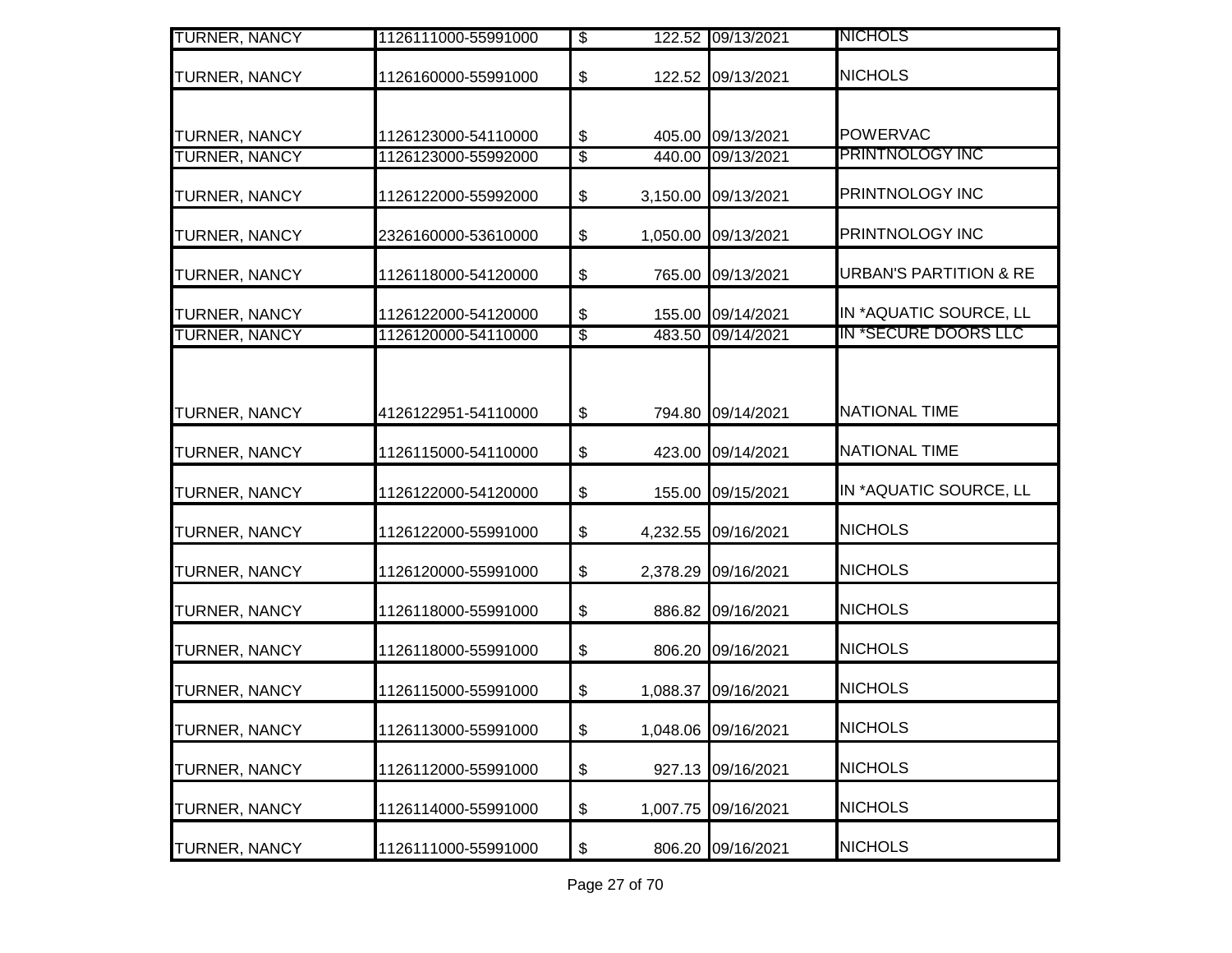| <b>TURNER, NANCY</b>                                   | 1126152000-55991000                        | \$                                          |                  | 685.27 09/16/2021        | <b>NICHOLS</b>                                         |
|--------------------------------------------------------|--------------------------------------------|---------------------------------------------|------------------|--------------------------|--------------------------------------------------------|
| <b>TURNER, NANCY</b>                                   | 1126123000-55991000                        | \$                                          |                  | 564.34 09/16/2021        | <b>NICHOLS</b>                                         |
| <b>TURNER, NANCY</b>                                   | 1126170000-54910000                        | \$                                          |                  | 432.50 09/17/2021        | <b>ARCH ENVIRONMENTAL</b><br><b>GRO</b>                |
| <b>TURNER, NANCY</b>                                   | 4126123951-54110000                        | \$                                          |                  | 268.87 09/17/2021        | <b>REDFORD LOCK COMPANY I</b>                          |
| <b>TURNER, NANCY</b>                                   | 1126123000-55991000                        | \$                                          |                  | 519.00 09/20/2021        | <b>NICHOLS</b>                                         |
| <b>TURNER, NANCY</b>                                   | 1126122000-54110000                        | \$                                          |                  | 218.00 09/20/2021        | <b>POWERVAC</b>                                        |
| <b>TURNER, NANCY</b>                                   | 1126122000-54120000                        | \$                                          | 155.00           | 09/21/2021               | IN *AQUATIC SOURCE, LL                                 |
| <b>TURNER, NANCY</b>                                   | 1126160000-55710000                        | $\overline{\$}$                             | 633.11           | 09/22/2021               | <b>CORRIGAN OIL #2 - BRI</b>                           |
| <b>TURNER, NANCY</b>                                   | 4126115951-54110000                        | \$                                          |                  | 5,227.00 09/22/2021      | <b>VIKING SPRINKLER COMPA</b>                          |
| <b>TURNER, NANCY</b>                                   | 4126123951-54110000                        | \$                                          |                  | 1,052.40 09/23/2021      | REDFORD LOCK COMPANY I                                 |
| <b>TURNER, NANCY</b>                                   | 1126160000-55710000                        | S                                           | 445.97           | 09/24/2021               | <b>CORRIGAN OIL #2 - BRI</b>                           |
| <b>TURNER, NANCY</b>                                   | 1126122000-54110000                        | \$                                          | 758.00           | 09/28/2021               | <b>AMERICAN SPRINKLER</b><br><b>ARCH ENVIRONMENTAL</b> |
| <b>TURNER, NANCY</b>                                   | 1126100000-54910829                        | \$                                          |                  | 3,090.36 09/28/2021      | <b>GRO</b>                                             |
| <b>TURNER, NANCY</b>                                   | 1126122000-55990000                        | $\overline{\$}$                             |                  | 857.50 09/28/2021        | IN *AQUATIC SOURCE, LL                                 |
| <b>TURNER, NANCY</b>                                   | 1126123000-54120000                        | \$                                          | 473.75           | 09/28/2021               | SONITROL GREAT LAKES M                                 |
| <b>TURNER, NANCY</b>                                   | 1126123000-54110000                        | \$                                          |                  | 3,514.50 09/29/2021      | <b>POWERVAC</b>                                        |
| <b>TURNER, NANCY</b>                                   | 1126160000-53450000                        | \$                                          |                  | 110.00 09/30/2021        | ARC LAKESIDE BLUEPRINT                                 |
| <b>TURNER, NANCY</b>                                   | 1126122000-54110000                        | \$                                          |                  | 310.00 09/30/2021        | <b>REDFORD LOCK COMPANY I</b>                          |
| <b>TURNER, NANCY Total</b>                             |                                            | $\overline{\boldsymbol{\mathsf{s}}}$        | 74,606.96        |                          |                                                        |
| <b>VALENTINE, CYNTHIA</b>                              | 1127170000-57910000                        | $\overline{\mathcal{E}}$                    | 8.46             | 09/01/2021               | ALDI 67094<br>PANERA BREAD #608009 O                   |
| <b>VALENTINE, CYNTHIA</b><br><b>VALENTINE, CYNTHIA</b> | 1127170000-57910000<br>1127170000-55910000 | $\overline{\mathcal{E}}$<br>$\overline{\$}$ | 394.11<br>279.65 | 09/01/2021<br>09/02/2021 | THE CONTAINER STORE                                    |
| <b>VALENTINE, CYNTHIA</b>                              | 1127170000-55790000                        | s)                                          | 88.36            | 09/03/2021               | SAMSCLUB #6657                                         |
|                                                        |                                            |                                             | rage zo or 70    |                          |                                                        |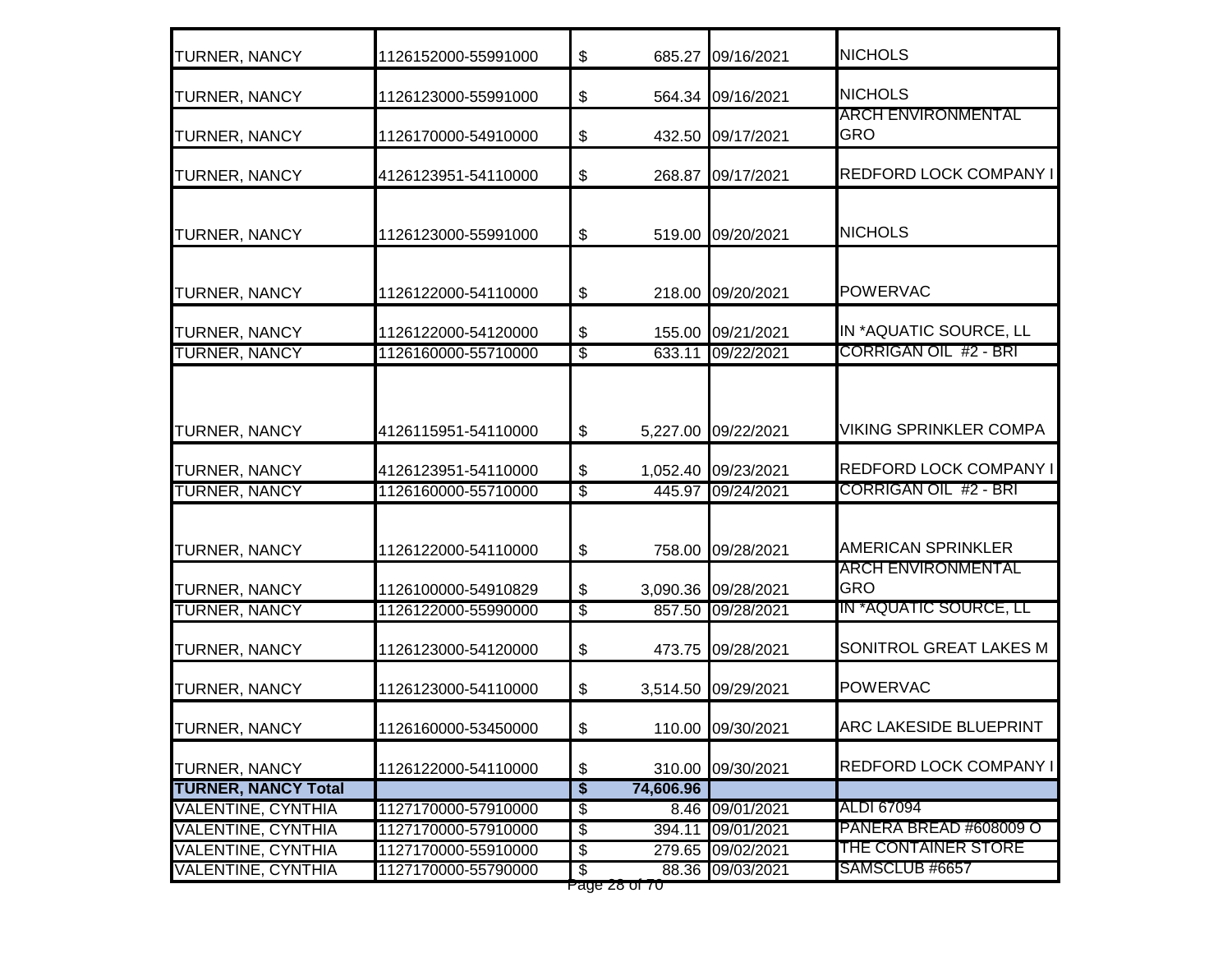| <b>VALENTINE, CYNTHIA</b>       | 1127170000-57910000 | \$                                               |       | 196.41 09/06/2021  | GUIDOS PREMIUM PIZZA I        |
|---------------------------------|---------------------|--------------------------------------------------|-------|--------------------|-------------------------------|
| <b>VALENTINE, CYNTHIA</b>       | 1127100000-53310000 | $\overline{\mathbf{3}}$                          |       | 59.98 09/14/2021   | LYFT RIDE MON 1PM             |
| <b>VALENTINE, CYNTHIA</b>       | 1127100000-53310000 | \$                                               |       | 47.91 09/15/2021   | LYFT RIDE TUE 8AM             |
| <b>VALENTINE, CYNTHIA</b>       | 1127100000-53310000 | $\overline{\$}$                                  |       | 26.88 09/17/2021   | LYFT *1 RIDE 09-15            |
| <b>VALENTINE, CYNTHIA</b>       | 1127100000-53310000 | $\overline{\$}$                                  |       | 27.28 09/20/2021   | LYFT 1 RIDE 09-17             |
| <b>VALENTINE, CYNTHIA</b>       | 1127170000-57910000 | $\overline{\mathcal{S}}$                         |       | 40.44 09/21/2021   | PANERA BREAD #600667 O        |
| <b>VALENTINE, CYNTHIA</b>       | 1127170000-57910000 | $\overline{\mathcal{E}}$                         |       | 56.10 09/22/2021   | <b>FIREHOUSE SUBS 1558 EC</b> |
| <b>VALENTINE, CYNTHIA</b>       | 1127100000-53310000 | $\overline{\$}$                                  |       | 60.75 09/22/2021   | LYFT 2 RIDES 09-20            |
| <b>VALENTINE, CYNTHIA</b>       | 1127170000-57910000 | s)                                               |       | 52.00 09/23/2021   | <b>CULVERS OLO WIXOM</b>      |
| <b>VALENTINE, CYNTHIA</b>       | 1127100000-53310000 | $\overline{\$}$                                  |       | 59.67 09/23/2021   | LYFT 2 RIDES 09-21            |
| <b>VALENTINE, CYNTHIA</b>       | 1127100000-53310000 | $\overline{\$}$                                  |       | 81.25 09/24/2021   | LYFT 2 RIDES 09-22            |
|                                 |                     |                                                  |       |                    |                               |
| <b>VALENTINE, CYNTHIA</b>       | 1127170000-55790000 | \$<br>181.86                                     |       | 09/27/2021         | AMZN MKTP US*2C0M14GH1        |
| <b>VALENTINE, CYNTHIA</b>       | 1127100000-53310000 | $\overline{\$}$                                  |       | 55.72 09/27/2021   | LYFT 1 RIDE 09-24             |
| <b>VALENTINE, CYNTHIA</b>       | 1127100000-53310000 | $\overline{\mathcal{F}}$                         |       | 69.23 09/27/2021   | LYFT 2 RIDES 09-23            |
| <b>VALENTINE, CYNTHIA</b>       | 1127170000-55910000 | $\overline{\mathcal{E}}$                         |       | 116.30 09/27/2021  | <b>MICHAELS STORES 2071</b>   |
| <b>VALENTINE, CYNTHIA</b>       | 1127170000-55910000 | $\overline{\mathcal{E}}$                         |       | 4.79 09/27/2021    | TARGET<br>00008961            |
| <b>VALENTINE, CYNTHIA</b>       | 1127100000-53310000 | $\overline{\$}$                                  |       | 33.91 09/27/2021   | UBER TRIP                     |
| <b>VALENTINE, CYNTHIA</b>       | 1127100000-53310000 | $\overline{\$}$                                  |       | 63.38 09/29/2021   | LYFT 2 RIDES 09-27            |
| <b>VALENTINE, CYNTHIA</b>       | 1127100000-53310000 | \$                                               | 29.22 | 09/29/2021         | UBER TRIP                     |
| <b>VALENTINE, CYNTHIA</b>       | 1127100000-53310000 | $\overline{\$}$                                  |       | 24.99 09/29/2021   | UBER TRIP                     |
| <b>VALENTINE, CYNTHIA</b>       | 1127100000-53310000 | $\overline{\$}$                                  |       | 5.78 09/29/2021    | UBER TRIP                     |
| <b>VALENTINE, CYNTHIA</b>       | 1127100000-53310000 | $\overline{\mathcal{E}}$                         |       | 25.05 09/30/2021   | UBER TRIP                     |
| <b>VALENTINE, CYNTHIA</b>       | 1127100000-53310000 | $\overline{\mathcal{S}}$                         |       | 5.72 09/30/2021    | UBER TRIP                     |
| <b>VALENTINE, CYNTHIA</b>       | 1127100000-53310000 | $\overline{\mathcal{E}}$                         |       | 28.77 09/30/2021   | UBER TRIP                     |
| <b>VALENTINE, CYNTHIA</b>       | 1127100000-53310000 | $\overline{\mathcal{S}}$                         |       | 5.01 09/30/2021    | UBER* TRIP                    |
| <b>VALENTINE, CYNTHIA Total</b> |                     | $\overline{\boldsymbol{\mathsf{s}}}$<br>2,128.98 |       |                    |                               |
| <b>VALENTINE, KARLEY</b>        | 1311800000-55110551 | $\overline{\$}$                                  |       | 42.25 09/01/2021   | STAPLS7338205182000001        |
| <b>VALENTINE, KARLEY</b>        | 1311800000-55110551 | $\overline{\$}$<br>130.81                        |       | 09/01/2021         | STAPLS7338307158000001        |
| <b>VALENTINE, KARLEY</b>        | 1311800000-55110551 | $\overline{\mathbf{e}}$                          |       | 6.15 09/01/2021    | STAPLS7338307158000003        |
| <b>VALENTINE, KARLEY</b>        | 1311800000-55110551 | \$                                               | 48.08 | 09/01/2021         | STAPLS7338325143000001        |
| <b>VALENTINE, KARLEY</b>        | 1311800000-55110551 | \$                                               |       | 2.82 09/02/2021    | STAPLS7338307158000002        |
| <b>VALENTINE, KARLEY</b>        | 1311800000-55110551 | $\overline{\$}$                                  |       | 174.53 09/02/2021  | STAPLS7338423648000001        |
| <b>VALENTINE, KARLEY</b>        | 1311800000-55110551 | $\boldsymbol{\mathsf{S}}$                        |       | 158.36 09/06/2021  | <b>SCHOOL SPECIALTY LLC</b>   |
| <b>VALENTINE, KARLEY</b>        | 1311800000-55110551 | $\boldsymbol{\mathsf{\$}}$                       |       | (14.65) 09/06/2021 | STAPLS7337084410001001        |
| <b>VALENTINE, KARLEY</b>        | 1311800000-55110551 | $\overline{\mathbf{e}}$                          |       | 14.65 09/06/2021   | STAPLS7337084410002001        |
| <b>VALENTINE, KARLEY</b>        | 1311800000-55110551 | \$                                               |       | 6.85 09/06/2021    | STAPLS7338423648000002        |
| <b>VALENTINE, KARLEY</b>        | 1311800000-55110551 | \$                                               |       | 2.39 09/09/2021    | MICHAELS #9490                |
| <b>VALENTINE, KARLEY</b>        | 1311800000-55110551 | \$                                               |       | 249.16 09/10/2021  | STAPLS7338726648000001        |
| <b>VALENTINE, KARLEY</b>        | 1311800000-55110551 | \$                                               |       | 14.58 09/10/2021   | STAPLS7338726648000002        |
| <b>VALENTINE, KARLEY</b>        | 1311800000-55110551 | \$                                               |       | 36.69 09/10/2021   | STAPLS7338726648000004        |
| <b>VALENTINE, KARLEY</b>        | 1611851343-55110000 | ക<br>raye zo urru                                |       | 131.39 09/10/2021  | STAPLS7338731417000001        |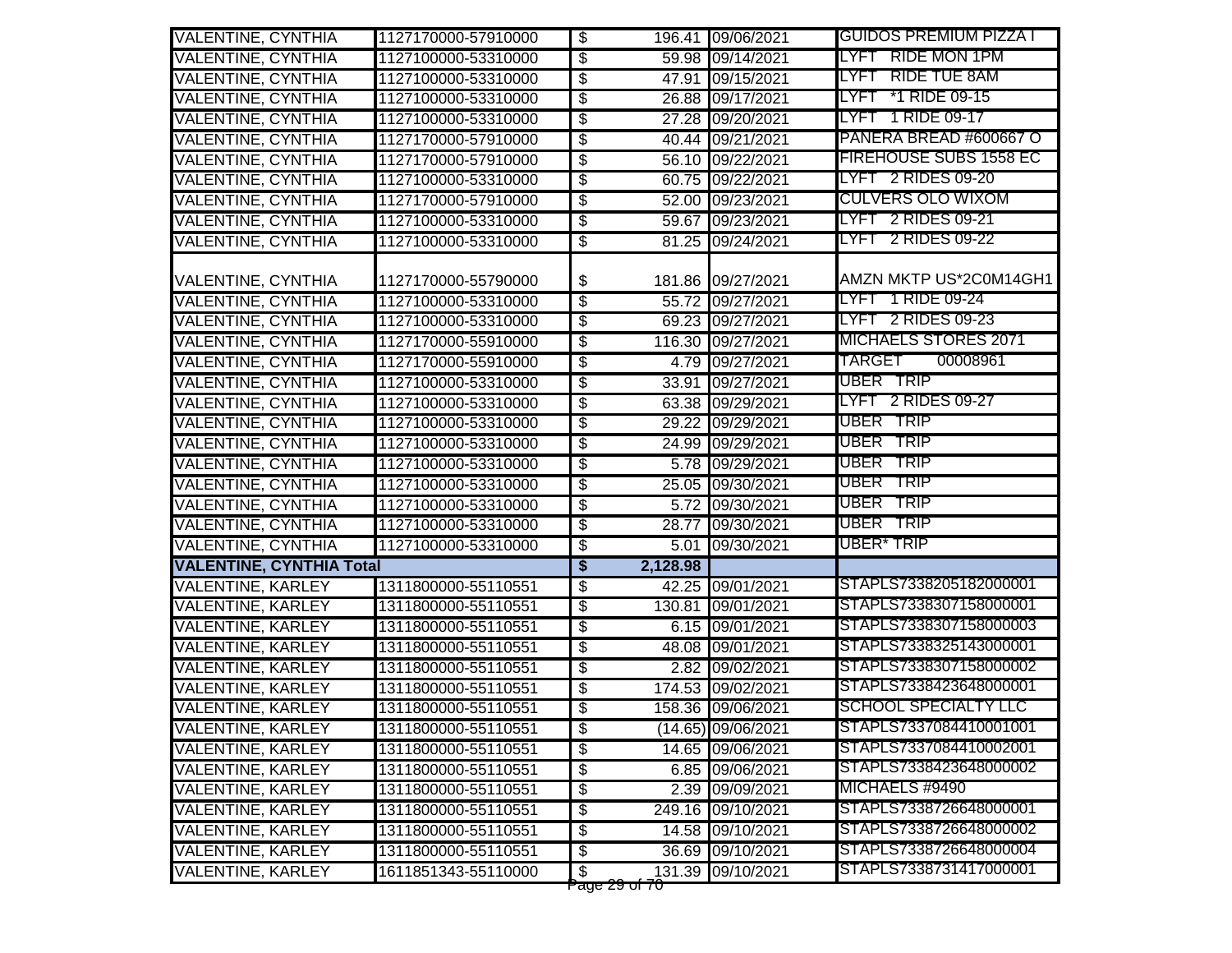| <b>VALENTINE, KARLEY</b>       | 1611851343-55110000 | $\overline{\mathcal{S}}$             |                               | 13.01 09/10/2021  | STAPLS7338731417000002        |
|--------------------------------|---------------------|--------------------------------------|-------------------------------|-------------------|-------------------------------|
|                                |                     |                                      |                               |                   | AMZN MKTP US*2G26B3E51        |
| <b>VALENTINE, KARLEY</b>       | 1212252191-55110000 | \$                                   |                               | 6.95 09/13/2021   |                               |
| VALENTINE, KARLEY              | 1311800000-55110551 | \$                                   |                               | 46.22 09/13/2021  | AMZN MKTP US*2G9M60EX0        |
| <b>VALENTINE, KARLEY</b>       | 1212252191-57910696 | \$                                   |                               | 43.60 09/13/2021  | <b>SSI*SCHOOL SPECIALTY</b>   |
| <b>VALENTINE, KARLEY</b>       | 1311800000-55110551 | \$                                   |                               | 31.28 09/13/2021  | STAPLS7339068344000001        |
| <b>VALENTINE, KARLEY</b>       | 1311800000-55110551 | \$                                   |                               | 104.55 09/13/2021 | STAPLS7339149236000002        |
| <b>VALENTINE, KARLEY</b>       | 1311800000-55110551 | $\overline{\$}$                      |                               | 61.08 09/15/2021  | <b>SCHOOL SPECIALTY LLC</b>   |
| <b>VALENTINE, KARLEY</b>       | 1311800000-55110551 | \$                                   | 19.69                         | 09/15/2021        | STAPLS7338307158000004        |
| <b>VALENTINE, KARLEY</b>       | 1311800000-55110551 | \$                                   |                               | 32.24 09/15/2021  | STAPLS7339149236000001        |
| <b>VALENTINE, KARLEY</b>       | 1311800000-55110551 | $\overline{\$}$                      |                               | 5.63 09/17/2021   | STAPLS7338726648000003        |
| <b>VALENTINE, KARLEY</b>       | 1311800000-55110551 | $\overline{\$}$                      |                               | 16.92 09/20/2021  | SSI*SCHOOL SPECIALTY          |
| <b>VALENTINE, KARLEY</b>       | 1311800000-55110551 | $\overline{\$}$                      |                               | 35.12 09/20/2021  | STAPLS7339644395000001        |
| <b>VALENTINE, KARLEY</b>       | 1611851343-55110000 | \$                                   |                               | 23.98 09/20/2021  | STAPLS7339644526000001        |
| <b>VALENTINE, KARLEY</b>       | 1311800000-55110551 | $\overline{\$}$                      |                               | 150.44 09/22/2021 | STAPLS7339074311000001        |
|                                |                     |                                      |                               |                   |                               |
| <b>VALENTINE, KARLEY</b>       | 1212252191-55110000 | \$                                   |                               | 43.17 09/23/2021  | AMZN MKTP US*2C7VK8OK0        |
| <b>VALENTINE, KARLEY</b>       | 1311800000-55110551 | $\overline{\$}$                      | 58.54                         | 09/27/2021        | STAPLS7340135115000001        |
| <b>VALENTINE, KARLEY</b>       | 1311800000-55110551 | $\overline{\$}$                      | 3.95                          | 09/27/2021        | STAPLS7340135115000002        |
| <b>VALENTINE, KARLEY</b>       | 1311800000-55110551 | $\overline{\$}$                      | 3.51                          | 09/27/2021        | STAPLS7340135115000003        |
| <b>VALENTINE, KARLEY</b>       | 1311800000-55110551 | \$                                   | 4.47                          | 09/27/2021        | STAPLS7340135115000004        |
| <b>VALENTINE, KARLEY</b>       | 1311800000-55110551 | $\overline{\$}$                      |                               | 4.34 09/29/2021   | SSI*SCHOOL SPECIALTY          |
| <b>VALENTINE, KARLEY</b>       | 1212252191-55110000 | $\overline{\$}$                      | 8.68                          | 09/29/2021        | <b>SSI*SCHOOL SPECIALTY</b>   |
| <b>VALENTINE, KARLEY</b>       | 1331100000-55910000 | \$                                   |                               | 123.57 09/29/2021 | STAPLS7340190845000001        |
| <b>VALENTINE, KARLEY</b>       | 1311800000-55110551 | \$                                   |                               | 142.66 09/30/2021 | STAPLS7340362580000001        |
| <b>VALENTINE, KARLEY Total</b> |                     | \$                                   | 1,987.66                      |                   |                               |
|                                |                     |                                      |                               |                   | <b>LUCKS MUSIC LIBRARY IN</b> |
| VANEIZENGA, JAMES              | 1111322725-55110000 | \$                                   |                               | 201.88 09/06/2021 |                               |
| VANEIZENGA, JAMES              | 1111322725-55110000 | \$                                   |                               | 94.47 09/08/2021  | <b>LUCKS MUSIC LIBRARY IN</b> |
| <b>VANEIZENGA, JAMES Total</b> |                     | $\overline{\boldsymbol{\mathsf{s}}}$ | 296.35                        |                   |                               |
|                                |                     |                                      |                               |                   |                               |
|                                |                     |                                      |                               |                   |                               |
|                                |                     |                                      |                               |                   |                               |
| <b>WARECK, MICHELE</b>         | 1111322000-53450000 | \$                                   |                               | 359.00 09/01/2021 | IN *FISLERDATA, LLC           |
| <b>WARECK, MICHELE</b>         | 1121220349-55990000 | \$                                   |                               | 160.58 09/02/2021 | THE RIEGLE PRESS              |
|                                |                     |                                      |                               |                   |                               |
| <b>WARECK, MICHELE</b>         | 1111322000-55110708 | \$                                   | 99.30                         | 09/06/2021        | AMZN MKTP US*257ZM2RJ0        |
| <b>WARECK, MICHELE</b>         | 1111322000-55110708 | $\overline{\mathcal{E}}$             | 78.86                         | 09/09/2021        | AMZN MKTP US*2580L2BS2        |
| <b>WARECK, MICHELE</b>         | 2929622175-57920000 |                                      | Page 30 of 7015.99 09/09/2021 |                   | AMZN MKTP US*2G6VZ5ZL0        |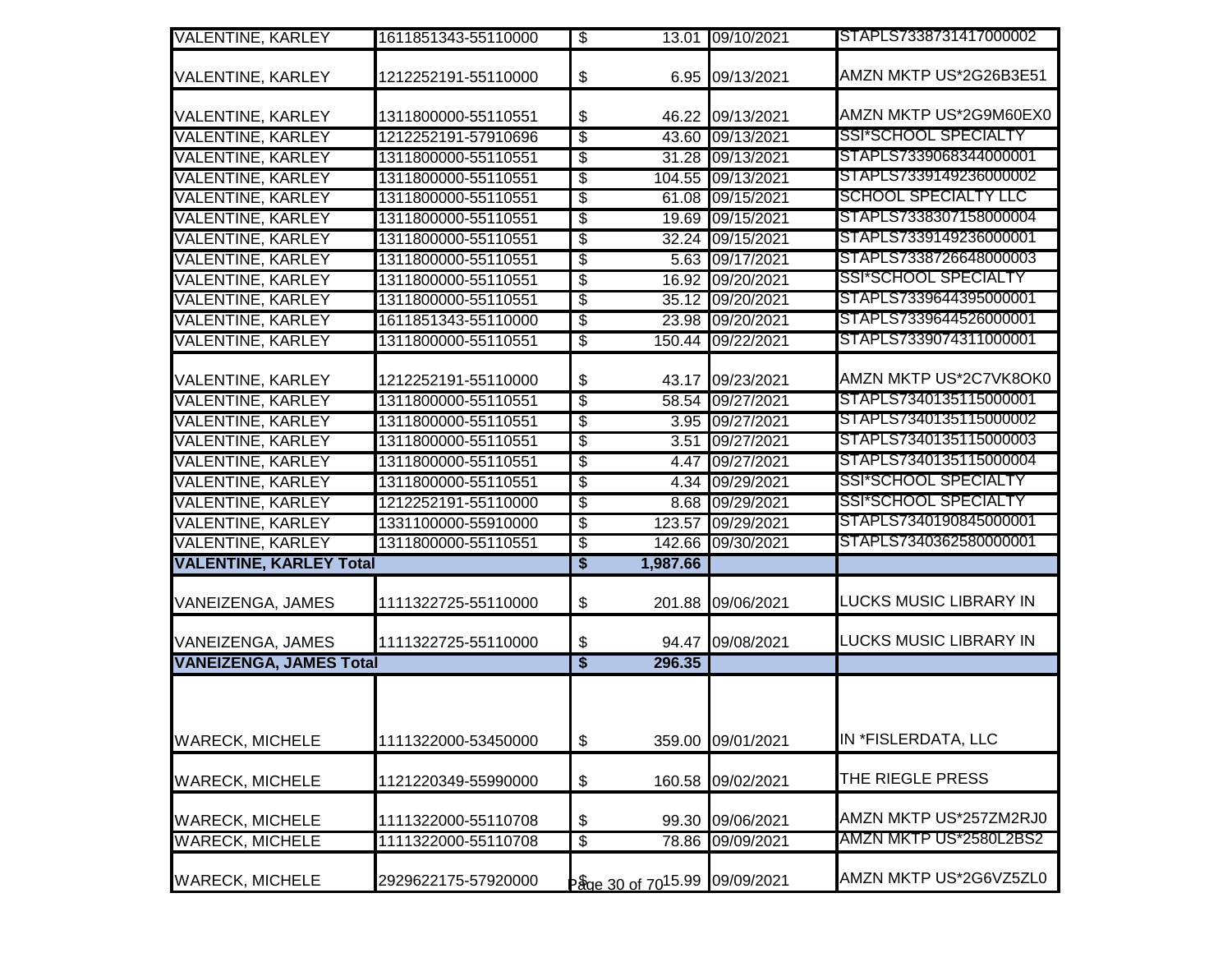| <b>WARECK, MICHELE</b>                           | 1124122000-53610000                        | \$                                        | 36.66 09/10/2021                     | JOSTENS INC.                                   |
|--------------------------------------------------|--------------------------------------------|-------------------------------------------|--------------------------------------|------------------------------------------------|
| <b>WARECK, MICHELE</b>                           | 1111322000-54910708                        | $\, \, \raisebox{12pt}{$\scriptstyle \$}$ | 135.00 09/10/2021                    | <b>SAFEWAY SHREDDING</b>                       |
| <b>WARECK, MICHELE</b><br><b>WARECK, MICHELE</b> | 1111322000-57410000<br>1111322000-55110716 | \$<br>$\sqrt[6]{\frac{2}{5}}$             | 12.99 09/13/2021<br>62.40 09/13/2021 | AMAZON PRIME*2G8MS6E20<br>AMAZON.COM*257GC0SA2 |
| <b>WARECK, MICHELE</b>                           | 1111322000-55110799                        | \$                                        | 89.99 09/13/2021                     | AMAZON.COM*2G6FZ3PE0                           |
| <b>WARECK, MICHELE</b>                           | 1111322000-55110799                        | \$                                        | 151.10 09/13/2021                    | AMZN MKTP US*255Y71SH2                         |
| <b>WARECK, MICHELE</b>                           | 2929622181-57920000                        | \$                                        | 90.00 09/13/2021                     | PAYPAL *MATHEMATICS                            |
| <b>WARECK, MICHELE</b>                           | 1111322000-55110707                        | $\boldsymbol{\mathsf{\$}}$                | 64.80 09/13/2021                     | <b>WAL-MART #2700</b>                          |
| <b>WARECK, MICHELE</b>                           | 1111322000-55110708                        | \$                                        | 11.70 09/13/2021                     | <b>WAL-MART #2700</b>                          |
| <b>WARECK, MICHELE</b>                           | 1111322000-55110716                        | \$                                        | 31.20 09/14/2021                     | AMAZON.COM*259TZ7IM2                           |
| <b>WARECK, MICHELE</b>                           | 1111322000-55110708                        | \$                                        | 58.14 09/14/2021                     | AMZN MKTP US*2G8RH6VN0                         |
| <b>WARECK, MICHELE</b>                           | 2929622275-57920000                        | $\, \, \raisebox{12pt}{$\scriptstyle \$}$ | 310.00 09/16/2021                    | <b>MARIA S ITALIAN BAKERY</b>                  |
| <b>WARECK, MICHELE</b>                           | 2929622123-57920000                        | \$                                        | 77.98 09/20/2021                     | AMZN MKTP US*2G63J49V0                         |
| <b>WARECK, MICHELE</b>                           | 2929622111-57920000                        | \$                                        | 1,743.42 09/20/2021                  | <b>SUPERIOR TEXT</b>                           |
| <b>WARECK, MICHELE</b>                           | 2929622174-57920000                        | \$                                        | 23.98 09/21/2021                     | AMAZON.COM*2G8668RZ0                           |
| <b>WARECK, MICHELE</b>                           | 1111322000-53220000                        | \$                                        | 240.00 09/22/2021                    | SQ *MME                                        |
| <b>WARECK, MICHELE</b>                           | 1111322000-54910708                        | \$                                        | 100.00 09/23/2021                    | <b>SAFEWAY SHREDDING</b>                       |
| <b>WARECK, MICHELE</b>                           | 2929622186-57920000                        | \$                                        | 9.54 09/23/2021                      | SAMS CLUB #6657                                |
| <b>WARECK, MICHELE</b>                           | 2929622186-57920000                        | \$                                        | 13.14 09/23/2021                     | WM SUPERCENTER #2700                           |
| <b>WARECK, MICHELE</b>                           | 2929622186-57920000                        | \$                                        | 19.95 09/24/2021                     | SAMSCLUB #6657                                 |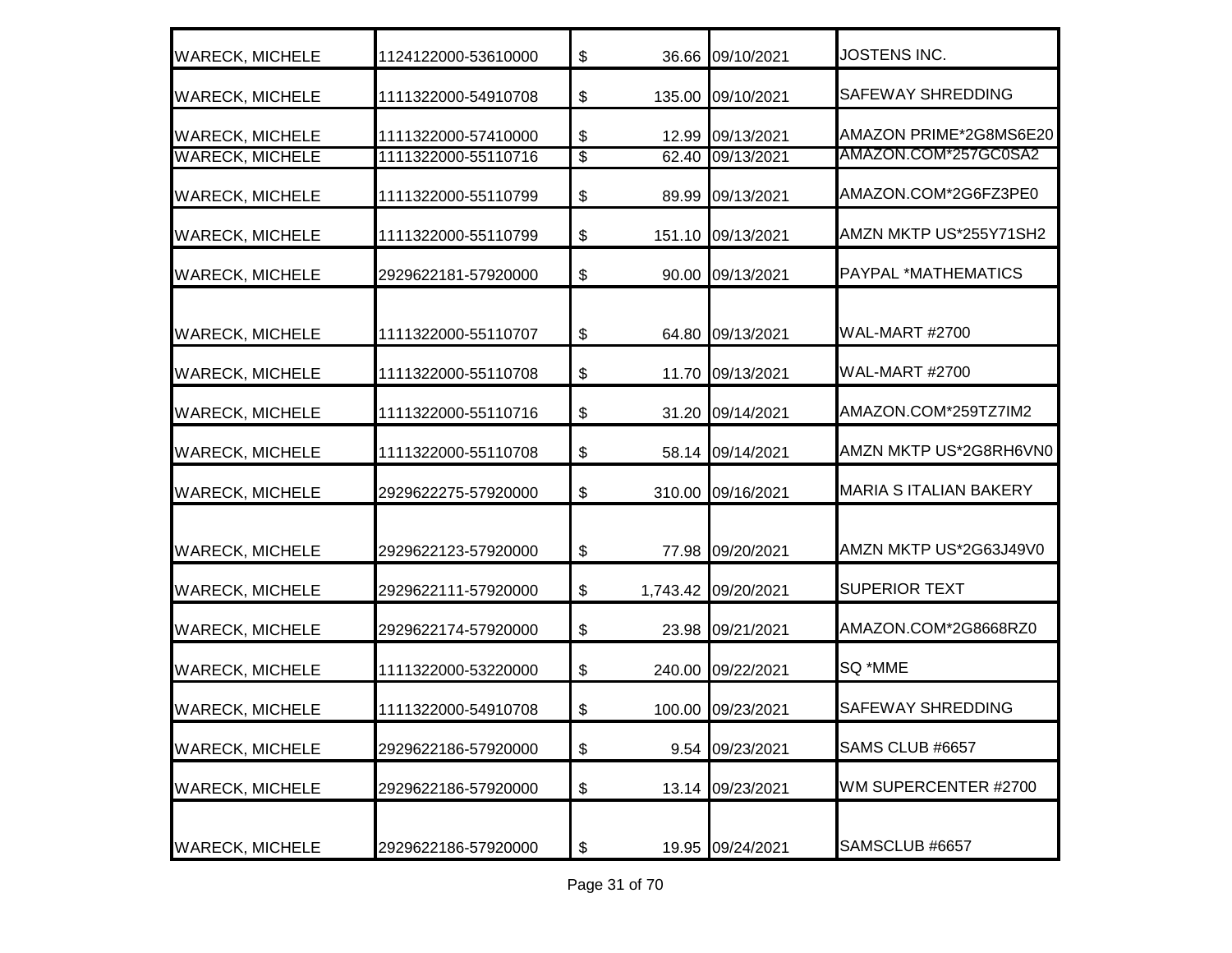| <b>WARECK, MICHELE</b>       | 2929622197-57920000 | \$                                        |               | 5.08 09/24/2021     | USPS PO 2594860387            |
|------------------------------|---------------------|-------------------------------------------|---------------|---------------------|-------------------------------|
|                              |                     |                                           |               |                     |                               |
| <b>WARECK, MICHELE</b>       | 2929622123-57920000 | \$                                        |               | (77.98) 09/27/2021  | <b>AMZN MKTP US</b>           |
| <b>WARECK, MICHELE</b>       | 2929622186-57920000 | \$                                        |               | 675.00 09/27/2021   | PHOTO BOOTH PLUS              |
| <b>WARECK, MICHELE</b>       | 2929622123-57920000 | \$                                        |               | 59.90 09/28/2021    | AMZN MKTP US*2C5564LR2        |
| <b>WARECK, MICHELE</b>       | 2929622129-57920000 | \$                                        |               | 497.14 09/28/2021   | SHEIN.COM                     |
| <b>WARECK, MICHELE</b>       | 2929622129-57920000 | \$                                        |               | (28.14) 09/28/2021  | SHEIN.COM                     |
| <b>WARECK, MICHELE</b>       | 2929622111-57920000 | $\, \, \raisebox{12pt}{$\scriptstyle \$}$ |               | 912.00 09/28/2021   | <b>SUPERIOR TEXT</b>          |
| <b>WARECK, MICHELE</b>       | 2929622111-57920000 | \$                                        |               | 1,336.39 09/28/2021 | <b>SUPERIOR TEXT</b>          |
| <b>WARECK, MICHELE</b>       | 2929622129-57920000 | \$                                        |               | 2,448.47 09/29/2021 | <b>DANCEWEAR SOLUTIONS</b>    |
| <b>WARECK, MICHELE</b>       | 1111322000-55110710 | \$                                        |               | 92.98 09/30/2021    | AMAZON.COM*2C9CK2TD2          |
| <b>WARECK, MICHELE</b>       | 1124122000-55910000 | \$                                        |               | (35.89) 09/30/2021  | <b>AMZN MKTP US</b>           |
| <b>WARECK, MICHELE</b>       | 2929622111-57920000 | $\, \, \raisebox{12pt}{$\scriptstyle \$}$ |               | 22.98 09/30/2021    | AMZN MKTP US*2C0GM2530        |
| <b>WARECK, MICHELE</b>       | 2929622111-57920000 | \$                                        |               | 41.99 09/30/2021    | AMZN MKTP US*2C7HS6H20        |
| <b>WARECK, MICHELE</b>       | 2929622182-57920000 | \$                                        |               | 175.00 09/30/2021   | PAYPAL *MICHIGANSCI           |
| <b>WARECK, MICHELE</b>       | 1111322000-57410000 | \$                                        |               | 75.00 09/30/2021    | PAYPAL *MICHIGANSCI           |
| <b>WARECK, MICHELE</b>       | 1111322000-57410000 | \$                                        |               | 150.00 09/30/2021   | PAYPAL *OAKLANDCOUN           |
| <b>WARECK, MICHELE</b>       | 1111322000-57410000 | \$                                        |               | 25.00 09/30/2021    | <b>SEFMD (SCIENCE FAIR)</b>   |
| <b>WARECK, MICHELE</b>       | 1111322000-55110702 | \$                                        |               | 1,991.96 09/30/2021 | <b>WEST MICHIGAN CLAY/POT</b> |
| <b>WARECK, MICHELE Total</b> |                     | \$                                        | 12,362.60     |                     |                               |
|                              |                     |                                           | Page 32 of 70 |                     |                               |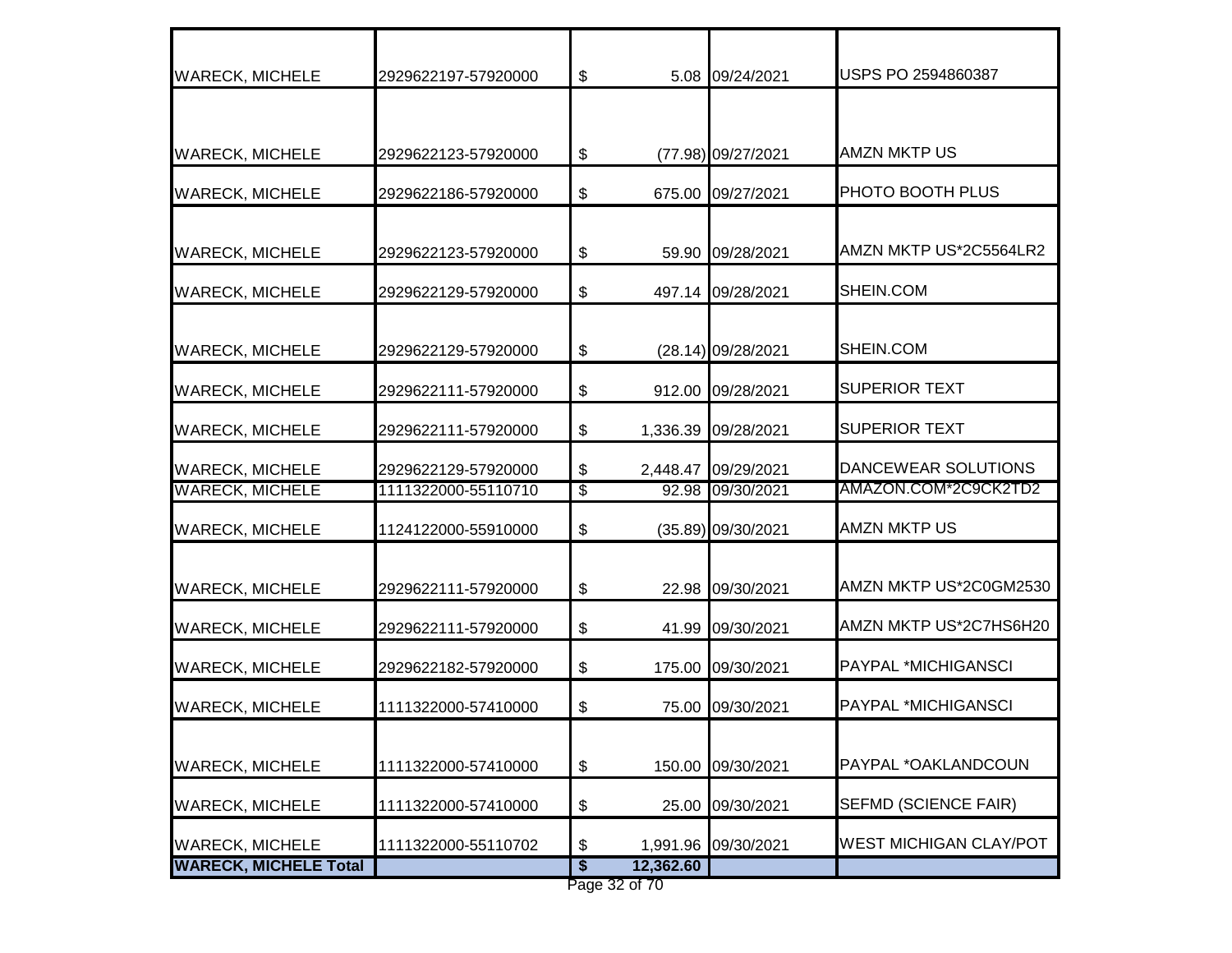| <b>WATCHOWSKI, DONALD</b>                                | 1429300000-55990000 | \$                                         |        | 167.48 09/01/2021 | AMAZON.COM*254MF6HY0                    |
|----------------------------------------------------------|---------------------|--------------------------------------------|--------|-------------------|-----------------------------------------|
| <b>WATCHOWSKI, DONALD</b>                                | 1429300000-55990000 | \$                                         |        | 569.70 09/06/2021 | <b>COMPLETE BATTERY</b><br><b>SOURC</b> |
| <b>WATCHOWSKI, DONALD</b>                                | 1429300000-57410000 | \$                                         |        | 20.00 09/21/2021  | <b>MHSAA</b>                            |
| <b>WATCHOWSKI, DONALD Total</b>                          |                     | $\overline{\boldsymbol{\mathsf{s}}}$       | 757.18 |                   |                                         |
| <b>WEBBER, RONALD</b>                                    | 1722100000-57410611 | \$                                         |        | 169.00 09/01/2021 | <b>CRAINS DET SUBSCRIP</b>              |
| <b>WEBBER, RONALD</b>                                    | 1722100000-53229000 | \$                                         |        | 185.00 09/20/2021 | DELTA                                   |
| <b>WEBBER, RONALD</b>                                    | 1722100000-53229000 | $\overline{\$}$                            |        | 63.75 09/21/2021  | CHI TAXI MED 21                         |
| <b>WEBBER, RONALD</b>                                    | 1722100000-53229000 | $\overline{\mathbf{e}}$                    |        | 52.00 09/22/2021  | <b>METRO AIRPORT PARKING</b>            |
| <b>WEBBER, RONALD Total</b>                              |                     | $\overline{\$}$                            | 469.75 |                   |                                         |
| <b>WESNER, KIMBERLY</b>                                  | 1122220000-55990000 | $\boldsymbol{\mathsf{\$}}$                 |        | 85.55 09/10/2021  | <b>HP *HP.COM STORE</b>                 |
| <b>WESNER, KIMBERLY</b>                                  | 1122220000-55990000 | $\boldsymbol{\mathsf{\$}}$                 |        | 4.99 09/13/2021   | PRIME VIDEO*2G8TD4EE1                   |
| <b>WESNER, KIMBERLY</b>                                  | 1122220000-55310000 | \$                                         |        | 87.14 09/20/2021  | <b>FOLLETT SCHOOL SOLUTIO</b>           |
| <b>WESNER, KIMBERLY</b>                                  | 1122220000-55310000 | \$                                         |        | 114.10 09/21/2021 | AMZN MKTP US*2C0CM3C41                  |
| <b>WESNER, KIMBERLY</b>                                  | 1122220000-55310000 | \$                                         |        | 31.52 09/22/2021  | AMAZON.COM*2G16K4HH2                    |
| <b>WESNER, KIMBERLY</b>                                  | 1122220000-55990000 | \$                                         |        | 256.65 09/22/2021 | <b>HP *HP.COM STORE</b>                 |
|                                                          |                     |                                            |        |                   | <b>FOLLETT SCHOOL SOLUTIO</b>           |
| <b>WESNER, KIMBERLY</b><br><b>WESNER, KIMBERLY Total</b> | 1122220000-55310000 | \$<br>$\overline{\boldsymbol{\mathsf{s}}}$ | 632.93 | 52.98 09/28/2021  |                                         |
| <b>WHEELER, DEANNA</b>                                   | 1125200000-57410000 | \$                                         |        | 85.00 09/03/2021  | MASFPS                                  |
| <b>WHEELER, DEANNA Total</b>                             |                     | \$                                         | 85.00  |                   |                                         |
|                                                          |                     |                                            |        |                   |                                         |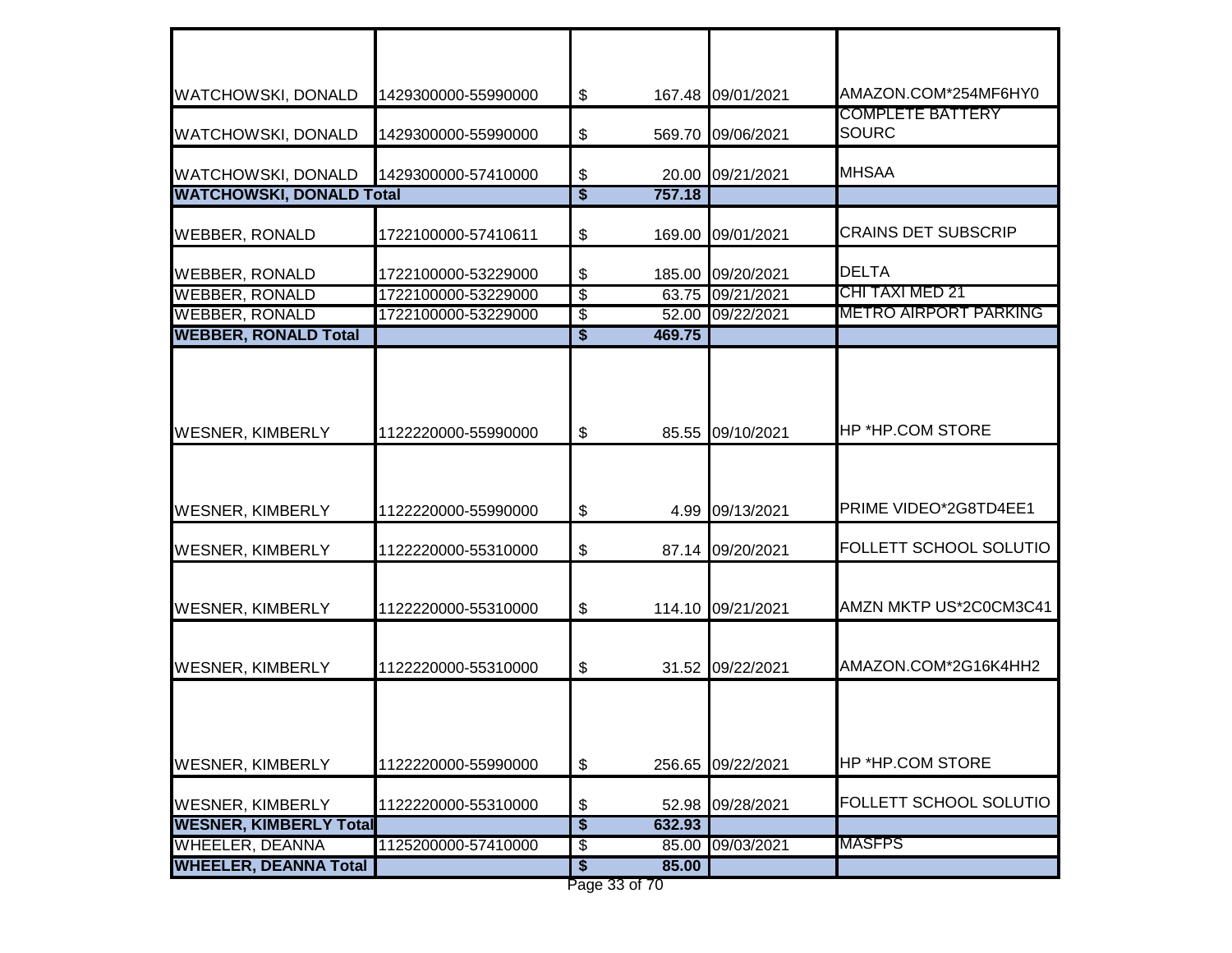| <b>WILLIAMS, LAKEISA</b> | 1111111000-55110708 | \$                       |                           | 70.40 09/03/2021  | STAPLS7338001117000001      |
|--------------------------|---------------------|--------------------------|---------------------------|-------------------|-----------------------------|
| <b>WILLIAMS, LAKEISA</b> | 1111111000-55110708 | \$                       |                           | 196.89 09/03/2021 | STAPLS7338072644000001      |
| <b>WILLIAMS, LAKEISA</b> | 1124111000-55910000 | $\overline{\$}$          |                           | 182.50 09/06/2021 | SSI*SCHOOL SPECIALTY        |
| <b>WILLIAMS, LAKEISA</b> | 1111111000-55110708 | \$                       | 19.60                     | 09/06/2021        | STAPLS7338057129000003      |
| <b>WILLIAMS, LAKEISA</b> | 1124111000-55910000 | \$                       | 299.90                    | 09/09/2021        | <b>REALLY GOOD STUFF</b>    |
| <b>WILLIAMS, LAKEISA</b> | 1111111000-55110708 | \$                       |                           | 224.90 09/13/2021 | <b>REALLY GOOD STUFF</b>    |
| <b>WILLIAMS, LAKEISA</b> | 1111111000-53450000 | \$                       | 15.89                     | 09/13/2021        | ZOOM.US 888-799-9666        |
| <b>WILLIAMS, LAKEISA</b> | 1111111000-53450000 | $\overline{\$}$          |                           | 158.89 09/13/2021 | ZOOM.US 888-799-9666        |
| <b>WILLIAMS, LAKEISA</b> | 1111111000-53450000 | \$                       |                           | 158.89 09/13/2021 | ZOOM.US 888-799-9666        |
| <b>WILLIAMS, LAKEISA</b> | 1111111000-55110708 | \$                       |                           | 171.21 09/15/2021 | STAPLS7338933360000001      |
| <b>WILLIAMS, LAKEISA</b> | 1111111000-55110708 | \$                       |                           | 14.43 09/16/2021  | STAPLS7338933360000002      |
| <b>WILLIAMS, LAKEISA</b> | 1111111000-55110708 | \$                       |                           | 4.27 09/16/2021   | STAPLS7338933360000003      |
| <b>WILLIAMS, LAKEISA</b> | 1111111000-55110708 | \$                       |                           | 178.49 09/16/2021 | STAPLS7339029302000001      |
| <b>WILLIAMS, LAKEISA</b> | 1111111000-53450000 | \$                       |                           | 119.16 09/16/2021 | ZOOM.US 888-799-9666        |
| <b>WILLIAMS, LAKEISA</b> | 1111111000-53450000 | $\overline{\mathcal{E}}$ | 158.89                    | 09/16/2021        | ZOOM.US 888-799-9666        |
| <b>WILLIAMS, LAKEISA</b> | 1111111000-55110708 | \$                       | 90.21                     | 09/17/2021        | <b>SCHOOL SPECIALTY LLC</b> |
| <b>WILLIAMS, LAKEISA</b> | 1111111000-55110708 | \$                       | 11.93                     | 09/17/2021        | STAPLS7338001117000002      |
| <b>WILLIAMS, LAKEISA</b> | 1111111000-55110708 | \$                       |                           | 5.46 09/17/2021   | STAPLS7338001117000003      |
| <b>WILLIAMS, LAKEISA</b> | 1111111000-55110708 | \$                       |                           | 8.95 09/17/2021   | STAPLS7338001117000004      |
| <b>WILLIAMS, LAKEISA</b> | 1111111000-55110708 | \$                       |                           | 13.22 09/17/2021  | STAPLS7338001117000005      |
| <b>WILLIAMS, LAKEISA</b> | 1111111000-55110708 | $\overline{\$}$          |                           | 7.75 09/17/2021   | STAPLS7338001117000006      |
| <b>WILLIAMS, LAKEISA</b> | 1111111000-55110708 | $\overline{\$}$          |                           | 10.39 09/17/2021  | STAPLS7338001117000007      |
| <b>WILLIAMS, LAKEISA</b> | 1111111000-55110708 | \$                       |                           | 3.42 09/20/2021   | STAPLS7339029302000002      |
| <b>WILLIAMS, LAKEISA</b> | 1111111000-55110708 | \$                       |                           | 110.26 09/20/2021 | STAPLS7339485920000001      |
| <b>WILLIAMS, LAKEISA</b> | 1111111000-55110708 | \$                       |                           | 22.09 09/20/2021  | STAPLS7339599964000001      |
| <b>WILLIAMS, LAKEISA</b> | 1111111000-55110708 | \$                       |                           | 7.51 09/22/2021   | STAPLS7339029302000004      |
| <b>WILLIAMS, LAKEISA</b> | 1111111000-55110708 | \$                       |                           | 3.97 09/22/2021   | STAPLS7339029302000006      |
| <b>WILLIAMS, LAKEISA</b> | 1111111000-55110708 |                          | $\frac{1}{2000}$ 34 of 70 | 2.28 09/23/2021   | STAPLS7339029302000005      |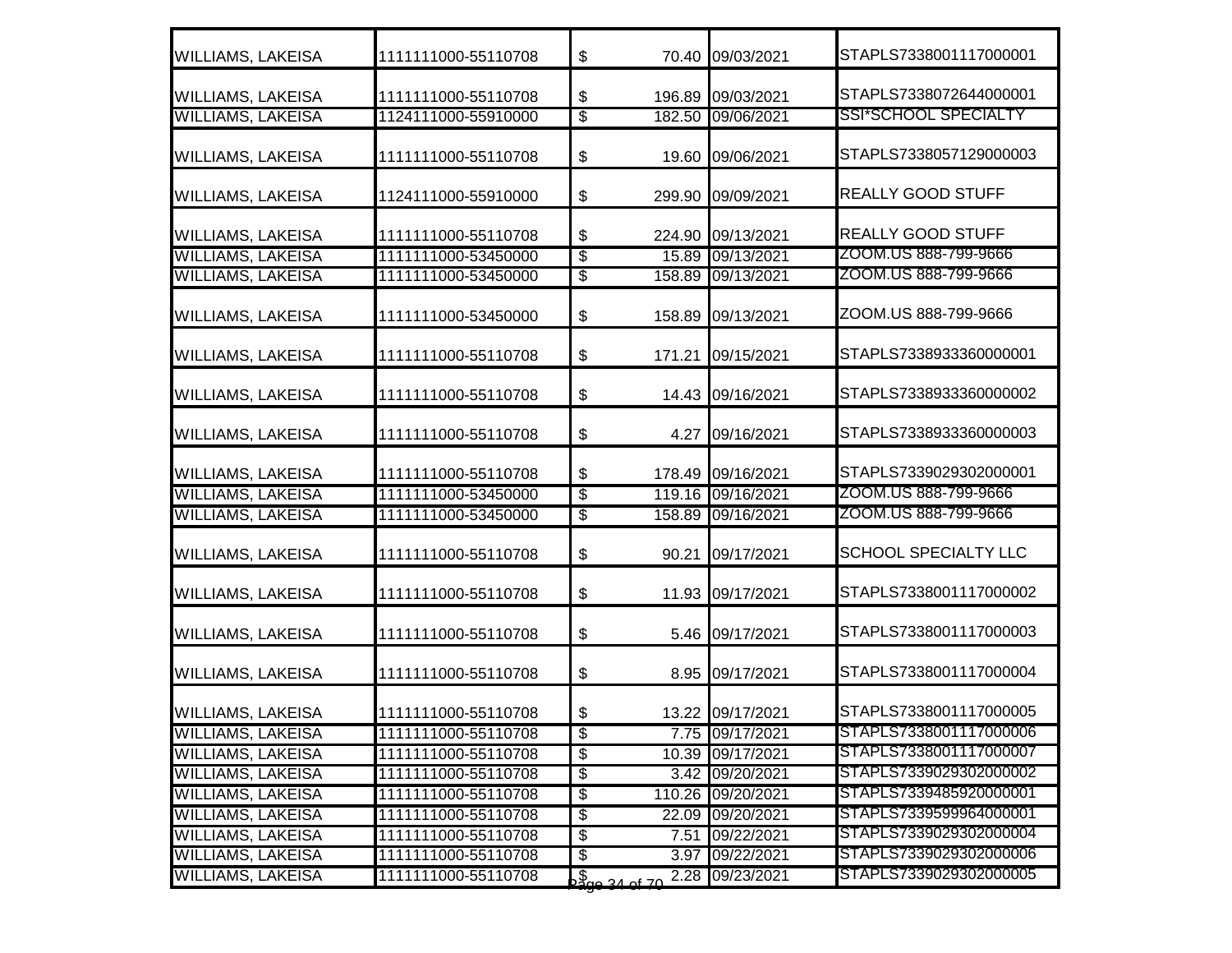| <b>WILLIAMS, LAKEISA</b>       | 1111111000-55110708 | \$                                   |            | 86.56 09/23/2021  | STAPLS7339485920000002      |
|--------------------------------|---------------------|--------------------------------------|------------|-------------------|-----------------------------|
| <b>WILLIAMS, LAKEISA</b>       | 1111111000-55110708 | \$                                   |            | 76.20 09/24/2021  | <b>SCHOOL SPECIALTY LLC</b> |
| <b>WILLIAMS, LAKEISA</b>       | 1111111000-55110708 | $\overline{\mathcal{S}}$             |            | 191.35 09/24/2021 | <b>SCHOOL SPECIALTY LLC</b> |
| <b>WILLIAMS, LAKEISA</b>       | 1111111000-53450000 | \$                                   |            | 60.00 09/27/2021  | <b>GRAMMARLY COLIEIAYZ</b>  |
| <b>WILLIAMS, LAKEISA</b>       | 1111111000-55110708 | $\overline{\mathcal{S}}$             |            | 44.89 09/27/2021  | STAPLS7340019024000001      |
| <b>WILLIAMS, LAKEISA</b>       | 1111111000-55110708 | \$                                   |            | 11.03 09/27/2021  | STAPLS7340051120000001      |
| <b>WILLIAMS, LAKEISA</b>       | 1124111000-55910000 | $\overline{\mathcal{S}}$             |            | 190.64 09/28/2021 | <b>SHRED-IT USA LLC</b>     |
| <b>WILLIAMS, LAKEISA</b>       | 1111111000-55110708 | \$                                   |            | 3.33 09/29/2021   | <b>SCHOOL SPECIALTY LLC</b> |
| <b>WILLIAMS, LAKEISA</b>       | 1111111000-55110708 | $\overline{\$}$                      |            | 61.05 09/29/2021  | <b>SCHOOL SPECIALTY LLC</b> |
| <b>WILLIAMS, LAKEISA Total</b> |                     | $\overline{\boldsymbol{\mathsf{s}}}$ | 2,996.80   |                   |                             |
| <b>WILSON, KAREN</b>           | 1311800000-55110551 | \$                                   | 18.75      | 09/01/2021        | 00014654<br>TARGET          |
| <b>WILSON, KAREN</b>           | 1311800000-55110551 | $\overline{\$}$                      |            | 11.97 09/06/2021  | TARGET<br>00014654          |
|                                |                     |                                      |            |                   |                             |
| <b>WILSON, KAREN</b>           | 1311800000-55110551 | \$                                   |            | 9.99 09/13/2021   | AMZN MKTP US*2G18020H1      |
| <b>WILSON, KAREN</b>           | 1311800000-55110551 | $\overline{\mathcal{S}}$             | 4.01       | 09/15/2021        | CVS/PHARMACY #08161         |
| <b>WILSON, KAREN</b>           | 1311800000-55110551 | \$                                   |            | 8.33 09/27/2021   | AMZN MKTP US*2C5689EZ0      |
| <b>WILSON, KAREN</b>           | 1311800000-55110551 | $\overline{\mathcal{S}}$             |            | 41.50 09/28/2021  | 00014654<br>TARGET          |
| <b>WILSON, KAREN Total</b>     |                     | \$                                   | 94.55      |                   |                             |
| <b>WOLF, RACHAEL</b>           | 1611851343-55110000 | \$                                   | 26.50      | 09/02/2021        | AMAZON.COM*251JD8D51        |
| <b>WOLF, RACHAEL</b>           | 1611851343-55110000 | S                                    |            | 8.47 09/02/2021   | AMZN MKTP US*2564D73J2      |
| <b>WOLF, RACHAEL</b>           | 1611851343-55110000 | \$                                   | 35.91      | 09/02/2021        | DOLLAR TREE, INC.           |
| <b>WOLF, RACHAEL</b>           | 1611851343-55110000 | S                                    |            | 52.79 09/03/2021  | TARGET.COM *                |
| <b>WOLF, RACHAEL</b>           | 1611851343-55110000 | $\overline{\$}$                      |            | 127.54 09/10/2021 | WALMART.COM AU              |
| <b>WOLF, RACHAEL</b>           | 1622151343-53220000 | \$                                   |            | 66.00 09/13/2021  | OAKLAND SCHOOLS-RC INT      |
| <b>WOLF, RACHAEL</b>           | 1611851343-55110000 | $\overline{\mathcal{S}}$             |            | 37.34 09/20/2021  | AMZN MKTP US*2G9S300J2      |
| <b>WOLF, RACHAEL</b>           | 1622151343-53220000 | \$                                   |            | 270.00 09/20/2021 | OAKLAND SCHOOLS-RC INT      |
| <b>WOLF, RACHAEL Total</b>     |                     | \$                                   | 624.55     |                   |                             |
| <b>GRAND TOTAL</b>             |                     | \$                                   | 330,833.49 |                   |                             |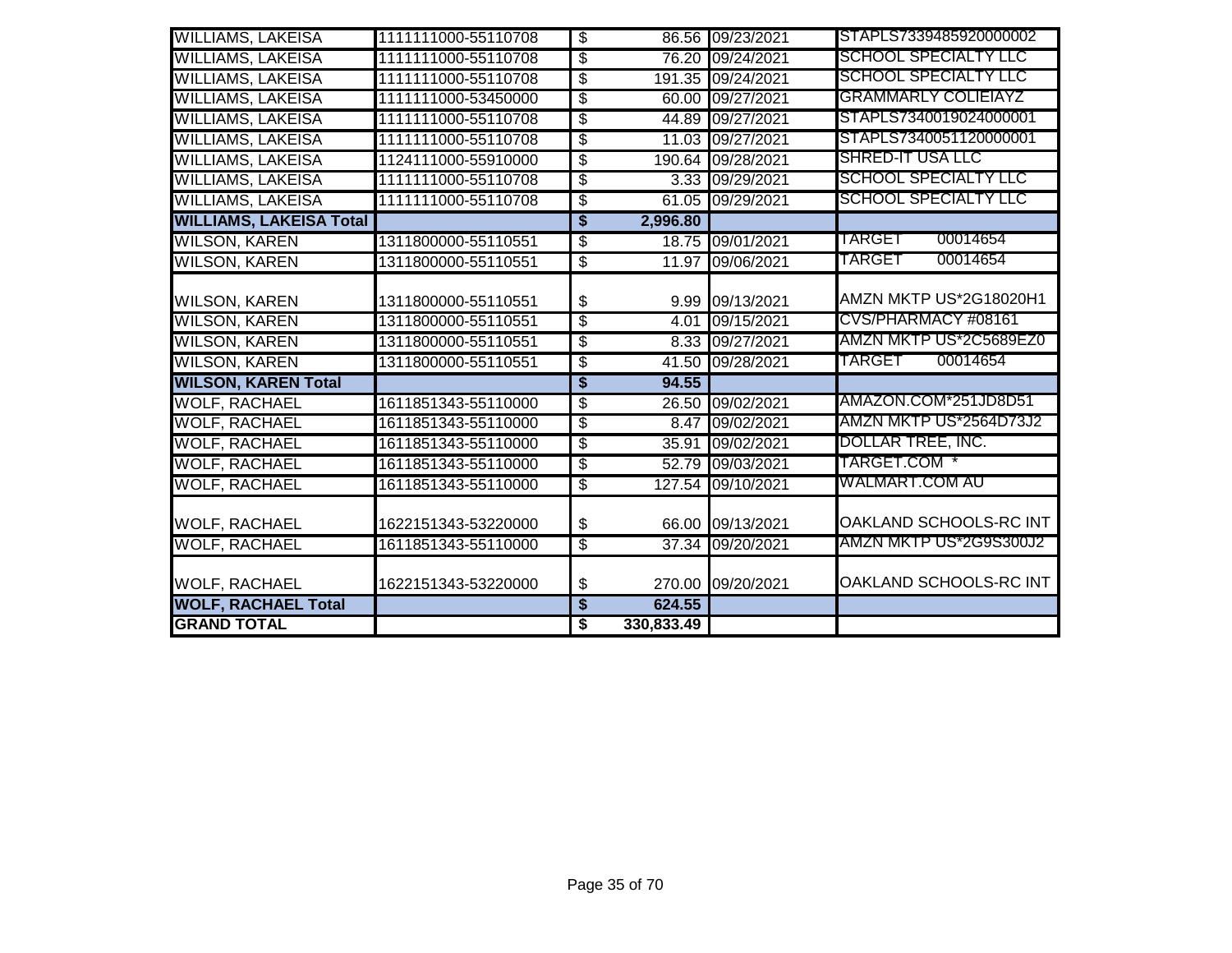| <b>DESCRIPTION</b>                        |  |
|-------------------------------------------|--|
| <b>CLASSROOM SUPPLIES - KANG</b>          |  |
| BAND & ORCHESTRA YEARLY                   |  |
| <b>MEMBERSHIP</b>                         |  |
| <b>APPRECIATION GIFT CARD</b>             |  |
| HOODIES AND T-SHIRTS FOR                  |  |
| <b>ORCHESTRA</b>                          |  |
| <b>MISC OFFICE SUPPLIES</b>               |  |
| <b>MISC OFFICE SUPPLIES</b>               |  |
| <b>COMPUTER/VIDEO CLASSROOM</b>           |  |
| <b>SUPPLIES</b>                           |  |
| <b>MISC OFFICE SUPPLIES</b>               |  |
|                                           |  |
| <b>CLAY FOR ART CLASSES</b>               |  |
| OFFICE SHREDDING                          |  |
| <b>MISC OFFICE SUPPLIES</b>               |  |
| <b>POST-ITS, BATTERIES</b>                |  |
| <b>MISC OFFICE SUPPLIES</b>               |  |
| MISC TEACHER SUPPLIES                     |  |
| <b>MISC TEACHING SUPPLIES</b>             |  |
| SUBSCRIPTION FOR MATH CLASSES             |  |
| <b>MUSIC FOR PASSING TIME</b>             |  |
| <b>REFRESHMENTS FOR NMS#1</b>             |  |
| <b>SOFTWARE FOR PARENT/TEACHER</b>        |  |
| <b>CONFERENCES</b>                        |  |
|                                           |  |
| <b>EXPANDING DESK FILES</b>               |  |
| <b>COMPUTER CLASS SUPPLIES</b>            |  |
| <b>REFRESHMENTS FOR STAFF</b>             |  |
| <b>MEETING</b>                            |  |
| <b>ENVELOPES FOR COUNSELING</b>           |  |
|                                           |  |
| <b>FOODS CLASS SUPPLIES</b>               |  |
| <b>FOODS CLASS SUPPLIES</b>               |  |
|                                           |  |
|                                           |  |
| TOYS                                      |  |
|                                           |  |
| <b>TEACHING SUPPLIES</b>                  |  |
| <b>TEACHING SUPPLIES</b><br>Page 36 of 70 |  |
|                                           |  |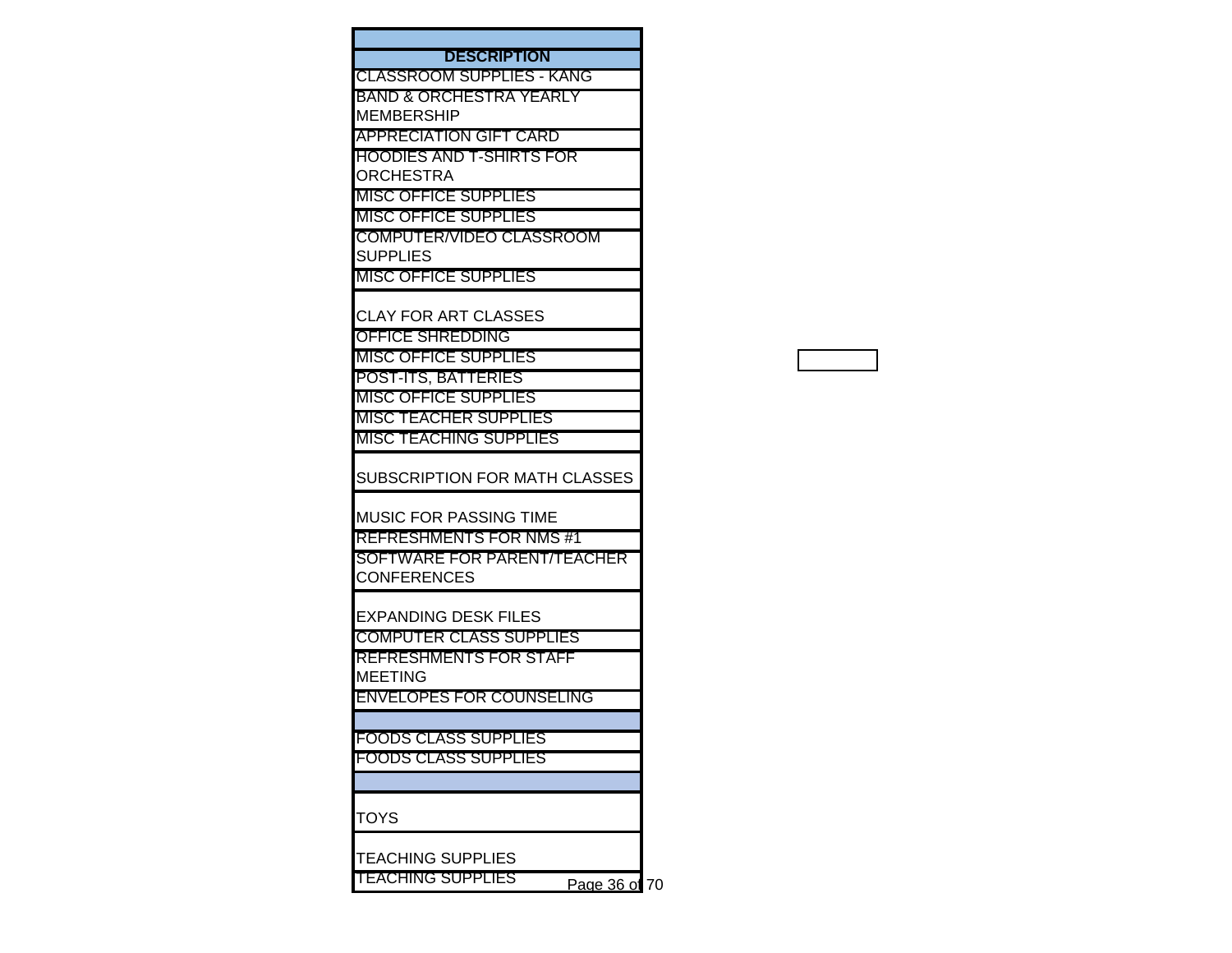LUNCH DURING PRINCIPAL'S MEETING

TREATS FOR STAFF (RECEIPT LOST) BREAKFAST FOR TEAM BONDING

3 MONTH SUBSCRIPTION

TEAM BONDING EVENT WINNERS-**LUNCH** 

**SUPPLIES** 

OFFICE SUPPLIES

OFFICE SUPPLIES

CRAFT

3RD AND 4TH GRADE PLANNERS

TEAM IPAD

CHARTER FOR FIELD HOCKEY TAX CREDIT FOR VBALL

SPIRIT WEAR ITEMS

FIRST LEGO LEAGUE ITEMS

SENIOR BANNERS CHARTER TRIP

CHARTER TRIP

CHARTER TRIP CHARTER TRIP

REFUNDED TEAM FEE

BODYSUITS AND BRIEFS

CHARTER TRIP

CHARTER TRIP

CHARTER TRIP CHARTER TRIP

CHARTER TRIP

TRAILER REPAIRS

VAN RENTAL

Page 37 of 70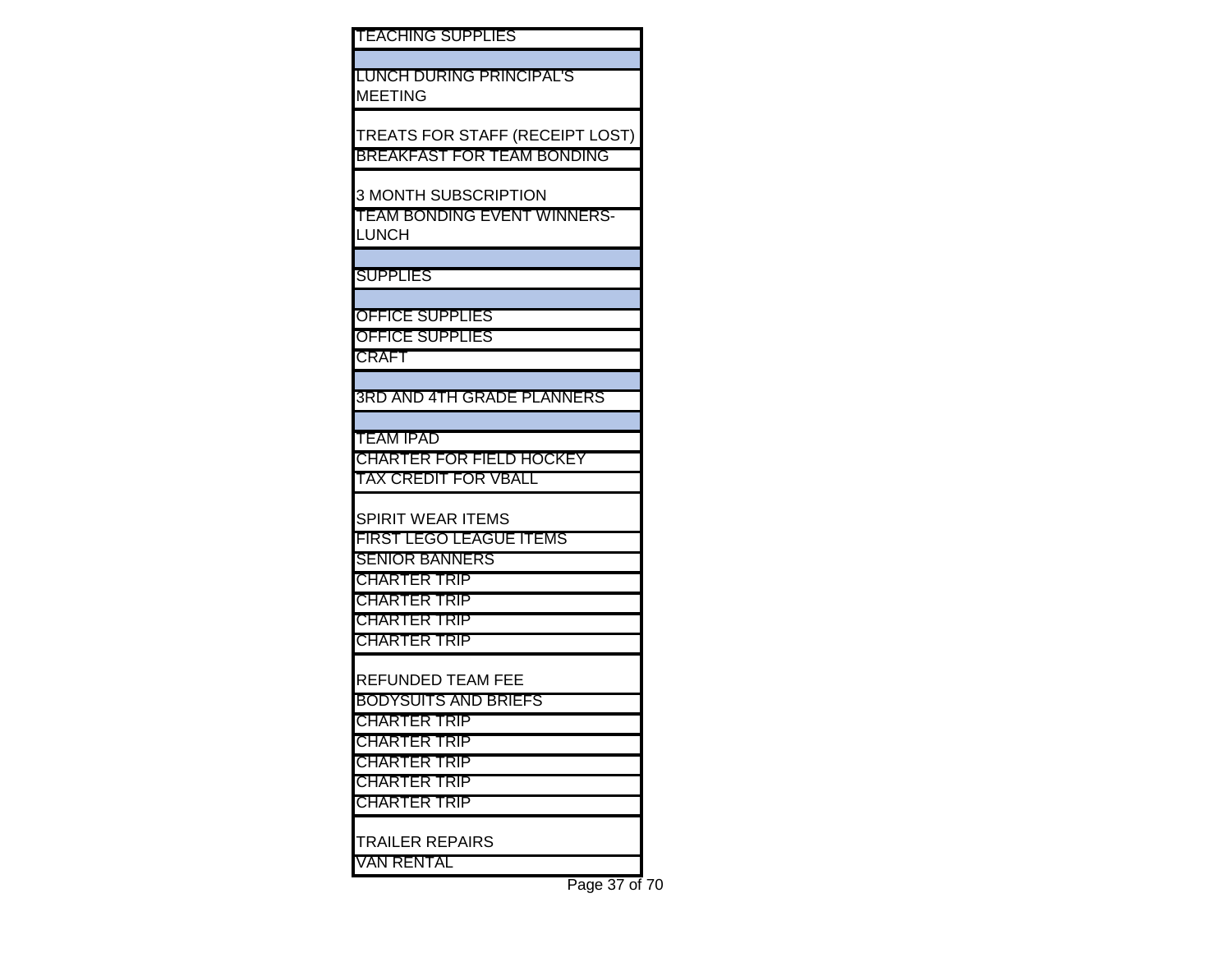| VAN RENTAL                           |    |
|--------------------------------------|----|
| VAN RENTAL                           |    |
| SPLIT -TEAM 17990 AND 38270 LEGO     |    |
| KITS                                 |    |
| SPLIT -TEAM 12360 LEGO KITS          |    |
| EQUIPMENT                            |    |
| RENTAL VAN REFUND-NO RECEIPT         |    |
| RENTAL VAN REFUND-NO RECEIPT         |    |
| RENTAL VAN REFUND-NO RECEIPT         |    |
| REFUND- NO RECEIPT.                  |    |
| JV TOURNAMENT REGISTRATION           |    |
| CASCADING KIT                        |    |
| CHARTER                              |    |
| <b>CHARTER</b>                       |    |
| WATER                                |    |
| ROBOT COMP. TABLE                    |    |
| <b>CHANNELS AND CABLES</b>           |    |
|                                      |    |
| ADDING MACHINE FOR BO TO             |    |
| REPLACE BROKEN ONE                   |    |
| <b>HOTEL FOR MSBO 2 DAY</b>          |    |
| <b>CONFERENCE</b>                    |    |
|                                      |    |
|                                      |    |
| NEW MATERIALS FOR LMC                |    |
| LICENSE UPDATE                       |    |
| MICHIGAN ASSOCIATION OF MEDIA        |    |
| IN EDUCATION MEMBERSHIP AND          |    |
| <b>CONFERENCE</b>                    |    |
| AMERICAN LIBRARY ASSOCIATION         |    |
| <b>MEMBERSHIP</b>                    |    |
| <b>SUPPLIES FOR LMC</b>              |    |
|                                      |    |
| NEW RELEASE MATERIALS FOR LMC        |    |
|                                      |    |
| NEW RELEASE MATERIALS FOR LMC        |    |
|                                      |    |
| SPORTS, EXERCISE HEALTH              |    |
| <b>SCIENCES TRAINING FOR</b>         |    |
| <b>BELANGER</b>                      |    |
| SUBSCRIPTION FOR AP GOV              |    |
|                                      |    |
| HOUSEY AP LIT TRAINING<br>Page 38 of | 70 |
|                                      |    |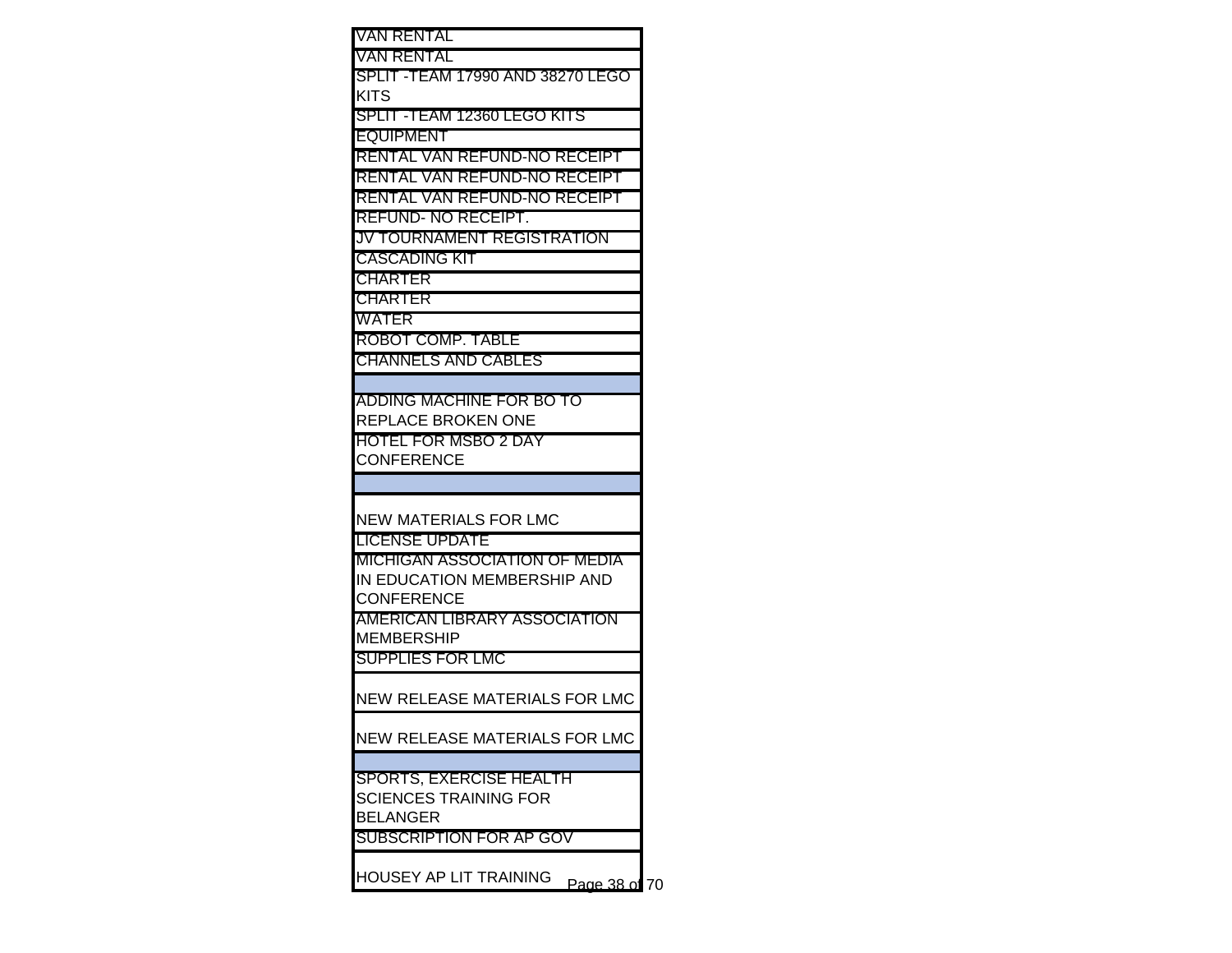REFUND FOR HOUSEY TRAINING INTERNATIONAL TRANSACTION FOR INTHINKING WORKING TO RESOLVE INTERNATIONAL TRANSACTION - INVOICE IS FOR \$270. SENT EMAIL 10.14 AND WILL FOLLOW UP MTCE - MOWER REPAIR PARTS MOWER REPAIR PARTS NM STADIUM IRRIGATION REPAIR PARTS NM STADIUM - IRRIGATION REPAIR CLASSROOM, KITCHEN SUPPLIES. RECIPE FOLDERS/MARKERS. SHIPT MEMBERSHIP- APPROVED BREAKFAST LAB AND OATMEAL COOKIE LAB FRY PAAN AND FORK REPLACEMENT REIMBURSED DISTRICT FOR CARD PURCHASES REIMBURSED DISTRICT FOR CARD PURCHASES FRAUD-CARD CLOSED ... AMOUNT REIMBURSED ON NEW CARD STATEMENT CREDIT FOR FRAUD PURCHASE. MSCA CONFERENCE - LINDA ESL COFFEE ESL FIELD TRIP CLASSROOM ACTIVITY CLASSROOM SUPPLIES CLASSROOM SUPPLIES

Page 39 of 70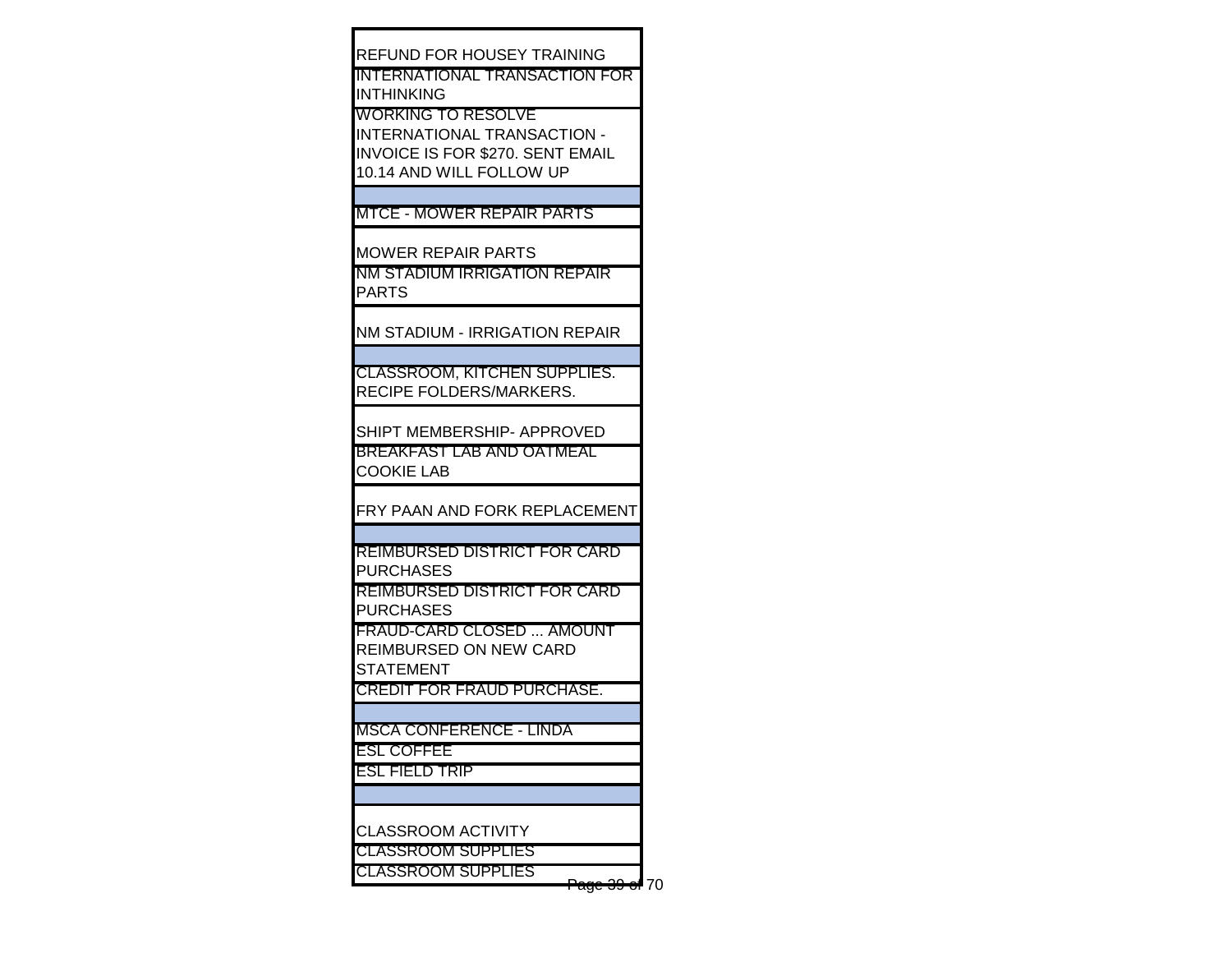| <b>ACTIVITY</b>                    |                                                                              |  |
|------------------------------------|------------------------------------------------------------------------------|--|
| OFFICE                             | <b>MEETING SPACE ITEMS</b>                                                   |  |
|                                    | <b>MTCE - ELECTRICAL STOCK -</b>                                             |  |
| <b>BALLASTS</b><br>JACK - WO 26652 | HS BATTERY CHARGER FOR PALLET                                                |  |
|                                    | <u> VO - ELECTRICAL OUTLET FOR</u><br>COPIER MACHINE - SEE WO 26839          |  |
| TO NOVI                            | <b>MTCE ELECTRICAL TOOL - VENDOR</b><br><b>INVOICE CORRECTION - BILLABLE</b> |  |
| ΤΟ ΝΟVΙ                            | <u> MTCE ELECTRICAL TOOL - VENDOR</u><br>INVOICE CORRECTION - BILLABLE       |  |
| HS OUTLETS                         | MTCE - ELECTRICAL STOCK -<br>BALLASTS & CONNECTORS                           |  |
|                                    | NM5 LIGHT REPAIR NEAR EXIT DOOR<br>#1 - LED SMOOTH DIMMABLE LIGHTS           |  |
|                                    | KEYS/SUPPLIES FOR MOBILE MART<br>COPY OF KEY FOR MOBILE MART                 |  |
|                                    | <b>MIDDLE SCHOOL GAMES</b>                                                   |  |
| AND CRAFTS                         | MIDDLE SCHOOL SPORTS BALLS                                                   |  |
|                                    |                                                                              |  |
|                                    | PS TEACHING SUPPLIES                                                         |  |
| SHREDDING                          | PS TEACHING SUPPLIES                                                         |  |
| <b>OFFICE SUPPLIES</b>             |                                                                              |  |
|                                    |                                                                              |  |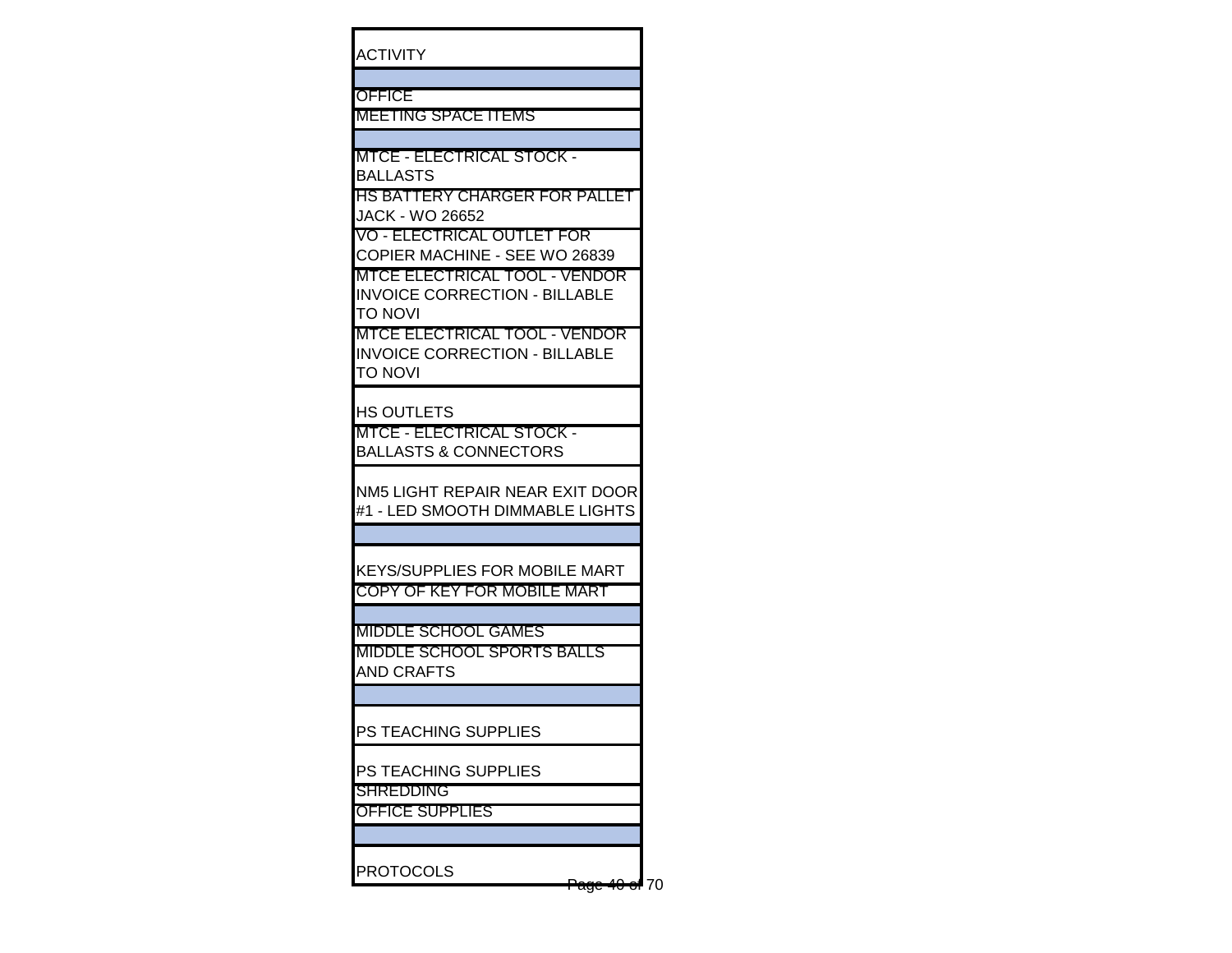| <b>PROTOCOLS</b>                                                |      |
|-----------------------------------------------------------------|------|
| <b>PROTOCOLS</b>                                                |      |
| <b>PROTOCOLS</b>                                                |      |
| PROTOCOLS                                                       |      |
| <b>PROTOCOLS</b>                                                |      |
| <b>PROTOCOLS</b>                                                |      |
| <b>PROTOCOLS</b>                                                |      |
| <b>ICE SCOOP FOR NEW FREEZER IN</b>                             |      |
| GARDEN LEVEL KITCHEN AREA.                                      |      |
|                                                                 |      |
| SIGHTREADING CODES FOR ONLINE<br><b>ACCESS FOR 100 STUDENTS</b> |      |
|                                                                 |      |
| MTCE - SUPER STRENGTH MOLDING                                   |      |
| TAPE                                                            |      |
| VO PRIVATE PARKING SIGN FOR<br><b>PRINCIPAL</b>                 |      |
|                                                                 |      |
| <b>ECEC CEILING - HANGER WIRE</b>                               |      |
| <b>MTCE TOOL SHED SUPPLIES</b>                                  |      |
| <b>ITC ROOM 110 CARPET</b>                                      |      |
| <b>MS CABINET</b>                                               |      |
| HS AMERICAN FLAG FOR FOOTBALL                                   |      |
| <b>FIELD</b>                                                    |      |
| VO COAT AND BACKPACK HOOK                                       |      |
| RAIL WITH ALUMINUM                                              |      |
| <b>CONSTRUCTION</b>                                             |      |
| <b>MTCE TOOLS FOR MS CABINET</b>                                |      |
| <b>REPAIR</b>                                                   |      |
| OH - HARDWARE FOR OFFICE SAFE                                   |      |
| <b>MS OFFICE CABINET</b>                                        |      |
| VO RETURNED HOOKS                                               |      |
| VO COAT AND BACKPACK HOOK                                       |      |
| RAIL WITH ALUMINUM<br><b>CONSTRUCTION</b>                       |      |
| <b>MS - GUN SAFE</b>                                            |      |
| MTCE - TOOL SHED - SCREWS,                                      |      |
| DRILLS, WASHERS AND ANCHORS                                     |      |
| <del>'ago</del>                                                 | e470 |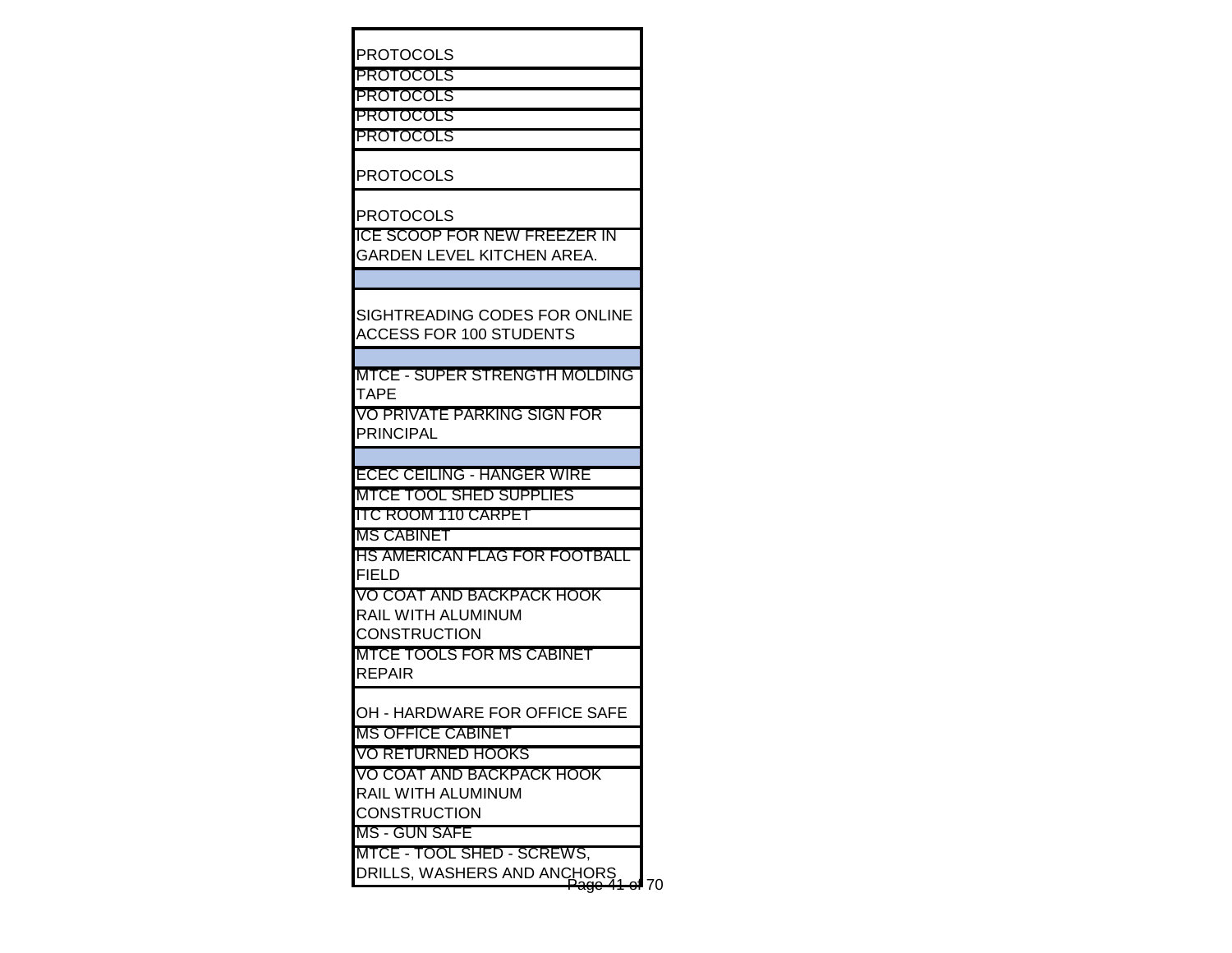| OH ROOM 105 - GRAB BAR FOR           |
|--------------------------------------|
| HANDICAP STUDENT ADA BTHROOM         |
| SF PG 9                              |
|                                      |
|                                      |
| PV GYM OFFICE DOOR - 3 IN 1 LOCK     |
| HS MASTER KEY CHARGE FOR POOL        |
| <b>ENTRANCE</b>                      |
| <b>PV KINDERGARTEN ENTRANCE -</b>    |
| <b>INSTALLED NEW ELECTRONIC</b>      |
| <b>STRIKE</b>                        |
| MTCE TOOLS - SPRAY GUN               |
| <b>CLEANING</b>                      |
| <b>MS - POLICE OFFICER'S CABINET</b> |
| <b>MS OFFICE CABINET</b>             |
| VO SIGNS                             |
|                                      |
| OH WINDOW LEAK                       |
| <b>VILLAGE OAKS SIGNS</b>            |
| VO HOOK RETURN TO DECKER             |
| <b>EQUIPMENT</b>                     |
| MS CABINETS - FENDER WASHER,         |
| <b>SCREWS, TOGGLE BOLT</b>           |
|                                      |
| OH MEDIA CENTER BOOK SHELVES         |
|                                      |
| <b>MS CABINET</b>                    |
| NM 5 AND 6TH FLOORING                |
| <u>HS SECURITY OFFICE DOOR</u>       |
| HARDWARE                             |
|                                      |
|                                      |
| MTCE LEVER OPENING TOOL              |
|                                      |
| MS CABINET - CAM LOCK                |
| HS HANG SIGN                         |
| MTCE TOOLS                           |
|                                      |
|                                      |
| <b>POSTER PAPER</b>                  |
| <b>BOOKS FOR LIBRARY</b>             |
|                                      |
| <b>BOOKS FOR LIBRARY</b>             |
|                                      |
| <b>ORIGAMI PAPER</b>                 |
| <b>BOOKS FOR LIBRARY</b>             |
| 70                                   |
|                                      |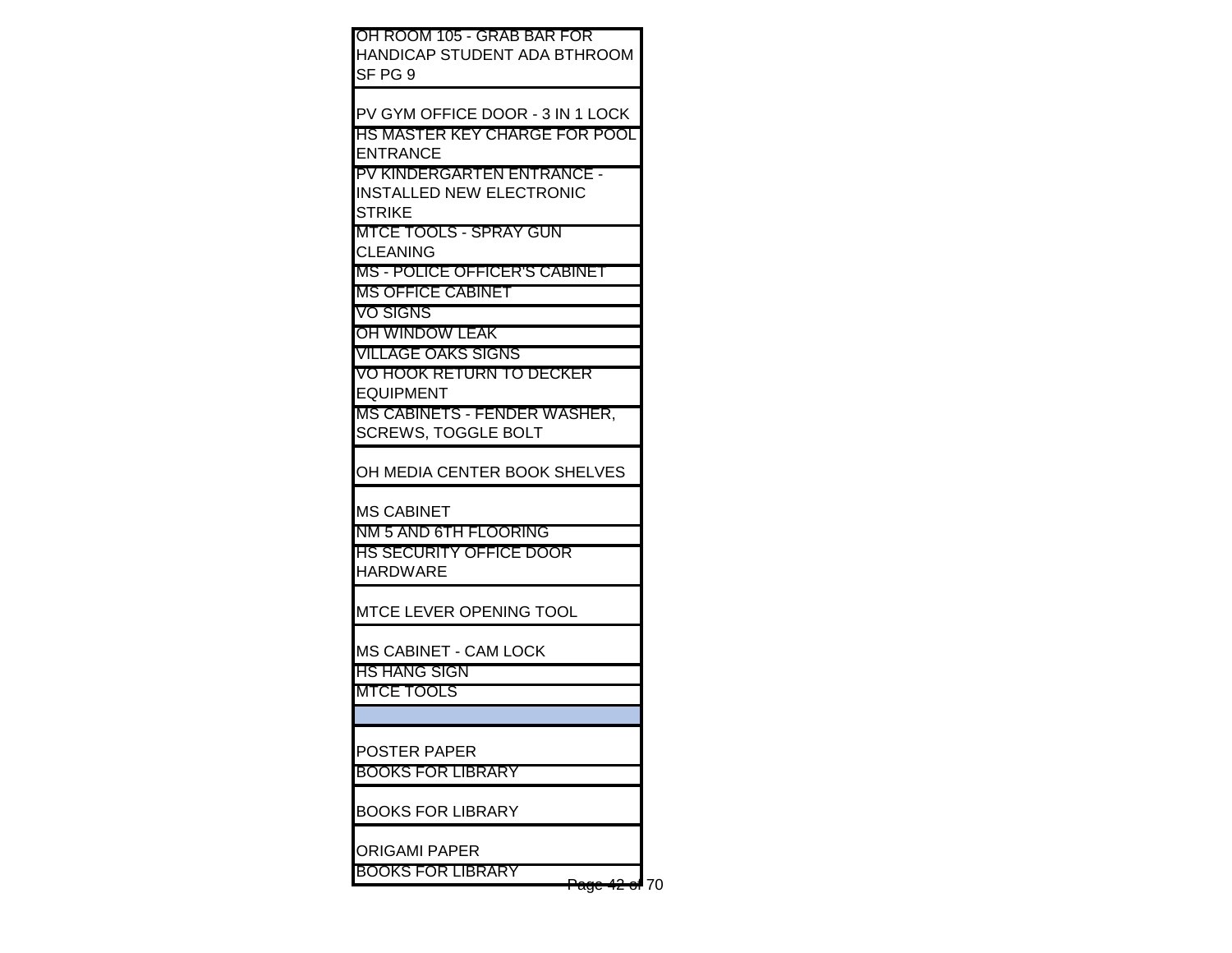| MTCE - MOWER PARTS - FLADE HI    |
|----------------------------------|
| IFLOW: KIT OIL FILL CAP          |
| MTCE - MOWER PARTS - G3 REPAIR - |

JUMPING SOLENOID

MTCE - MOWER PARTS - A2 MOWER REPAIR - FULL POWER STEERING; CAP FUEL RATCHETING

MTCE PULLY IDLER FLAT RETURN

HS STADIUM MOWER #2 PARTS

MTCE EDGER BLADES

MTCE LAWN MOWER REPAIR - ADLER PULLEY

ROAR - PARTS FOR ROAR CENTERS PALLET JACK REPAIR

MTCE GATOR #4 REPAIR

MTCE MOWER A1 REPAIR

MTCE SPOT SPRAYERS - REPLACEMENT WANDS

TEACHING SUPPLIES

LUNCH FOR THE GENTLEMAN THAT WERE WORKING ON OUR HAMMOCK GARDEN

NOVI WOODS T-SHIRTS

VIRTUAL T-SHIRTS

STUDENT REUSABLE WATER **BOTTLES** 

SHARPIES FOR ART

SAND TIMER STAPLES DESK CALENDARS

BATTERIES FOR ROOM WALKIE **TALKIES** 

MULCH FOR HAMMOCK GARDEN

Page 43 of 70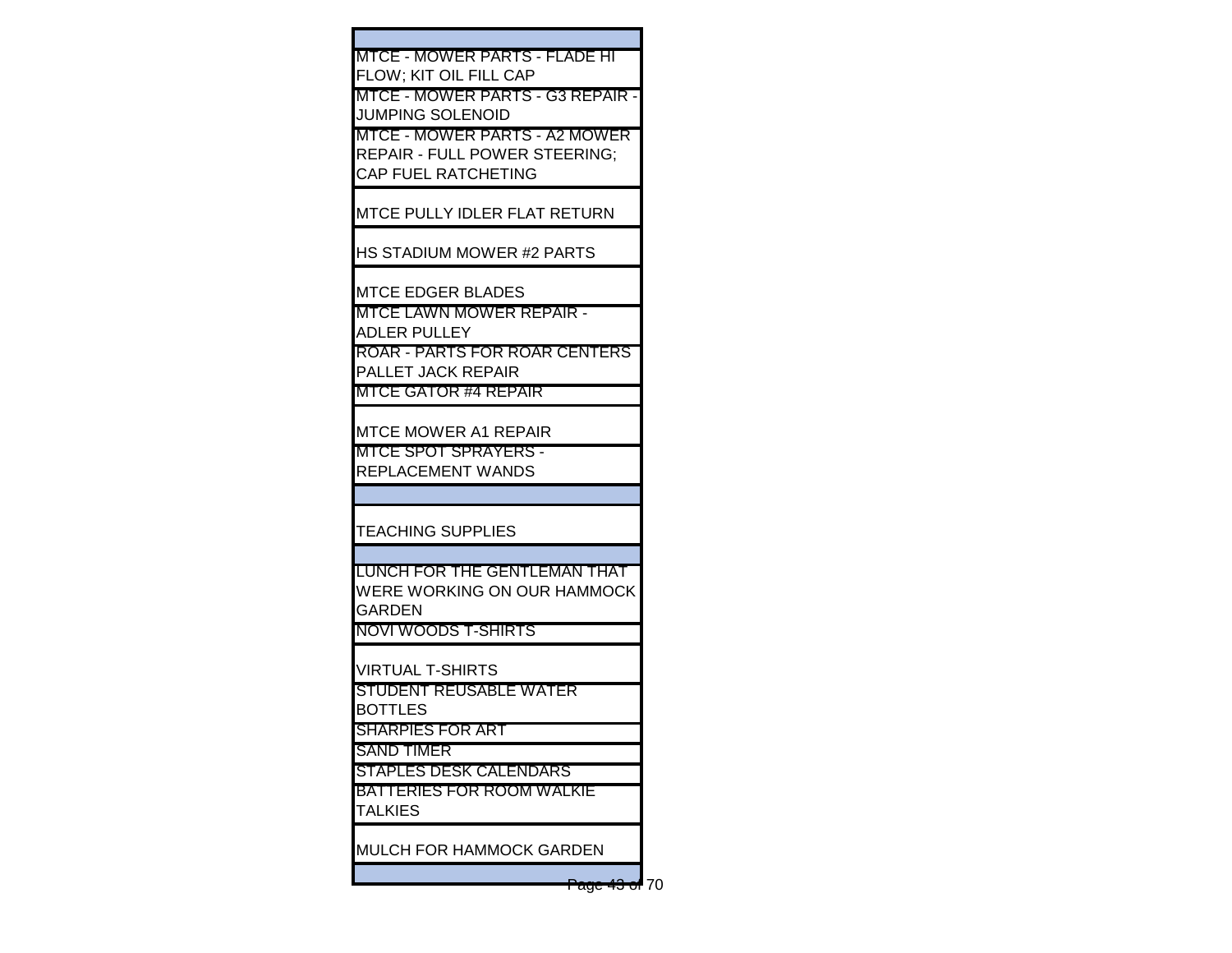| <b>MTCE - SHOP TOOLS - COMPACT</b>                             |  |
|----------------------------------------------------------------|--|
| <b>BATTERY AND OSCILLATING MULTI</b>                           |  |
| <b>TOOL KIT</b>                                                |  |
| MTCE COVERS UP AEROSOL                                         |  |
| IMTCE - JOHN DEERE TRACTOR                                     |  |
| <b>BATTERY</b>                                                 |  |
| <b>MTCE TOOLS - SALES TAX REFUND</b>                           |  |
| <b>MTCE SCREWDRIVER KIT</b>                                    |  |
| <b>CORDLESS</b>                                                |  |
| MTCE CEILING TILE PAINT                                        |  |
| <b>IMS WHEEL KIT FOR PALLET JACK</b>                           |  |
| <b>OH - LAG SCREW FOR SAFE</b>                                 |  |
| <b>INM6 COUPLING SINK</b>                                      |  |
|                                                                |  |
| NM6 SHOP SUPPLIES - FLAT FREE                                  |  |
| WHEEL, TOWELS FORKLIFT STRAPS                                  |  |
| <b>MTCE - GATOR REPAIR</b>                                     |  |
|                                                                |  |
| IHS FIELD HOUSE BOYS BATHROOM                                  |  |
| ROOF DRAIN REPAIR WO 25407                                     |  |
| <b>MTCE REPAIR TO ELECTICIANS VAN</b>                          |  |
| <b>MTCE - MOWER REPAIR - ULLEY</b>                             |  |
| <b>IDLER FLAT</b>                                              |  |
| HS BATHROOM REPAIR PARTS - WO                                  |  |
| 27041                                                          |  |
| IHS GATOR TIRES                                                |  |
| <b>IMTCE GROUNDS MOWER TIRES</b>                               |  |
| MTCE SALT SHED TOOL - SAW CUT                                  |  |
| N BREAK HUSQVARNA                                              |  |
| ROAR - LOOSE KEY COMP CHR                                      |  |
|                                                                |  |
| ROAR PLUMBING STOCK                                            |  |
|                                                                |  |
| <b>ITEMS FOR STAFF LOUNGE</b><br><b>TRAINING FOR CARE AIDE</b> |  |
| <b>LESSON PIX RENEWAL FOR PS</b>                               |  |
| <b>TEACHERS-VISUAL SCHEDULES</b>                               |  |
| <b>TRAINING FOR NEW CARE STAFF</b>                             |  |
| <b>OFFICE EXPENSE FOR NEW</b>                                  |  |
| <b>EMPLOYEE</b>                                                |  |
| <del>Page 44 of</del> 70                                       |  |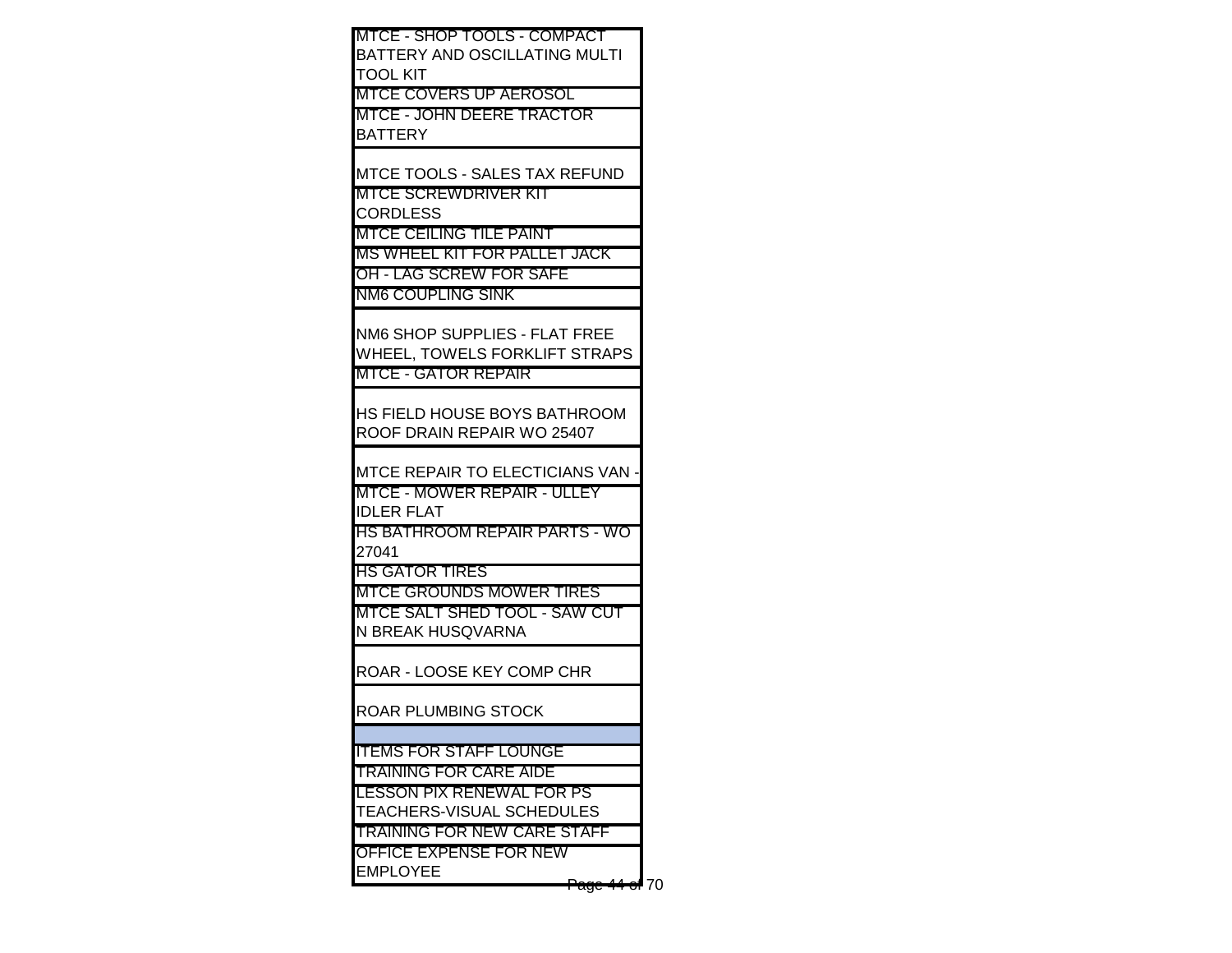| TAPE AND RULERS AND WALL |  |
|--------------------------|--|
| HOOKS.                   |  |
|                          |  |

BEADS FOR JEWELRY

SAFETY GLASSES AND JUMP RINGS FOR JEWELRY

BEADS FOR JEWELRY

SPRAY BOTTLES FOR CERAMICS, TABLE BROOMS W/DUSTPAN, AND WALL HOOKS FOR JEWELRY IN 181 STEEL BENCH BLOCKS FOR JEWELRY, CLASPS FOR JEWELRY

JEWELERS SAW FRAMES

RULERS, NAIL PUNCH, AND CALIPER FOR JEWELRY

EARRING HOOKS FOR JEWELRY

JUMP RINGS FOR JEWELRY

SCULPTURE WHEELS (CERAMICS) AND WATERCOLORS (ART FUNDIES) WATERCOLOR FOR ART FUNDIES

TABLE SUPPLIES FOR NEW TEACHER LUNCHEON (TABLE COVERINGS, NAPKINS, ETC.)

SUPPLIES FOR NEW TEACHER LUNCHEON: BEVERAGES, FRUIT, SNACKS, PLATES

CLASP FOR LANYARD STRAPS FOR **MASKS** 

ALPHABET STICKERS

PALLET OF PAPER FOR ESB

BUSINESS OFFICE SUPPLIES

BUSINESS OFFICE SUPPLIES Page 45 of 70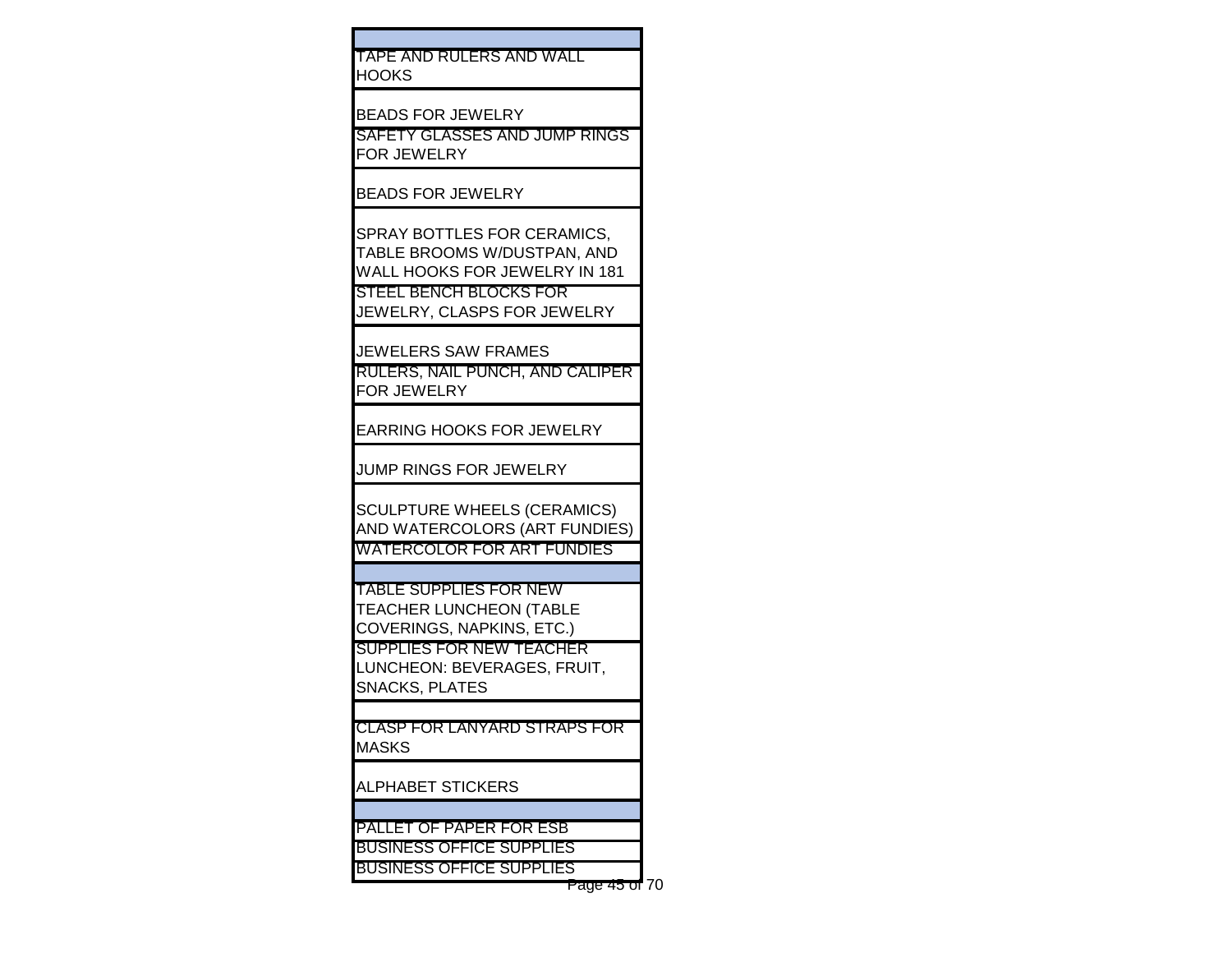| <b>BUSINESS OFFICE SUPPLIES</b>       |    |
|---------------------------------------|----|
| <b>BUSINESS OFFICE SUPPLIES</b>       |    |
| <b>BUSINESS OFFICE SUPPLIES CHECK</b> |    |
| <b>STOCK</b>                          |    |
| <b>HOTEL FOR MSBO WORKSHOP-</b>       |    |
| CROSS                                 |    |
| <b>HOTEL FOR MSBO WORKSHOP-</b>       |    |
| <b>CROSS</b>                          |    |
| <b>MAIL MACHINE SUPPLIES-ESB</b>      |    |
| <b>BUSINESS OFFICE SUPPLIES</b>       |    |
| <b>MSBO WORKSHOP REGISTRATION</b>     |    |
| <b>FEES-CROSS</b>                     |    |
| <b>CLASSROOM SUPPLIES</b>             |    |
| SOCIAL STUDIES (6TH) CLASSROOM        |    |
| <b>SUPPLIES</b>                       |    |
| <b>TEACHING SUPPLIES</b>              |    |
| <b>CLASSROOM SUPPLIES</b>             |    |
| <b>DUTHIE/RODRIGUEZ</b>               |    |
| <b>CLASSROOM SUPPLIES</b>             |    |
| DUTHIE/RODRIGUEZ                      |    |
|                                       |    |
| <b>CLASSROOM SUPPLIES</b>             |    |
| <b>CLASSROOM SUPPLIES</b>             |    |
|                                       |    |
| <b>CLASSROOM SUPPLIES</b>             |    |
| <b>ZOOM UPGRADE- SLOAN</b>            |    |
| <b>CLASSROOM SUPPLIES</b>             |    |
| <b>GRAPHING CALCULATORS FOR</b>       |    |
| MATH 8                                |    |
| <b>CLASSROOM SUPPLIES</b>             |    |
|                                       |    |
| RETURN OF CLASSROOM SUPPLIES          |    |
| <b>CARPET MARKERS FOR DESKS</b>       |    |
| <b>CLASSROOM SUPPLIES</b>             |    |
|                                       |    |
| <b>CLASSROOM SUPPLIES</b>             |    |
| <b>CLASSROOM SUPPLIES</b>             |    |
| <b>CLASSROOM SUPPLIES</b>             |    |
|                                       |    |
| <b>CLASSROOM SUPPLIES</b>             | 70 |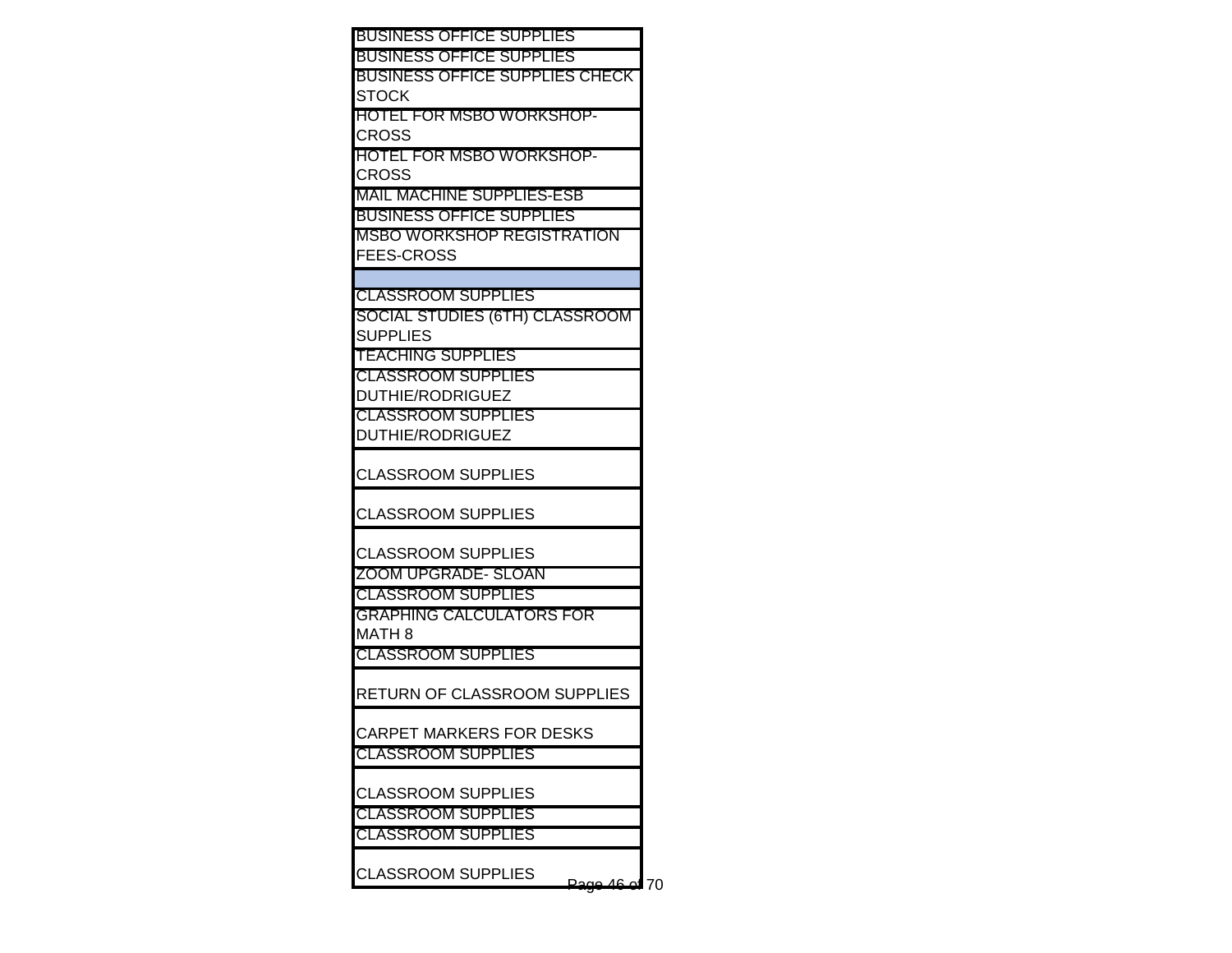FACE SHIELDS FOR BAND CLASSROOM SUPPLIES MICRO BOTS PE SUPPLIES CLASSROOM SUPPLIES CLASSROOM SUPPLIES CLASSROOM SUPPLIES CLASSROOM SUPPLIES KEYBOARDS FOR BAND/ORCHESTRA CLASSROOM SUPPLIES REFUND ON RETURNED CLASSROOM SUPPLIES REFUND FOR RETURNED BOOK BINS EQUIPMENT FOR BAND/ORCHESTRA BATTERIES FOR CALCULATORS AND CLASSROOMS AMAZON PRIME CLASSROOM SUPPLIES-S. **MCDONALD** CLASSROOM SUPPLIES ART CLASSROOM SUPPLIES ART SUPPLIES OSBORNE CLASSROOM SUPPLIES CLASSROOM SUPPLIES OFFICE SUPPLIES SPLIT - CLASSROOM SUPPLIES SPLIT - THERMOMETER FOR 5TH GRADE OFFICE CLASSROOM SUPPLIES CLASSROOM SUPPLIES CLASSROOM SUPPLIES

CLASSROOM SUPPLIES Page 47 of 70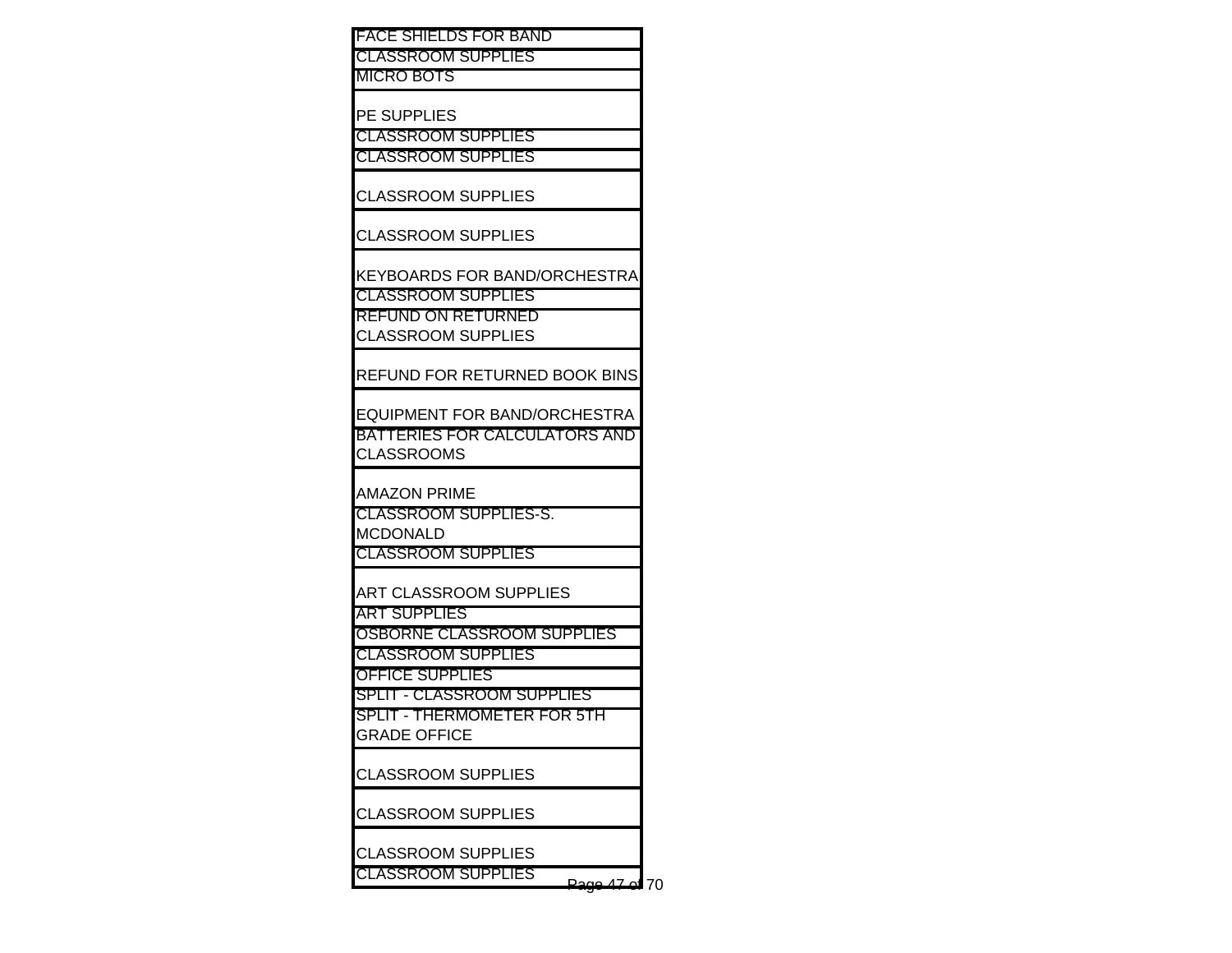| <b>CLASSROOM SUPPLIES</b>                                        |  |
|------------------------------------------------------------------|--|
| CLASSROOM SUPPLIES                                               |  |
| <b>CLASSROOM SUPPLIES</b>                                        |  |
| <b>CLASSROOM SUPPLIES</b>                                        |  |
| <b>CLASSROOM SUPPLIES</b>                                        |  |
| ICLASSROOM SUPPLIES                                              |  |
| <b>CLASSROOM SUPPLIES</b>                                        |  |
| <b>CLASSROOM SUPPLIES</b>                                        |  |
| SOCIAL STUDIES BOOKS                                             |  |
|                                                                  |  |
| ZOOM WEBINAR FOR 1000 PEOPLE<br>IAND OTHER SERVICES              |  |
| <b>MASA SUPERINTENDENT</b><br><b>ADMINISTRATIVE PROFESSIONAL</b> |  |
| WORKSHOP, LANSING, OCTOBER 13,<br>2021                           |  |
| SURVEY MONKEY SUBSCRIPTION -<br>HR                               |  |
|                                                                  |  |
| <b>FLIGHT FOR CONFERENCE</b>                                     |  |
| <b>DELTA BAGGAGE</b>                                             |  |
| <b>LODGING FOR CONFERENCE-</b>                                   |  |
| <b>CREDITED BACK, WILL BE ON NEXT</b><br><b>STATEMENT</b>        |  |
| <b>CAB SERVICE FOR CONFERENCE TO</b>                             |  |
| AIRPORT                                                          |  |
| DINNER AT CONFERENCE                                             |  |
| DINNER FOR DARBY AND SHAILEE-                                    |  |
| CONFERENCE                                                       |  |
| <b>CREDIT FOR LODGING</b>                                        |  |
|                                                                  |  |
| <b>STAFF MEETING</b>                                             |  |
| <b>STAFF MEETING</b>                                             |  |
| <b>VENDING CHILL ZONE SUPPLIES</b>                               |  |
| <b>STUDENT DINNER</b>                                            |  |
| <b>ESL VOLUNTEER LUNCH</b>                                       |  |
| <b>STUDENT LUNCH</b>                                             |  |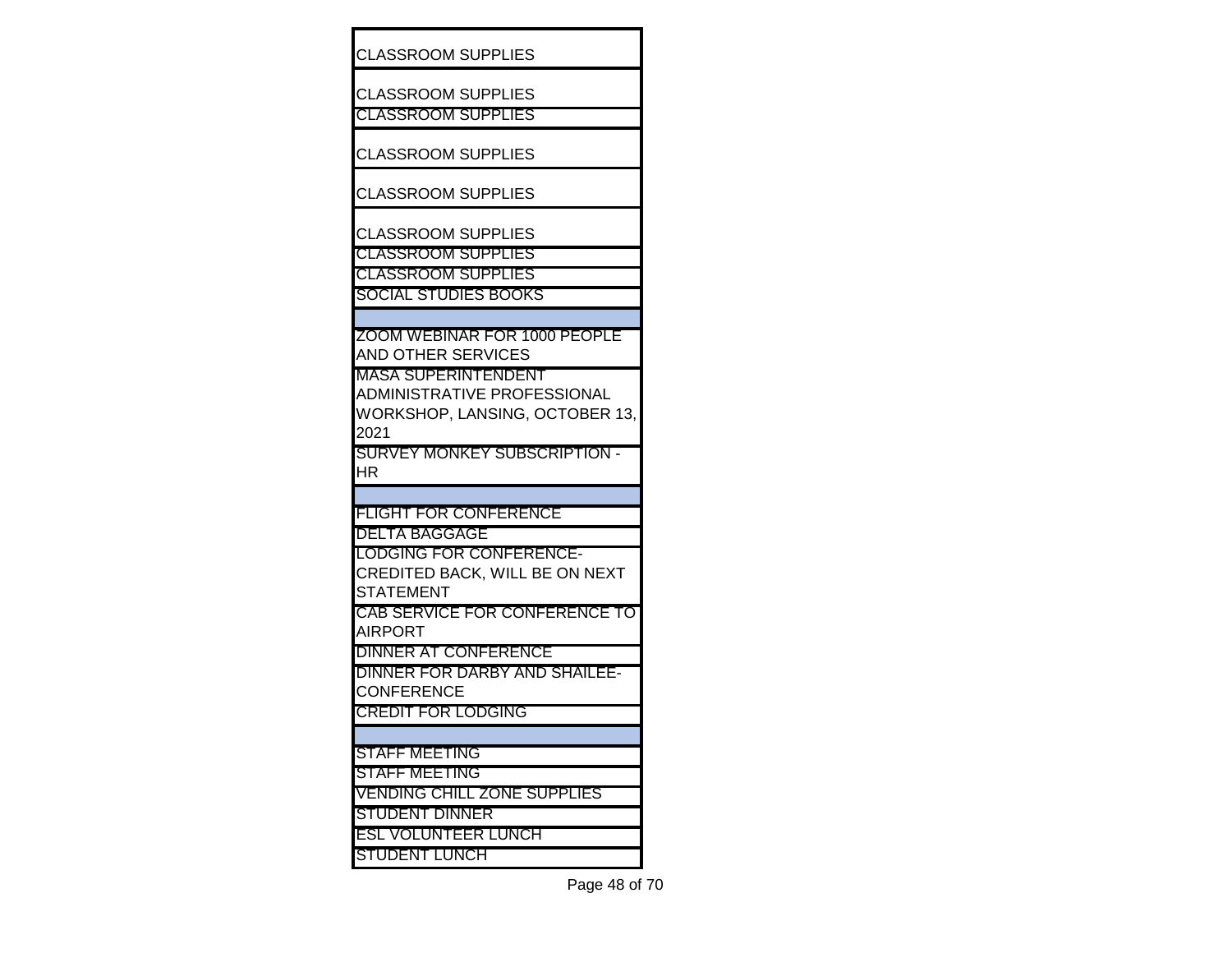| OFFICE SUPPLY, NAME BADGE<br>HOLDERS                                             |  |
|----------------------------------------------------------------------------------|--|
| TONER WASTE OFFICE SUPPLY<br>STUDENT LUNCH                                       |  |
| STUDENT LUNCH<br>STUDENT DINNER                                                  |  |
| <b>BADGE SYSTEM OFFICE SUPPLIES</b><br><b>MARKETING DEFERRED</b>                 |  |
| <b>STUDENT LUNCHES</b><br>STUDENT LUNCH                                          |  |
| TEACHER SUPPLY CLASSROOM<br>ORGANIZER<br>STUDENT DINNER                          |  |
| PRIME FREE SHIPPING<br>OFFICE SUPPLY DUCT TAPE                                   |  |
| PAINT BRUSHES - ART                                                              |  |
| ART PAINT BRUSHES<br>CLASSROOM SUPPLY DUCT TAPE                                  |  |
| <b>COUNT DAY CANDY BAR</b>                                                       |  |
| <b>COUNT DAY CANDY BAR</b><br>STUDENT DINNER                                     |  |
| <b>COUNT DAY PRIZES</b><br>STUDENT DINNER                                        |  |
| TEACHING SUPPLIES-BINDERS,<br>FOLDERS, MARKERS, PENCILS, TAPE,                   |  |
| ETC.<br>REFUND-ONLY HAD 5 LUNCH<br><b>CONTAINERS</b>                             |  |
| CONTAINERS TO BRING LUNCH<br><b>BOXES TO AND FROM THE</b><br><b>CAFETERIA</b>    |  |
| STOP SIGNS FOR STAFF TO WALK<br>STUDENTS DURING DROP-OFF AND<br>PICKUP EACH DAY. |  |
| BIKE RACK<br>49e/70                                                              |  |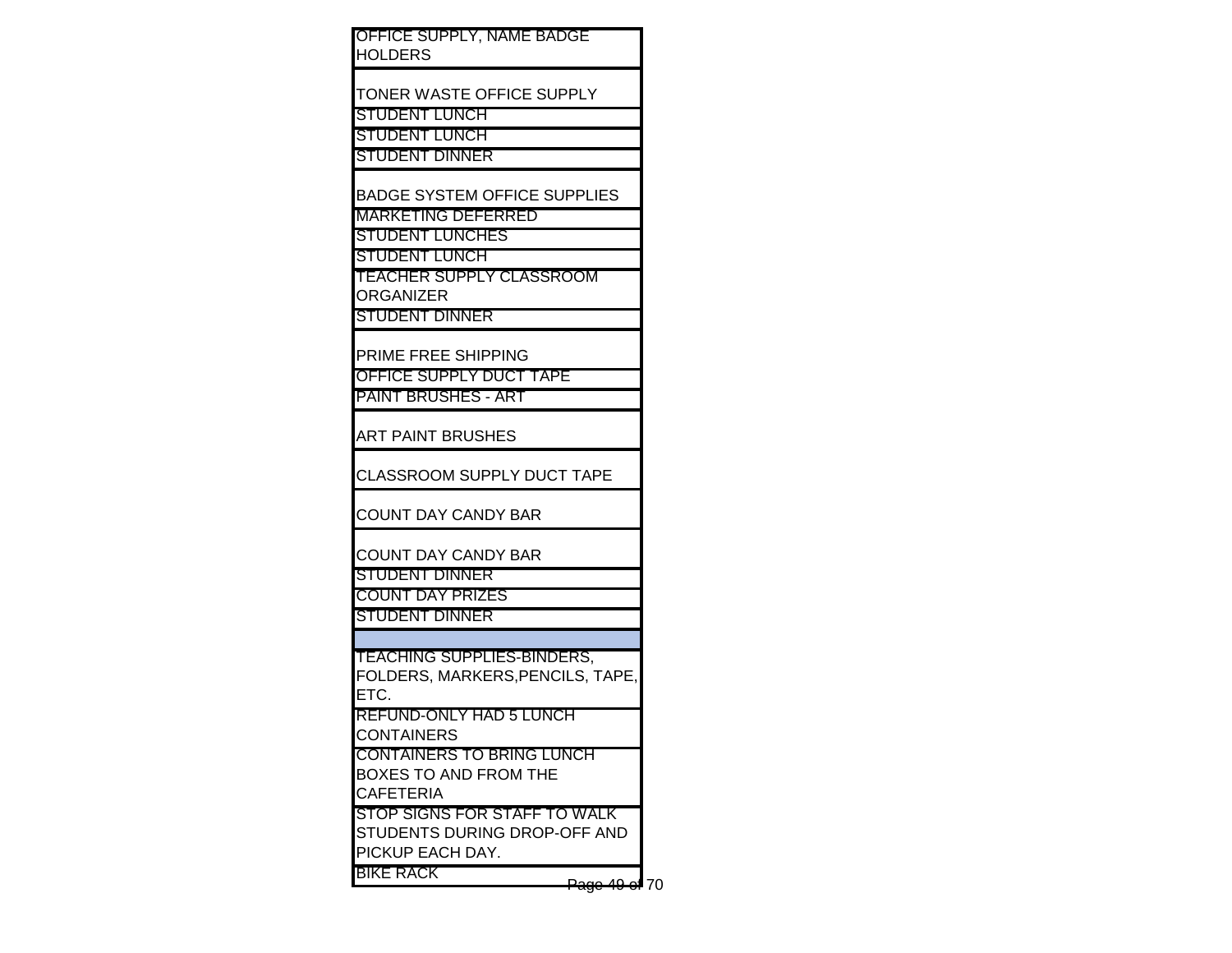| BARRICADE FOR DROP-OFF AND               |    |
|------------------------------------------|----|
| PICK-UP                                  |    |
| DOOR STOPS AND MARKERS FOR               |    |
| THE PRINCIPAL                            |    |
| CLASSROOM SUPPLIES FOR A                 |    |
| CLARKSON                                 |    |
|                                          |    |
| SUPPLIES FOR ART                         |    |
| SCISSORS AND CARPET SPOT                 |    |
| MARKERS                                  |    |
| CLASSROOM SUPPLIES FOR L                 |    |
| SEARS                                    |    |
| <b>CONSTRUCTION PAPER AND</b>            |    |
| STAPLES<br><b>CONSTRUCTION PAPER</b>     |    |
| <b>CLASSROOM SUPPLIES FOR ART</b>        |    |
| <b>CONSTRUCTION PAPER</b>                |    |
|                                          |    |
| CONSTRUCTION PAPER AND<br><b>STAPLES</b> |    |
| LAMINATING FILM                          |    |
|                                          |    |
| LIFEGUARD TEE SHIRTS                     |    |
| PRESCHOOL ASSESSMENT                     |    |
| <b>FILE FOLDERS</b>                      |    |
| <b>OUTSIDE PLANTS</b>                    |    |
| <b>GLOVES INFANT TODDLER</b>             |    |
| PROGRAM                                  |    |
| <b>GLOVES INFANT TODDLER</b>             |    |
| PROGRAM                                  |    |
|                                          |    |
| GLOVES ECSE                              |    |
| LICENSING FEE CAT'S DEN/LILLY            |    |
| PAD                                      |    |
| LICENSING DF                             |    |
|                                          |    |
| HS EAST CHILLER                          |    |
| HS CILLER E & F                          |    |
| NM6 - ROOM 614 - RUN CAP AND             |    |
| ROTARY COMPRESSOR FOR AIR                |    |
| <b>CONDITIONER</b>                       |    |
| NM6 - ROOM 614 - UTICA DUNKIRK -         |    |
| FOR AIR CONDITIONER                      |    |
| NM6TH BOILER - FUSE CLASS<br>ഫ 50 ഫ      | 70 |
|                                          |    |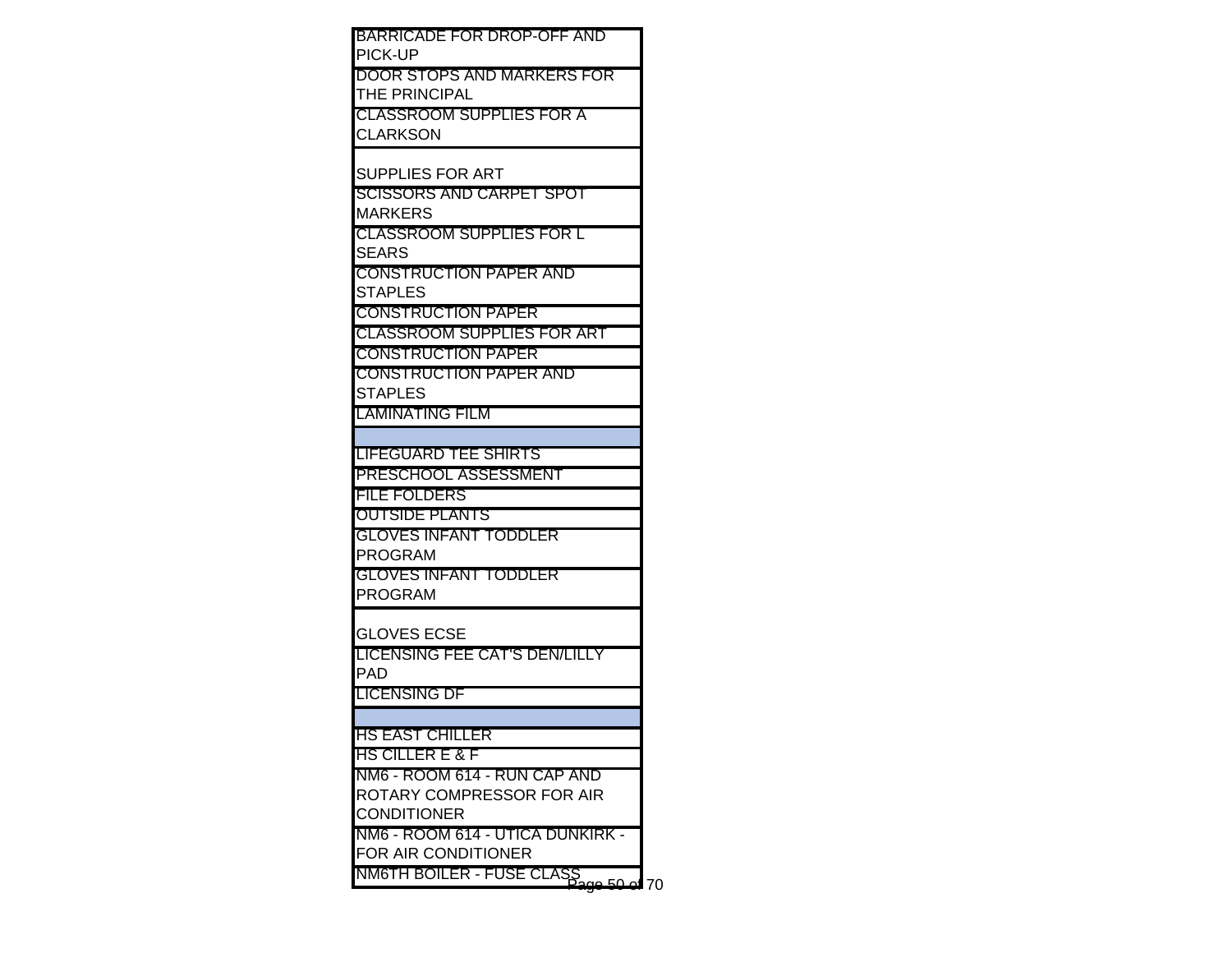WATER AND SNACKS/MENTOR, MENTEE MTG

FORGOT TO DO TAX EXEMPT. RETURNED ALL THE ITEMS BACK TO CREDIT CARD AND PURCHASED AGAIN WITH TAX EXEMPT.

FORGOT TO DO TAX EXEMPT. RETURNED ALL THE ITEMS BACK TO CREDIT CARD AND PURCHASED AGAIN WITH TAX EXEMPT.

FORGOT TO DO TAX EXEMPT. RETURNED ALL THE ITEMS BACK TO CREDIT CARD AND PURCHASED AGAIN WITH TAX EXEMPT.

FORGOT TO DO TAX EXEMPT. RETURNED ALL THE ITEMS BACK TO CREDIT CARD AND PURCHASED AGAIN WITH TAX EXEMPT.

FORGOT TO DO TAX EXEMPT. RETURNED ALL THE ITEMS BACK TO CREDIT CARD AND PURCHASED AGAIN WITH TAX EXEMPT.

BACK TO SCHOOL SUPPLIES - C.A.R.E.

BACK TO SCHOOL SUPPLIES - C.A.R.E.

FORGOT TO DO TAX EXEMPT. RETURNED ALL THE ITEMS BACK TO CREDIT CARD AND PURCHASED AGAIN WITH TAX EXEMPT.

CLASSROOM SUPPLY

CLASSROOM SUPPLY

OFFICE SUPPLY

CLASSROOM SUPPLY

OFFICE SUPPLY REFUND

OFFICE SUPPLY

CLASSROOM SUPPLY

CLASSROOM PLANNERS

CLASSROOM SUPPLY

Page 51 of 70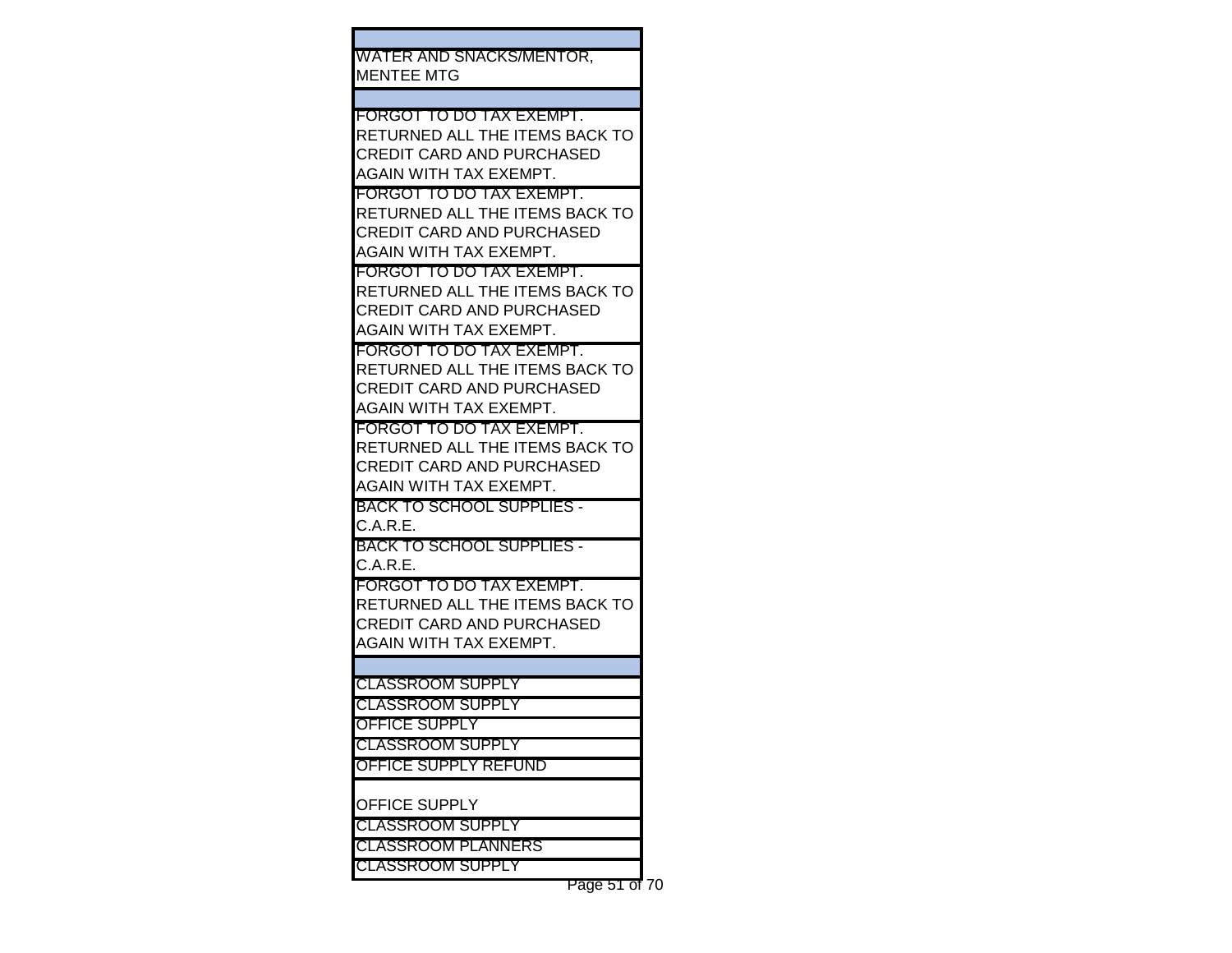PRINCIPAL OFFICE SUPPLY PRINCIPAL SUPPLY CLASSROOM SUPPLY CLASSROOM SUPPLY JENNIFER KERBRAT WALL **CALENDAR** ACCOUNTING SOFTWARE FOR DARCIE MOSS JENNIFER KERBRAT GLOBAL CAREER DEVELOPMENT FACILITATOR CREDENTIAL PROXY CARDS LOWERED PRICE WHEN SHIPPED ED TECH BOOK FOR INSTRUCTIONAL TECH PRISCILA CAT 6 CABLE FOR ROAR HIEARCOOL USB C HUB,USB-C LAPTOP DOCKING STATION FLOOR CORD PROTECTORS MS **OFFICE** BATTERIES, HDMI ADAPTERS, 4 CISCO PHONE HEADSETS CHARGING CABLES DIFFERENT LENGTHS STAPLES, CARD STOCK, MICROWAVE COVER FOR ITC. INTERNET PHONE SOLUTION FOR VIRTUAL NOVI; PREVIOUSLY USED DURING PANDEMIC FOR MENTAL HEALTH OF STUDENTS. OVERNIGHT NEW CLARITY MICROPHONES TO MANUFACTURE FOR TESTING RETURN OF CAGE TO PROTECTOR HDMI INPUTS ON WALL IN GYM COPIER PAPER FOR ITC BINDER CLIPS. ETHERNET TO USB ADAPTERS. RJ45 CAT 6 CABLING.

Page 52 of 70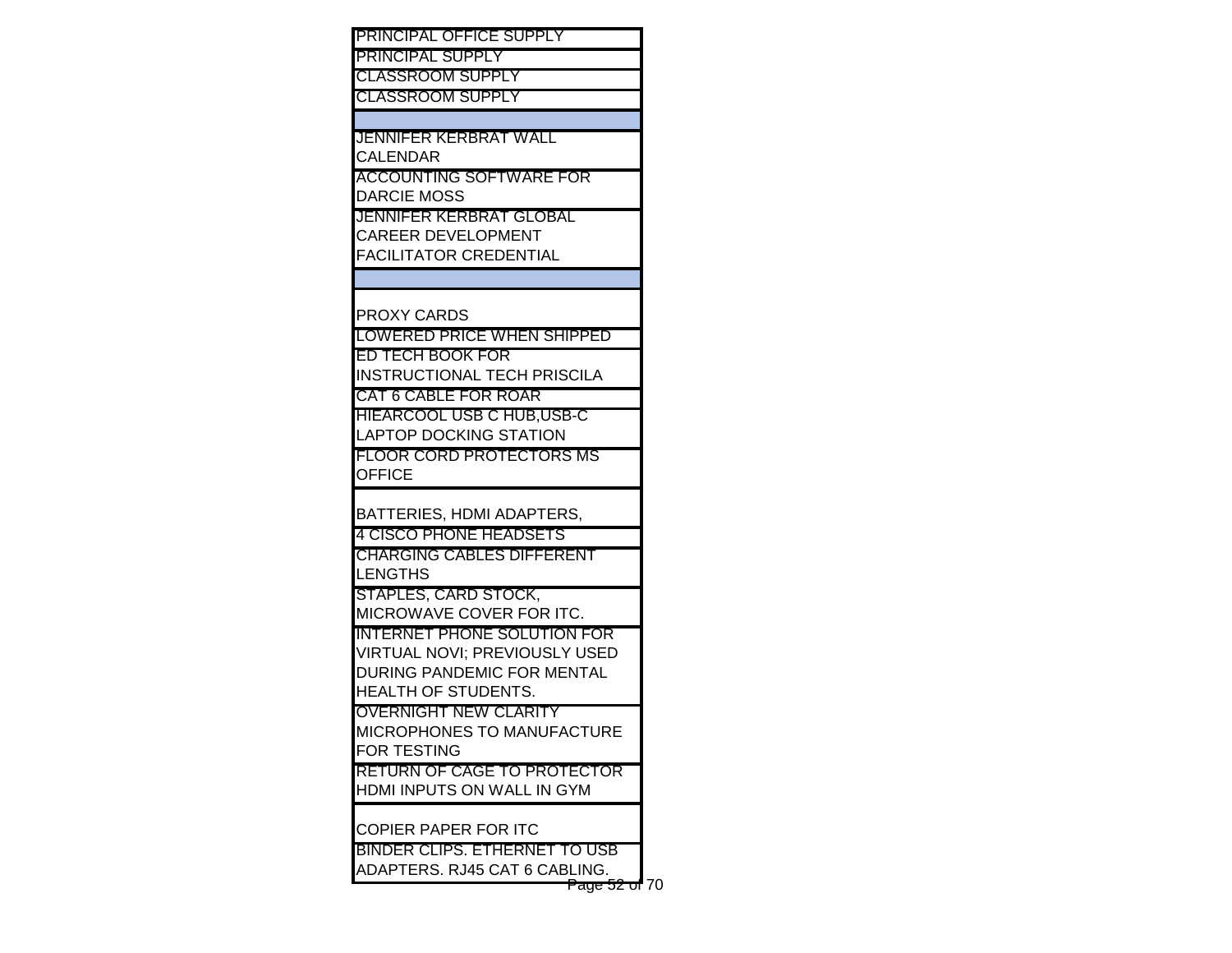| <b>RETURN IPAD TO SERVICE</b>                     |
|---------------------------------------------------|
| <b>PROVIDER; INSURANCE</b>                        |
| <b>PURCHASED GOOGLE PLAY GIFT</b>                 |
| CARD FOR AUDIO VERSION OF                         |
| LEADERSHIP ON THE LINE; RJ                        |
| APPROVED VIA TEXT MESSAGE.                        |
| ISTICKY NOTES AND 2ND                             |
| <b>GOOSENECK</b><br><b>EXTERNAL HARDDRIVE AND</b> |
| <b>GOOSENECK FOR DARBY'S</b>                      |
| <b>TEACHERS</b>                                   |
|                                                   |
| STICKY NOTES (X2) AND ENVELOPES                   |
| <b>CARTRIDGES FROM HS LIBRARY</b>                 |
| <b>POSTER PRINTER</b>                             |
|                                                   |
| <b>MASA CONFERENCE, TRAVERSE</b>                  |
| CITY, LODGING, SEPTEMBER 21-24,                   |
| 2021                                              |
| STRATEGICALLY PLANNING FOR THE                    |
| FUTURE OF LEARNING WEBINAR                        |
| <b>FOR 3 ADMINISTRATORS</b>                       |
|                                                   |
| BCAM RENEWAL FOR B/G                              |
| <b>BASKETBALL</b>                                 |
| PURCHASE OF POM PONS                              |
| <b>CREDIT FOR SALES TAX ON THE</b>                |
| PURCHASE OF POM PONS.                             |
| <b>PURCHASE OF POM PONS</b>                       |
| <b>CREDIT FOR SALES TAX ON THE</b>                |
| PURCHASE OF POM PONS.                             |
| <b>CREDIT FOR SALES TAX ON THE</b>                |
| PURCHASE OF POM PONS.                             |
| <b>BCAM CLINIC</b>                                |
| <b>BCAM CLINIC</b>                                |
| <b>BCAM CLINIC</b>                                |
| <b>OFFICE SUPPLIES - NAME STAMP</b>               |
| <b>V FB DINNER</b>                                |
| WATER AND CANDY FOR HC                            |
| <b>PARADE</b>                                     |
|                                                   |
| <b>MS POM PONS</b>                                |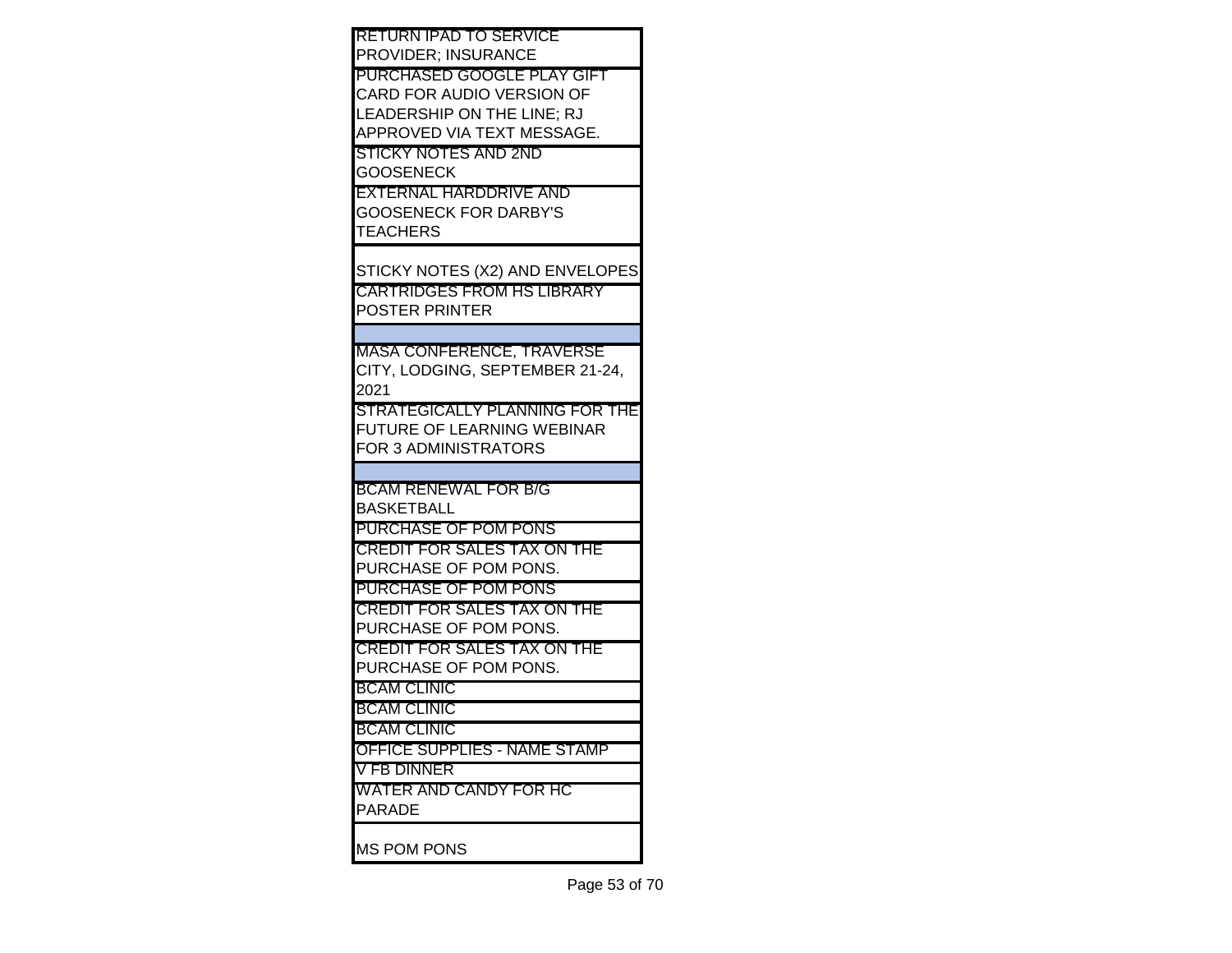| <b>SALES TAX MS POM PONS</b>                                       |  |
|--------------------------------------------------------------------|--|
| <b>TRANSPORTATION FOR FALL</b>                                     |  |
| <b>TRANSPORTATION FOR FALL</b>                                     |  |
| <b>LODGING FOR FH TRIP</b>                                         |  |
|                                                                    |  |
| <u> IHS - MIXER FOR MIXING ATHLETIC</u>                            |  |
| IPAINT                                                             |  |
| IMS - MIXER FOR MIXING ATHLETIC                                    |  |
| <b>PAINT</b>                                                       |  |
| <u> IRF - MIXER FOR MIXING ATHLETIC</u>                            |  |
| <b>PAINT</b>                                                       |  |
| <u> HS - ATHLETIC PAINT</u>                                        |  |
| MS - ATHLETIC PAINT                                                |  |
| <b>RF - ATHLETIC PAINT</b>                                         |  |
| MTCE - PLUMBER STOCK - O RING,                                     |  |
| <b>FLUSHOMETER</b>                                                 |  |
| <b>IMTCE - PLUMBING STOCK - RETRO</b>                              |  |
| DROP IN KIT 3.5 CLOSET                                             |  |
|                                                                    |  |
| IMTCE - PLUMBING STOCK - MIXING                                    |  |
| VALVE AND FLOW DEVICE WRENCH                                       |  |
| <b>IMTCE - PLUMBING STOCK -</b>                                    |  |
| SOLENOID REBUILD KIT, CACHE CLIP                                   |  |
| <b>KEY SIZES</b>                                                   |  |
| IMTCE - LOADER                                                     |  |
| <b>REPAIR/MAINTENANCE</b>                                          |  |
| <u>IESB GARBAGE DISPOSAL</u><br><b>MTCE TOOLS - RATCHETING PVC</b> |  |
| CUTTER                                                             |  |
| <b>MS CROSS COUNTRY</b>                                            |  |
| VO LEAK REPAIR                                                     |  |
| MTCE - SUPPLIES - PAINT PAIL                                       |  |
| <b>OPENER, 36 PACK ENERGIZER</b>                                   |  |
| BATTERIES                                                          |  |
|                                                                    |  |
| <b>MTCE - HVAC STOCK - AIREDALE</b>                                |  |
| PARTS BLOWER MOTER AND FAN                                         |  |
| <b>DECK ASSMBLY</b>                                                |  |
| ESB-RTU-1                                                          |  |
| <b>IMTCE HVAC VAN STOCK -</b>                                      |  |
| <b>BUSSMANN FUSE CLASS RK5</b>                                     |  |
| <b>HS PNEMATIC COMPRESS</b>                                        |  |
| Page 54 of 70                                                      |  |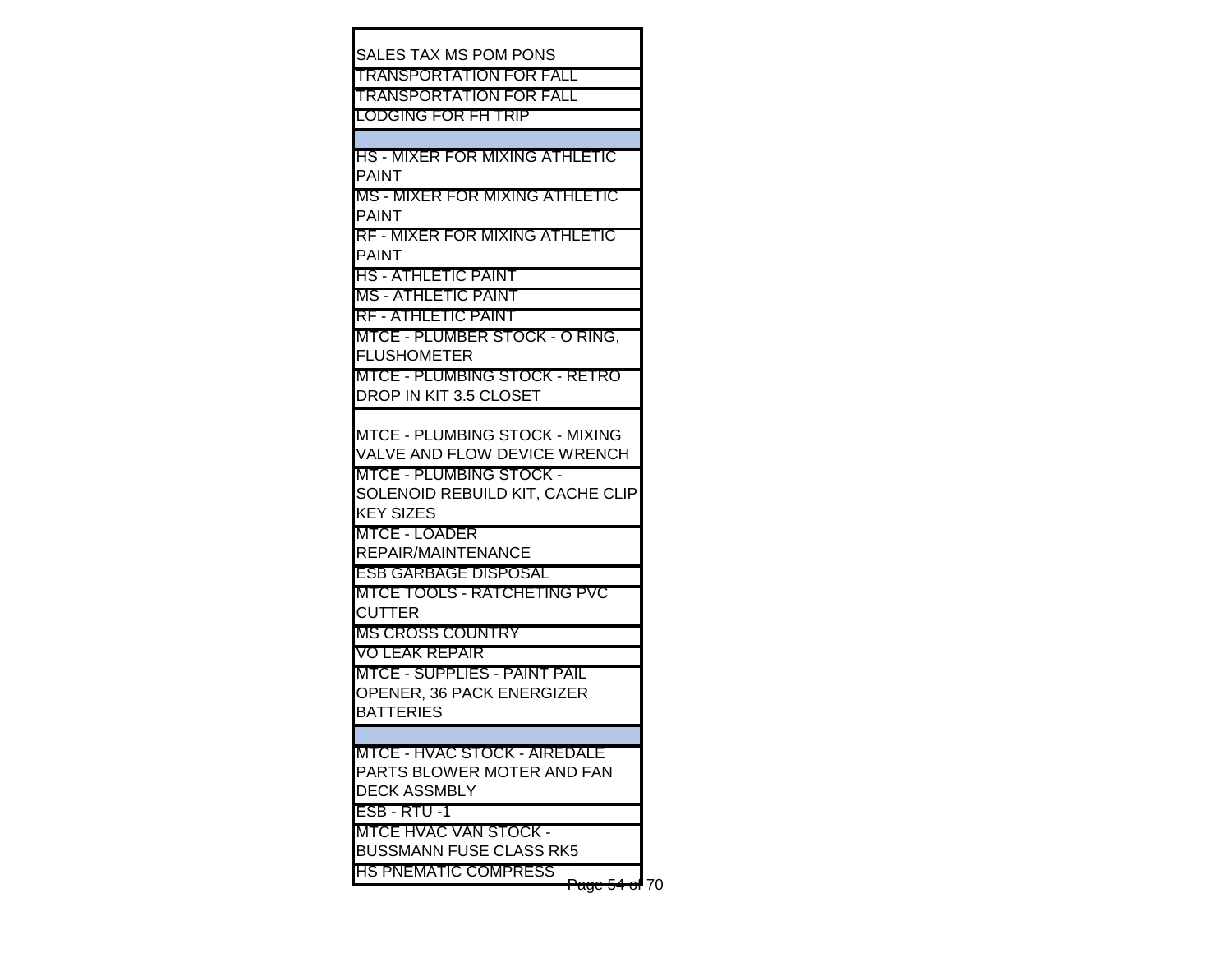| HS AIR COMPRESSOR                                  |
|----------------------------------------------------|
| HS POOL SUMP - CONTROL FLOAT                       |
| CONFERENCE                                         |
| CONFERENCE                                         |
| MEMBERSHIP FEES                                    |
|                                                    |
| ANNUAL IB SCHOOL FEE                               |
| SPLIT - AVMR KITS NM                               |
| SPLIT - AVMR KITS VO                               |
| SPLIT - AVMR KITS OH                               |
| SPLIT - AVMR KITS NW                               |
| SPLIT - AVMR KITS PV                               |
| SPLIT - AVMR KITS DF                               |
| SPLIT - AVMR KITS NV                               |
| MATH INTERVENTIONIST                               |
| SUPPLIES/EDM CARDS                                 |
| EVERYDAY MATH 1 YR. BUNDLE K-5                     |
| PLUS CLASSROOM RESOURCES                           |
| PACKAGE 5 YR. SUBSCRIPTION                         |
| <b>BUNDLES</b>                                     |
| EVERYDAY MATH ESSENTIAL 1 YEAR<br>SUBSCRIPTION -OH |
| HOTEL ACCOMMODATIONS FOR M.                        |
| RUTKOWSKI, PUPIL ACCOUNTANT                        |
| TRAINING                                           |
| LITERACY INTERVENTIONIST                           |
| SUPPLIES                                           |
| INTERVENTIONIST STORAGE BINS                       |
| <b>HOSA'S ZOOM WEBEX</b>                           |
| SPLIT - VO AVMR 1 TRAINING                         |
|                                                    |
| SPLIT - OH AVMR 1 TRAINING                         |
| LITERACY FOOTPRINTS DIGITAL                        |
| <b>READER LICENSES</b>                             |
| LITERACY FOOTPRINTS DIGITAL                        |
| READER LICENSE-NV                                  |
| SPLIT - VO TEACHING SUPPLIES-                      |
| <b>AVMR</b><br>SPLIT - OH TEACHING SUPPLIES -      |
|                                                    |
| AVMR                                               |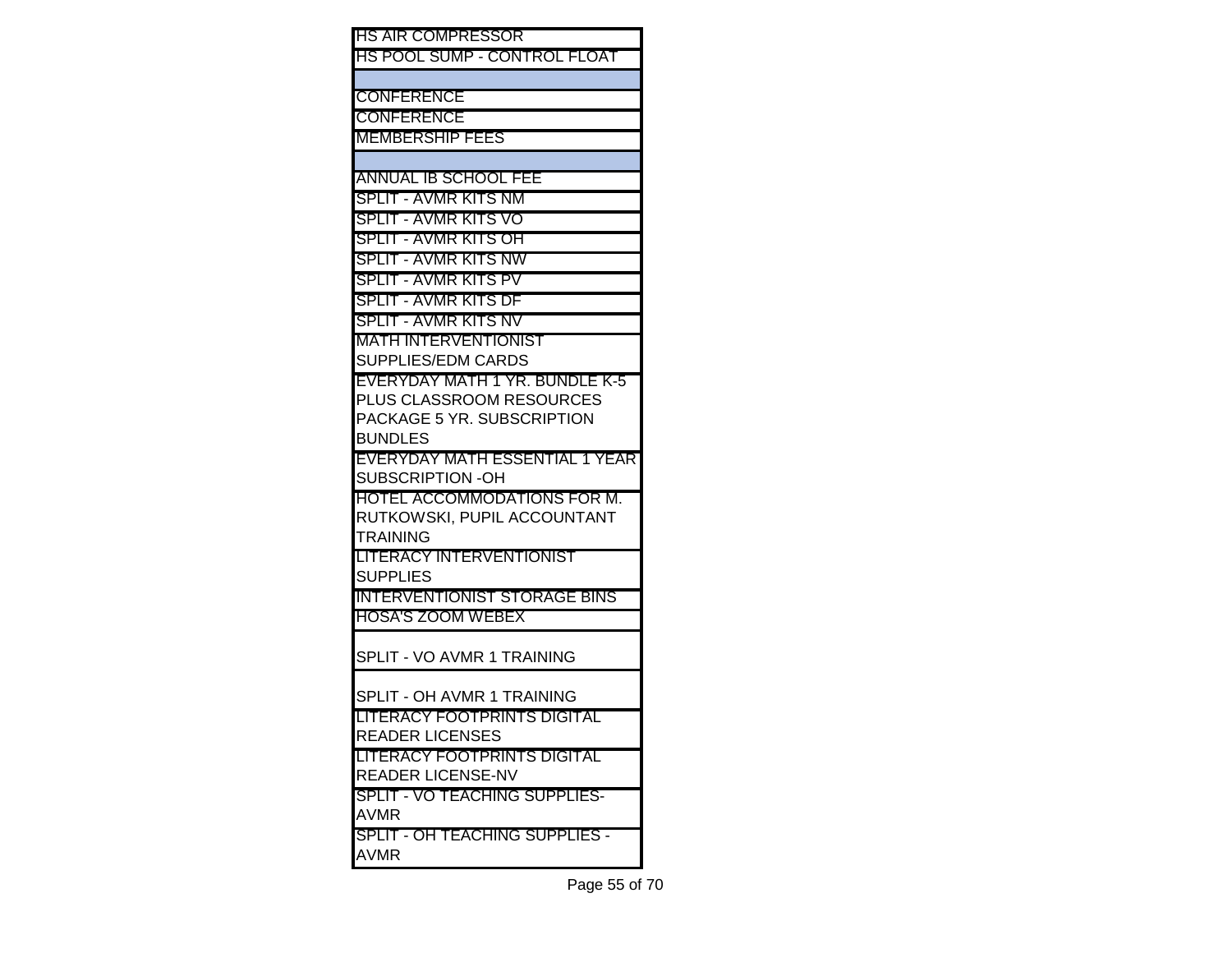| SPLIT - NW TEACHING SUPPLIES -<br>AVMR)                                      |  |
|------------------------------------------------------------------------------|--|
| SPLIT - PV TEACHING SUPPLIES -<br>AVMR                                       |  |
| SPLIT - DF TEACHING SUPPLIES -<br>AVMR                                       |  |
| SPLIT - NV TEACHING SUPPLIES -<br>AVMR                                       |  |
| 20 COPIES OF "LEADERSHIP ON THE<br>LINE" BOOK FOR ADMINISTRATORS             |  |
| STORAGE BINS FOR<br>INTERVENTIONIST/T. HRIBAR                                |  |
| <b>CLASSROOM SUPPLIES</b>                                                    |  |
| RETURN<br><b>CLASSROOM SUPPLIES</b>                                          |  |
| <b>CLASSROOM SUPPLIES</b><br><b>CLASSROOM SUPPLIES</b>                       |  |
| ZIPLOCK BAGS FOR MS VIRTUAL<br><b>SCIENCE</b>                                |  |
| SAND FOR MS VIRTUAL SCIENCE                                                  |  |
| MICROWAVE FOR THE ROAR<br>CENTER                                             |  |
| WATERCOLOR SETS FOR K-6<br><b>VIRTUAL STUDENTS</b>                           |  |
| KINDERGARTEN HEGGERTY<br>LITERACY                                            |  |
| ART SET FOR MS VIRTUAL ART                                                   |  |
| SHARPIE MARKERS                                                              |  |
| SHARPIES<br>CRAYOLA MAGIC MODELING CLAY                                      |  |
| 5TH GRADE ART                                                                |  |
| SKETCH PADS FOR 4TH, 7TH, AND<br>8TH GRADE VIRTUAL ART                       |  |
| ART SETS - MS VIRTUAL ART<br>5TH GRADE VIRTUAL ART CRAYOLA<br>MODELING MAGIC |  |
| E POHLONSKI ASSOCIATION<br>MEMBERSHIP                                        |  |
| <del>age 56 of</del> 70                                                      |  |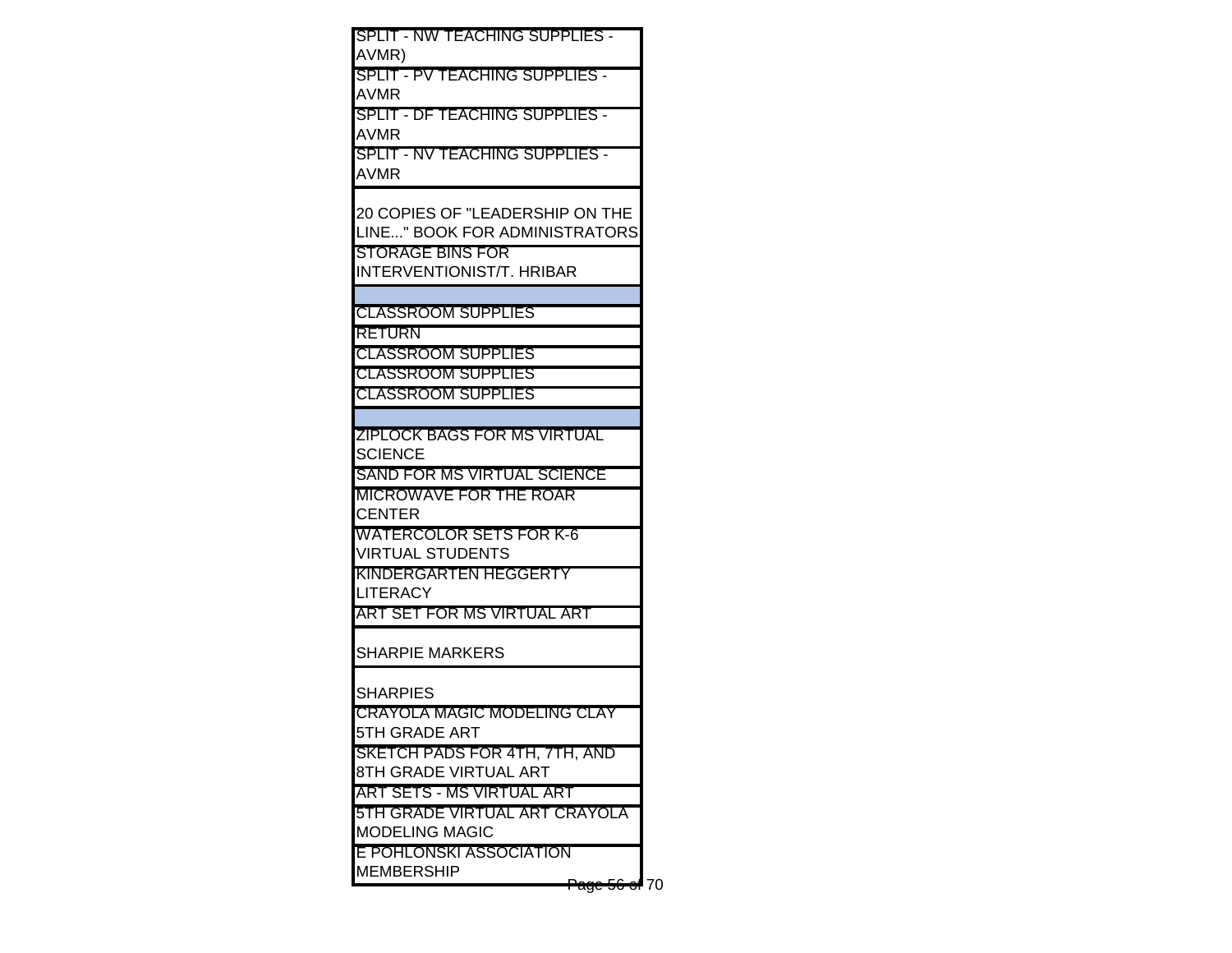| MERV 13 FILTER FABRIC FOR BELL    |
|-----------------------------------|
| COVERINGS                         |
| BOOK COVERINGS TO MAKE BELL       |
| COVERS FOR ALL INSTRUMENTS -      |
| COVID PPE                         |
| BOOK COVERINGS TO MAKE BELL       |
| COVERS FOR ALL INSTRUMENTS -      |
| COVID PPE                         |
| BOOK COVERINGS TO MAKE BELL       |
| COVERS FOR ALL INSTRUMENTS -      |
|                                   |
| COVID PPE                         |
| FINGERING CHARTS AND              |
| <b>FLASHCARD RESOURCES</b>        |
| FINGERING CHARTS AND              |
| FLASHCARD RESOURCES               |
|                                   |
|                                   |
| CLASSROOM SUPPLIES                |
| <b>CLASSROOM FURNITURE</b>        |
| <b>CLASS ACTIVITY SUPPLIES</b>    |
|                                   |
| <b>GEMSTONES FOR TEACHING</b>     |
| SUPPLIES AND FIDGET TOYS FOR      |
|                                   |
| SENSORY/MIND FOCUSED              |
| ACTIVITIES                        |
| LANYARDS FOR CHILDREN'S MASKS     |
| (PACK OF 20)                      |
|                                   |
| FIDGET TUBES AND SENSORY TOYS     |
|                                   |
| <b>MATH INTERVENTION SUPPLIES</b> |
| ESL LIBRARY FOR SAMANTHA          |
| WESTRATE                          |
| EVERYDAY MATH FOR VILLAGE         |
| OAKS                              |
|                                   |
| EVERYDAY MATH FOR NOVIWOODS       |
| EVERYDAY MATH FOR NOVI            |
|                                   |
| <b>MEADOWS</b>                    |
|                                   |
| EVERYDAY MATH FOR DEERFIELD       |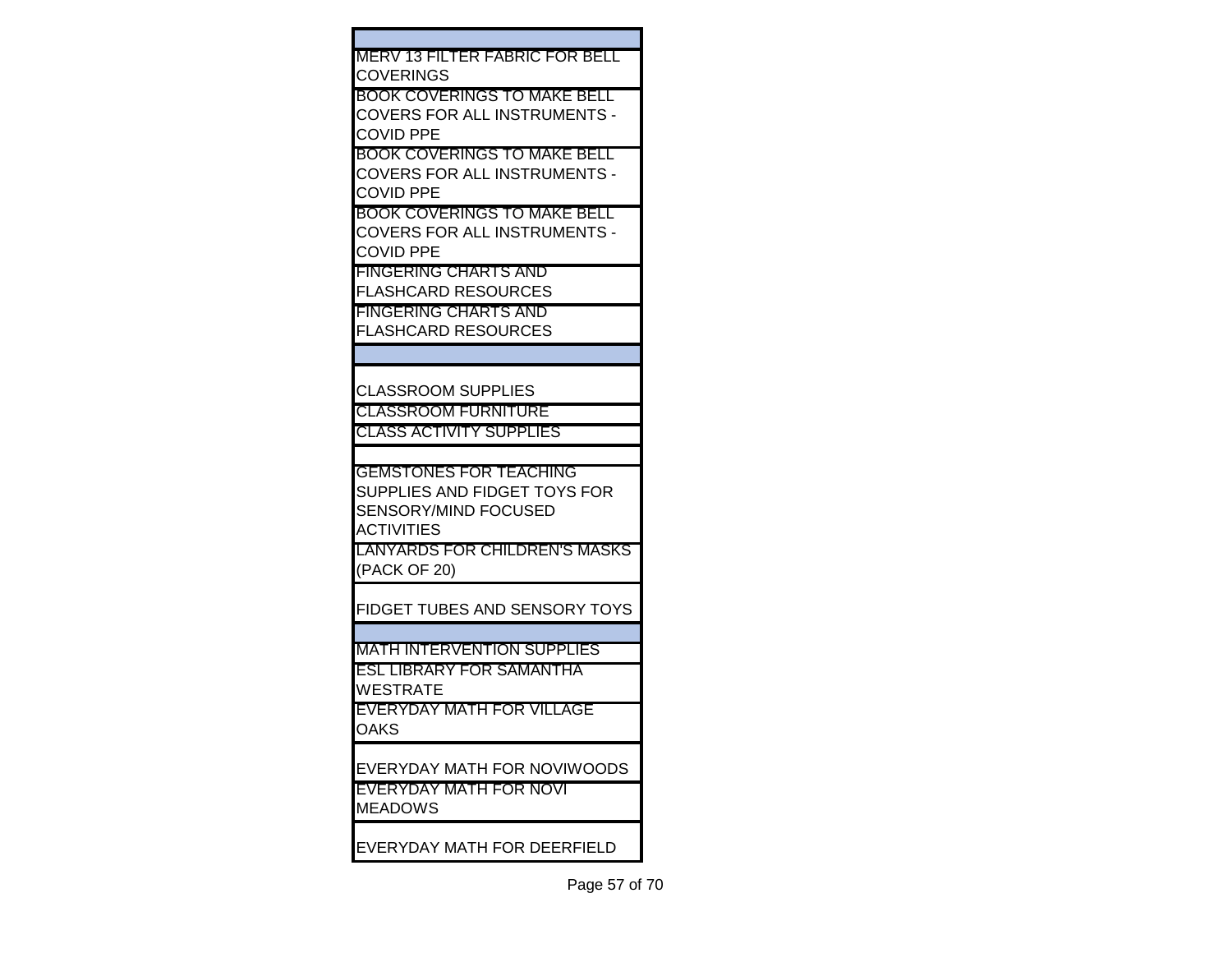EVERYDAY MATH FOR PARKVIEW

NEW CLASSROOM 9X10 RUG

PAINT TO REDO CHAIRS, GROCERY STORE, SENSORY TABLE, ETC IN THE CLASSROOM.

RETURNED ITEMS RETURNED ITEMS

RETURNED ITEMS

RETURNED ITEMS

N/A

CLASSROOM ALPHABET PAGES MISTAKE - WILL RETURN FUNDS.

**LESSON** 

**TOYS** 

**TOYS** 

CLASSROOM SUPPLIES

CLASSROOM SUPPLIES

TEACHING SUPPLIES

MUSIC FOR WINTER CONCERT. MUSIC FOR WINTER CONCERT. MUSIC FOR WINTER CONCERT.

UNIFORMS FOR NOVI SINGERS.

MUSIC FOR WINTER CONCERT. TSHIRTS FOR NOVI SINGERS - KIDS

PAID THEIR OWN.

MUSIC FOR WINTER CONCERT.

MUSIC FOR WINTER CONCERT.

MUSIC FOR WINTER CONCERT.

MUSIC FOR WINTER CONCERT.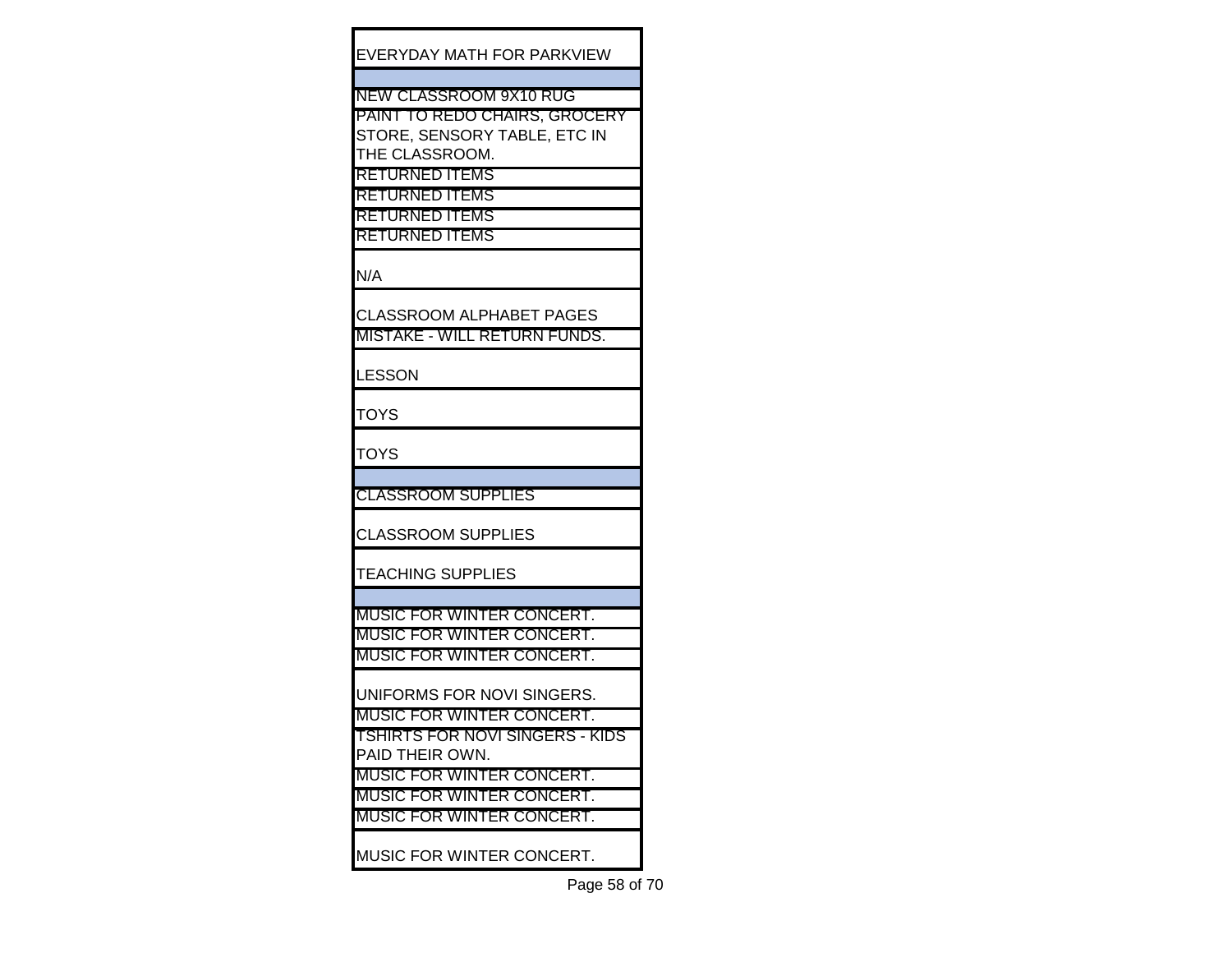| <b>TSHIRTS FOR A CAPPELLA (THEY)</b><br>WILL PAY THEIR OWN) |
|-------------------------------------------------------------|
|                                                             |
| <b>HOMECOMING EQUIPMENT</b>                                 |
| <b>HOMECOMING EQUIPMENT</b>                                 |
| <b>HOMECOMING EQUIPMENT</b><br><b>HOMECOMING EQUIPMENT</b>  |
|                                                             |
| <b>HOMECOMING EQUIPMENT</b>                                 |
| <b>HOMECOMING EQUIPMENT</b>                                 |
| <b>HOMECOMING EQUIPMENT</b>                                 |
| <b>HOMECOMING EQUIPMENT</b>                                 |
| <b>HOMECOMING EQUIPMENT</b><br><b>HOMECOMING EQUIPMENT</b>  |
| <b>HOMECOMING EQUIPMENT</b>                                 |
| <b>HOMECOMING EQUIPMENT</b>                                 |
|                                                             |
| <b>HOMECOMING EQUIPMENT</b>                                 |
| <b>HOMECOMING EQUIPMENT</b>                                 |
| <b>HOMECOMING EQUIPMENT</b>                                 |
| <b>STAFF BREAKFAST</b>                                      |
| <b>LABELS- OFFICE</b>                                       |
| FOLDERS FOR CLASSROOMS.                                     |
| <b>ENVELOPES FOR KINDERGARTEN</b>                           |
| <b>TEACHERS</b>                                             |
| M. ISRAEL CLASSROOM BUDGET                                  |
| <b>WASTE/GARBAGE REMOVAL</b>                                |
| <b>COPIER PAPER</b>                                         |
| A. RINGLE MEMSPA/NAESP                                      |
| <b>MEMBERSHIP</b>                                           |
| <b>MISC INSTRUCTION - A. RINGLE</b>                         |
| M. ISRAEL CLASSROOM BUDGET                                  |
| <b>BORDERS FOR THE HALLWAY</b>                              |
| <b>BOARDS</b>                                               |
| <b>COMPOSITION NOTEBOOKS K-2</b>                            |
| <b>COMPOSITION NOTEBOOKS, K-2</b>                           |
|                                                             |

Page 59 of 70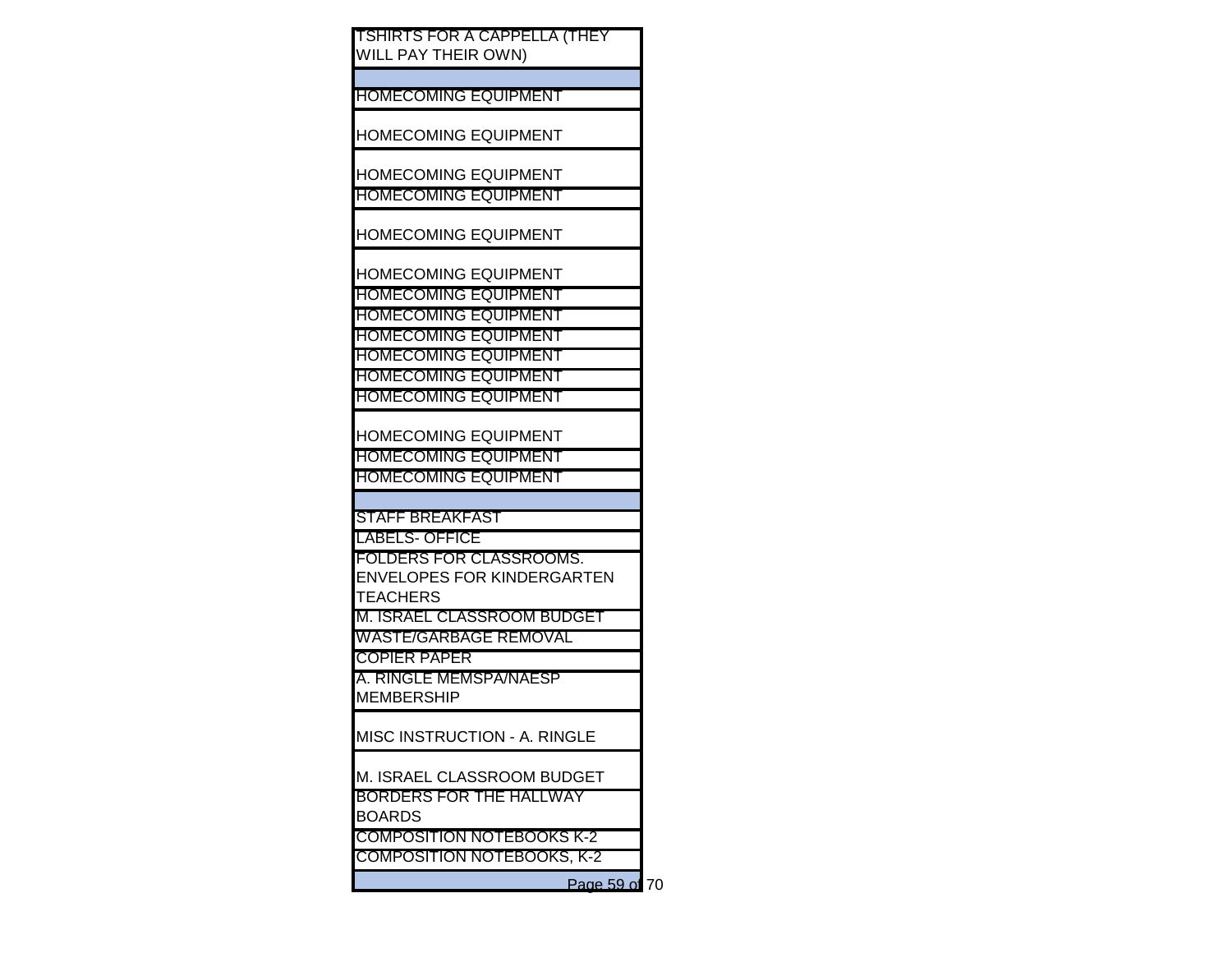| <b>COMMUNITY-BASED INSTRUCTION</b>  |
|-------------------------------------|
| (DAILY LIVING SKILLS)               |
| <b>COMMUNITY-BASED INSTRUCTION</b>  |
| (DAILY LIVING SKILLS)               |
|                                     |
|                                     |
| <b>DUES</b>                         |
|                                     |
| IMS PASSING TIME MUSIC              |
| <b>SUBSCRIPTION</b>                 |
| INEW STUDENT LUNCH                  |
| NEW STUDENT LUNCH                   |
| <b>INEW STUDENT LUNCH</b>           |
|                                     |
|                                     |
| <b>ISTEM SUPPLIES.</b>              |
|                                     |
| <b>STEM SUPPLIES.</b>               |
| <b>STEM SUPPLIES.</b>               |
| <b>ISTEM SUPPLIES.</b>              |
|                                     |
| STEM SUPPLIES REFUND. PACKAGE       |
| WAS LOST.                           |
| STEM SUPPLIES REFUND. PACKAGE       |
| WAS LOST.                           |
| <b>STEM SUPPLIES.</b>               |
|                                     |
| <b>STEM SUPPLIES.</b>               |
|                                     |
|                                     |
| <b>CLASSROOM SUPPLIES</b>           |
| <b>CLASSROOM TOYS</b>               |
| <b>PROJECT SUPLIES</b>              |
|                                     |
| <b>CRAFT SUPPLIES FOR PRESCHOOL</b> |
| CARE                                |
| <b>CRAFT SUPPLIES FOR PRESCHOOL</b> |
|                                     |
| CARE                                |
| CRAFT SUPPLIES AND                  |
| <b>DECORATIONS FOR PRESCHOOL</b>    |
| CARE                                |
|                                     |
| VO AIR FILTERS                      |
| <b>MS AIR FILTERS</b>               |
|                                     |
| <b>MTCE MONTHLY SKYSITE AUGUST</b>  |
| 2021                                |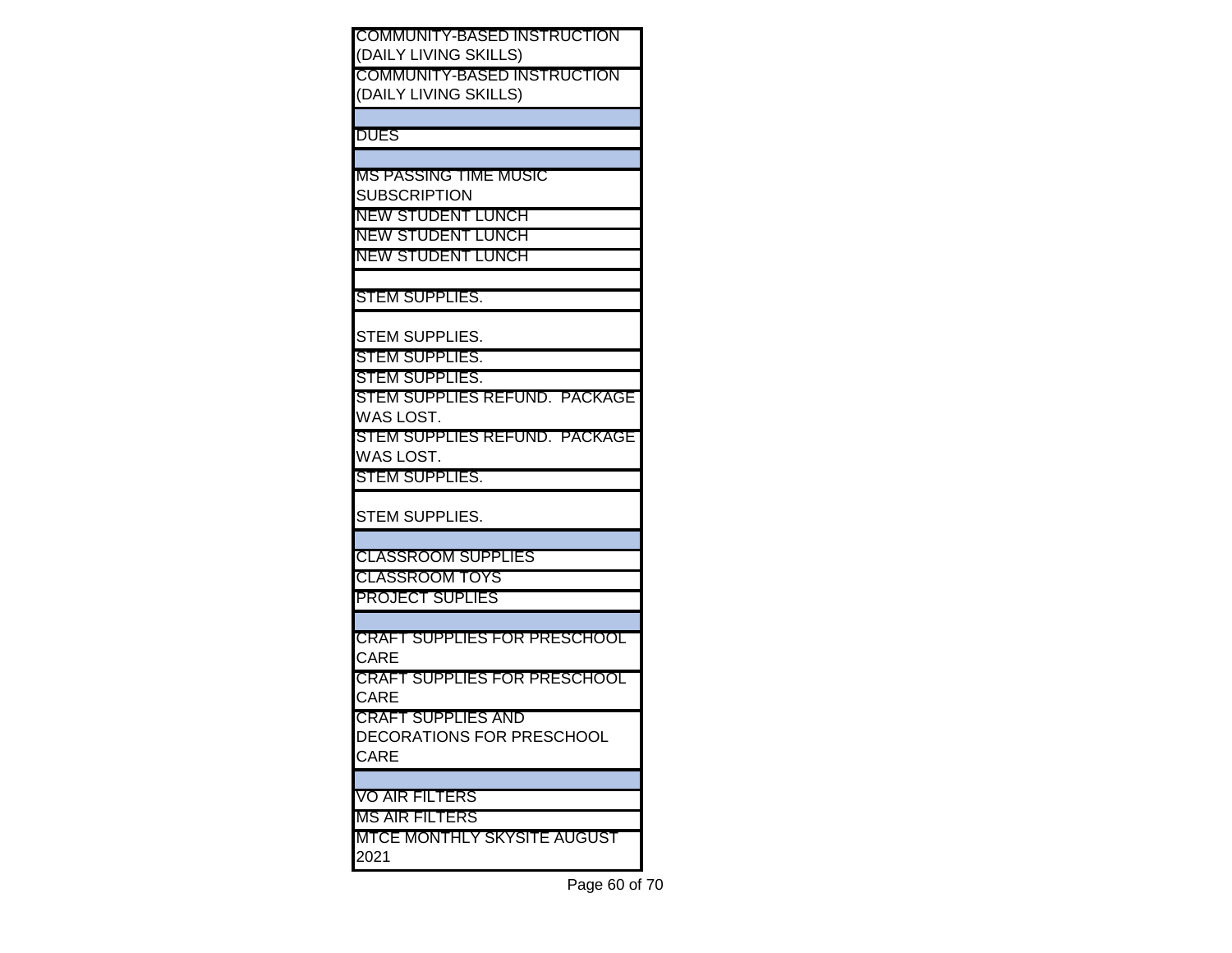| DISTRICT STORM WATER MGT                       |
|------------------------------------------------|
| DISTRICT WASTE REMOVAL (75%)                   |
| RF WASTE REMOVAL (25%)                         |
| NM5 AIR FILTERS                                |
| ROAR CUSTODIAL SUPPLIES - START                |
| UP (33.18%)                                    |
| HS OXIVIR DISINFECTING WIPES -                 |
| COVID 19 (66.82%)                              |
|                                                |
| <b>BUS WASH REPAIR</b>                         |
| HS POOL WEEKLY SITE VISIT 8/24                 |
| (13.2%)                                        |
| HS POOL ACCUTAB CHEMICAL                       |
| (86.8%)                                        |
| HS POOL CO2 BULK                               |
| ESB PEST MGT (8.01%)                           |
| NATC PEST MGT (5.77%)                          |
| ECEC PEST MGT (6.89%)                          |
| HS PEST MGT (6.15%)                            |
| MS PEST MGT (30.17%)                           |
| NM PEST MGT (10.43%)                           |
| ITC PEST MGT (5.21%)                           |
| PV PEST MGT (5.21%)                            |
| OH PEST MGT (5.21%)                            |
| VO PEST MGT (6.52%)                            |
| <b>DF PEST MGT (5.21%)</b>                     |
| NW PEST MGT (5.21%)<br>NM5TH - REPLACED 4 SEMI |
| CONCEALED SPRINKLER HEADS -                    |
| <b>SENT TESTING</b>                            |
| ECEC ENGINEERED WOOD FIBER                     |
| INSTALLED (3.28%)                              |
| OH ENGINEERED WOOD FIBER                       |
| INSTALLED (29.51%)                             |
| PV ENGINEERED WOOD FIBER                       |
| INSTALLED (24.59%)                             |
| NM5 ENGINEERED WOOD FIBER                      |
| INSTALLED (19.67%)                             |
| NW ENGINEERED WOOD FIBER                       |
| INSTALLED (22.95%)                             |
|                                                |
| MTCE FUEL ETHANOL 414.7 GRO                    |
|                                                |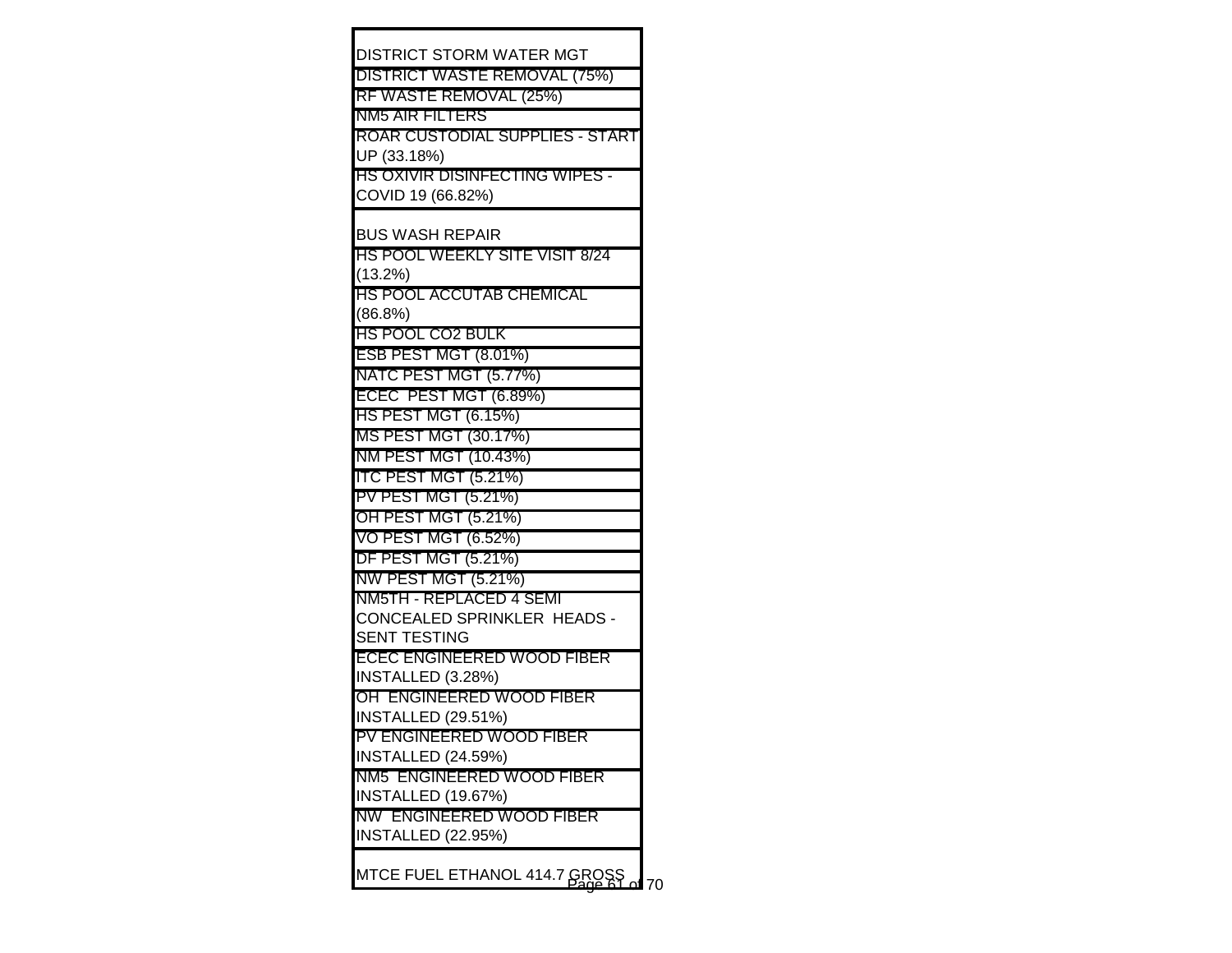| VO JANITORIAL PRODUCTS (50%)                       |
|----------------------------------------------------|
| MTCE STOCK - JANITORIAL                            |
| PRODUCTS (50%)                                     |
| ROAR - LAST CLSSRM EASTSIDE -                      |
| MANUAL VIDEO CAMERA                                |
| <b>INSPECTION OF LINE</b>                          |
| ROAR BANNER OVERLAY (9.48%)                        |
| HS ATHLETIC OVERLAY SIGN                           |
| (67.89%)<br>RF HS ATHLETIC OVERLAY SIGN            |
| (22.63%)                                           |
| NM6 REPAIRED MOVEABLE WALL                         |
| <b>BOTTOM SEALS</b>                                |
| HS POOL WEEKLY SITE VISIT                          |
| 08/31/21                                           |
| MS DOCK REPAIR                                     |
| HS - PROGRAMMED AND TESTED                         |
| THE NEW MONITOR MODULE TO THE                      |
| CO SENSOR IN THE POOL PUMP RM -                    |
| SF PG 19 (65.27%)                                  |
| DF - BATTERY PACK - SYSTEM                         |
| RESET (34.73%)                                     |
|                                                    |
|                                                    |
| HS POOL WEEKLY SITE VISIT 09/3/21                  |
| HS OXIVIR DISINFECTING WIPES -                     |
| COVID 19 (29.33%)                                  |
| MS OXIVIR DISINFECTING WIPES -                     |
| COVID 19 (16.48%)                                  |
| NM6 OXIVIR DISINFECTING WIPES -                    |
| COVID 19 (6.15%)                                   |
| NM5 OXIVIR DISINFECTING WIPES -                    |
| COVID 19 (5.59%)                                   |
| DF OXIVIR DISINFECTING WIPES -                     |
| COVID 19 (7.54%)                                   |
| NW OXIVIR DISINFECTING WIPES -                     |
| COVID 19 (7.26%)<br>OH OXIVIR DISINFECTING WIPES - |
|                                                    |
| COVID 19 (6.42%)<br>PV OXIVIR DISINFECTING WIPES - |
| COVID 19 (6.98%)                                   |
| VO OXIVIR DISINFECTING WIPES -                     |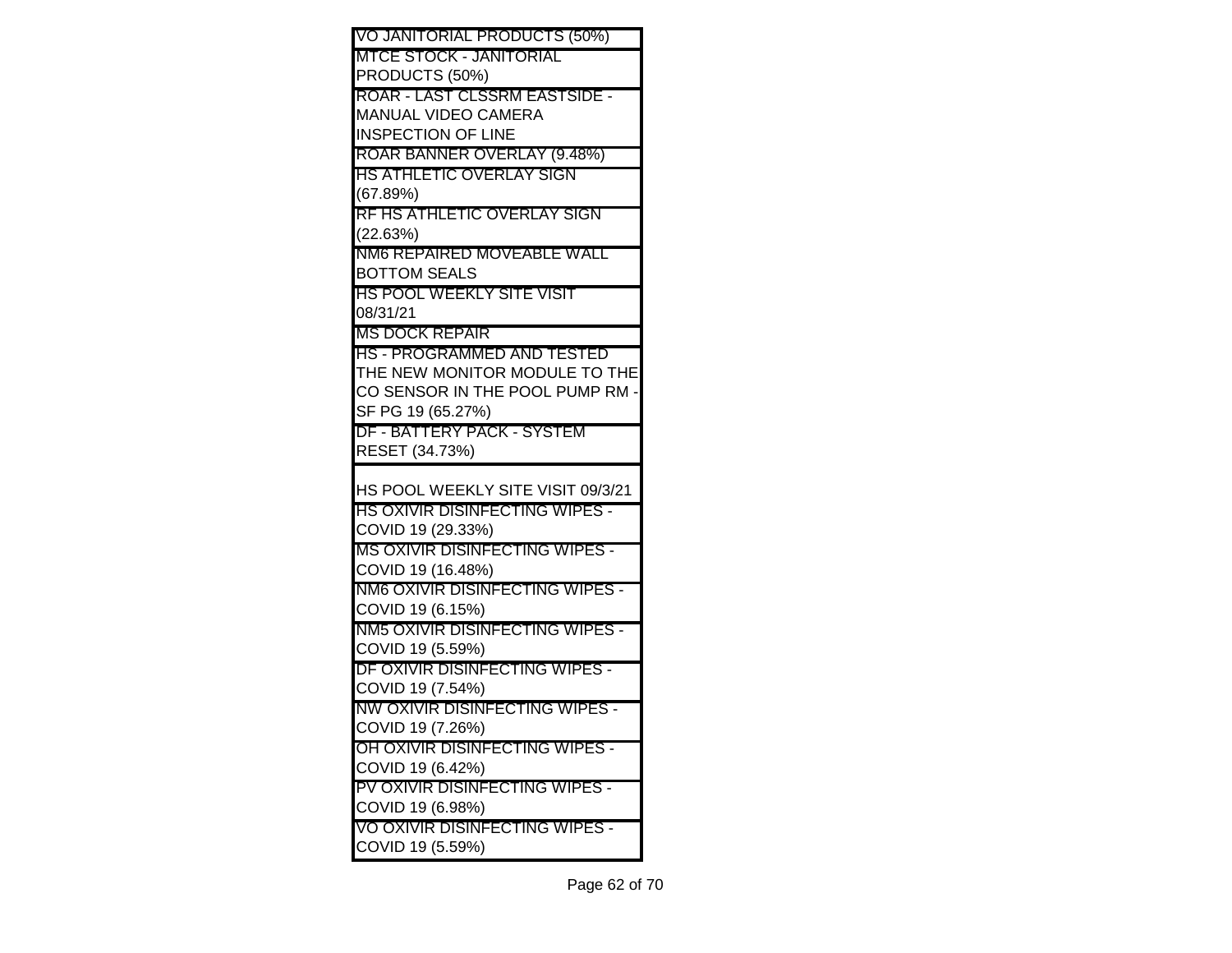| ECEC OXIVIR DISINFECTING WIPES -                       |  |
|--------------------------------------------------------|--|
| COVID 19 (4.75%)                                       |  |
| ROAR OXIVIR DISINFECTING WIPES -                       |  |
| COVID 19 (3.91%)                                       |  |
| TRANSPR - UST A/B OPERATOR                             |  |
| <b>CONSULTING</b>                                      |  |
|                                                        |  |
| ROAR NEW KEYS QTY 23 SF PG 43                          |  |
|                                                        |  |
| ROAR - JANITORIAL WASTEBASKETS                         |  |
| AND VENTED WASTE CONTAINER                             |  |
| HS GIRLS RESTROOM NEAR THE                             |  |
| POOL DECK - SNAKED FLOOR DRAIN                         |  |
| IN WOMAN'S LOCKER ROOM                                 |  |
| HS POOL WEEKLY SITE VISIT                              |  |
| 09/10/21                                               |  |
| MTCE FUEL ETHANOL 254.7GROSS                           |  |
| DF - REPLACED SPRIKLER AND SEND                        |  |
| OUT FOR HEAD TESTING; REPACK                           |  |
| OSY VALVE ON SYSTEM #1 RISER                           |  |
| SINKING FUND PG 72                                     |  |
| ROAR NEW KEYS AND MASTER                               |  |
| KEYING CHARGES SF PG 43<br>MTCE FUEL ETHANOL 181 GROSS |  |
| HS SPRINKLER REPAIR - PVC                              |  |
| ELBOWS AND PIPE REPAIR AND                             |  |
| LABOR                                                  |  |
|                                                        |  |
| DISTRICT STORM WATER MGT                               |  |
| HS POOL - ACCUTAB                                      |  |
| ROAR SERVICE CALL - REINSTALLED                        |  |
| THE CELL COMM.                                         |  |
| ROAR - JET AND VAC STORM LINE                          |  |
| THAT RUNS UNDER SCHOOL                                 |  |
| MTCE MONTHLY SKYSITE                                   |  |
| SEPTEMBER 2021                                         |  |
| HS DOOR REPAIR - TO RE SECURE                          |  |
| AND RE-HAND DOOR #14                                   |  |
|                                                        |  |
| MTG                                                    |  |
| LUNCH FOR WORKING MTG                                  |  |
| FILE TOTES FOR DRIVERS/BUSES                           |  |
| PAPER TOWELS, ETC                                      |  |
| Page 63 of 70                                          |  |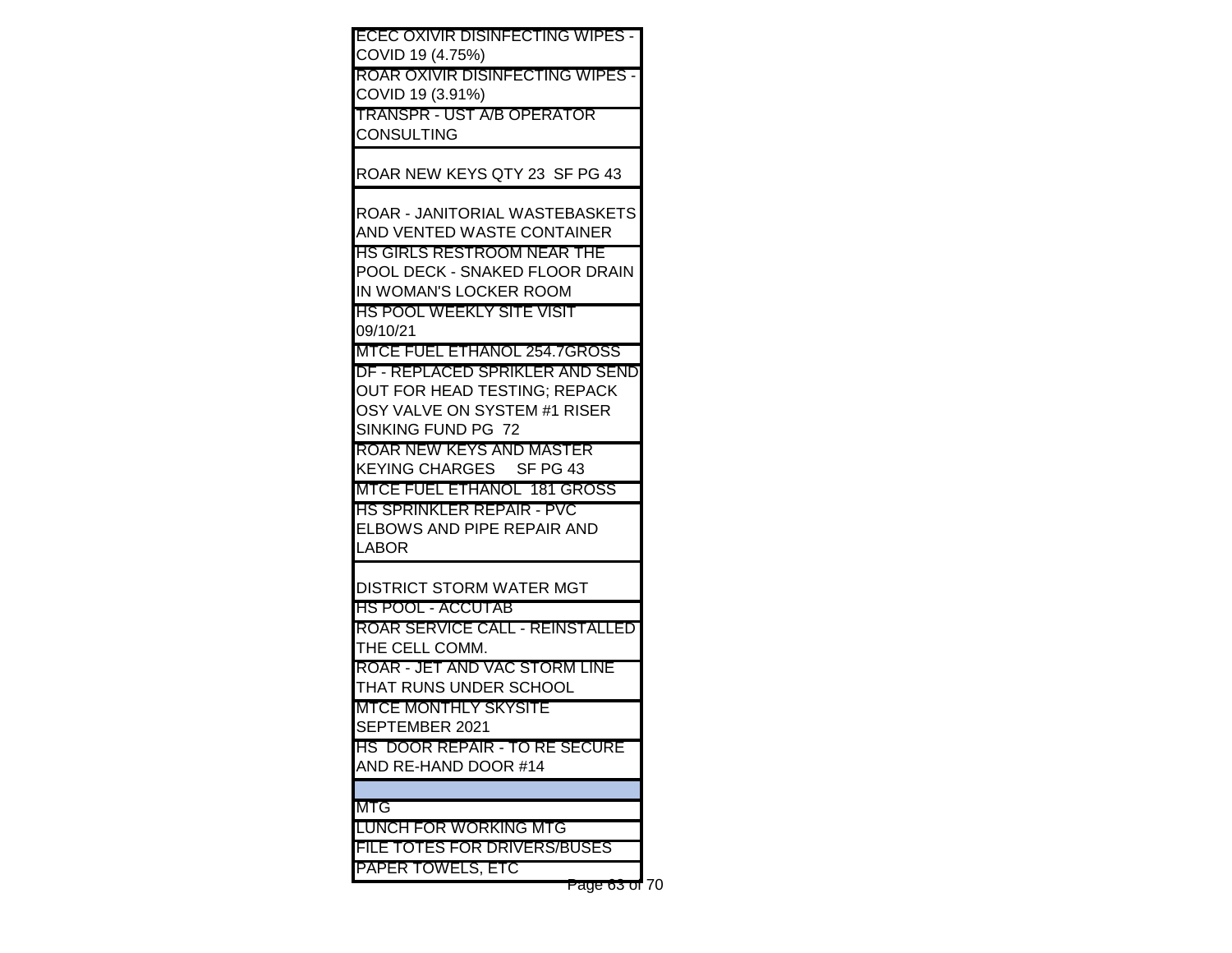| LUNCH FOR WORKING MTG            |  |
|----------------------------------|--|
| PARA FOR WING LK                 |  |
| PARA / WING LK                   |  |
| PARA / WING LK                   |  |
| PARA / WING LK                   |  |
| <b>LUNCH FOR BUS INSPECTIONS</b> |  |
| <b>LUNCH FOR BUS INSPECTIONS</b> |  |
| PARA / WING LK                   |  |
| <b>LUNCH FOR BUS INSPECTIONS</b> |  |
| PARA / WING LK                   |  |
| PARA / WING LK                   |  |
|                                  |  |
| STANCHIONS FOR PARKING LOT       |  |
| PARA / WING LK                   |  |
| PARA / WING LK                   |  |
| <b>TSHIRTS</b>                   |  |
| <b>MARKERS</b>                   |  |
| PARA / WING LK                   |  |
| WING LAKE AIDE                   |  |
| STUDENT TRANSPORT                |  |
| AIDE TO WING LAKE                |  |
| WING LAKE AIDE                   |  |
| WING LAKE AIDE                   |  |
| WING LAKE AIDE                   |  |
| WING LAKE AIDE                   |  |
| WING LAKE AIDE                   |  |
|                                  |  |
| <b>SCHOOL SUPPLIES</b>           |  |
| <b>SCHOOL SUPPLIES</b>           |  |
| <b>SCHOOL SUPPLIES</b>           |  |
| <b>SCHOOL SUPPLIES</b>           |  |
| <b>SCHOOL SUPPLIES</b>           |  |
| <b>SCHOOL SUPPLIES</b>           |  |
| <b>LAMINATION</b>                |  |
| PAINT RETURN                     |  |
| <b>PAINT REORDER</b>             |  |
| <b>SCHOOL SUPPLIES</b>           |  |
| <b>SCHOOL SUPPLIES</b>           |  |
| <b>SCHOOL SUPPLIES</b>           |  |
| <b>SCHOOL SUPPLIES</b>           |  |
| <b>SCHOOL SUPPLIES</b>           |  |
| <b>GSRP SCHOOL SUPPLIES</b>      |  |

Page 64 of 70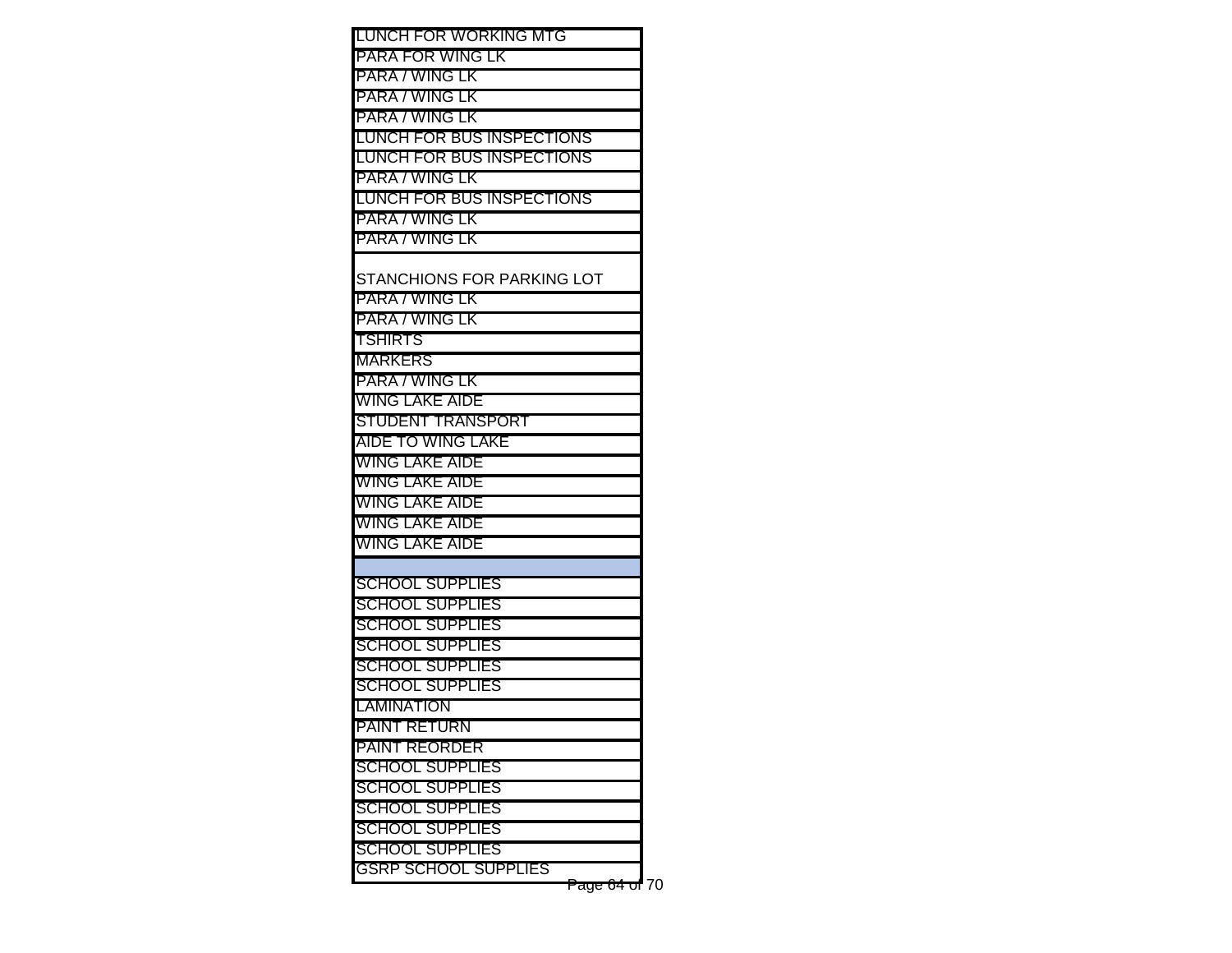| <b>GSRP SUPPLIES</b>                  |  |
|---------------------------------------|--|
| <b>SPED SCHOOL SUPPLIES</b>           |  |
|                                       |  |
| <b>SCHOOL SUPPLIES</b>                |  |
| <b>SPED SCHOOL SUPPLIES</b>           |  |
| <b>SCHOOL SUPPLIES</b>                |  |
| <b>SCHOOL SUPPLIES</b>                |  |
| <b>LAMINATION</b>                     |  |
| <b>SCHOOL SUPPLIES</b>                |  |
| <b>SCHOOL SUPPLIES</b>                |  |
| <b>SCHOOL SUPPLIES</b>                |  |
| <b>SCHOOL SUPPLIES</b>                |  |
| <b>SCHOOL SUPPLIES</b>                |  |
| <b>GSRP SCHOOL SUPPLIES</b>           |  |
| <b>SCHOOL SUPPLIES</b>                |  |
|                                       |  |
| SPED SCHOOL SUPPLIES                  |  |
| <b>CAT'S DEN</b>                      |  |
| <b>CAT'S DEN</b>                      |  |
| <b>CAT'S DEN</b>                      |  |
| <b>CAT'S DEN</b>                      |  |
| <b>SCHOOL SUPPLIES</b>                |  |
| <b>SPED</b>                           |  |
| <b>OFFICE SUPPLIES</b>                |  |
| <b>SCHOOL SUPPLIES</b>                |  |
|                                       |  |
| MUSIC FOR FALL/WINTER CONCERT         |  |
|                                       |  |
| MUSIC FOR FALL/WINTER CONCERT         |  |
|                                       |  |
| <b>PAYMENT FOR "MY CONFERENCE</b>     |  |
| TIME" WEBSITE. THIS IS FOR            |  |
| PARENT TEACHER CONFERENCE             |  |
| SIGN-UP.                              |  |
| <b>CA60 FILE FOLDERS FOR</b>          |  |
| COUNSELING OFFICE.                    |  |
| <b>MEDICAL SUPPLIES FOR NOVI HIGH</b> |  |
| SCHOOL.                               |  |
| <b>GENERAL TEACHING SUPPLIES.</b>     |  |
|                                       |  |
| SUPPLIES FOR REGISTRATIONe 65 of 70   |  |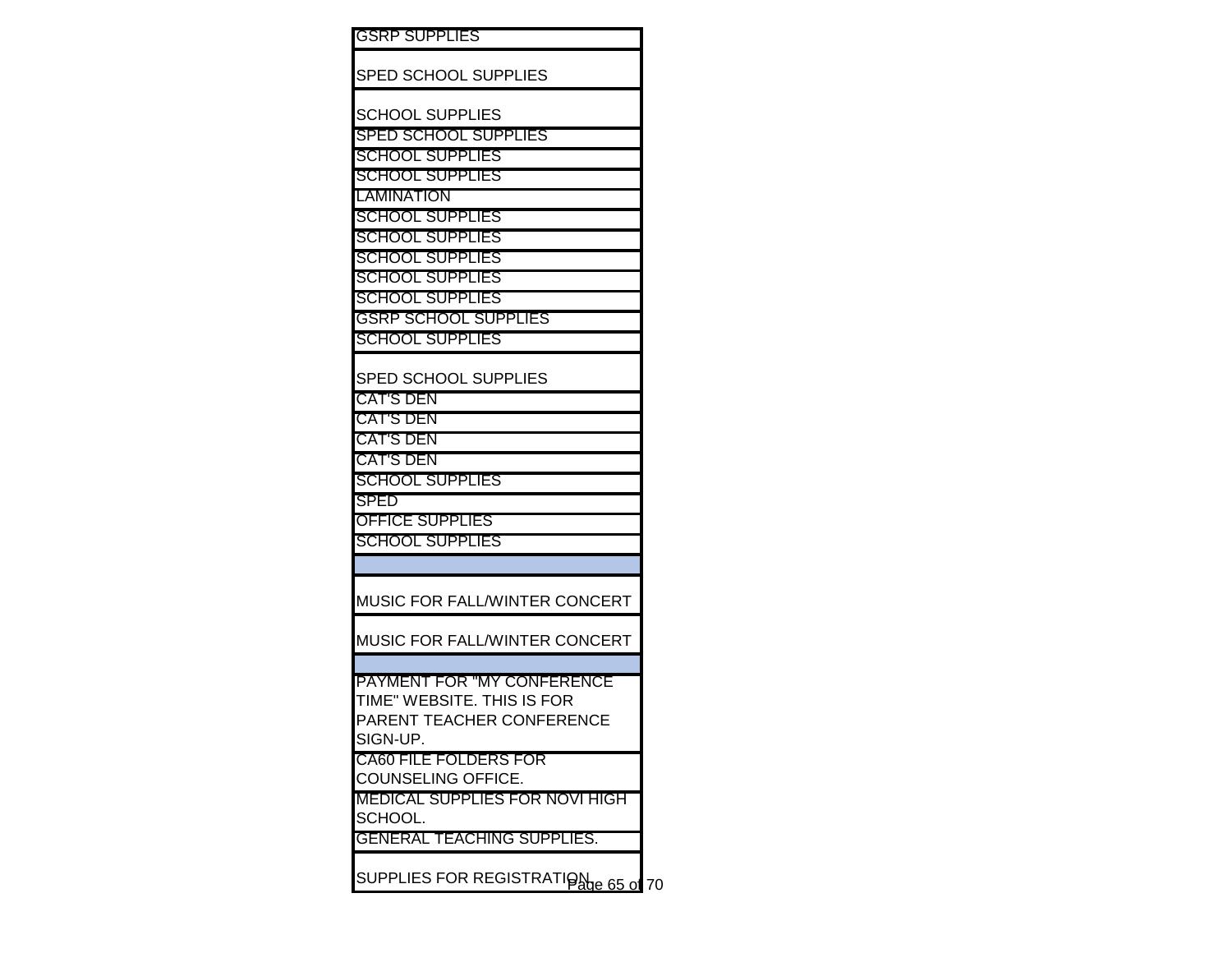| <b>REPRINTING OF GRADUATION</b>                               |  |
|---------------------------------------------------------------|--|
| <b>DIPLOMA.</b>                                               |  |
| SHREDDING SERVICES FOR NOVI                                   |  |
| IHIGH SCHOOL                                                  |  |
| <b>AMAZON PRIME MONTHLY</b>                                   |  |
| <b>IMEMBERSHIP PAYMENT.</b>                                   |  |
| <b>CAD - DRAFTING CLASS SUPPLIES.</b>                         |  |
| <b>RECYCLE BASKETS FOR NOVI HIGH</b>                          |  |
| SCHOOL.                                                       |  |
| <b>PAPER RECYCLING CONTAINERS</b>                             |  |
| FOR NOVI HIGH SCHOOL.                                         |  |
| <b>IPAYMENT FOR MATHEMATICS</b>                               |  |
| <b>LEAGUE COMPETITION.</b>                                    |  |
|                                                               |  |
| SPLIT - BATTERIES FOR CLASSROOM                               |  |
| COMPUTER INSTRUCTION (84.71%)                                 |  |
| <b>SPLIT -LIFE SKILLS CLASSROOM</b>                           |  |
| <b>SUPPLIES (15.29%)</b>                                      |  |
| <b>CAD - DRAFTING CLASSROOM</b>                               |  |
| <b>SUPPLIES.</b>                                              |  |
|                                                               |  |
| <b>CLASSROOM TEACHING SUPPLIES.</b>                           |  |
| <b>NEW TEACHER WELCOME</b>                                    |  |
| LUNCHEON.                                                     |  |
|                                                               |  |
| <b>FOLDABLE PHONE TABLET HOLDERS</b>                          |  |
| FOR SPECIAL NEEDS CLASSROOM.<br><b>IREPLACEMENT CLASSROOM</b> |  |
| TEXTBOOKS.                                                    |  |
| <b>LAMINATING SHEETS NEEDED FOR</b>                           |  |
| PLAT/PSAT TESTING.                                            |  |
| <b>MME CTE CONFERENCE</b>                                     |  |
| <b>REGISTRATION FEE.</b>                                      |  |
| SHREDDING SERVICES FOR NOVI                                   |  |
| <b>HIGH SCHOOL.</b>                                           |  |
| WATER FOR SENIOR HOMECOMING                                   |  |
| <b>TAILGATE LUNCH.</b>                                        |  |
| <b>WATER FOR HOMECOMING SENIOR</b>                            |  |
| <b>TAILGATE LUNCH.</b>                                        |  |
| <b>WATER AND CHIPS FOR</b>                                    |  |
| HOMECOMING SENIOR TAILGATE                                    |  |
| LUNCH.                                                        |  |
|                                                               |  |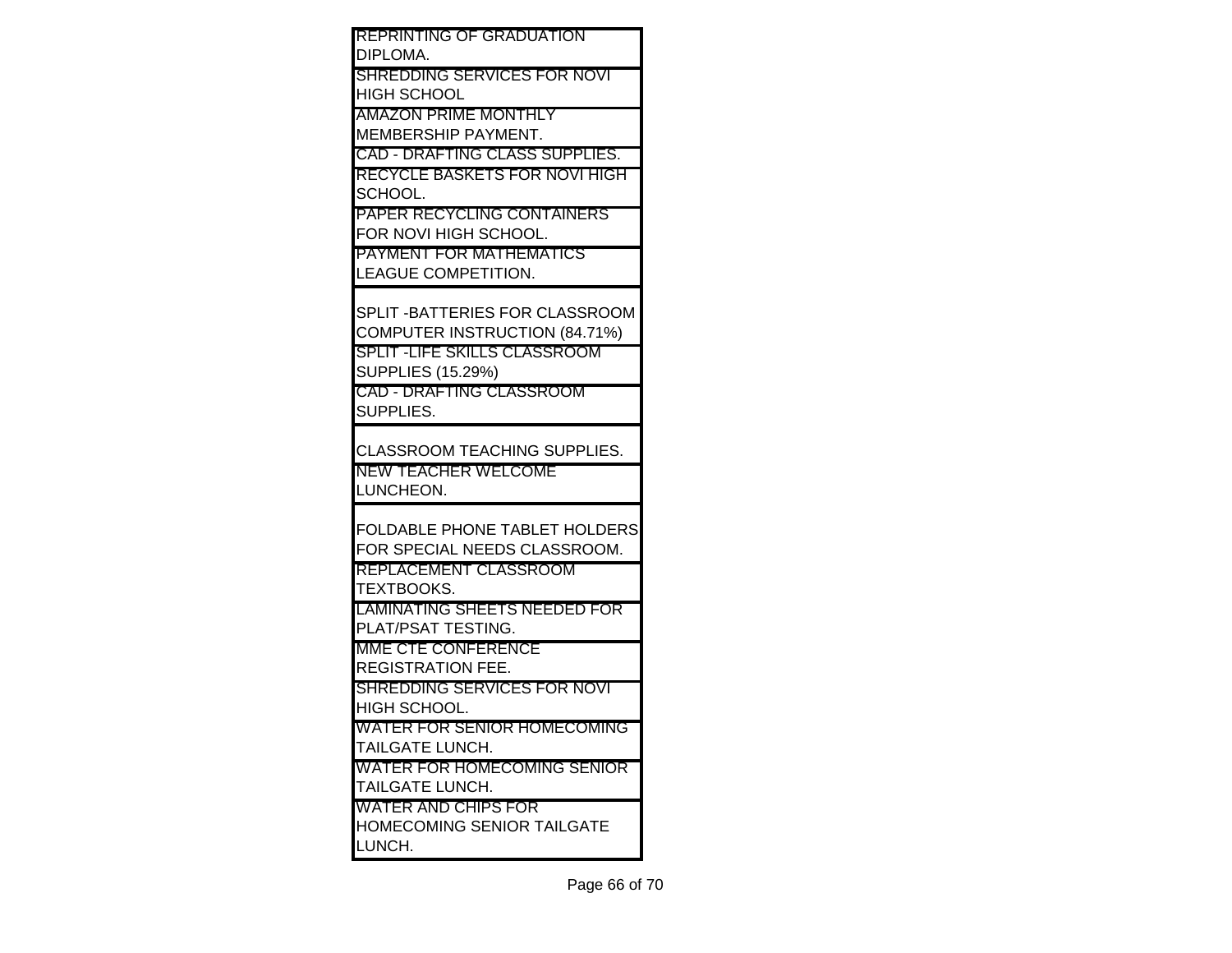| <b>MAIL CHARGES FOR 2020 - 2021</b> |  |
|-------------------------------------|--|
| YEARBOOK SENT TO STUDENT THAT       |  |
| MOVED OUT OF STATE.                 |  |
|                                     |  |
| REFUND OF TABLETS RETURNED TO       |  |
| AMAZON. THESE DID NOT WORK          |  |
| PROPERLY IN THE CLASSROOM.          |  |
| <b>PHOTO BOOTH SERVICES FOR</b>     |  |
| <b>IHOMECOMING DANCE.</b>           |  |
| <b>HEAVY DUTY DESK MOUNTED</b>      |  |
| <b>TABLET HOLDERS FOR SPECIAL</b>   |  |
| NEEDS CLASSES.                      |  |
| DANCE COMPANY COMPETITION           |  |
| COSTUMES.                           |  |
| IREFUND OF TAX CHARGED ON           |  |
| DANCE COMPANY COSTUME               |  |
| ORDER.                              |  |
| <b>CLASSROOM REPLACEMENT</b>        |  |
| TEXTBOOKS.                          |  |
| <b>CLASSROOM REPLACEMENT</b>        |  |
| TEXTBOOKS.                          |  |
| DANCE COMPANY COMPETITION           |  |
| COSTUMES.                           |  |
| <b>ENGLISH CLASSROOM SUPPLIES.</b>  |  |
| <b>AMAZON CREDIT FOR RETURN OF</b>  |  |
| IDAMAGED PRODUCT.                   |  |
| REPLACEMENT POWER CORDS FOR         |  |
| PORTABLE SPEAKER FOR                |  |
| CLASSROOM USE.                      |  |
| ROLLING FILE CART FOR BOOK          |  |
| IDEPOSITORY.                        |  |
| SCIENCE OLYMPIAD FOR DIVISION C     |  |
| COACHES.                            |  |
| <b>SCIENCE OLYMPIAD ALTERNATE</b>   |  |
| <b>TEAM REGISTRATION FEES.</b>      |  |
| <b>OAKLAND COUNTY SCIENCE</b>       |  |
| OLYMPIAD TEAM REGISTRATION          |  |
| FEES.                               |  |
| SCIENCE OLYMPIAD COMPETITION        |  |
| FEES.                               |  |
|                                     |  |
| CLAY FOR ART CLASSES.               |  |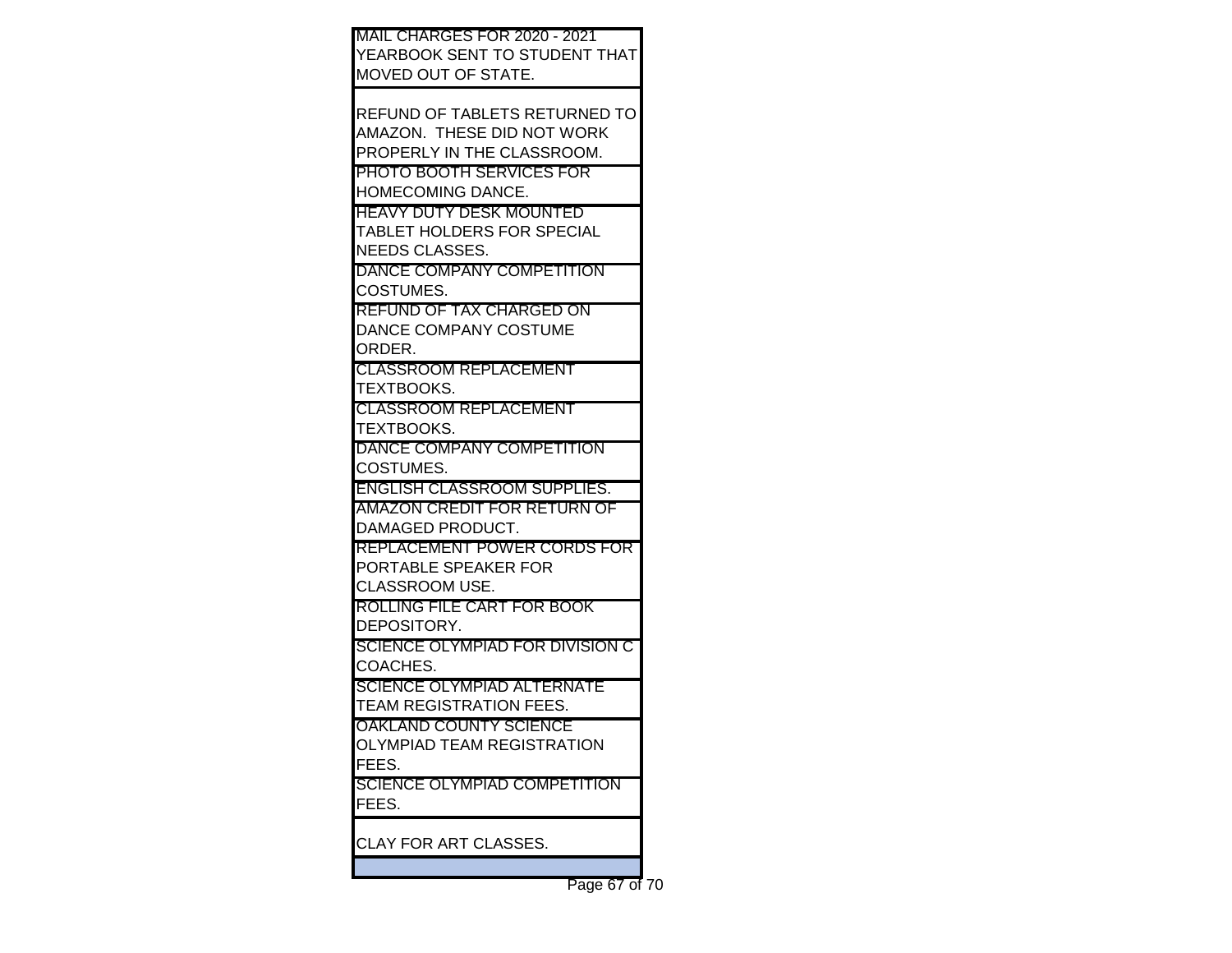| MICROPHONE HEADSET, OFFICIALS<br>BODYPACK TRANSMITTER,<br>OFFICIALS<br>GOLF CART BATTERIES FOR TOM'S<br>TUNNEL<br>ANNUAL MHSAA AD UPDATE<br>MEETING FEE                                      |  |
|----------------------------------------------------------------------------------------------------------------------------------------------------------------------------------------------|--|
| <b>1 YEAR RENEWAL OF CRAIN'S</b><br>DETROIT PUBLICATION<br>FLIGHT TO CHICAGO- OUT OF STATE<br><b>CONFERENCE</b><br>CAB IN CHICAGO TO CONFERENCE<br>AIRPORT PARKING                           |  |
| INK FOR POSTER PRINTER. TAX<br>SHOULD BE REFUNDED NEXT<br>BILLING CYCLE. ALL PAPERWORK<br>TO BE TAX EXEMPT WAS<br>COMPLETED AND SENT TO HP.                                                  |  |
| \$5.00 FROM ME INCLUDED TO<br>REIMBURSE \$4.99 FOR ACCIDENTAL<br>PURCHASE ON SCHOOL CC.<br>BOOKS FOR LIBRARY MEDIA<br>CENTER.<br>REPLACEMENT AND REQUESTED<br><b>BOOKS FOR LIBRARY MEDIA</b> |  |
| CENTER.<br>ADDITIONAL REPLACEMENT AND<br>REQUESTED BOOKS FOR LIBRARY<br>MEDIA CENTER.<br>INK FOR POSTER PRINTER. TAX                                                                         |  |
| SHOULD BE REFUNDED NEXT<br>BILLING CYCLE. ALL PAPERWORK<br>TO BE TAX EXEMPT WAS<br>COMPLETED AND SENT TO HP.<br>BOOKS FOR LIBRARY MEDIA<br>CENTER.                                           |  |
| MASFPS MEMBERSHIP                                                                                                                                                                            |  |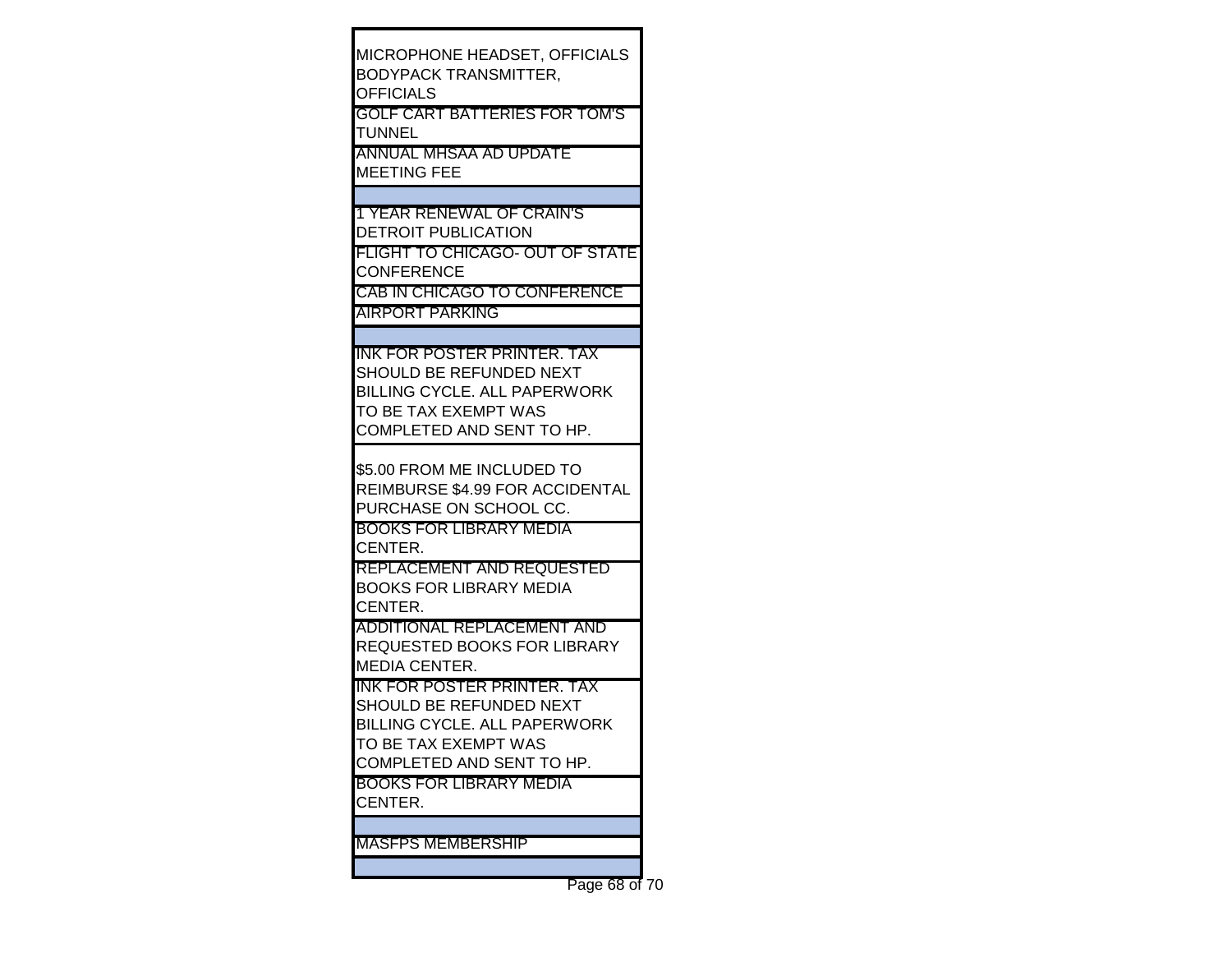| SCHOOL SUPPLIES/TEACHER                           |    |
|---------------------------------------------------|----|
| SUPPLIES                                          |    |
| SCHOOL SUPPLIES/TEACHER                           |    |
| <b>SUPPLIES</b>                                   |    |
| OFFICE SUPPLIES                                   |    |
| SCHOOL SUPPLIES/TEACHER                           |    |
| <b>SUPPLIES</b>                                   |    |
| SCHOOL SUPPLIES/TEACHER                           |    |
| SUPPLIES                                          |    |
| <b>SCHOOL SUPPLIES/TEACHER</b>                    |    |
| <b>SUPPLIES</b>                                   |    |
| <b>TEACHER SOFTWARE</b>                           |    |
| <b>TEACHER SOFTWARE</b>                           |    |
| SCHOOL SUPPLIES/TEACHER                           |    |
| <b>SUPPLIES</b>                                   |    |
| SCHOOL SUPPLIES/TEACHER                           |    |
| SUPPLIES                                          |    |
| SCHOOL SUPPLIES/TEACHER<br><b>SUPPLIES</b>        |    |
|                                                   |    |
| <b>SCHOOL SUPPLIES/TEACHER</b><br><b>SUPPLIES</b> |    |
| <b>SCHOOL SUPPLIES/TEACHER</b>                    |    |
| <b>SUPPLIES</b>                                   |    |
| <b>TEACHER SOFTWARE</b>                           |    |
| <b>TEACHER SOFTWARE</b>                           |    |
| SCHOOL SUPPLIES/TEACHER                           |    |
| <b>SUPPLIES</b>                                   |    |
| SCHOOL SUPPLIES/TEACHER                           |    |
| <b>SUPPLIES</b>                                   |    |
| <b>SCHOOL SUPPLIES/TEACHER</b>                    |    |
| <b>SUPPLIES</b>                                   |    |
| SCHOOL SUPPLIES/TEACHER                           |    |
| <b>SUPPLIES</b>                                   |    |
| <b>SCHOOL SUPPLIES/TEACHER</b>                    |    |
| <b>SUPPLIES</b>                                   |    |
| <u>TEACHER SUPPLIES</u>                           |    |
| <b>TEACHER SUPPLIES</b>                           |    |
| SCHOOL SUPPLIES                                   |    |
| SCHOOL SUPPLIES                                   |    |
| <b>SCHOOL SUPPLIES</b>                            |    |
| <b>SCHOOL SUPPLIES</b>                            |    |
| SCHOOL SUPPLIES                                   |    |
| <b>SCHOOL SUPPLIES</b>                            |    |
|                                                   | 70 |